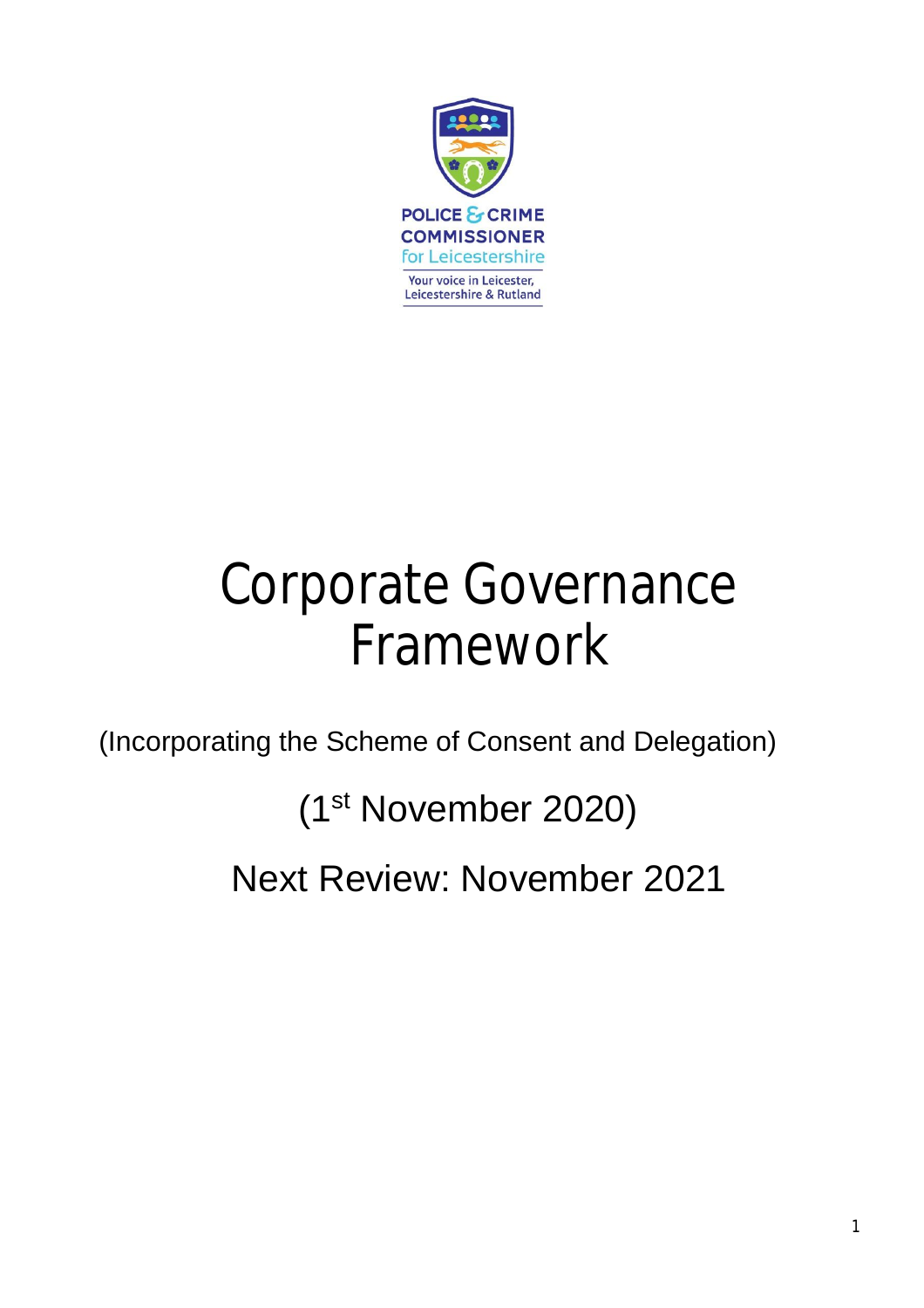# **CONTENTS**

|    |                                                                                                  |                                                                                                                                                                                     |                                                                   | Page:                                                  |
|----|--------------------------------------------------------------------------------------------------|-------------------------------------------------------------------------------------------------------------------------------------------------------------------------------------|-------------------------------------------------------------------|--------------------------------------------------------|
| 1. | <b>Statement of Corporate Governance for the Police and Crime</b>                                |                                                                                                                                                                                     |                                                                   |                                                        |
|    | <b>Commissioner and Chief Constable</b><br>Introduction                                          |                                                                                                                                                                                     |                                                                   |                                                        |
|    | 1.1.<br>1.2.                                                                                     | Context                                                                                                                                                                             |                                                                   | $\ensuremath{\mathsf{3}}$<br>$\ensuremath{\mathsf{3}}$ |
|    | 1.3.                                                                                             | Principles                                                                                                                                                                          |                                                                   |                                                        |
|    | 1.4.                                                                                             |                                                                                                                                                                                     | Instruments of Governance                                         | $\frac{3}{3}$                                          |
|    | 1.5.                                                                                             |                                                                                                                                                                                     | Leadership and Assurance                                          | $\overline{4}$                                         |
| 2. | Code of Corporate Governance for the Police and Crime Commissioner and Chief<br><b>Constable</b> |                                                                                                                                                                                     |                                                                   |                                                        |
|    | 2.1.                                                                                             | Introduction                                                                                                                                                                        |                                                                   | $\sqrt{5}$                                             |
|    | 2.2.                                                                                             | Context                                                                                                                                                                             |                                                                   | 5                                                      |
|    | 2.3.                                                                                             |                                                                                                                                                                                     | Code of Corporate Governance                                      | 5                                                      |
| 3. | <b>Scheme of Consent and Delegation</b><br>3.1.                                                  |                                                                                                                                                                                     |                                                                   |                                                        |
|    | 3.2.                                                                                             | Introduction<br><b>Key Definitions</b>                                                                                                                                              |                                                                   | 11<br>12                                               |
|    | 3.3.                                                                                             | General Principles of delegation                                                                                                                                                    |                                                                   | 12                                                     |
|    | 3.4.                                                                                             | Key Role of the Police and Crime Commissioner                                                                                                                                       |                                                                   | 14                                                     |
|    | 3.5.                                                                                             | Commissioning                                                                                                                                                                       |                                                                   | 16<br>16                                               |
|    | 3.6.                                                                                             | Functions delegated to the Deputy Police and Crime Commissioner                                                                                                                     |                                                                   |                                                        |
|    | 3.7.                                                                                             | Functions delegated to the Chief Executive, OPCC                                                                                                                                    |                                                                   | 17<br>20                                               |
|    | 3.8.<br>Functions delegated to the Chief Finance Officer, OPCC                                   |                                                                                                                                                                                     |                                                                   |                                                        |
|    | <b>Consents</b>                                                                                  |                                                                                                                                                                                     |                                                                   |                                                        |
|    | 3.9.                                                                                             | The Role and Responsibilities of the Chief Constable                                                                                                                                |                                                                   | 22                                                     |
|    |                                                                                                  | 3.10. Consents to the Chief Constable<br>3.11. Urgent matters<br>3.12. Key Role of the Chief Finance Officer of the Chief Constable<br>3.13. Key Role of the Head of Legal Services |                                                                   | 23<br>26<br>26<br>30                                   |
|    |                                                                                                  |                                                                                                                                                                                     |                                                                   |                                                        |
|    |                                                                                                  |                                                                                                                                                                                     |                                                                   |                                                        |
|    |                                                                                                  | 3.14. Key Role of the Assistant Chief Officer (Human Resources)                                                                                                                     |                                                                   | 30                                                     |
|    |                                                                                                  |                                                                                                                                                                                     | <b>Financial Regulations and Standing Orders</b>                  |                                                        |
|    | Section A                                                                                        |                                                                                                                                                                                     | <b>Financial Management Framework</b>                             | 40                                                     |
|    | Section B<br>Section C                                                                           |                                                                                                                                                                                     | <b>Financial Planning and Control</b>                             | 43                                                     |
|    | Section D                                                                                        |                                                                                                                                                                                     | Management of Risk and Resources<br><b>Systems and Procedures</b> | 54<br>73                                               |
|    | Section E                                                                                        |                                                                                                                                                                                     | <b>External Arrangements</b>                                      | 82                                                     |
|    | <b>Section F</b>                                                                                 |                                                                                                                                                                                     | <b>Contract Standing Orders</b>                                   | 88                                                     |
|    | Section G                                                                                        |                                                                                                                                                                                     | <b>Delegated Limits</b>                                           | 96                                                     |
|    | <b>Section H</b>                                                                                 |                                                                                                                                                                                     | Guidance Notes on Breach of Standing Orders or Financial Regs     | 100                                                    |
|    | Section I                                                                                        |                                                                                                                                                                                     | Anti-Fraud and Corruption Strategy and Fraud Response Plan        | 101                                                    |
|    |                                                                                                  | <b>Appendices</b>                                                                                                                                                                   |                                                                   |                                                        |
|    | A Operating Principles for the Police and Crime Commissioner                                     |                                                                                                                                                                                     | 106<br>107                                                        |                                                        |
|    | B Strategic Assurance Board – Terms of Reference<br>C Commissioning Framework                    |                                                                                                                                                                                     | 110                                                               |                                                        |
|    | D Joint Audit, Risk and Assurance Panel (JARAP) – Terms of Reference                             |                                                                                                                                                                                     |                                                                   | 111                                                    |
|    | E Memorandum of Understanding                                                                    |                                                                                                                                                                                     |                                                                   | 119                                                    |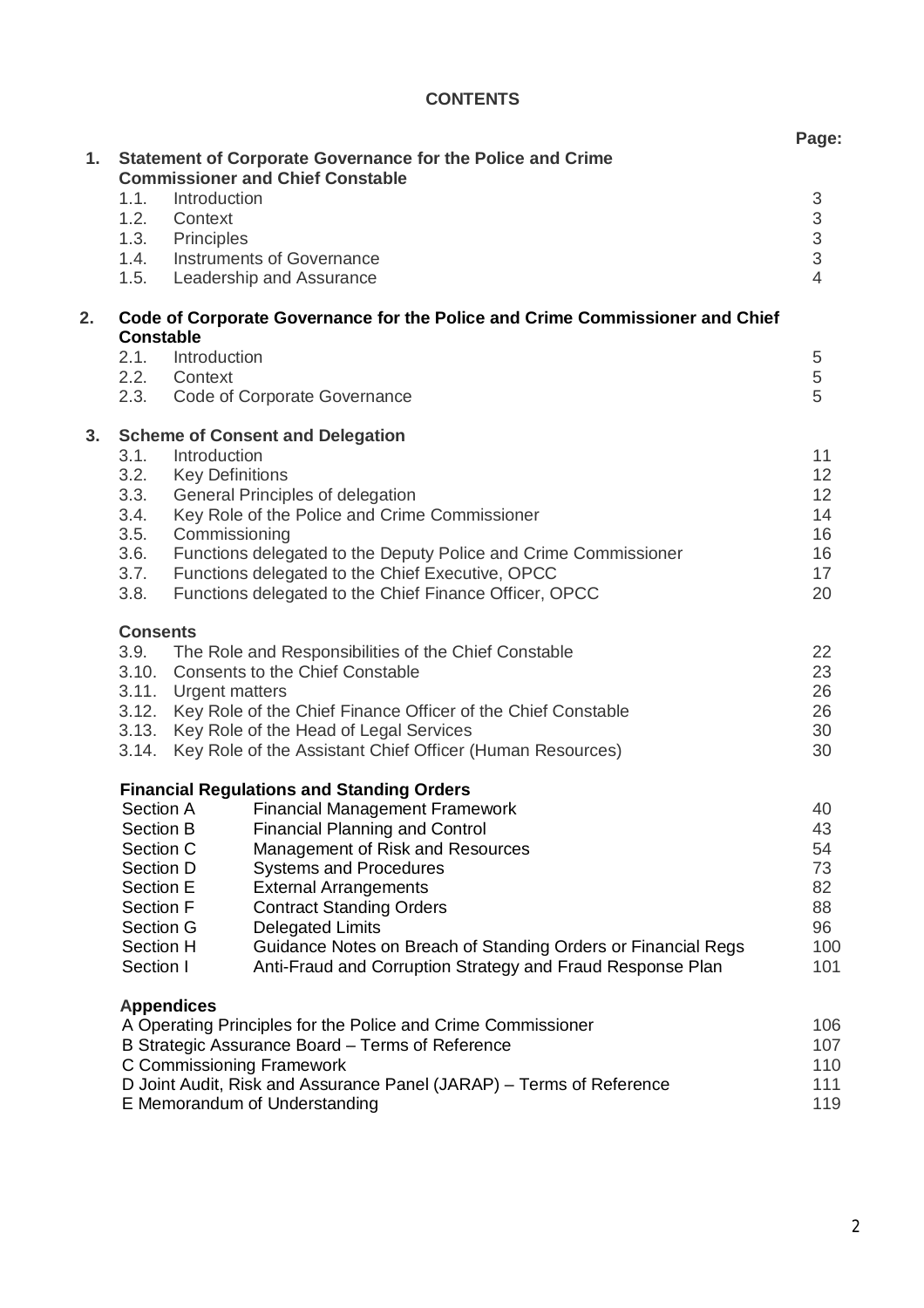## **1. Statement of Corporate Governance for the Police and Crime Commissioner and Chief Constable**

# **1.1. Introduction**

The purpose of this statement is to give clarity to the way the two corporations sole. Police and Crime Commissioner for Leicestershire and Chief Constable for Leicestershire, will govern both jointly and separately, to do business in the right way, for the right reason at the right time.

For the purposes of this document "Leicestershire" refers to the police area and hence includes Leicestershire, Leicester and Rutland.

# **1.2. Context**

The principle statutory framework within which the corporations sole will operate is:

- *Police Reform and Social Responsibility Act 2011,*
- *Policing Protocol Order 2011,*
- *Home Office Financial Management Code of Practice,*
- *Home Office Strategic Policing Requirement.*
- *Police Act 1996*

This framework creates a public sector relationship, based upon the commissioner/provider arrangement but with unique elements such as the single elected commissioner and operational independence of the police service.

# **1.3. Principles**

The core principles to be adopted by both corporations sole will be those highlighted by the *International Framework: Good Governance in the Public Sector*:

- Behaving with integrity, demonstrating strong commitment to ethical values, and respecting the rule of law;
- Ensuring openness and comprehensive stakeholder engagement;
- Defining outcomes in terms of sustainable economic, social and environmental benefits;
- Determining the interventions necessary to optimise the achievement of the intended outcomes;
- Developing capacity including the capability of leadership and the individuals within it;
- Managing risks and performance through internal control and strong public financials management;
- Implementing good practices in transparency, reporting, and audit to deliver effective accountability.

The operating principles to be observed by the PCC are further detailed at Appendix A.

# **1.4. Framework / Instruments of governance**

The corporate governance framework within which both corporations sole will govern, both jointly and separately will consist of:

- Statement of corporate governance statutory framework and local policy,
- Code of corporate governance sets out how the core principles will be implemented,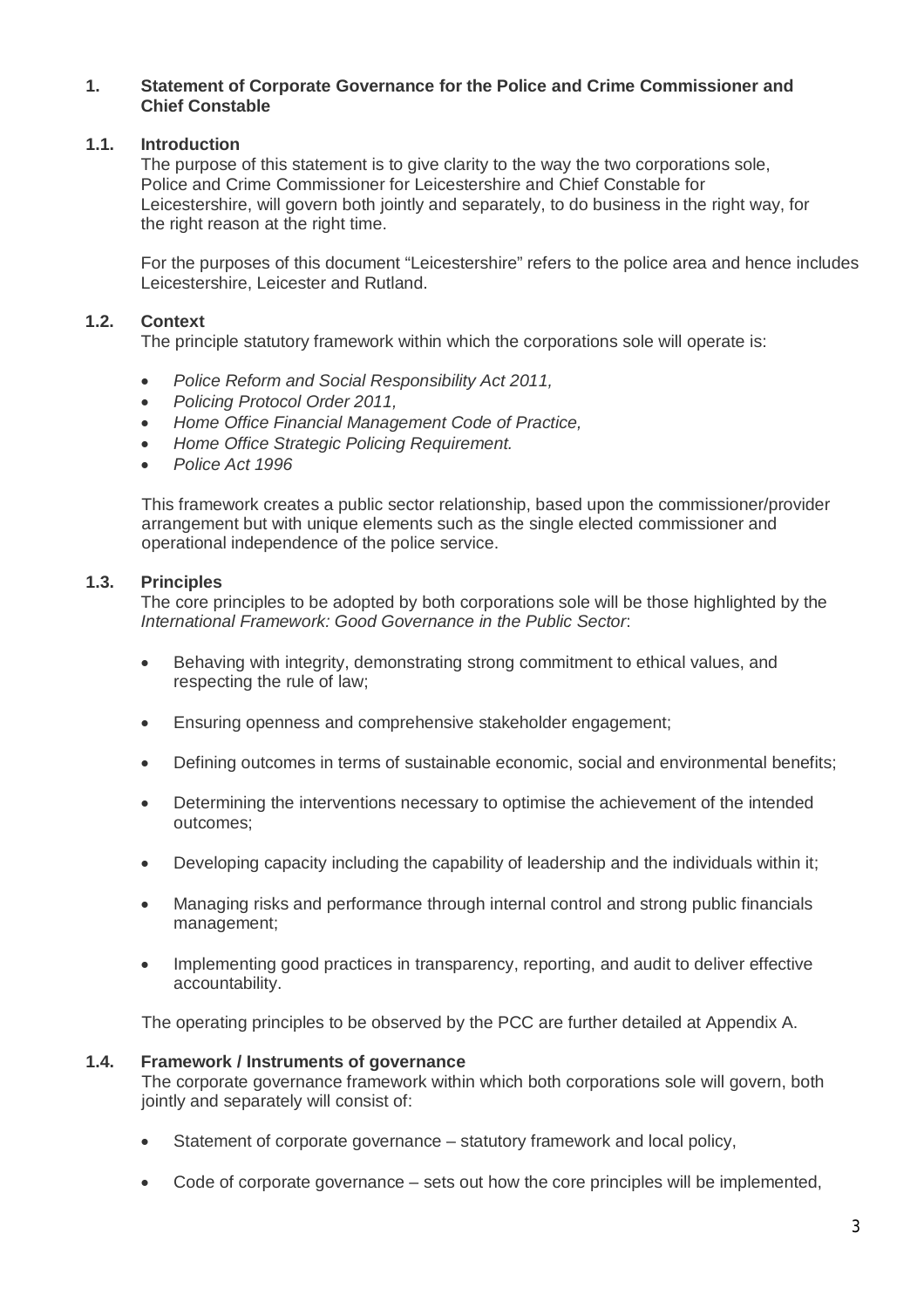- Scheme of corporate governance defines the parameters within which the corporations soles will conduct their business,
- Separate policy and procedures for each corporation sole, with protocols where they operate jointly.



# **1.5 Leadership and Assurance**

The Strategic Assurance Board will review the framework on an annual basis as a minimum and oversee its implementation on a regular basis. The membership and terms of reference of the Strategic Assurance Board are set out in Appendix B.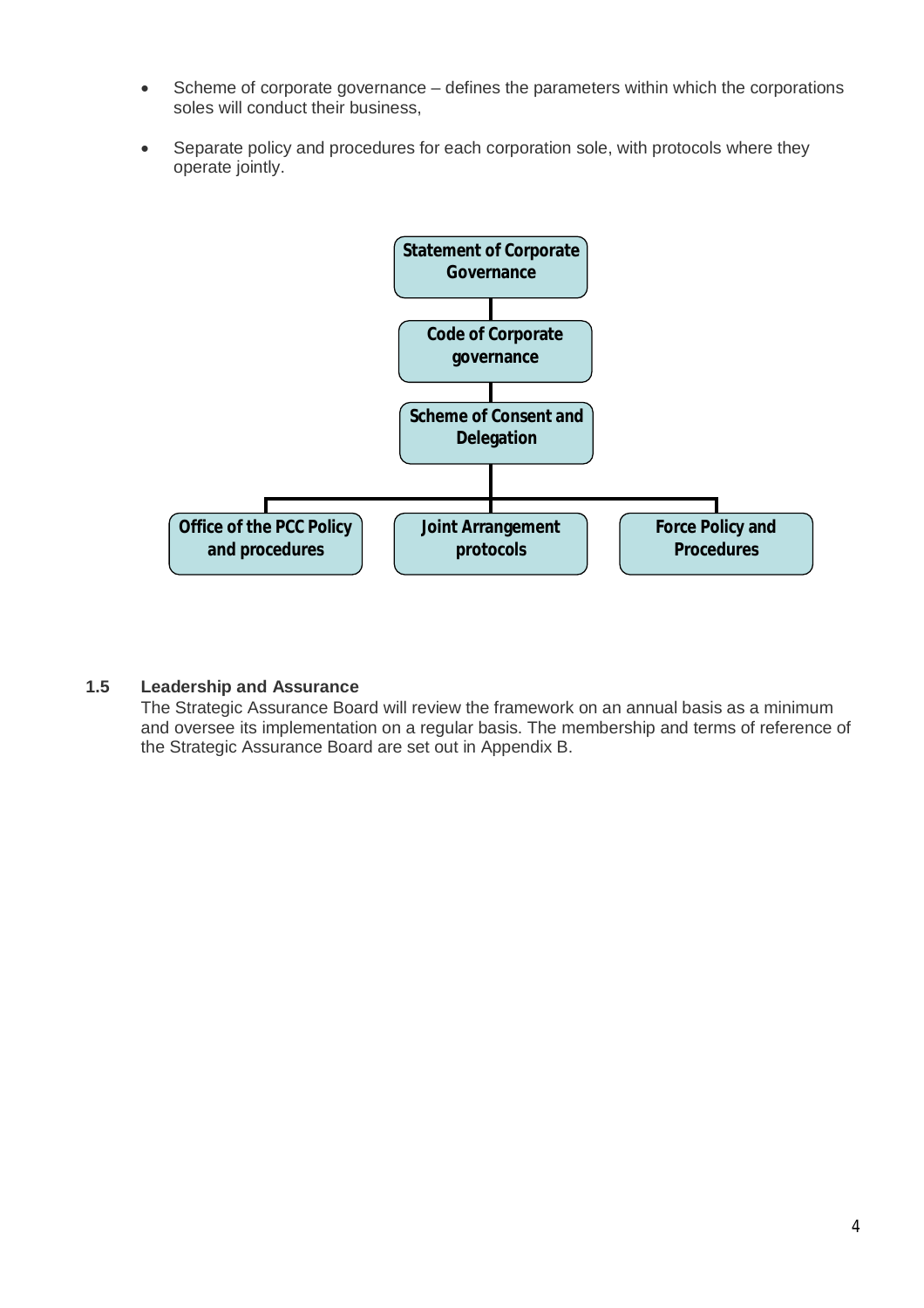# **2. Code of Corporate Governance for the Police and Crime Commissioner and Chief Constable**

# **2.1. Introduction**

This code of corporate governance sets out how the Police and Crime Commissioner and Chief Constable will govern their organisations both jointly and separately in accordance with policy contained within statement of corporate governance. It will do this by highlighting the key enablers for ensuring good governance.

# **2.2. Context**

This code will set out how the organisations will govern, using the good governance core principles<sup>1</sup> as the structure for setting out the statutory framework and local arrangements.

# **2.3. Code of corporate governance**

# **2.3.1.** *Behaving with integrity, demonstrating strong commitment to ethical values, and respecting the rule of law*

The Police and Crime Commissioner and the Chief Constable will:

- develop and maintain shared values, including leadership values, which will reflect public expectations about the conduct and behaviour of those within and those associated with the office of the Commissioner and Chief Constable;
- make use of those shared values to act as a guide for decision making and as a basis for developing positive and trusting relationships;
- adopt formal codes of conduct defining the standards of personal behaviour;
- establish arrangements to ensure that personnel are not influenced by prejudice, bias or conflicts of interest in dealing with different stakeholders and to monitor the operation of these arrangements in practice.

The Policing Protocol 2011 requires all parties to abide by the seven principles of public life*<sup>2</sup> ,*  first defined by the Nolan Committee and will be central to the conduct and behaviour of all. The Code of Ethics: A code of practice for the principles and standards of professional behaviour for the policing profession of England and Wales (College of Policing, July 2014) introduced a further two principles. These nine policing principles are:

- Selflessness holders of public office should act solely in terms of public interest;
- Integrity Holders of public office must avoid placing themselves under any obligation to people or organisations that might try inappropriately to influence them in their work. They should not act or take decisions in order to gain financial or other material benefits for themselves, their family, or their friends. They must declare and resolve any interests and relationships.
- Objectivity holders of public office must act and take decisions impartially, fairly and on merit, using the best evidence and without bias;
- Accountability accountable to the public for their decisions and actions and should submit themselves to scrutiny to enable this;
- Openness should act and take decisions in transparent manner;
- Honesty holders of public office should be truthful;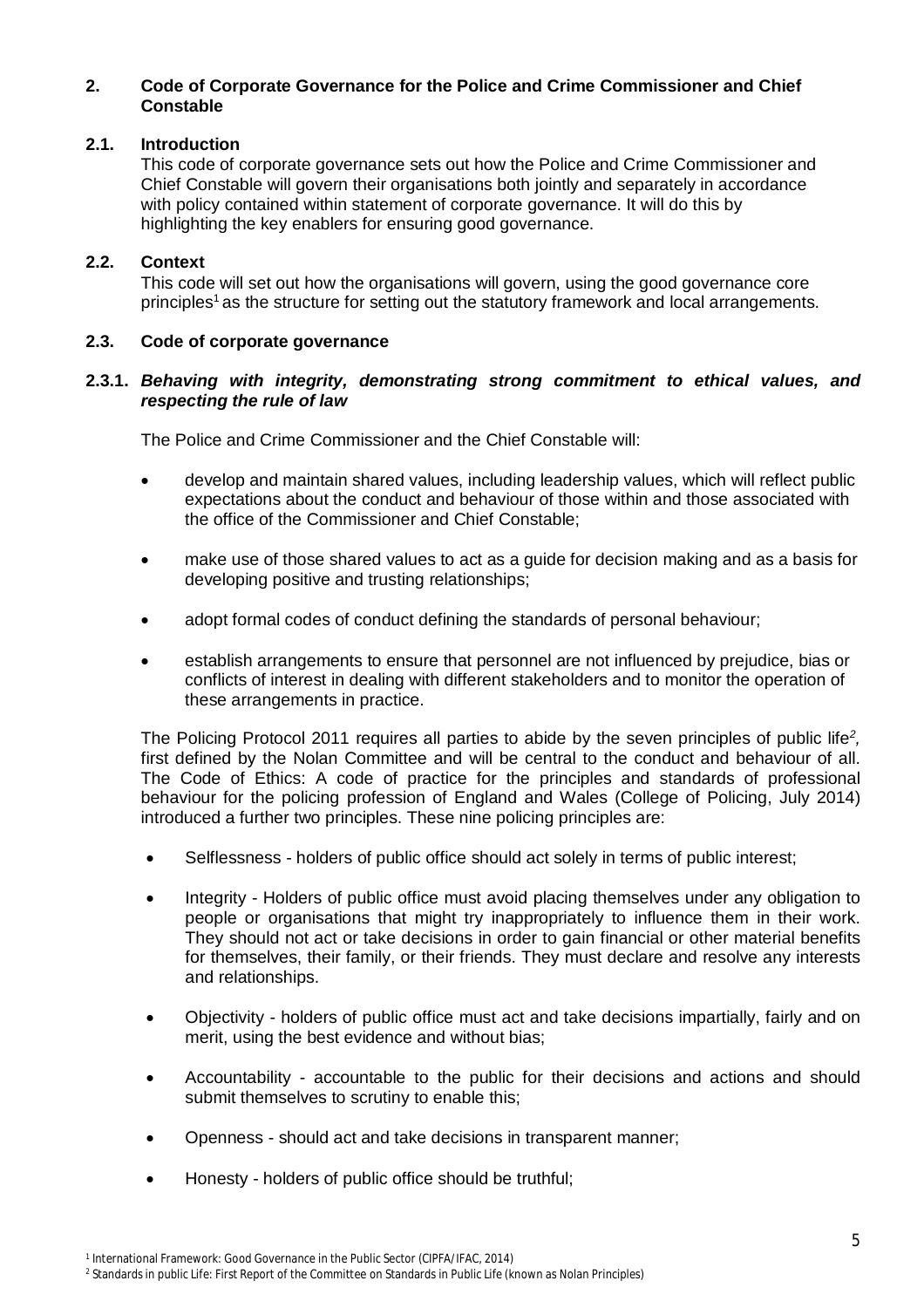- Leadership holders of public office should actively promote and uphold and robustly support the above principles and be willing to challenge poor behaviour wherever it occurs;
- Fairness treat people fairly;
- Respect treat everyone with respect.

*The Policing Protocol 2011* also highlights the expectation that all parties will establish and maintain effective working relationships and the expectation that the relationship between all parties will be based upon the principles of goodwill, professionalism, openness and trust.

*The Financial Management Code of Practice* requires the Police and Crime Commissioner and Chief Constable to ensure that the *good governance principles* are embedded within the way the organisations operate.

The Police and Crime Commissioner and Chief Constable will set out their values in the respective corporate and strategic plans.

# **2.3.2.** *Ensuring openness and comprehensive stakeholder engagement*

The *protocol* highlights that the Police and Crime Commissioner is accountable to local people and that he draws on this mandate to set and shape the strategic objectives for the Force area in consultation with the Chief Constable.

The Police and Crime Plan will clearly set out what the strategic direction and priorities are to be and how they will be delivered.

To complement this the communication and engagement strategies will set out how local people will be involved with the Police and Crime Commissioner, particularly at the strategic level, and the Chief Constable, particularly at the neighbourhood level for the *Crime and Disorder Act 1998*, to ensure they are part of the decision making, accountability and future direction. This will be a mixture of being part of the yearly planning arrangements and becoming involved in issues of interest to local people as they emerge.

The Police and Crime Commissioner will provide clear reasoning and evidence for decisions and is clear about the criteria, rationale and considerations used. Decisions of the Police and Crime Commissioner which are deemed to be of significant public interest, will be set out in a decision record and will be published on the Police and Crime Commissioner's website. A decision is regarded as public interest in line with the public interest test under the Freedom of Information Act 2000.

Decisions of significant public interest include, but not limited to:

- Decisions leading to a requirement to publish information by The Elected Local Policing Bodies (Specified Information) Order 2011;
- Decisions which are deemed 'sensitive' as set out in the scheme of consent and delegation:
- Any decision which the PCC deems to be of significant public interest.

The Commissioner will also publish their scheme of consent and delegation.

The Police and Crime Commissioner and Chief Constable will develop arrangements for effective engagement with key stakeholders.

The Police and Crime Panel will also support and challenge the Police and Crime Commissioner in the effective exercise of his functions, acting as a critical friend.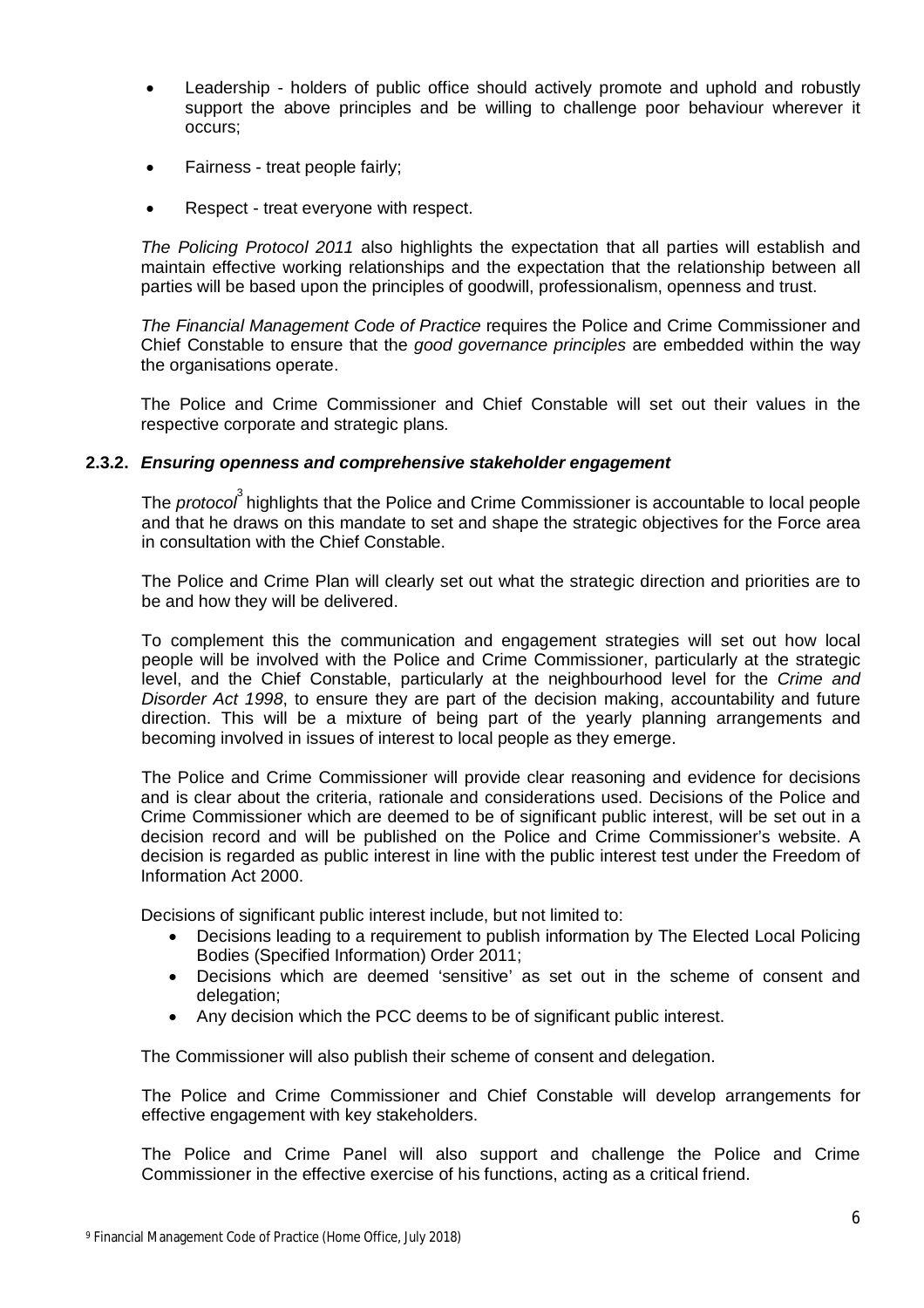# **2.3.3.** *Defining outcomes in terms of sustainable economic, social and environmental benefits*

*The Police Reform and Social Responsibility Act 2011* requires the Police and Crime Commissioner to issue a police and crime plan for the period from the day on which the plan is issued or the qualifying day specified in the plan to be the effective date, (plan must be issued as soon as practicable after the PCC takes office and before  $1<sup>st</sup>$  April following commissioner election) to the end of the financial year in which the next commissioner election is expected to take place. It will outline the police and crime objectives and desired outcomes and the strategic direction for policing in the area.

Each corporation sole must have regard to the plan and the Police and Crime Commissioner must have regard to the priorities of the responsible authorities<sup>4</sup>. Responsible authorities have a duty to co-operate in preventing crime and disorder to participate in the development of crime and disorder strategies.

Each organisation will have a corporate / strategic plan, which sets out how it will operate to support achievement of these outcomes.

Collaboration agreements will set out those areas of business to be undertaken jointly with other Forces and Local Policing Bodies, whether it be to reduce cost or increase capability to protect local people.

The Independent Office for Police Conduct (IPOC) statutory guidance on the police complaints system has been adopted which governs how the force deals with public complaints.

#### **2.3.4.** *Determining the interventions necessary to optimise the achievement of the intended outcomes*

A medium term financial strategy (MTFS) will be jointly developed by the two organisations and presented to the Strategic Assurance Board. Thereafter the financial strategy will be reviewed quarterly to support delivery of these plans. Section B of the Financial Regulations and Contract Standing Orders sets out the proper arrangements for financial management.

A commissioning and award of grants framework will be developed by the Police and Crime Commissioner, which will incorporate commissioning intentions and priorities. This will be reviewed subsequent to any reviews of the Police and Crime Plan and is attached at Appendix C.

# **2.3.5.** *Developing capacity, including the capability of its leadership and the individuals within it*

The Act $^{5}$ clearly sets out the functions of the Police and Crime Commissioner and Chief Constable and the protocol $6$  sets out how these functions will be undertaken to achieve the outcomes of the Police and Crime Plan.

The Police and Crime Commissioner may appoint a deputy who will be a member of his staff as highlighted in the Act. The role description approved by the Police and Crime Commissioner will incorporate functions delegated within the scheme of corporate governance.

The Act requires the Police and Crime Commissioner to have a Chief Executive<sup>7</sup> and Chief Finance Officer<sup>7</sup>. The Chief Executive will be the head of paid service and undertake the responsibilities of monitoring officer<sup>8</sup>.

The Act<sup>5</sup> requires the Chief Constable to appoint a Chief Finance Officer.

The *Financial Management Code of Practice<sup>9</sup>* sets out the responsibilities of chief finance officers for both Police and Crime Commissioner and Chief Constable.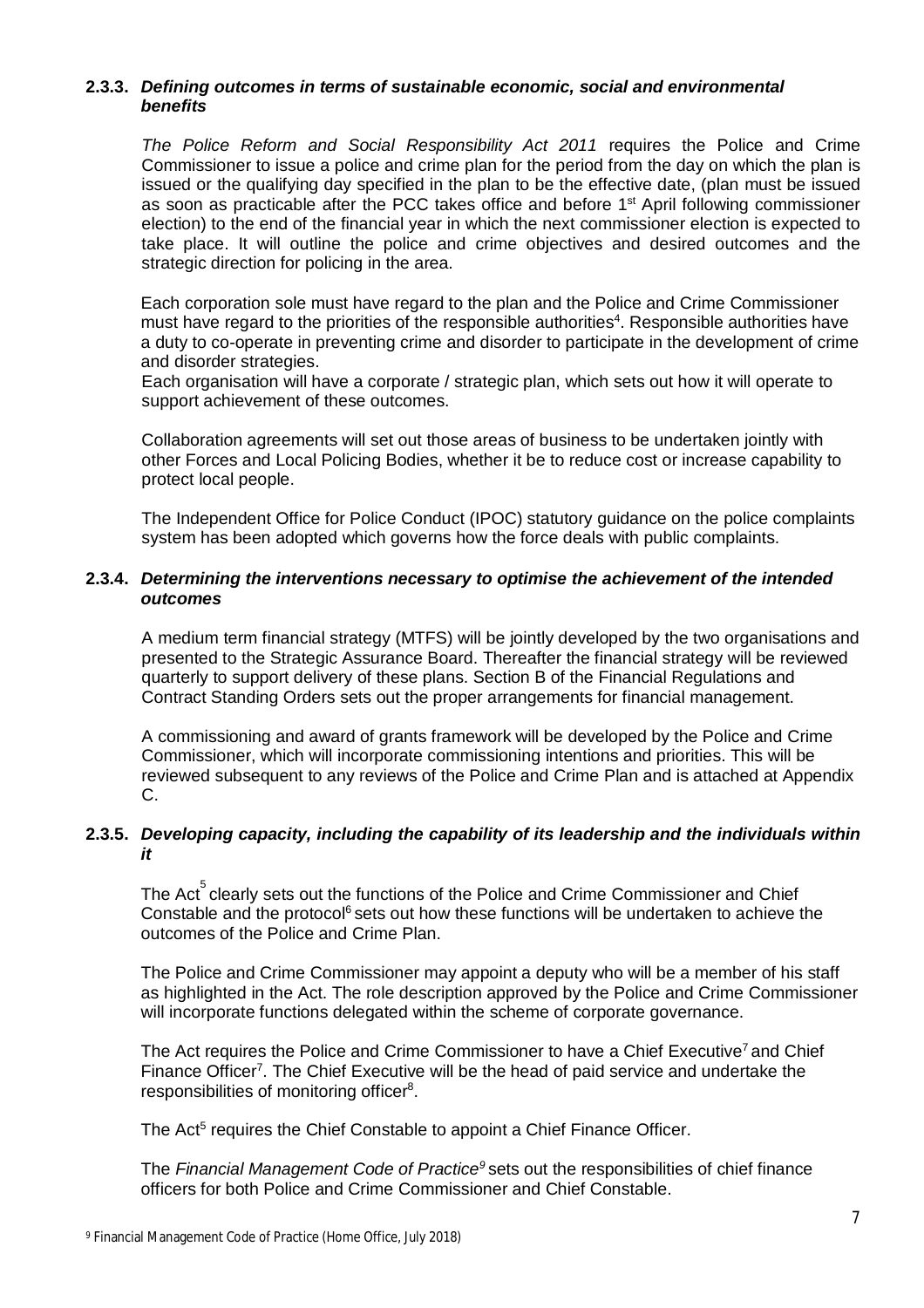The Scheme of Corporate Governance highlights the parameters for key roles in the corporations sole including delegations or consents from the Police and Crime Commissioner or Chief Constable, financial regulations and contract standing orders.

Officers, police support staff and staff of the Office of Police and Crime Commissioner will operate within:

- Office of Police and Crime Commissioner and Force policy and procedures,
- corporate governance framework,
- discipline regulations and codes of conduct.

The Office of the Police and Crime Commissioner will be adequately resourced to undertake an effective governance function in support of these roles.

The Police and Crime Commissioner and Chief Constable will:

- assess the skills required by personnel and make a commitment to enable those roles to be carried out effectively, this includes those roles with statutory responsibilities performed in the public interest;
- ensure that personnel have the resources and support necessary to perform effectively in their roles and that roles are understood;
- develop skills on a continuing basis to improve performance, including the ability to scrutinise and challenge and to recognise when outside expert advice is needed;
- ensure effective arrangements are in place for reviewing performance and addressing training and development needs. This will be achieved through training needs analysis, training delivery, effective resource planning, recruitment and professional development reviews.

Professional staff undertake continued professional development in line with the requirements of their professional bodies.

Independent Custody Visitors are supported through Induction and advanced training opportunities with specific training provided in identified areas.

#### **2.3.6.** *Managing risks and performance through robust internal control and strong public financial management*

The Commissioner will:

- Maintain effective arrangements to challenge and scrutinise the Police force's operations including performance and compliance with other requirements;
- Maintain open and effective mechanisms for documenting evidence for decisions and recording the criteria, rationale and considerations on which decisions are based.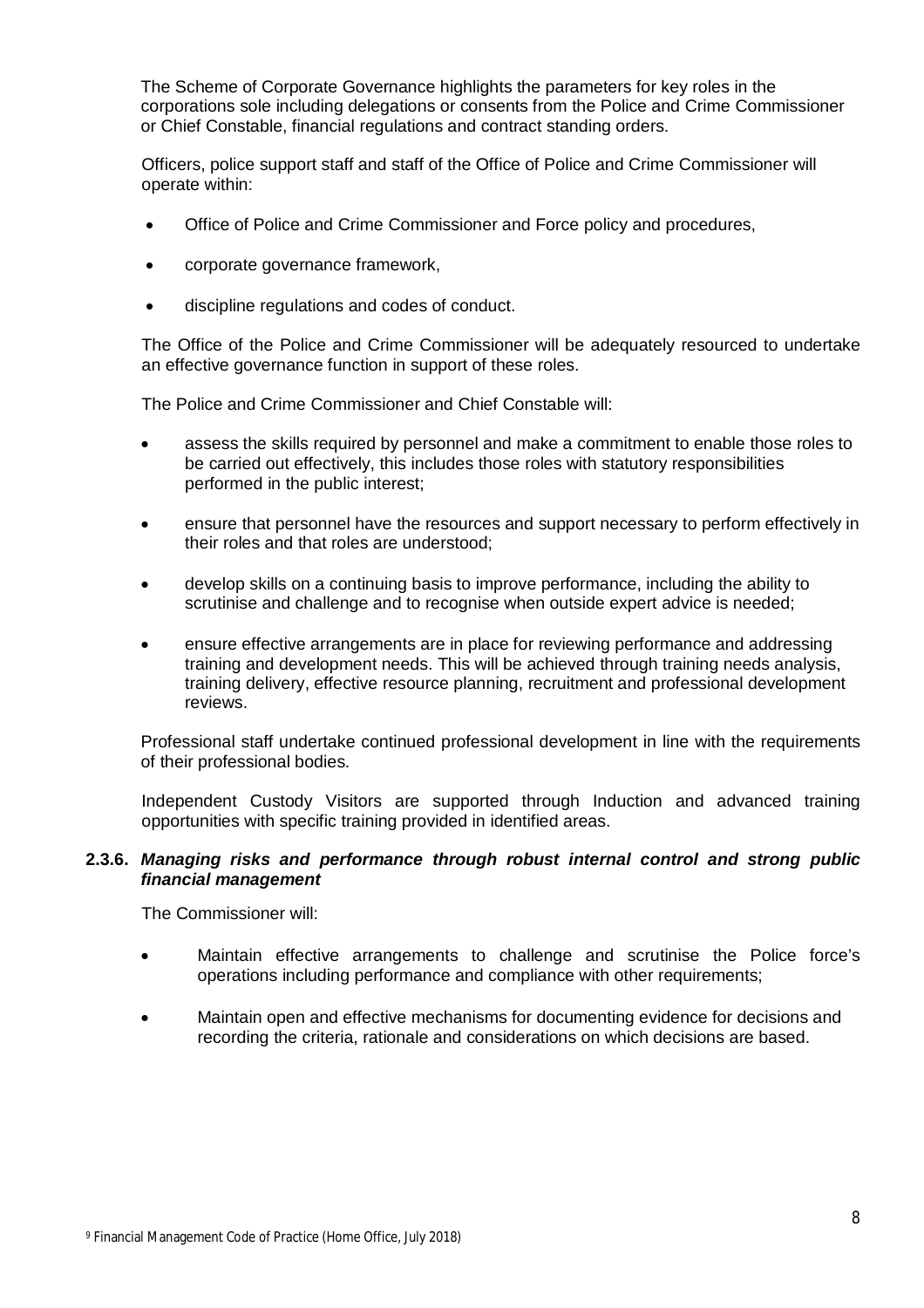The Commissioner and Chief Constable will:

- maintain arrangements to safeguard personnel against conflicts of interest and to monitor these to ensure that they continue to operate in practice;
- have in place arrangements for confidential reporting ('whistleblowing') to which personnel and all those contracting with the Commissioner and/or Chief Constable have access;
- have in place a policy for Anti-fraud and Corruption and the management of sensitive and protectively marked information;
- maintain effective, open and accessible arrangements for dealing with complaints;
- maintain an effective audit arrangement;
- ensure that those making decisions are provided with information that is relevant, timely and gives clear explanations of the technical issues and their implications;
- ensure that professional advice on legal and/or financial matters is available, obtained and recorded well in advanced of decision making and used appropriately when decisions have significant legal and/or financial implications;
- ensure risk management is embedded into the culture of the organisation with personnel recognising that risk management is part of their role;
- actively recognise the limits of their lawful activity but strive to utilise their powers to the full benefit of the public across the force area;
- ensure that local people are involved in decision making.

Both corporate soles will be registered with the Information Commissioner as 'Data Controllers' and will ensure that all personal information is handled in accordance with the Data Protection Act 2018 and the General Data Protection Regulation (GDPR).

The Commissioner and Chief Constable will:

- ensure effective processes are in place for the safe collection, storage, use and sharing of data;
- maintain processes to safeguard personal data in line with the Data Protection Act 2018 and GDPR;
- implement an information sharing policy between the Commissioner and Chief Constable;
- appoint a Senior Information Risk Owner (SIRO) and Data Protection Officer (DPO).

The *national decision making model*<sup>10</sup> will be applied to spontaneous incidents or planned operations, by officers or staff within the Force as individuals or teams, and to both operational and non-operational situations.

The scheme of governance highlights the parameters for decision making, including the delegations, consents, financial limits for specific matters and standing orders for contracts.

The Strategic Assurance Board will undertake effective monitoring of the Chief Constable and his/her office to ensure they are achieving his/her priorities, and the overall governance regime will be overseen by the Joint Audit, Risk and Assurance Panel (JARAP – terms of reference attached at Appendix D).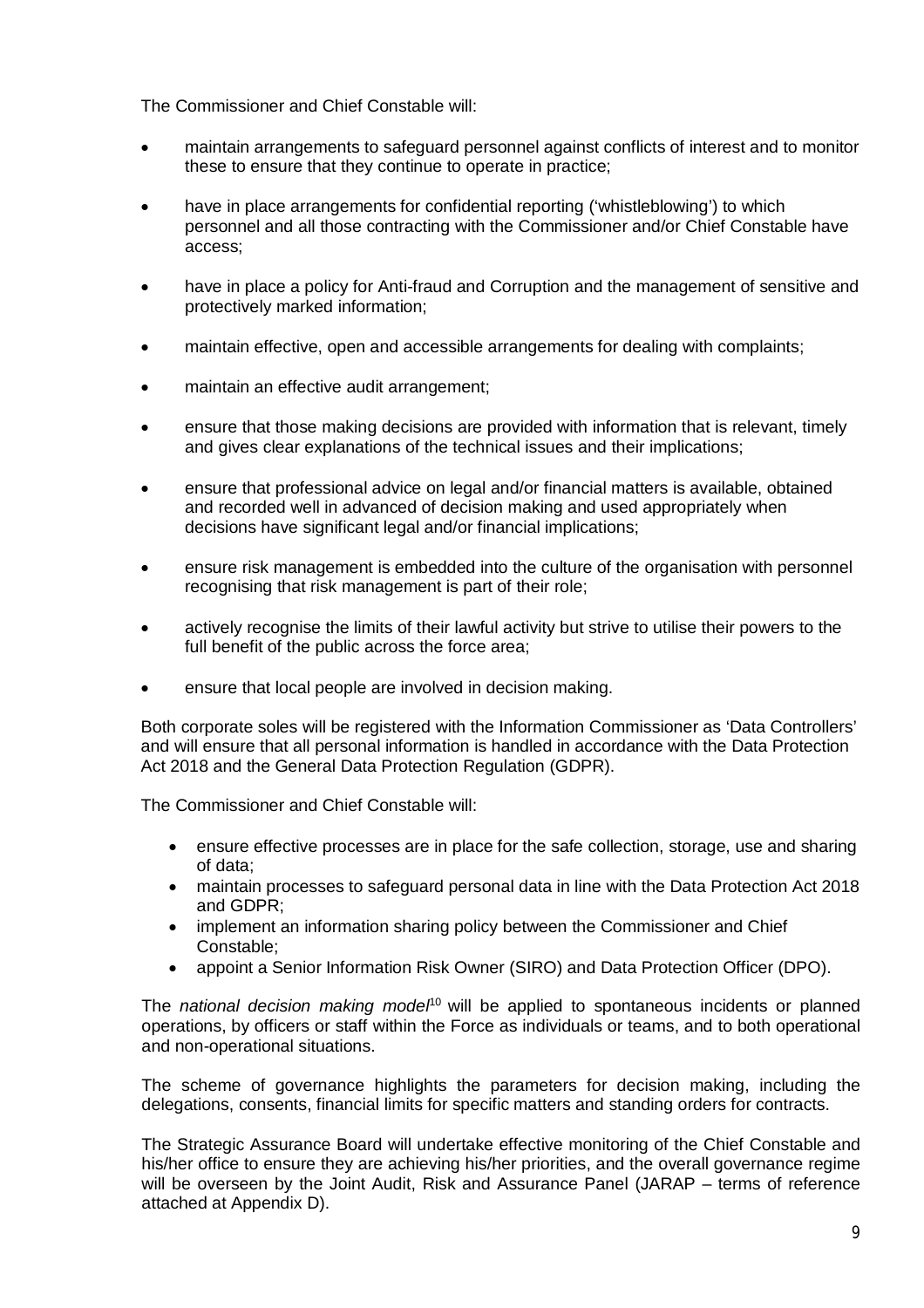The JARAP will operate in line with Chartered Institute of Public Finance and Accountancy (CIPFA) guidance and within the guidance of the *Financial Management Code of Practice*<sup>11</sup>

## **2.3.7.** *Implementing good practices in transparency, reporting, and audit to deliver effective accountability*

The operating principles (Appendix A) set out the background to how decisions will be taken by the Police and Crime Commissioner and the standards to be adopted. It requires a combined forward plan of decisions, which brings together the business planning cycles for the Police and Crime Plan, the Office of the Police and Crime Commissioner and the Force integrated business management process. This will ensure proper governance by bringing together the right information at the right time e.g. needs assessments, costs, and budgets.

The forward plan of decisions combined with an open and transparent information scheme will enable the Police and Crime Panel to be properly sighted on the decisions of the Police and Crime Commissioner.

The Commissioner will undertake regular, at least annual, reviews of governance arrangements to ensure continuing compliance with best practice with a recognition that such reviews are reported externally within the Commissioner's published accounts. Where reviews identify gaps in effective governance action plans will be put in place. The Commissioner will prepare an Annual Governance Statement which will include the following information:

- An acknowledgment of responsibility for ensuring there is an effective system of governance, in particular the system of internal controls, including how this is applied;
- A summary of the key elements of the governance arrangements, including delegation responsibilities, compliance reporting and monitoring.

The Police and Crime Panel for Leicester, Leicestershire and Rutland, will publicly scrutinise the actions and decisions of the Police and Crime Commissioner in the context of relevant sections of the *Police Reform and Social Responsibility Act 2011*. The Panel is a joint committee of the district, unitary and county councils within the policing area and is administered by Leicestershire County Council.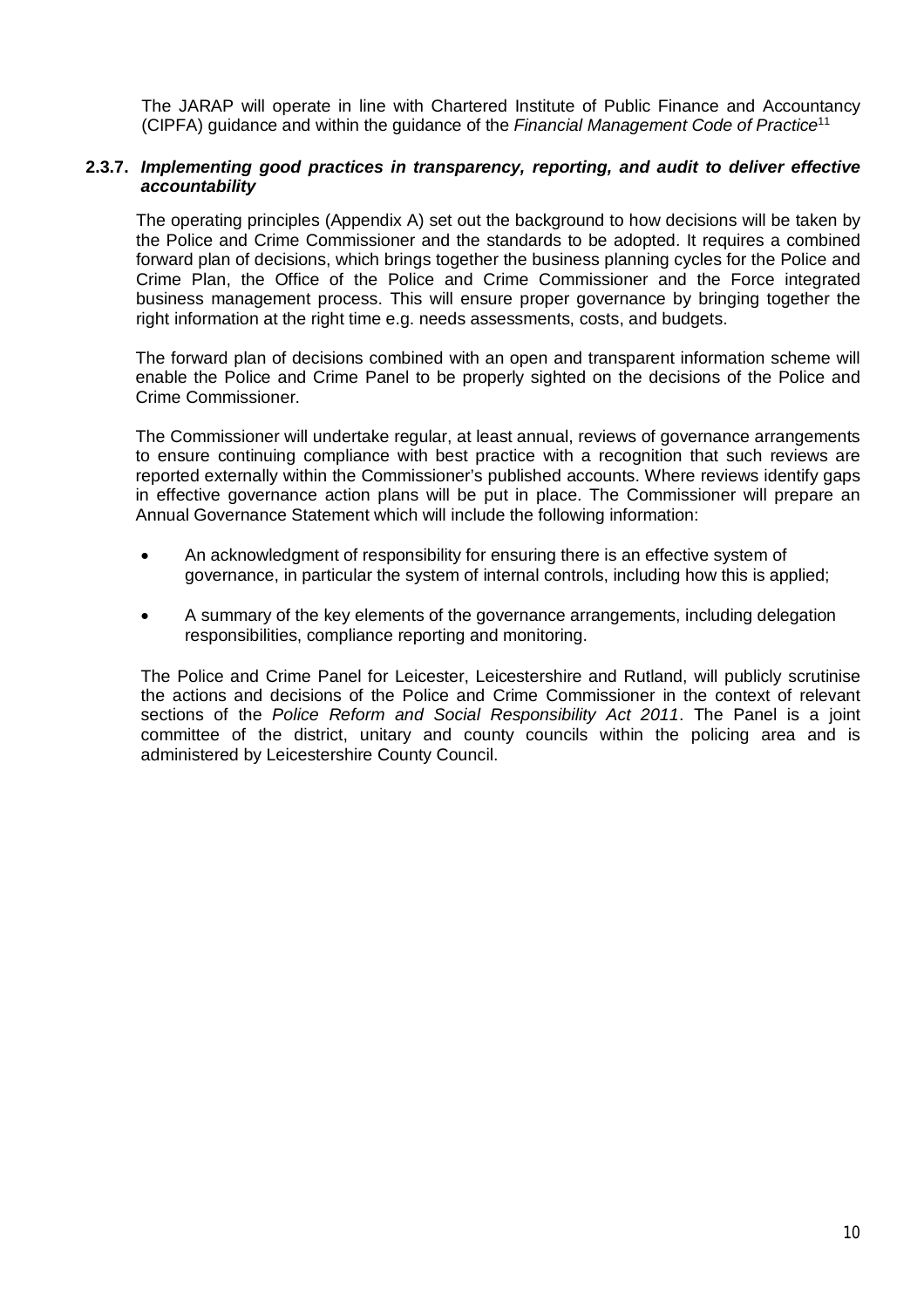# **Scheme of Consent and Delegation**

#### **Notes**

**1 Within this document there are references to significant financial implications. These are items of spending of £250,000 or more which have not been budgeted for.** 

**This document also refers to "sensitive" issues or where an item may be considered "sensitive". Sensitive items or issues are any and all cases:** 

- which could be considered as novel, contentious or potentially repercussive in line with definitions contained within *HM Treasury Managing Public Money*.
- unusual or exceptional circumstances have arisen and which should be deemed sensitive under the reasonable application of a risk assessment based on the PESTELO (Political, Economic, Social, Technological, Environmental, Legal, Organisational) method; and or
- where an issue or item is reasonably likely to be of interest to the Police and Crime Commissioner because of public interest, media interest, profile in the region or impact on the reputation of the Police and Crime Commissioner or the Force or impact on key partners; and or
- where an issue is of strategic or policy interest to the Police and Crime Commissioner such as outsourcing, shared services, collaboration, deviation from national trends, public-private arrangements, areas of significance in the Police and Crime Commissioner's manifesto.
- **2 The Scheme of Governance has been updated to reflect the changes from the Stage 2 transition period and replaced by a Scheme of Consent and Delegation on 1st April 2014.**
- **3 Section 18 (6) of the Police Reform and Social Responsibility Act 2011 prohibits delegation to certain persons, including a constable and a member of staff of a constable. The Scheme of Consent is incorporated within the Corporate Governance Framework and sets out those areas where the Chief Constable requires the authorisation of the Commissioner**

# **3.1. Introduction**

- **3.1.1.** The Revised Financial Management Code of Practice (FMCP) published by the Home Office in July 2018 lays out the purpose and content of a Scheme of Consent which should be prepared by the Police and Crime Commissioner (PCC) at the start of each financial year. This scheme applies to 2018/19 and will be reviewed as appropriate for future years.
- **3.1.2.** According to the FMCP the purpose of the scheme includes to:
	- set out how the Chief Constable will assist in the exercise of the PCC's functions
	- set out how the Chief Constable will exercise their power to carry out their own functions
	- set out how the PCC will delegate to their own staff
	- set out how the PCC expects the policing budget to be applied
	- set out how the PCC will hold the Chief Constable to account for day to day budget management
	- set out the PCC's delegations to the Chief Constable to enter into contracts and acquire and dispose of property and fixed assets
- **3.1.3.** The Scheme of consent also details the key roles of the Police and Crime Commissioner, the Chief Executive, the Chief Constable and the Chief Finance Officers.
- **3.1.4.** The Code of Corporate Governance describes the strategies, arrangements, instruments and controls to ensure good governance in the two corporations sole.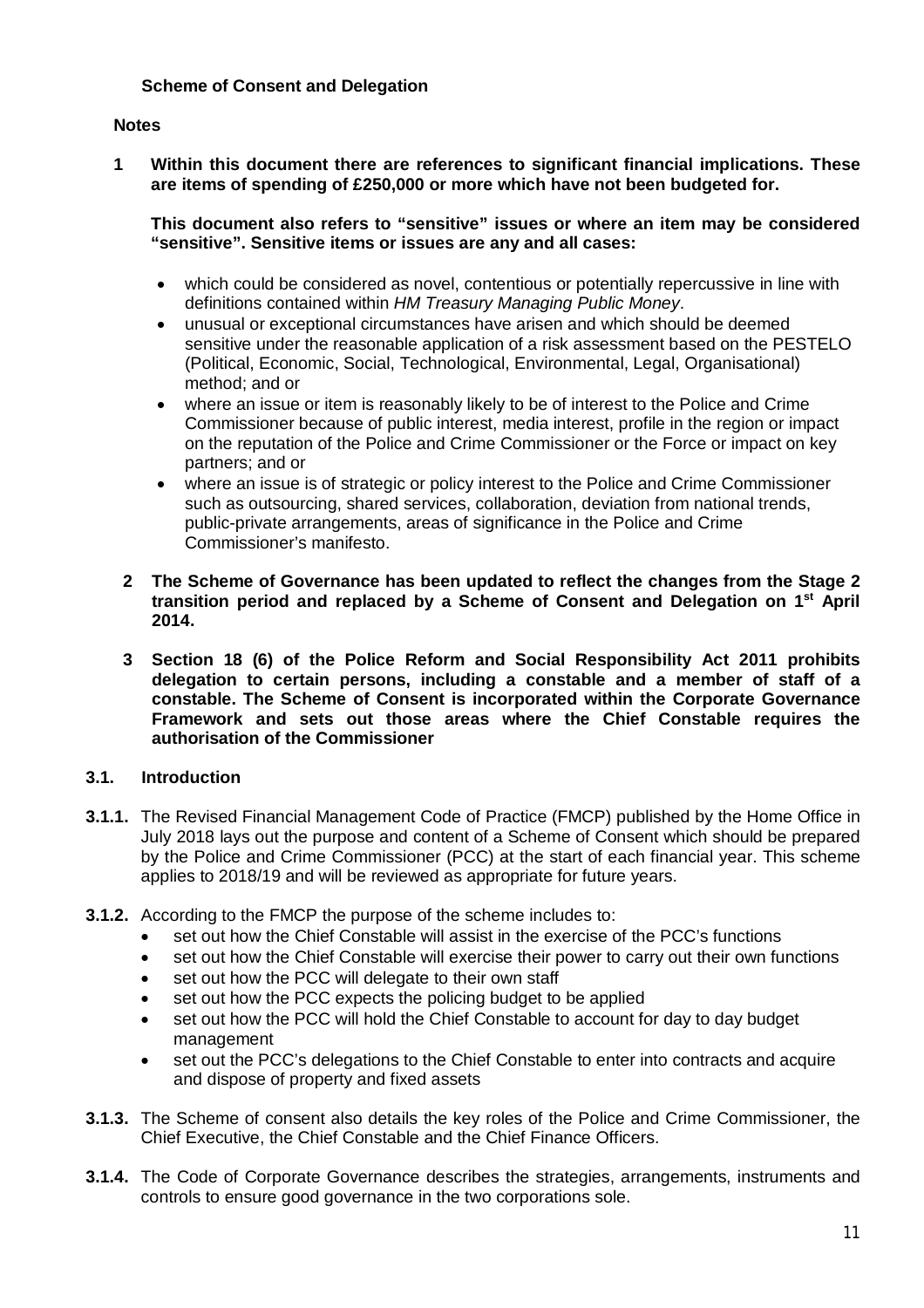- **3.1.5.** This Scheme of Consent and Delegation provides a framework which ensures the business is carried out efficiently, ensuring that decisions are not unnecessarily delayed. It forms part of the overall corporate governance framework of the two corporations sole. It should be read in the context of the aforementioned statement and code.
- **3.1.6.** In addition, this Scheme incorporates other instruments such as the financial regulations and standing orders relating to contracts.
- **3.1.7.** This Scheme aims to clarify those powers which, for the benefit of good business practice, are given to the statutory officers. The Police and Crime Commissioner may limit these powers and/or remove delegation.
- **3.1.8.** The Police and Crime Commissioner may set out reporting arrangements on any authorised powers.
- **3.1.9.** Powers are given to the Chief Constable by laws, orders, rules or regulations. Also, national conditions of employment give powers to the Police and Crime Commissioner or the Chief Constable or, as in the case of police regulations, the Secretary of State for the Home Office.
- **3.1.10.** The powers given to the statutory officers should be exercised in line with the Police and Crime Commissioner's delegation, the law, standing orders and financial regulations, and also policies, procedures, plans, strategies and budgets.
- **3.1.11.** This Scheme does not identify all the statutory duties which are contained in specific laws and regulations.

# **3.2. Key Definitions**

#### **3.2.1. "Corporation Sole"**

A *"Corporation Sole"* is a single legal entity consisting of a "sole" incorporated office, occupied by a sole man or woman. It means that the office has its own legal personality, distinct from the office holder. It allows the "corporation" to pass vertically in time from one office holder to the next successor in office.

Schedule 1, paragraph 15(1) of the Police Reform and Social Responsibility Act 2011 (PRSR Act 2011) protects a PCC from personal liability for any act or omission done in the exercise of the PCC's functions unless it has been shown to have been done otherwise than in good faith. Schedule 1 paragraph 15(2) of the PRSR Act 2011, similarly protects a member of staff of a PCC from personal liability for any act or omission done in carrying out the duties as a member of staff of the PCC unless the act or omission has been done otherwise than in good faith.

# **3.2.2. "Consent"**

This is not defined in statute. The definition used in this scheme is from the National Police Chiefs Council. "Consent" refers to the provision of approval or agreement, particularly and especially after due and full consideration. Transactions entered into following "consent" by the Commissioner to the Chief Constable, will be in the name of the Chief Constable as a separate legal entity.

# **3.3. General principles of Consent and Delegation**

- **3.3.1.** The scheme provides sufficient Consent and Delegation to officers to ensure that decisions are not unnecessarily delayed, whilst ensuring that individuals are properly protected from the risks associated with being the individual held to account.
- **3.3.2.** Giving consent or delegation to officers under this scheme does not prevent an officer or the Chief Constable from bringing to the attention of the Office of Police and Crime Commissioner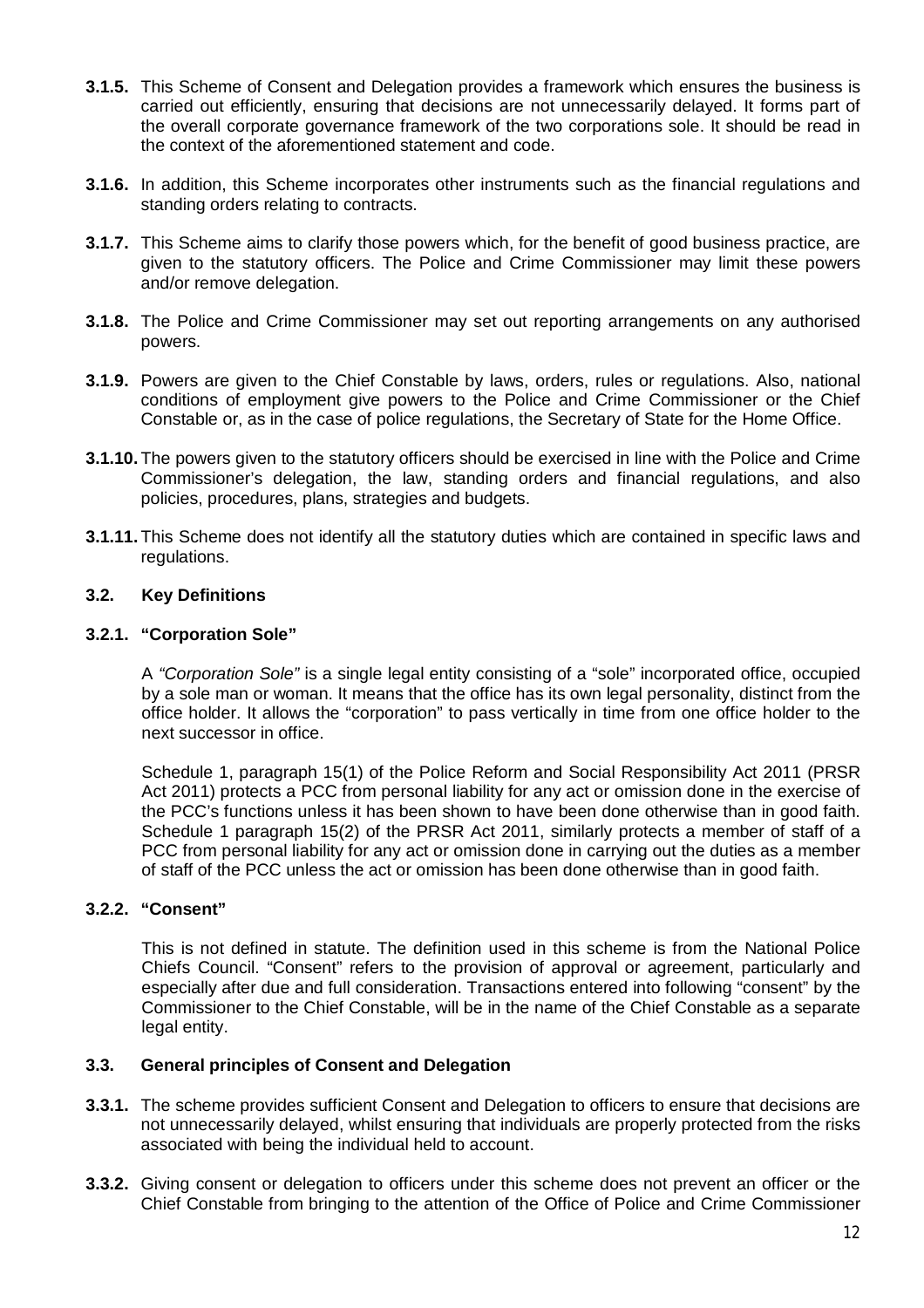any issue which is likely to be regarded by the Commissioner as sensitive, novel, contentious or potentially repercussive, while taking account of political restrictions.

- **3.3.3.** In addition, the Commissioner is ultimately accountable for the Police Fund. Before any financial liability affecting the Police Fund that the Commissioner might reasonably regard as sensitive, novel, contentious or potentially repercussive is incurred; prior written approval must be obtained from the Commissioner's office.
- **3.3.4.** The process for such approvals are set out in this scheme. The Police and Crime Commissioner may ask that a specific matter is referred to him/her for a decision and not dealt with under powers of consent or delegation.
- **3.3.5.** The scheme does not attempt to list all matters which form part of everyday management responsibility.
- **3.3.6.** When a statutory officer is considering a matter that is within another statutory officer's area of responsibility, they should consult the other statutory officer before authorising the action.
- **3.3.7.** All decisions statutory officers make under powers given to them by the Commissioner must be recorded and be available for inspection.
- **3.3.8.** The Police and Crime Commissioner should be involved in any projects/areas of work which may have a significant impact on the people of Leicestershire and/or are sensitive, novel, contentious or potentially repercussive. He/she must be involved in the scope, tendering process and evaluation of any such proposal.
- **3.3.9.** In this document, references made to the statutory officers includes officers authorised by them to act on their behalf. The scheme allows any person to whom power has been delegated to sub delegate that power to a member of staff. This applies to staff within the remit of the OPCC and the CC.
- **3.3.10.** The statutory officers are responsible for making sure that members of staff they supervise know about the provisions and obligations of this Scheme.
- **3.3.11.** The person appointed as the Chief Executive (who will also be the Monitoring Officer) and the Chief Finance Officer have statutory powers and duties relating to their positions, and therefore do not rely on matters being delegated to them to carry these out.
- **3.3.12.** The Scheme of Consent and Delegation provides an officer with the legal power to carry out duties of the Police and Crime Commissioner. In carrying out these duties the officer must comply with all other statutory and regulatory requirements and relevant professional guidance including, but not limited to:
	- *Police and Social Responsibility Act 2011 and other relevant legislation issued under this Act.*
	- *Policing Protocol Order 2011,*
	- *Financial Regulations*
	- *Home Office Financial Management Code of Practice*
	- *CIPFA Statement on the Role of the Chief Finance Officer of the Police and Crime Commissioner and the Chief Finance Officer of the Chief Constable*
	- *Contract Regulations*
	- *The Commissioner's Corporate Governance framework*
	- *Employment Law, policies and procedures*
	- *The Commissioner's and Force employment policies and procedures.*
	- *The Data Protection Act 1998 and the Freedom of Information Act 2000*
	- *Health and safety at work legislation and codes.*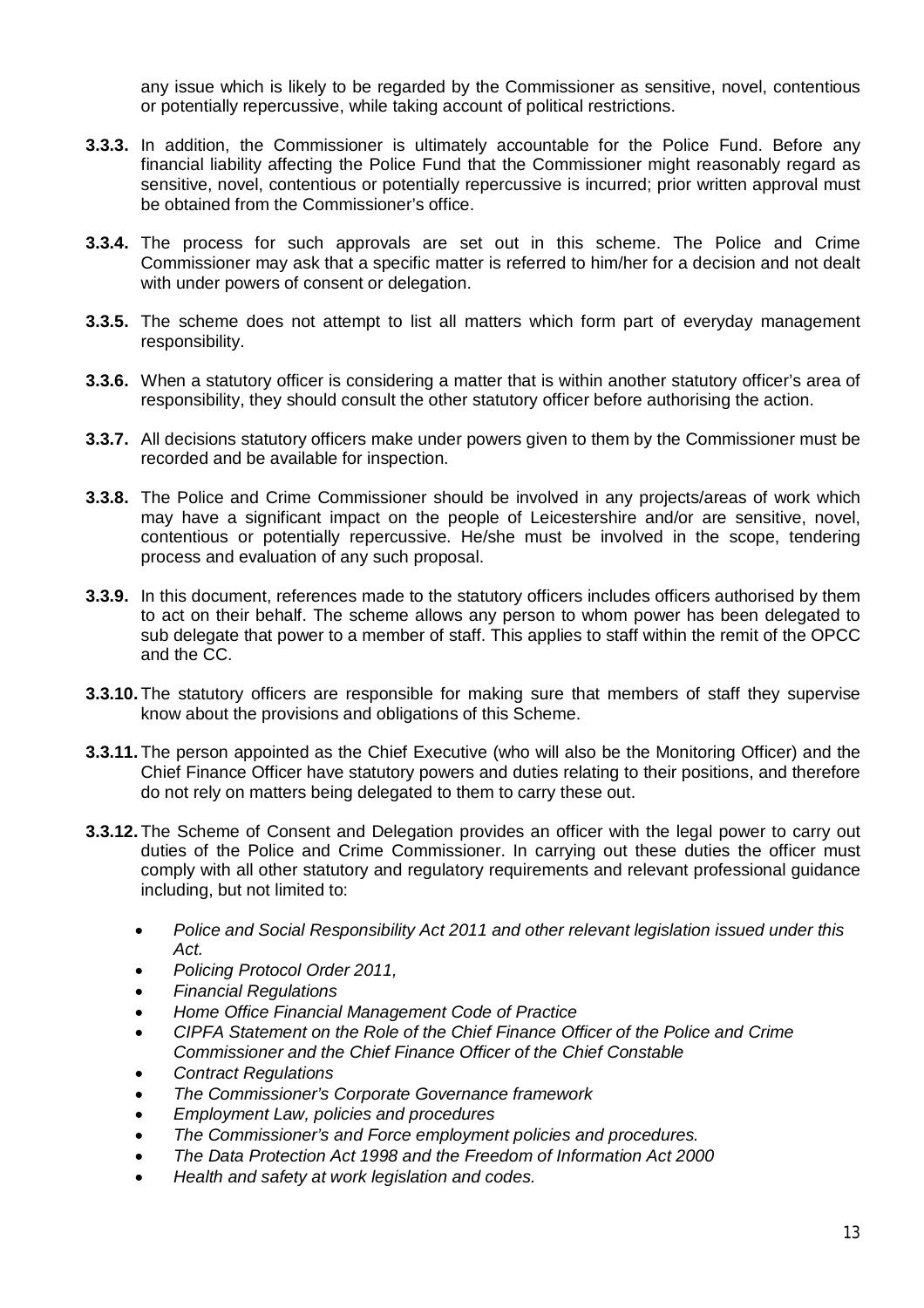- **3.3.13.** When carrying out any duties, the Police and Crime Commissioner and his/her staff under direction and control must have regard to the following:
	- The views of the people in Leicestershire
	- Any report or recommendation made by the Police and Crime Panel
	- The Police and Crime Plan and any guidance issued by the Secretary of State.

(this list is a summary and is not exhaustive)

- **3.3.14.** The Police and Crime Commissioner may appoint any officer, other than those listed at section 18(6) of the *Police and Social Responsibility Act 2011*, to carry out any function, within the boundaries of political restriction, with the exception of those listed below:
	- Issuing the Police and Crime Plan
	- Determining objectives in the Police and Crime Plan
	- Calculation of budget requirements
	- Appointing or suspending the Chief Constable, or asking him or her to resign or retire
	- Attendance at the Police and Crime Panel in compliance with a requirement by the Panel to do so for specified duties
- **3.3.15.** The Police and Crime Commissioner may give additional delegation to his/her officers under section 18 of the Act.
- **3.3.16.**Should the Police and Crime Commissioner be either incapacitated or suspended then section 62(1) of the *Police and Social Responsibility Act 2011* will apply and the Police and Crime Panel will be required to appoint a member of the Police and Crime Commissioner's staff to act as Police and Crime Commissioner during such period of incapacitation or suspension.
- **3.3.17.** This Scheme is a record of the formal consent and delegations in accordance with the Act. The Police and Crime Commissioner's corporate governance framework, including this Scheme of Governance will be reviewed annually. With the exception, of those matters listed in paragraph 3.3.14, the scheme allows any person, with appropriate authority, to delegate that power further. A record must be kept of such delegations for future inspection.
- **3.3.18.** The Police and Crime Commissioner must not restrict the operational independence of the Force and the Chief Constable who leads it.
- **3.3.19.** To enable the Police and Crime Commissioner to exercise the functions of the office effectively they will need access to information, and officers and civilian staff within the Force area. This access must not be unreasonably withheld or obstructed by the Chief Constable, or restrict the Chief Constable's direction and control of the Force.
- **3.3.20.** The Police and Crime Commissioner has a wider responsibility than those functions solely relating to the Force and this is referred to in the Code of Corporate Governance.

# **3.4. Key Roles of the Police and Crime Commissioner**

- **3.4.1.** The key roles of the Police and Crime Commissioner are to:
	- secure an efficient and effective police service for the area;
	- hold the Chief Constable to account on behalf of the people of Leicestershire, for the exercise of the functions of a chief constable and for the exercise of the functions of persons under his/her direction and control;
	- set the strategic direction and objectives of the Leicestershire Police service through the Police and Crime Plan following consultation with the Strategic Assurance Board and the Police and Crime Panel;
	- monitoring the performance of the Force against the agreed priorities;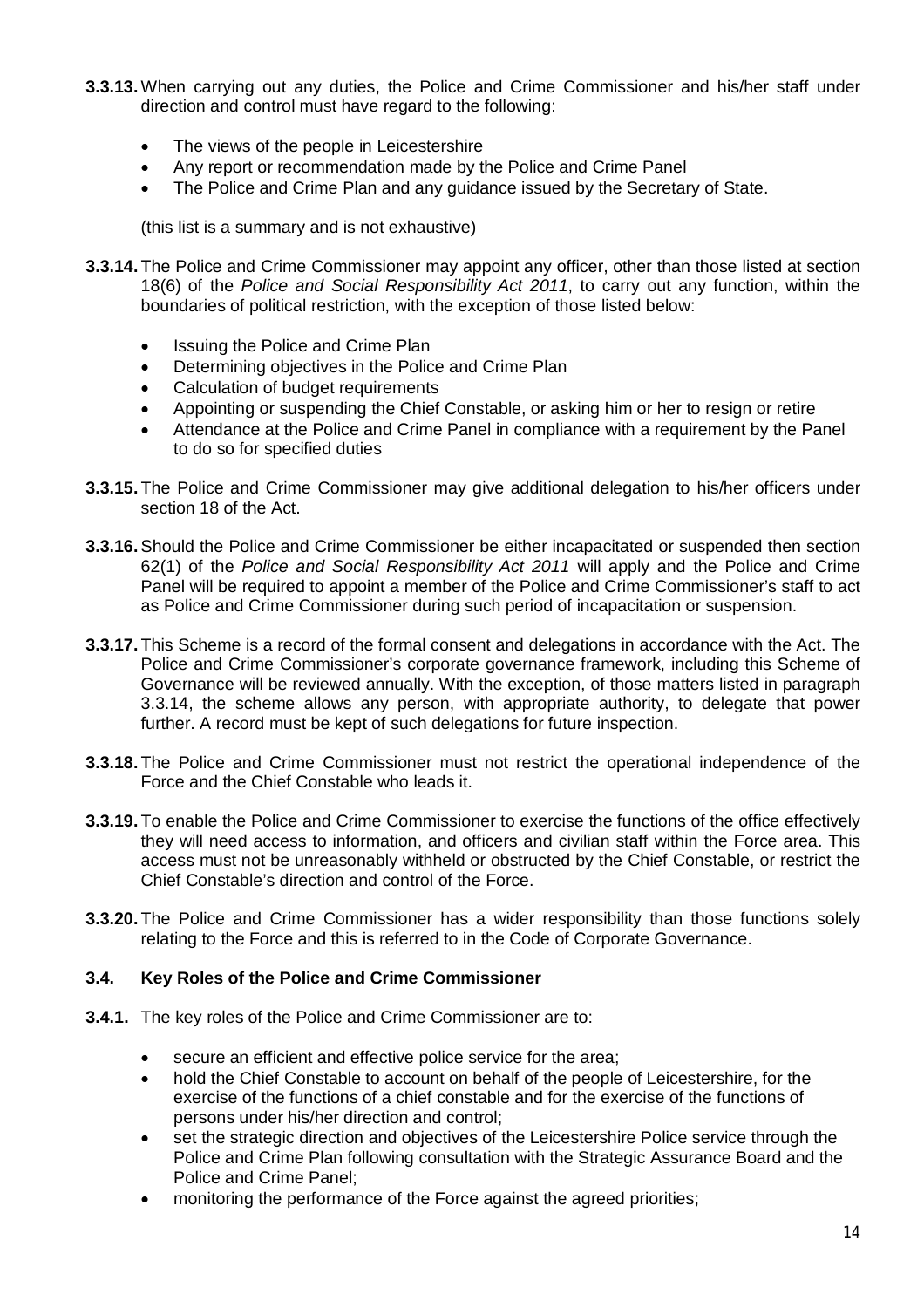- set a medium term financial strategy and plan that supports the achievement of the Police and Crime Plan following consultation with the Strategic Assurance Board;
- considering commissioning police and crime services and making grants to organisations aside from the Force (including but not limited to community safety partnerships, local authority partners, youth offending, drug and alcohol offending programs, victims' organisations, other crime prevention organisations);
- set the revenue budget including setting the totality of the Force budget, and the precept (charges to be paid by the collecting authorities in the Leicestershire Police area) and allocate funds to the Chief Constable up to the amount set in the Force budget;
- set the capital budget and medium term capital programme including, but not limited to, approving an ICT/IS strategy, an Estates strategy and a Fleet strategy for the next four years;
- approve the people and learning and development strategies and health and safety strategy for the Force;
- appoint the Chief Constable and when necessary suspend or call upon the Chief Constable to resign or retire:
- appoint a Deputy Police and Crime Commissioner if required;
- receive and review a regular information pack containing all key performance and financial and management data as may be required by the Police and Crime Commissioner to monitor the outcomes and performance and financial stewardship of the Chief Constable;
- scrutinise, support and challenge overall performance of the police service based on appropriate access to performance data logged by the Force;
- produce an annual report;
- have regard to statutory responsibilities i.e. Freedom of Information Act 2000, and all human rights and equality laws;
- ensure the maintenance of an effective 'independent custody visiting scheme' for monitoring facilities for people being held in custody by the Chief Constable;
- provide the local link between the police and communities, working to translate the legitimate desires and aspirations of the public into action at a strategic level;
- approve scheme of consent, financial regulations and standing orders;
- approve the hiring of officers or staff via the annual budget:
- approve annual Treasury Management Strategy for the Office of Police and Crime Commissioner;
- approve joint annual audit strategy and programme;
- approve annual insurance strategy;
- approve any requests for financial assistance to officers in legal proceedings;
- approve any and all business cases to acquire or dispose of any interests in land and property;
- approve other business cases as required by this scheme and the financial regulations.

In doing so, the Commissioner must ensure that:

- Good value for money is obtained in exercising those functions;
- The Chief Constable has regard to the Police and Crime Plan and the Strategic Policing Requirement;
- The Chief Constable in exercising duties has regard to Codes of Practice issued by the Secretary of State.
- **3.4.2.** The Police and Crime Commissioner is the legal contracting body who owns all the assets and liabilities, with the responsibility for the financial administration of his/her office and the Force, including all borrowing limits.
- **3.4.3.** The Police and Crime Commissioner will receive all funding, including the government grant and precept, and all other sources of income, related to policing and crime reduction. All funding for the Force will come via the Police and Crime Commissioner. How this money is allocated is for the Police and Crime Commissioner to decide in consultation with the Chief Constable, or in accordance with any grant terms.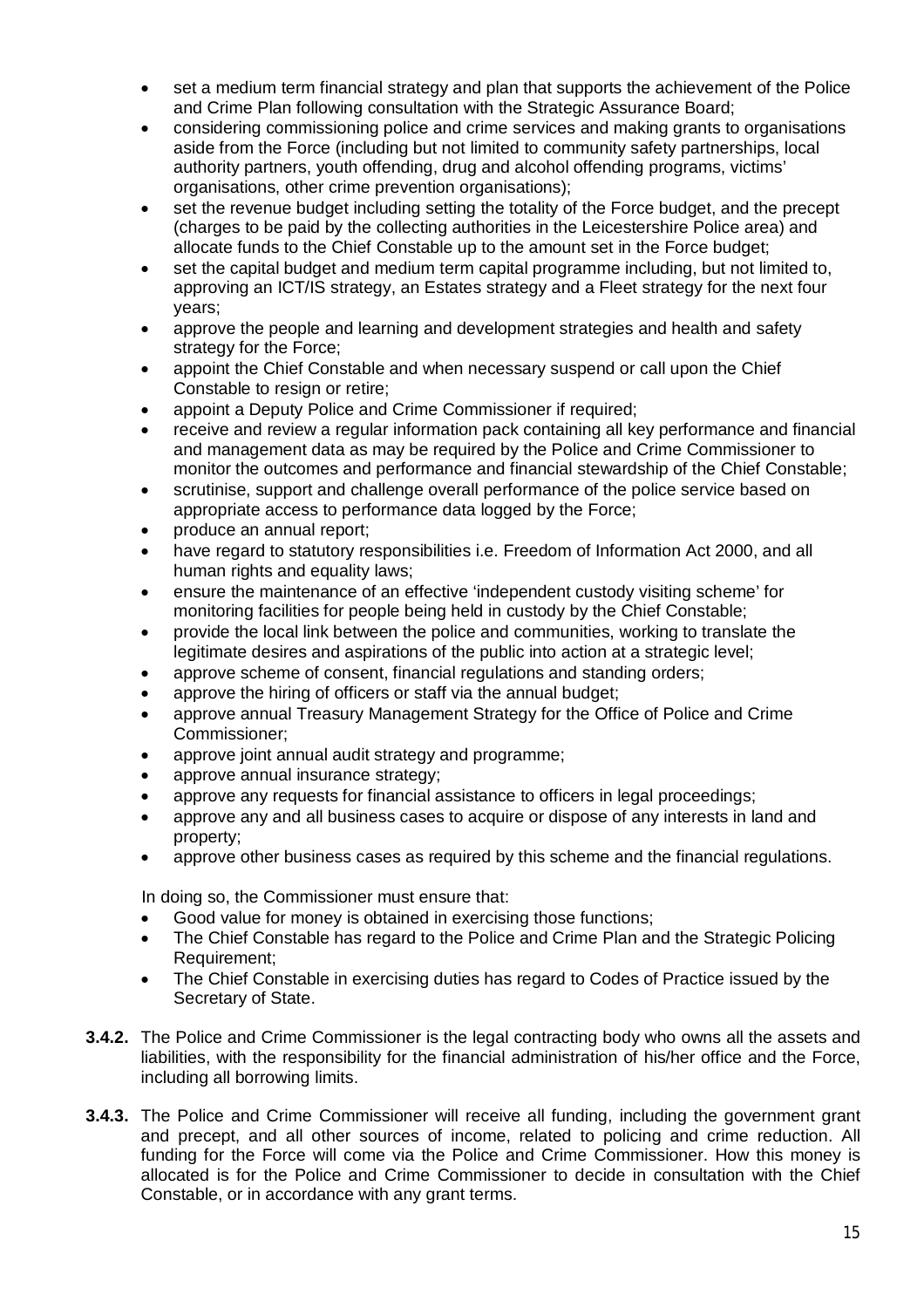- **3.4.4.** The Police and Crime Commissioner has a wider responsibility than those solely relating to the Police force, namely:
	- the delivery of community safety and crime reduction;
	- the ability to bring together Community Safety Partnerships at a force level;
	- a duty to ensure that all collaboration agreements with other local policing bodies and forces deliver better value for money and enhance the effectiveness of policing capabilities and resilience;
	- the enhancement of the delivery of criminal justice in their area.

The Police and Crime Commissioner can make Crime and Disorder grants and award funding in line with the Commissioning Framework.

- **3.4.5.** The Police and Crime Commissioner will be responsible for handling complaints and conduct matters in relation to the Chief Constable, monitoring complaints against officers and staff, handling reviews into the outcome of complaints resolved by the Professional Standards department and complying with the requirements of the Independent Police Complaints Commission.
- **3.4.6.** The Police and Crime Panel is a check and balance on the Police and Crime Commissioner through reviewing or scrutinising his/her decisions, but not those of the Chief Constable.
- **3.4.7.** The Police and Crime Commissioner may appoint a deputy to exercise his/her functions, with the exception of those functions listed at Section 18(7) of the *Police Reform and Social Responsibility Act 2011* which cannot be delegated.
- **3.4.8.** The Police and Crime Commissioner must not restrict the operational independence of the police force and the Chief Constable.

# **3.5. Commissioning**

- **3.5.1.** The Police and Crime Commissioner will decide what services are commissioned from which organisations as part of a commissioning and grants award framework for Leicestershire. The Police and Crime Commissioner will also hold the Chief Constable and others from whom services are commissioned to account for delivery against key performance indicators in order to achieve the outcomes set out in the Police and Crime Plan.
- **3.5.2.** The Police and Crime Commissioner may commission policing services from other organisations as well as the Force in order to achieve the best outcomes at best value for the people of Leicestershire.
- **3.5.3.** The Police and Crime Commissioner will decide what services are commissioned from which organisations as part of a commissioning and grants award framework for Leicestershire. The Police and Crime Commissioner will also hold the Chief Constable and others from whom services are commissioned to account for delivery against key performance indicators in order to achieve the outcomes set out in the Police and Crime Plan.

# **3.6. Functions delegated to the Deputy Police and Crime Commissioner (Deputy PCC) if appointed**

# **Introduction**

- **3.6.1.** Section 18 of the *Police Reform and Social Responsibility Act 2011* provides the power for the Police and Crime Commissioner to appoint a Deputy Police and Crime Commissioner and arrange for him / her to exercise any function apart from those functions listed in section 18(7) (a), (e) or (f). These exceptions are:
	- issuing a Police and Crime Plan;
	- appointing the Chief Constable;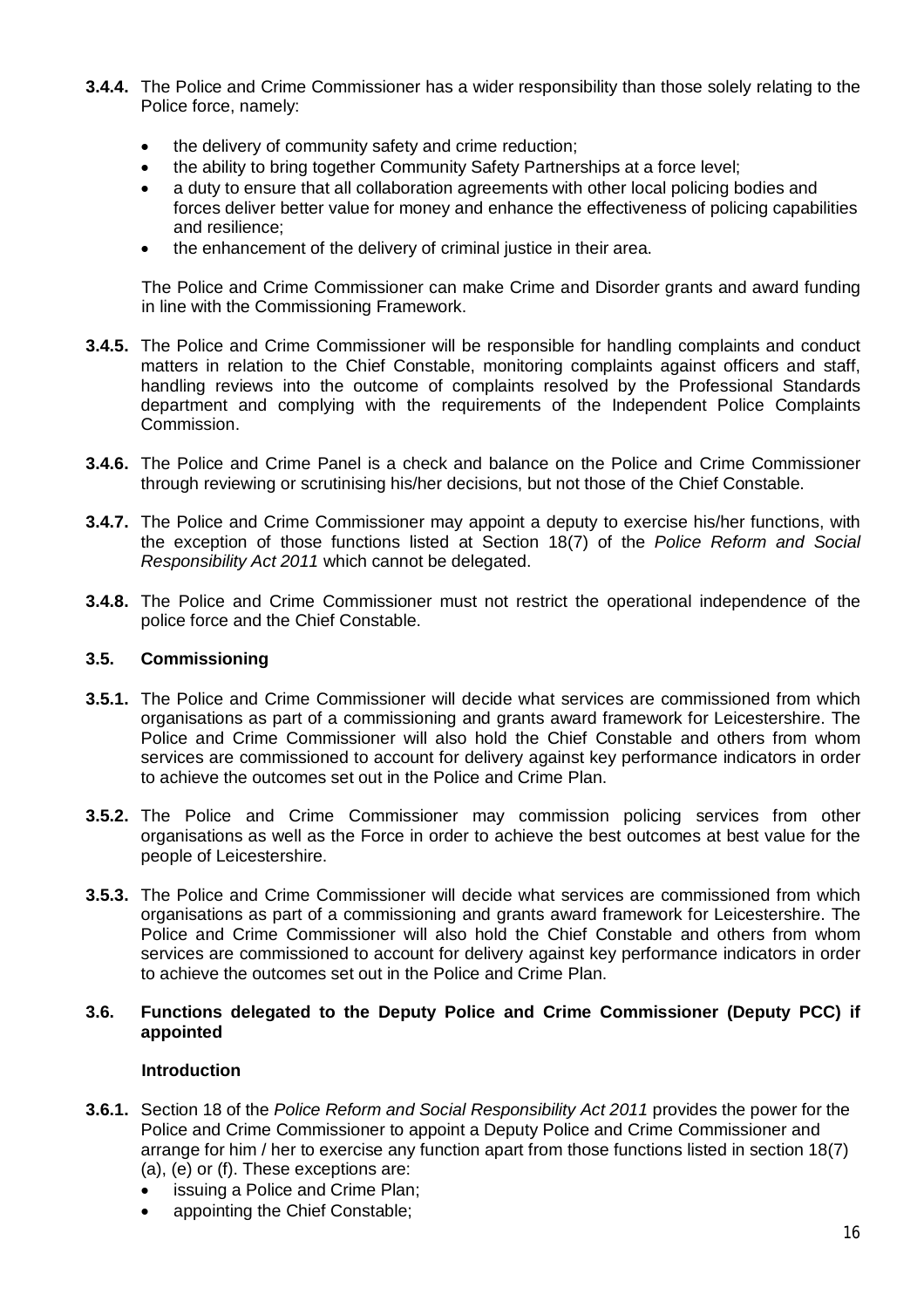- suspending the Chief Constable or calling upon the Chief Constable to retire or resign;
- calculate a budget requirement.
- **3.6.2.** In his/her absence the Deputy PCC may delegate to the Chief Executive to carry out any of his/her functions (with the exception of those listed in Section 18(7) of the *PRSR Act 2011*), within the boundaries of political restriction.

#### **3.7. Functions delegated to the Chief Executive, Office of the Police and Crime Commissioner**

# **Introduction**

- **3.7.1.** The Code of Corporate Governance identifies the role of the Chief Executive as the head of the Police and Crime Commissioner's staff, and the Monitoring Officer (as defined by section 5(1) of the *Local Government and Housing Act 1989*). In this role, the Chief Executive will exercise the statutory powers of the Police and Crime Commissioner for professional standards, pensions forfeiture, declarations of personal or business interest and police appeal tribunals on behalf of the Deputy PCC (if appointed), as delegated to them on a temporary or permanent basis, and such delegations to be documented with this Scheme.
- **3.7.2.** Where no Deputy PCC is appointed the PCC may delegate to the Chief Executive to carry out any of his/her functions (with the exception of those listed in Section 18(7) of the *PRSR Act 2011*), within the boundaries of political restriction.
- **3.7.3.** The formal delegations, listed below, are those given to the Chief Executive, which are in effect at the time of the publication of the scheme.

#### **Genera**l

- **3.7.4.** Prepare the Police and Crime Plan in consultation with Leicestershire Police and other stakeholders for submission to the Commissioner.
- **3.7.5.** Prepare a draft annual report for submission to the Commissioner, in preparation for reporting to the Police and Crime Panel.
- **3.7.6.** Prepare an annual report on the activity of the Office of the Police and Crime Commissioner for each financial year.
- **3.7.7.** Provide information to the Police and Crime Panel, as is reasonably required to enable the Panel to carry out its functions.
- **3.7.8.** To sign all contracts on behalf of the Police and Crime Commissioner (and Deputy PCC if appointed) in accordance with any decisions either has made.
- **3.7.9.** To consider whether, in consultation with the Chief Finance Officer, to provide indemnity to the Police and Crime Commissioner (and Deputy PCC if appointed) in accordance with the *Local Authorities (Indemnities for Members and Officers) Order 2004* and to deal with or make provision to deal with other matters arising from any proceedings relating to them.
- **3.7.10.** To consider and approve, in consultation with the Chief Finance Officer, provision of indemnity and/or insurance to individual staff of the Commissioner in accordance with the *Local Authorities (Indemnities for Members and Officers) Order 2004*.
- **3.7.11.**Specific financial delegations to the Chief Executive include:
	- Approve exceptional cases in the provision of police advice and assistance to international agencies because the full cost is £4,000 or more (including air flights, accommodation and salary costs of the police officer or member of staff) or it is a sensitive case involving travel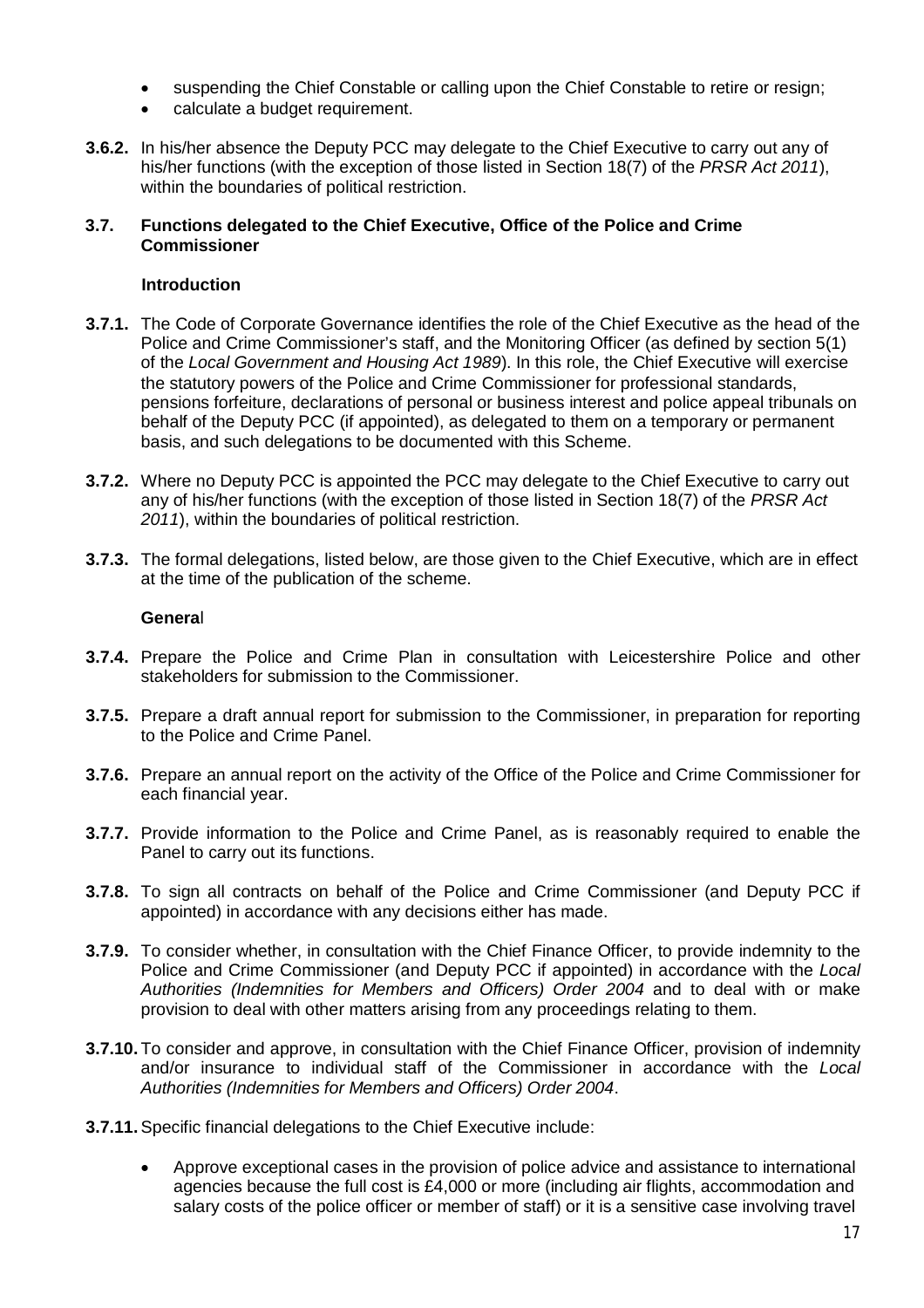to a politically sensitive country.

- Fix fees for copies of documents and extracts of documents members of the public ask for under the *Local Government (Access to Information) Act 1985*, *the Freedom of Information Act 2000*, or the *Data Protection Act 1998*.
- **3.7.12.** In the absence of the Chief Executive, unless a formal deputy has been appointed, the Executive Director will deputise as the Monitoring Officer and as the Chief Executive. This includes signing contracts on behalf of the Police and Crime Commissioner.

# **Financial**

- **3.7.13.** The financial management responsibilities of the Chief Executive are set out in the financial regulations.
- **3.7.14.** To manage the budget of the Police and Crime Commissioner's office, along with the Chief Finance Officer, particularly to:
	- order goods and services for items provided for in the revenue budget.
	- ask for and accept quotations and tenders for goods and services provided for in the revenue budget.

# **Human Resources**

- **3.7.15.** To appoint and dismiss, in consultation with the Police and Crime Commissioner, staff who are not under the direction and control of the Chief Constable.
- **3.7.16.** To make recommendations to the Police and Crime Commissioner with regard to staff terms and conditions of service, in consultation with the Chief Finance Officer.
- **3.7.17.** To undertake the management of staffing resources for all staff (excluding any Deputy PCC) employed by the Police and Crime Commissioner (and not under the direction and control of the Chief Constable) in line with agreed policies and procedures.
- **3.7.18.**Settlement of employment tribunal cases and grievances of staff under his/her direction and control will remain with the Chief Constable with the exception of those cases felt to be Sensitive because:
	- they involve a high profile claimant
	- there is a particular public interest in the case
	- there is a real risk that the Police and Crime Commissioner or Leicestershire Police will be exposed to serious public criticism or serious weaknesses in the organisation or policies and procedures will be revealed.
- **3.7.19.** To settle appeals against decisions of the Senior Administrator of the Local Government Pension Scheme, in line with the *Occupational Pension Schemes (Internal Dispute Resolution Procedures) Regulations 1996*.
- **3.7.20.** To appoint and terminate appointments of Independent Custody Visitors (ICV's) and carry out all other activities in order to run an effective ICV scheme and any other volunteer programmes put in place. To approve the payment of any allowances to VCU's and other volunteers.

# **Other**

- **3.7.21.** To affix the common seal of the Police and Crime Commissioner to all contracts, agreements or transactions;
	- in respect of which there is no consideration;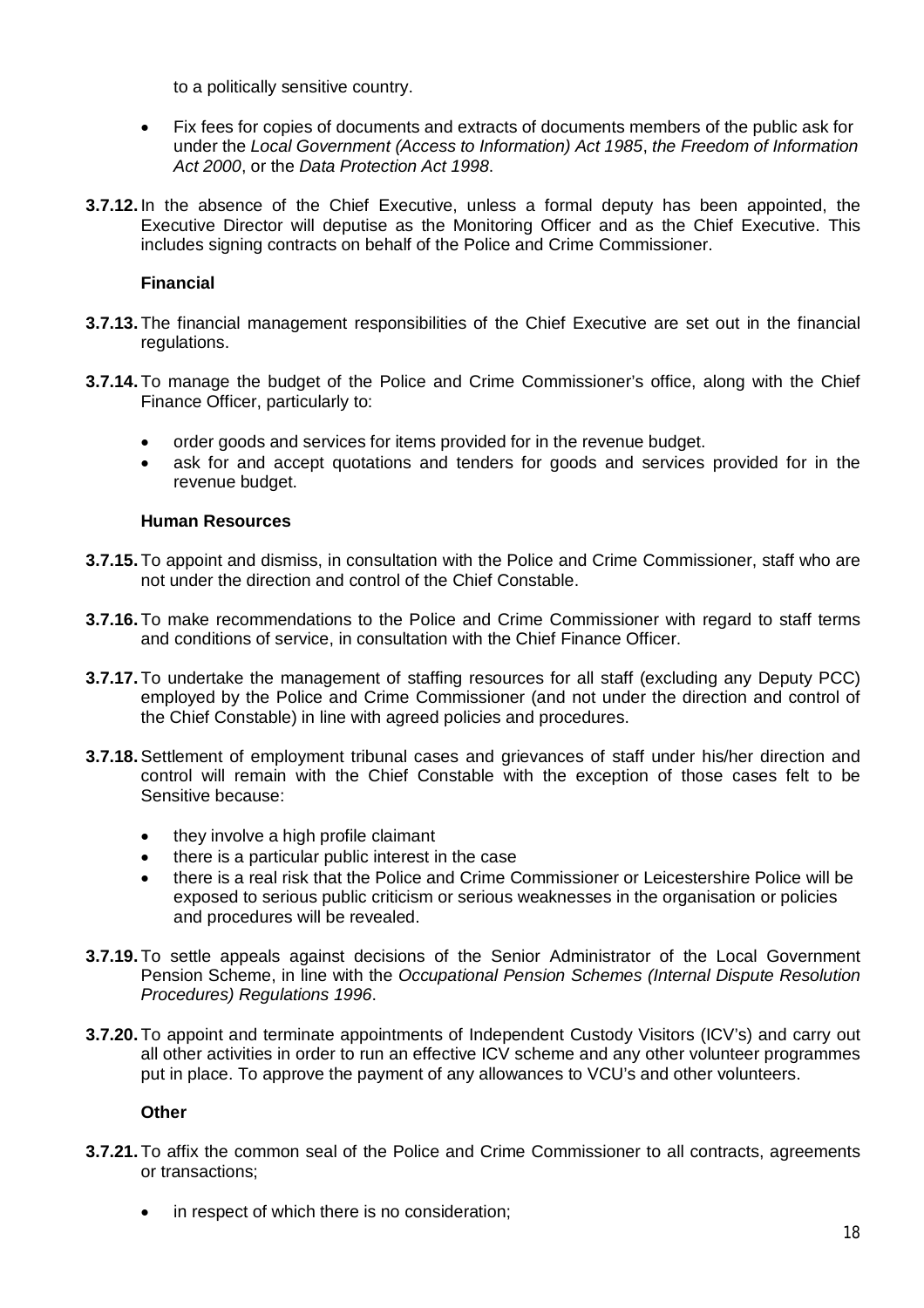- that relate to the provision of goods and services by the Police and Crime Commissioner to another body and which are £B or above in value over the life of the contract;
- for the provision of goods and services that are £B or above in value over the life of the contract;
- which grant or convey an interest in land or property;
- which are grants that are £50,000 or above;
- when it is determined by the Police and Crime Commissioner (or Deputy PCC if appointed) there is a particular need for the seal to be attached.
- **3.7.22.** To authorise people to make, defend, withdraw or settle any claims or legal proceedings on the Police and Crime Commissioner's behalf, in consultation with the Legal Advisor (or Chief Finance Officer if there are significant financial implications), subject to a suitable division of responsibilities, especially where the Chief Executive has brought the case.
- **3.7.23.** To consider, with the Police and Crime Commissioner, any complaint made against the Chief Constable, and where appropriate, to make arrangements for appointing an officer to investigate the complaint.
- **3.7.24.** Within the boundaries of political restriction, to respond to consultations on proposals affecting the Police and Crime Commissioner, if necessary, after first taking the views of the Commissioner, the Chief Finance Officer or the Chief Constable, as appropriate.
- **3.7.25.** To obtain legal or other expert advice and to appoint legal professionals whenever this is considered to be in the Police and Crime Commissioner's best interests and for his/her benefit.
- **3.7.26.** To make arrangements to institute, defend or participate in any legal proceedings in any case where such action is necessary.
- **3.7.27.**Settlement of potential claims or ex-gratia payments which although within officers delegated powers could potentially be precedent setting, novel, contentious or be potentially repercussive.
- **3.7.28.** To make sure, in consultation with the Chief Constable, appropriate (in the PCC's opinion) arrangements are made to gather the community's views on the policing of Leicestershire, preventing crime in the area and on service delivery.
- **3.7.29.** To exercise the statutory powers of the Police and Crime Commissioner for professional standards, as delegated to them on a temporary or permanent basis and such delegations to be documented with this scheme.
- **3.7.30.** To review complaints of maladministration against the Commissioner and to approve the provision of any remedy, financial or otherwise.
- **3.7.31.** To discharge functions and responsibilities in respect of Police Appeal Tribunals, on behalf of the Commissioner, including the appointment of members of the Tribunals.
- **3.7.32.** In relation to the Commissioner's land and property, to serve notices to quit and notices to terminate its use or occupation, and to institute court proceedings to recover arrears of rent and other payments or to recover possession from occupiers and users.
- **3.7.33.** To deal with Freedom of Information Act Requests and to prepare and issue Publication Schemes under the Freedom of Information Act 2000.
- **3.7.34.** To act as the 'Data Controller' on behalf of the Commissioner and ensure compliance with the Data protection Act 2018 and EU General Data Protection Regulations (GDPR)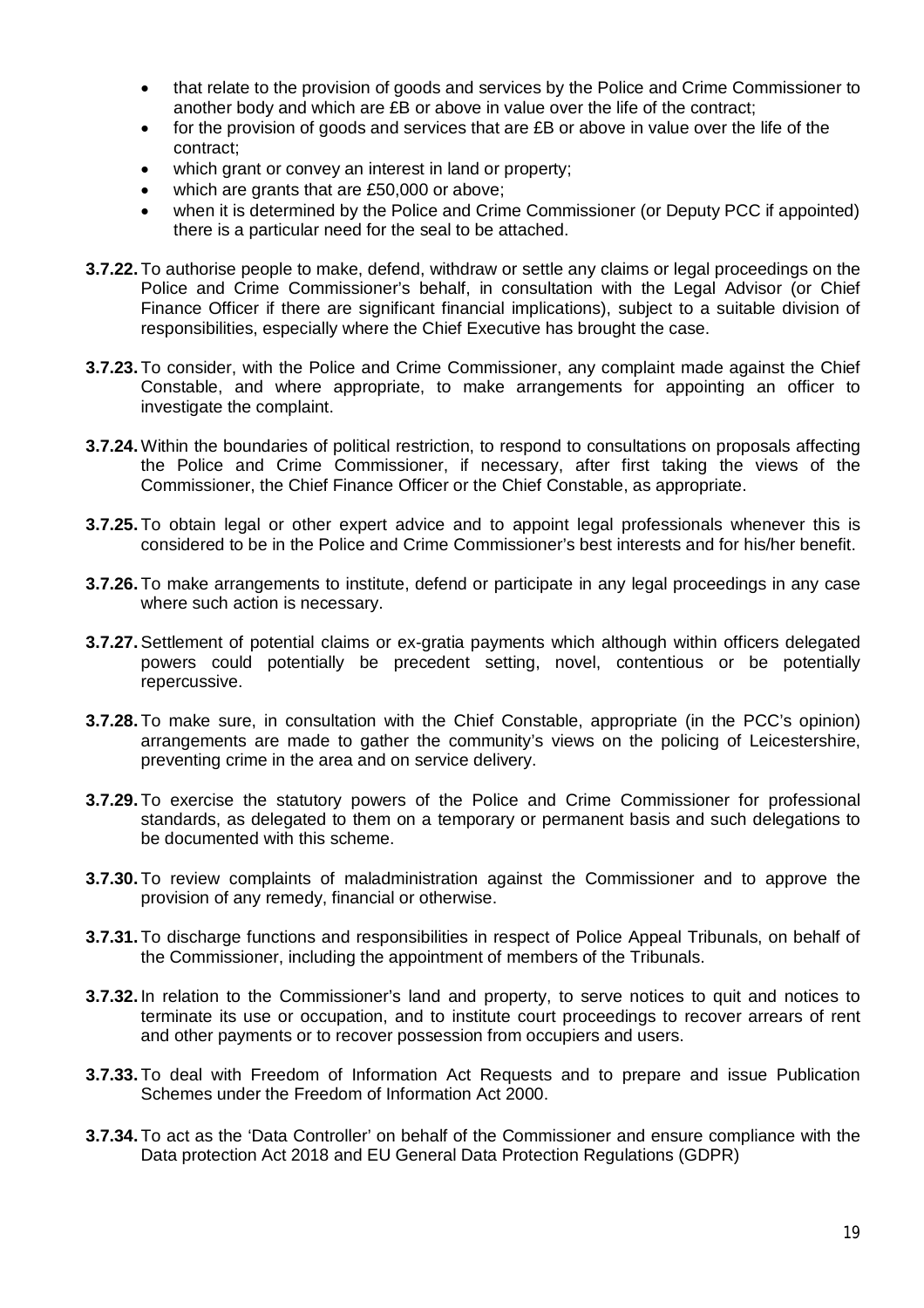- **3.7.35.** In relation to a grievance against the Chief Constable, to take the appropriate action to investigate the grievance, applying as appropriate the grievance procedure, and reporting the outcome to the Commissioner to enable appropriate action to be taken to resolve the grievance.
- **3.7.36.** To discharge the Commissioner's statutory duty for health and safety matters.
- **3.7.37.** To arrange for the provision of professional services as required by the Commissioner.
- **3.7.38.** The Chief Executive/Monitoring Officer has a statutory duty in respect of the lawfulness of decision making. In the absence of the Chief Executive, this duty can only be undertaken by the Deputy Monitoring Officer.
- **3.7.39.**Ensure arrangements are in place for the management of risk and where appropriate secure that arrangements are made to insure against risks. This includes arrangements for holding to account the Chief Constable for the management of risk within the force.
- **3.7.40.**Ensure that arrangements are in place for the management and security of assets in accordance with the requirements of financial regulations.

#### **3.8. Functions delegated to the Chief Finance Officer, Office of the Police and Crime Commissioner**

#### **Introduction**

- **3.8.1.** The Police and Crime Commissioner's Chief Finance Officer ("CFO") is the financial adviser to the Commissioner and has statutory responsibility to manage his/her financial affairs as set out in S.114 of the *Local Government Finance Act 1988 (LGFA 1988)*, and the *Accounts and Audit Regulations 2015*. S.113 of *LGFA 1988* requires the responsible officer to be a member of a specified accountancy body.
- **3.8.2.** The Chief Finance Officer must ensure that the financial affairs of the Commissioner and the Force are properly administered having regard to their probity, legality and appropriate standards.
- **3.8.3.** The Deputy Section 151 Officer (if such a role is appointed) is authorised to undertake the functions of the Chief Finance Officer in his/her absence.
- **3.8.4.** The formal delegations, listed below, are those given to the Chief Finance Officer, which are in effect at the time of the publication of this scheme.
- **3.8.5.** To ensure that the financial affairs of the Office of the Police and Crime Commissioner are properly administered having regard to probity, legality and appropriate standards.
- **3.8.6.** To approve, in consultation with the PCC, the arrangements for the treasury management function, including the day to day management, the production of the treasury management strategy, and supporting policies and procedures.
- **3.8.7.** To approve the arrangements for securing and preparing the Police and Crime Commissioner's accounts, and seek assurances that there are appropriate arrangements in place for the preparation of the Force's accounts.
- **3.8.8.** To seek assurances that there are appropriate arrangements in place within the Force for its financial management.
- **3.8.9.** To be responsible for the approval of all banking arrangements, including the arrangements for creating, closing or authorising all bank accounts.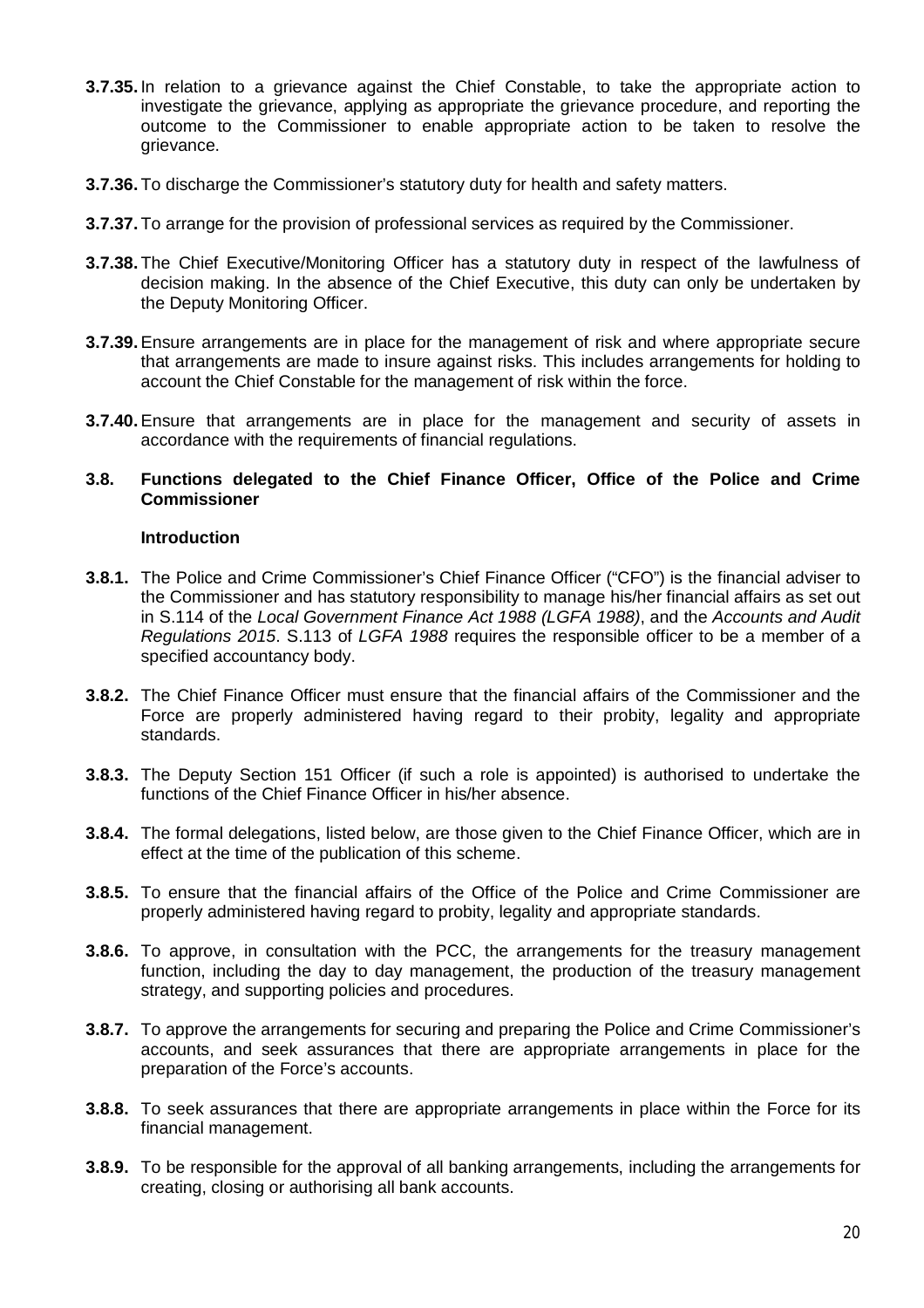- **3.8.10.** To undertake the day to day financial management of the Police and Crime Commissioner's budget.
- **3.8.11.** To commit expenditure within the approved budget to meet the policies and objectives agreed with the Police and Crime Commissioner and reflected in the Policing Plan provided this may also be carried out by the Chief Executive.
- **3.8.12.** To manage administration of grants awarded by the Police and Crime Commissioner (or Deputy PCC if appointed) in line with the Commissioning Framework and administration of any services commissioned.
- **3.8.13.** To be responsible for implementing suitable arrangements for investing and borrowing money, as necessary, in line with the treasury management strategy.
- **3.8.14.** To authorise payments, without having to obtain approval and regardless of whether or not provision has been made in the revenue budget in relation to:
	- payments required to be made by law
	- payments ordered by a court
	- payments due under any agreement entered into by the Police and Crime Commissioner.
- **3.8.15.** To act as 'Money Laundering Reporting Officer' under the *Proceeds of Crime Act 200*2 and *Money Laundering Regulations 2003*.
- **3.8.16.**Sign cheques on behalf of the Police and Crime Commissioner (or Deputy PCC, if appointed) provided this may also be carried out by the Chief Executive.
- **3.8.17.** To prepare and annually review financial regulations and standing orders with the Force, for approval by the Police and Crime Commissioner, (or Deputy PCC, if appointed).
- **3.8.18.** To prepare and annually review draft expenses and benefits framework of the Police and Crime Commissioner, their deputy and the staff and senior officers in the office of the Commissioner for approval by the Commissioner.
- **3.8.19.** To determine, in consultation with the PCC, when all other goods directly utilised by the Office of the Police and Crime Commissioner are surplus to requirements or obsolete and arrange for disposal in line with financial regulations.
- **3.8.20.**Provide for an adequate and effective internal audit service, in conjunction with the Chief Constable's Chief Finance Officer.
- **3.8.21.**Provide for a continuous improvement function in conjunction with the Force.
- **3.8.22.** To report to the Police and Crime Commissioner and the external auditor any unlawful or potentially unlawful spending by his/her, or the Force's officers (the latter being in conjunction with the Chief Constable's Chief Finance Officer).
- **3.8.23.** To make arrangements on behalf of the Chief Executive for insurance and to seek assurance that appropriate arrangements are made for insurance within the force.
- **3.8.24.** To determine and issue the precept on behalf of the PCC.
- **3.8.25.** To prepare annual Statement of Accounts in conjunction with the CCCFO.

#### **Consents**

This section relates to the functions of the Chief Constable and the consents, where appropriate, given to him for exercising by officers and staff under his direction and control.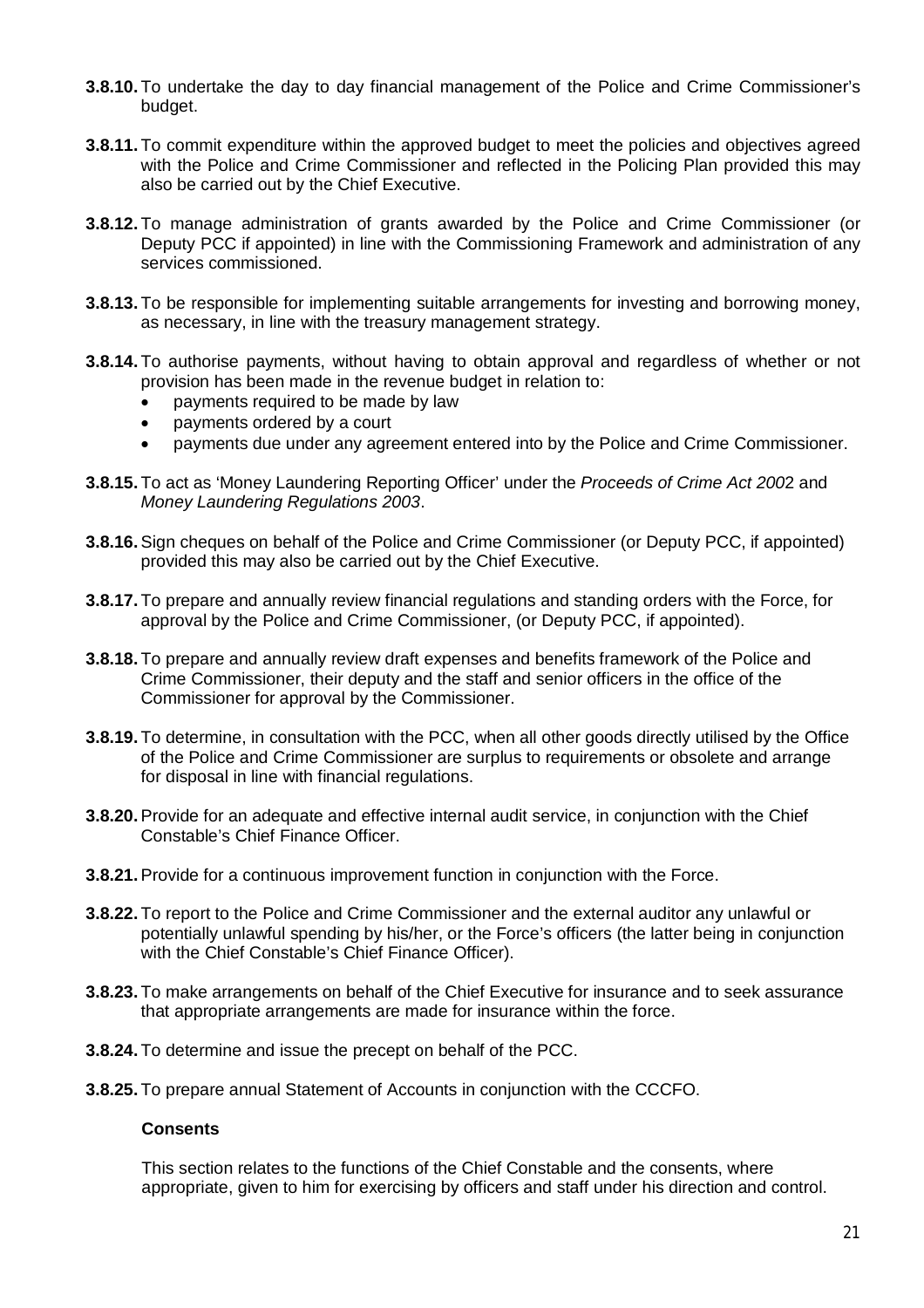# **3.9. The Role and responsibilities of the Chief Constable**

- **3.9.1.** The Chief Constable is responsible for maintaining the Queen's peace and has direction and control over the Force's officers and staff.
- **3.9.2.** Under the *Police Reform and Social Responsibility Act 2011* the Chief Constable is a Corporation Sole. The Chief Constable is accountable for the exercise of police powers, and to the Police and Crime Commissioner for the delivery of efficient and effective policing, and management of resources and expenditure by the Force.
- **3.9.3.** The Chief Constable must comply with the Scheme of Publication of the Police and Crime Commissioner and in so doing must have regard to the additional requirements relating to the Government's *Transparency Agenda* and *Winsor Reviews*.
- **3.9.4.** The Commissioner will agree a Force budget with the Chief Constable and these formal consents and financial and other limits on consent are those given to the Chief Constable as a condition of the transfer of funds from the Commissioner to the Chief Constable to enable the Chief Constable to direct and control sufficient resources necessary to deliver the outcomes agreed in the Police and Crime Plan.
- **3.9.5.** The Chief Constable is responsible for ensuring that the staff and officers under their direction and control are fully aware of all the provisions and obligations of this scheme.
- **3.9.6.** The Police and Crime Commissioner and the Chief Constable will work together to ensure the best use of resources and the Chief Constable will deliver services and functions in line with an agreed Memorandum of Understanding which will be supported by Service Level Agreements. This is attached at Appendix E.
- **3.9.7.** For the sake of clarity, as determined by the *Police Reform and Social Responsibility Act 2011*, Section 18, paragraphs (3c), (6a) and (6h), the Police and Crime Commissioner may not delegate Police and Crime Commissioner's functions to a constable or a member of staff of a constable. This Scheme does not provide any delegations to the Chief Constable but makes clarification of requirements in relation to specific activities. This section is also not intended to set out the delegations that the Chief Constable may make to officers or staff acting under his/her direction and control.
- **3.9.8.** To lead the Force in a way that is consistent with the attestation made by all constables on appointment and ensuring that it acts impartially.
- **3.9.9.** To support the Police and Crime Commissioner in the delivery of the strategy and objectives set out in the Police and Crime Plan.
- **3.9.10.** To provide the Police and Crime Commissioner with access to information, officers and staff as required and where permitted by law.
- **3.9.11.** To exercise the power of direction and control in such a way that the Commissioner will be able to access all necessary information and staff within the Force.
- **3.9.12.** To enter into a communication protocol with the Police and Crime Commissioner setting out clearly agreed roles in relation to communications with the public, the media, officers, staff, suppliers and partners. No communications may be made that are not compliant with the communications protocol.
- **3.9.13.** To have regard to the Strategic Policing Requirement when exercising and planning the policing functions in respect of the Force's national and international policing responsibilities.
- **3.9.14.** To notify and brief the Police and Crime Commissioner of any matter or investigation on which he/she may need to provide public assurance either alone or with the Commissioner (all Police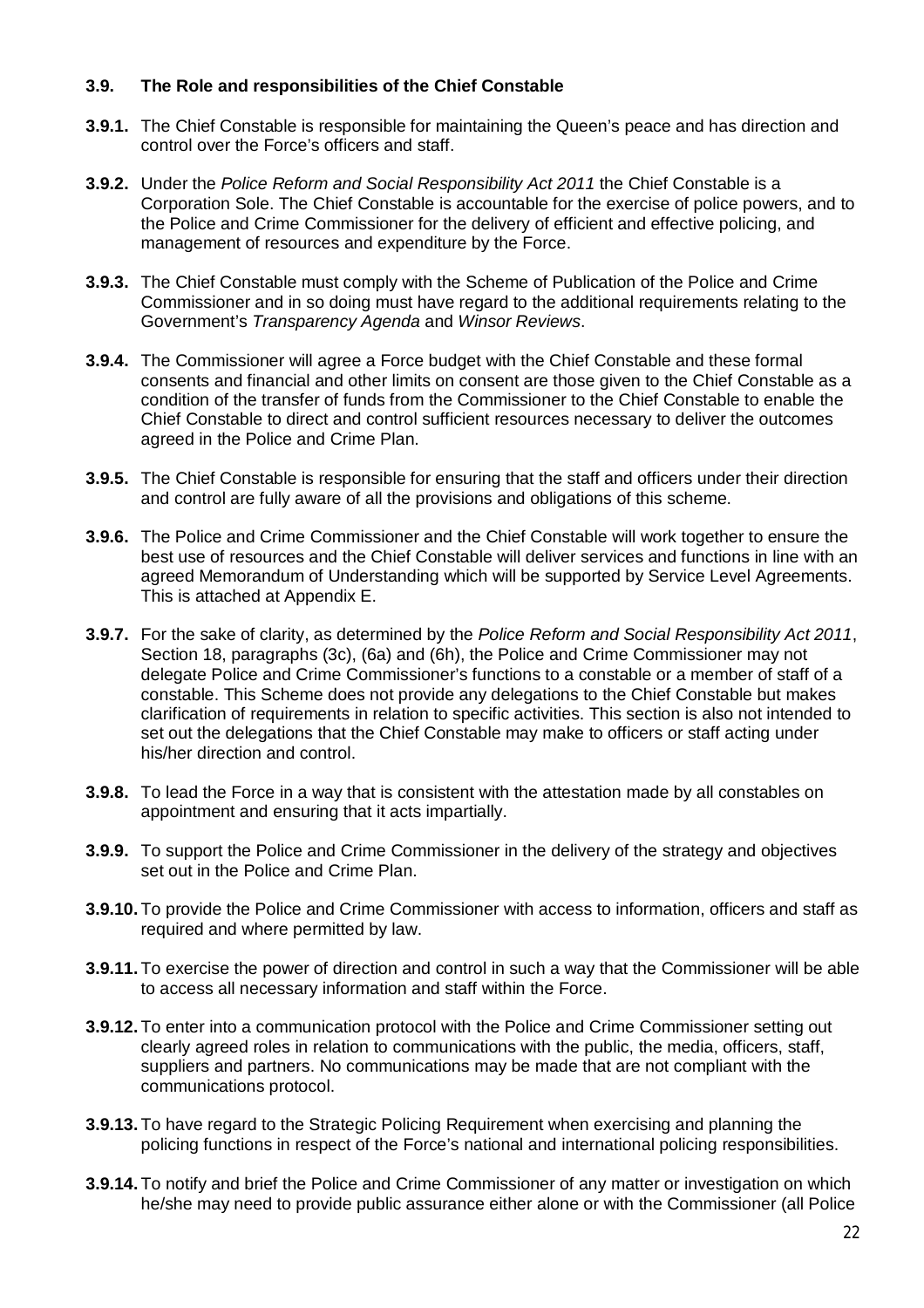and Crime Commissioners will be designated as Crown Servants under the Official *Secrets Act 1989*(a) making them subject to the same provisions in relation to sensitive material as Government Ministers).

- **3.9.15.** To be the operational voice of policing in Leicestershire, and regularly explaining to the public the operational actions of officers and staff under their command.
- **3.9.16.** To enter into collaboration agreements with other Chief Constables, other policing bodies and partners that improve the efficiency or effectiveness of Leicestershire Police and policing in general, and with the agreement of the Police and Crime Commissioner.
- **3.9.17.** To remain politically independent of the Police and Crime Commissioner.
- **3.9.18.** To ensure compliance with the Data Protection Act 2018 and the EU General Data Protection Regulations (GDPR) as "Data Controller" and ensure appropriate training and policies are in place.

#### **3.10. Consents to the Chief Constable**

#### **Introduction**

- **3.10.1.** This section relates to the functions of the Chief Constable and the consents, where appropriate, given to him for exercising by officers and staff under his direction and control.
- **3.10.2.** The Consents agreed by the PCC are to have effect from 1<sup>st</sup> April 2014. They may be varied by the PCC in consultation with the Chief Constable at any time and variations will be published as soon as practicable.
- **3.10.3.**Any reference to the Chief Constable shall refer to any staff delegated under his/her authority.

# **3.10.4. Complaints**

a) To manage all complaints against the Force, its officers and staff, except in relation to the Chief Constable, and to ensure that the Police and Crime Commissioner is kept informed to enable him/her to discharge their statutory obligations in relation to complaints in a regular, meaningful and timely fashion. Serious complaints and conduct matters must be passed to the Independent Police Complaints Commission.

# **3.10.5. Commissioning**

- a) The Chief Constable and the officers and staff under the Chief Constable's direction and control may not commission or jointly commission any services or make arrangements for outcomes from any other partners, agencies, public bodies, community safety organisations or other organisations dealing with community safety, victims, offenders, drugs, youth offending, criminal justice or other areas unless agreed in writing and in advance by the Police and Crime Commissioner. This does not include the commissioning of work or existing force staffing resources.
- b) The Police and Crime Commissioner may authorise the Chief Constable to commission services from partners but only after approval of prior submitted business cases and business plans.
- c) The Force including Basic Command Unit Commanders may not issue any funds to third party partners or other entities without the prior written approval of the Police and Crime Commissioner. The Police and Crime Commissioner may approve an annual plan of funding by the Force for partners (by district) that is consistent with the Commissioner's Police and Crime Plan and where there is a clear business case for any such spend with measurable outcomes.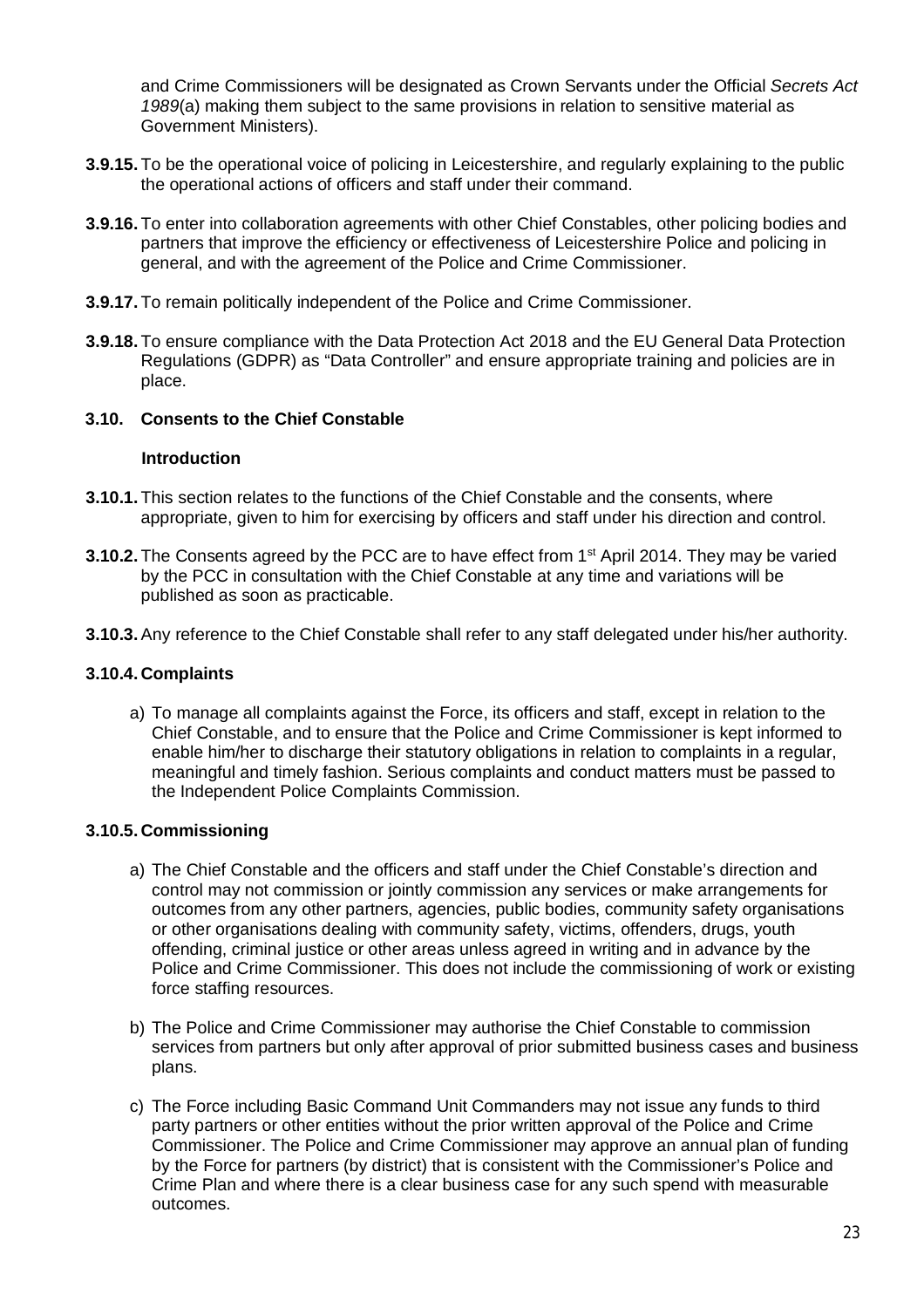d) If the Police and Crime Commissioner does delegate and approve any funding of third parties to be administered by the Force then the Force will produce regular reports of what money has been issued to which third parties and what outcomes have been achieved from this activity. For the avoidance of doubt, any grants to and any funding provided to any third parties outside of the Force is always considered as Sensitive.

# **3.10.6. Financial**

a) The Chief Constable will ensure that the financial affairs of Leicestershire Police are properly administered having regard to value for money, probity, legality, and appropriate standards, with particular reference to the Police and Crime Commissioner's Financial Regulations.

# **3.10.7. Budgets**

a) The Chief Constable will agree with the Police and Crime Commissioner the Force's annual revenue (at departmental and directorate level) and capital budgets. These set out an upper limit of approved revenue and capital expenditure for the Force over a given budget period and are the basis for monitoring and any virements. The Force may not spend over these budget limits without the prior written approval of the Commissioner.

# **3.10.8. Debt Write Offs**

a) The Police and Crime Commissioner must approve in writing all debt write offs (including salary write offs) above the sum identified in Section G of the Financial Regulations.

# **3.10.9. Contract and Assets**

- a) The Chief Constable may not acquire any freeholds or leaseholds or interests in land whatsoever and may not grant any property lease or land lease or grant any interest in land whatsoever without the clear, prior written approval and seal as required of the Police and Crime Commissioner.
- b) The Chief Constable may not dispose of property or interests in land or property without the clear, prior written consent of the Police and Crime Commissioner. Prior consent may be via the Commissioner's prior approval of an annual schedule of disposals agreed by the Commissioner at the beginning of each financial year. The Commissioner must be notified of subsequent disposals in writing.
- c) The PCC will hold all fixed assets and consents to the Chief Constable free and unfettered access to, and full operational use of, all non-current assets, as to enable him/her to meet the responsibilities set out above and any others agreed with the PCC. All income due from the disposal of non-current assets will be due to the PCC.
- d) The PCC will approve an annual capital programme and all capital expenditure incurred during the year must be in line with the approved capital programme unless otherwise agreed with the PCC.
- e) All contracts shall be in the name of the PCC. The PCC consents to the signing of contracts in line with the Financial Regulations.
- f) The PCC consents to the Chief Constable permission for the day to day financial management of the Capital programme within the authorised limits set out in the Financial Regulations.
- g) The PCC consents permission to the Chief Constable for the daily management and operation of all contracts within the limits set out in the Financial Regulations. This consent includes permission to undertake all steps necessary to prepare contracts up to the approval stage, sign the contract when it is within the agreed limits, pass to the PCC for approval when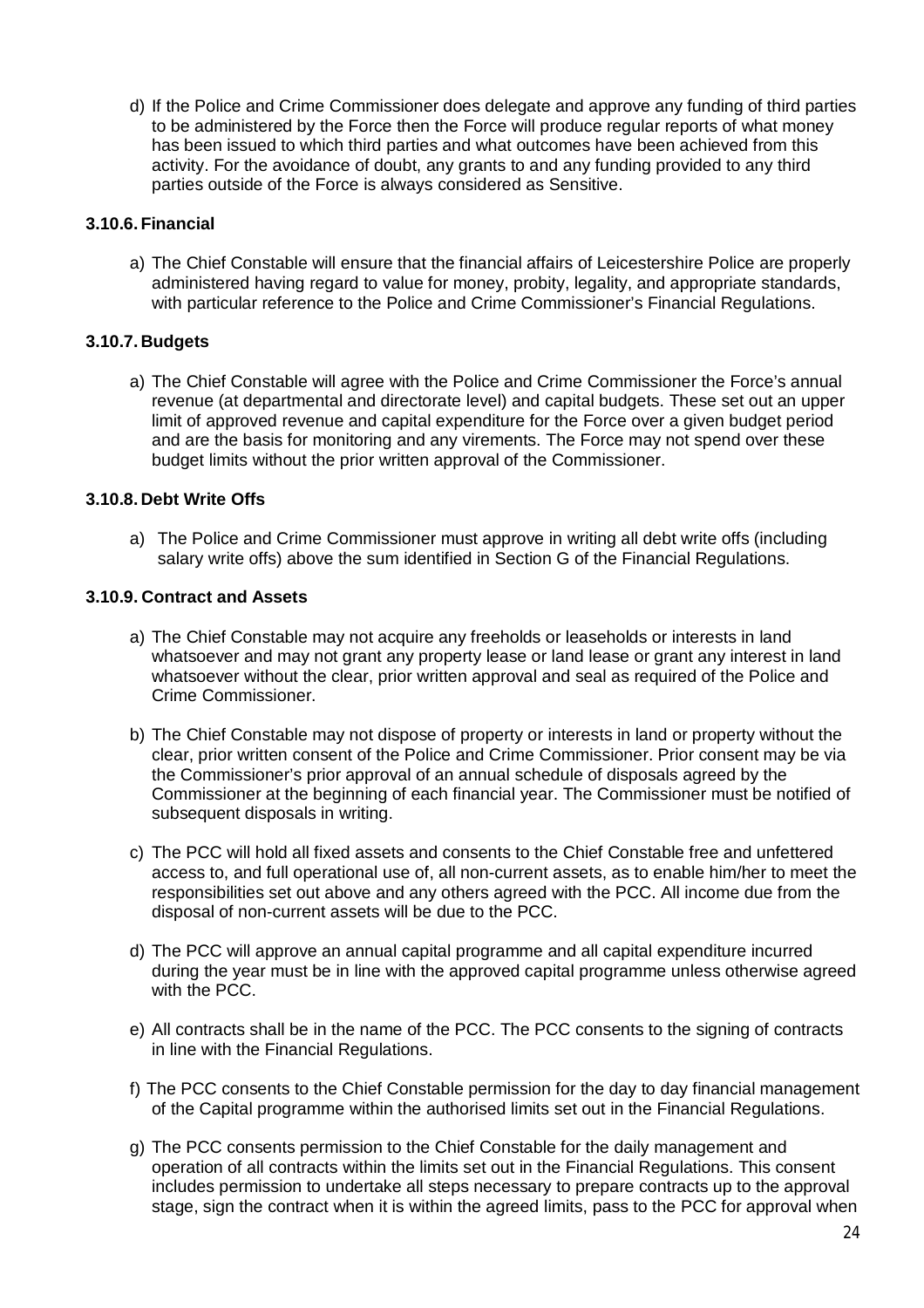limits are exceeded and to utilise the contract once entered into.

# **3.10.10. Personnel, HR, Payroll and Pensions**

- a) manage, as far as is allowed by government directives, the numbers, locations, ranks and grading of police staff and police officers within the overall workforce budget approved by the Police and Crime Commissioner and in accordance with an overall workforce and development strategy approved by the Commissioner. However, posts at chief-officer level require the Commissioner to be consulted on a case by case basis and the Commissioner must give prior approval for any for Sensitive or strategic matters including but not limited to: the use of A19, redundancy programs, recruitment policy all of which would require the prior agreement by the Police and Crime Commissioner based on a business case to support their usage;
- b) authorise, in line with police staff conditions of service, the suspension or dismissal of any staff not appointed by the Police and Crime Commissioner;
- c) approve the retirement, in the interests of the efficiency of the service, of employees and will report to the Police and Crime Commissioner on this issue each year;
- d) approve payments under any bonus or performance-related payment schemes approved by the Police and Crime Commissioner, honoraria payments made for taking on extra duties and responsibilities, or similar special payments. However, all payments relating to the Chief Constable's Review/Bonus Scheme can only be approved by the Police and Crime Commissioner;
- e) approve the retirement of police officers and police staff up to and including the rank of Chief Superintendent on the grounds of ill health, and the payment of ordinary and ill-health pensions and other payments, as appropriate, following advice from the Force Medical Examiner or a medical practitioner. However, the Police and Crime Commissioner must be consulted on the retirement of the Deputy Chief Constable and Assistant Chief Constables. All ill-health retirements must be reported to the Police and Crime Commissioner via appropriate workforce performance reports to the Strategic Assurance Board, at least quarterly.
- f) May second his staff as he sees fit.
- g) May make staff redundant but must comply with the law including the *Employment Rights Act 1996* and the *Equality Act 2010*. However, if he intends to make an enhanced redundancy payment this must be done in consultation with the PCC, Chief Executive and the two Chief Finance Officers.

# **Working Agreements**

- a) The PCC and Chief Constable have agreed to work together in co-operation to ensure the effective and efficient delivery of policing services. Notwithstanding their separate legal entities as Corporations Sole it is acknowledged that they have such interdependence as to require the sharing of significant areas of business support. Indeed, Section 2(5) of the *PRSR Act 2011* provides:
- b) "A Chief Constable must exercise the power of direction and control in such a way as is reasonable to assist the relevant Police and Crime Commissioner to exercise the Commissioner's functions."
- c) The sharing of business support for example Finance/Payroll, HR, ICT, Performance, Procurement etc. is not regarded as the provision of services by one to the other but rather a co-operative arrangement for the effective delivery of business support essential to the operation of both Corporation Sole. At all times, both Corporation Sole will operate to the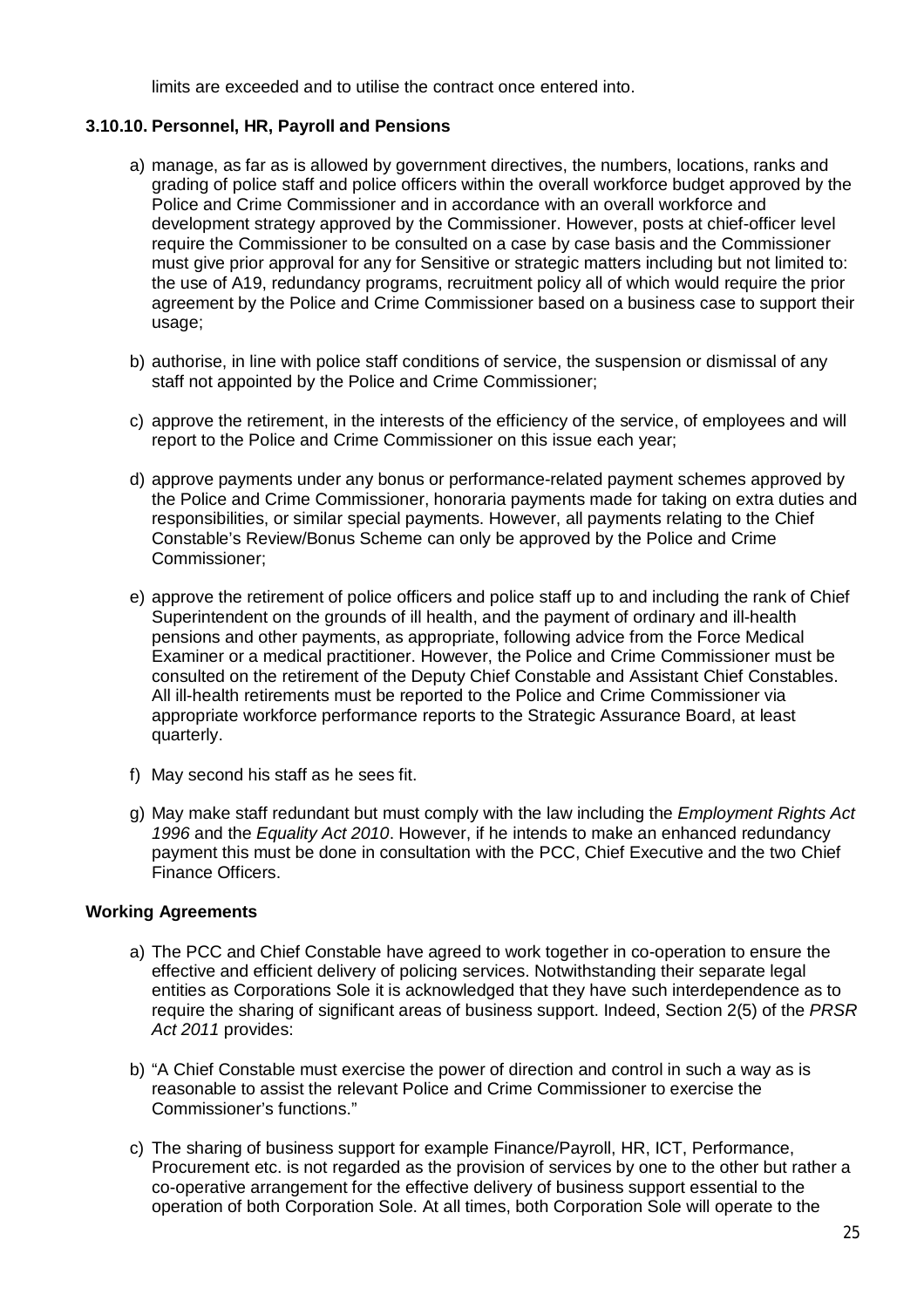general principle of reasonableness, providing shared services where appropriate. The provision of business support by the Chief Constable to the PCC is to be funded from the budget provided by the PCC to the Chief Constable rather than under any separate arrangement.

d) There is no intention on either part to create enforceable private law rights or liabilities in relation to the provision of such business support, however, the PCC and the Chief Constable will agree a Memorandum of Understanding which captures these arrangements and put in place Service level Agreements for these shared services to agree service level and manage expectations and workloads for both parties.

# **3.10.11. Other**

- a) The Chief Constable will make necessary arrangements to involve and work with communities and partner organisations in order to solve local policing problems in accordance with the Police and Crime Plan and commissioning framework set by the Police and Crime Commissioner from time to time.
- b) The Chief Constable may not use funds provided by the Police and Crime Commissioner or insurances paid for by the Commissioner to bring any legal actions against any public body without the prior written permission of the Police and Crime Commissioner.
- c) The PCC consents to the publication of force performance data by the Chief Constable.

# **3.11. Urgent Matters**

- a) If any matter which would normally be referred to the Police and Crime Commissioner (or Deputy PCC if appointed) for a decision arises and cannot be delayed, the matter may be decided by the appropriate chief officer as defined below.
- b) The appropriate chief officers authorised to decide urgent matters are:
	- the Chief Executive (all issues other than operational matters);
	- the Chief Finance Officer (financial and related issues);
	- the Chief Constable (operational and financial issues affecting Leicestershire Police).
- c) Urgent decisions taken must be reported to the Police and Crime Commissioner as soon as practicably possible.

# **3.12. Key Role of the Chief Finance Officer of the Chief Constable**

# **3.12.1. Introduction**

- a) The Chief Constable's Chief Finance Officer ("CCCFO") is the financial adviser for the Force and has statutory responsibility to carry out the functions of the CCCFO as set out in the *Police Reform and Social Responsibility Act 2011* and Section 114 of the *Local Government Act 1988*.
- b) The CCCFO must ensure that the financial affairs of the Chief Constable and the Force are properly administered having regard to their probity, legality and appropriate standards.

# **3.12.2. Financial**

a) The CCCFO will undertake the day to day management of the budgets consented to the Chief Constable by the Police and Crime Commissioner always in accordance with these terms of consent and Financial Regulations and making regular, timely and relevant reports of out-turn against the annual budget explaining any and all material variances (being 5% of the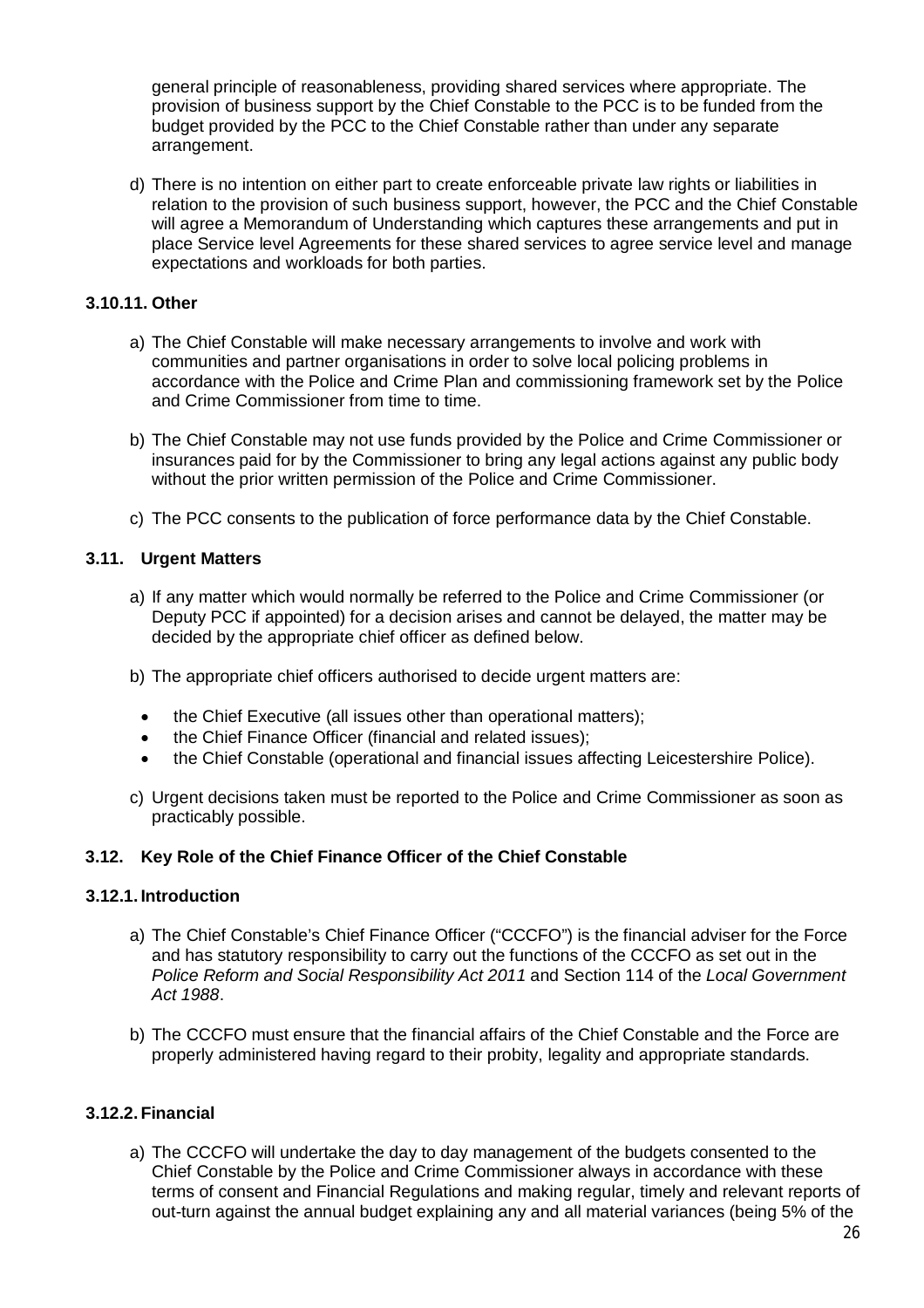department's budget or £25,000 whichever is the greater).

- b) To commit revenue expenditure up to the approved annual budget levels to meet policies and objectives agreed with the Police and Crime Commissioner and as reflected in the Police and Crime Plan.
- c) To keep the Police and Crime Commissioner regularly informed of how the approved capital programme is put into effect setting out actual and forecast capital spend against planned spend in the capital programme.
- d) The CCCFO may only commit capital expenditure that has been subject to prior approval in the capital plan and following approval of a business case by the Commissioner if so required by its value or nature as set out in the section below.
- e) Within the revenue budget agreed between the Police and Crime Commissioner and the Chief Constable, the CCCFO may move budgets (vire) between departments and directorates or between subjective headings in accordance with Financial Regulations and subject to:
	- Proposed virements above £50,000 will be reported in the next available monitoring report to the Strategic Assurance Board and may be subject to review by the Police and Crime Commissioner.
	- Proposed virements above £100,000 and all permanent virements will be requested in the next available monitoring report to the Strategic Assurance Board and will only proceed with the express permission of the Police and Crime Commissioner (or Deputy PCC if appointed).
	- All virements being focused on delivering the outcomes described within the Police and Crime Plan and being within other relevant policies and strategies.
- f) All proposed capital budget requirements will be requested through the next available monitoring report to the Strategic Assurance Board and will only proceed with the express permission of the Police and Crime Commissioner (or Deputy PCC if appointed).

# **3.12.3.Policing Services to external organisations - income**

- a) The approval of all Sensitive agreements or agreements with a total lifetime income value above £250,000 for the provision of policing or other services to organisations external to the Force requires the prior agreement of the Police and Crime Commissioner. (This does not apply to the provision of mutual aid by the Chief Constable to another Force under section 24 of the *Police Act 1996*, or the provision of advice or assistance to international organisations under the *Police Act 1996*, which are operational matters. However, these are subject to consultation with the Commissioner). The CCCFO will approve all non-Sensitive agreements or agreements with a total lifetime income value below £250,000.
- b) The Police and Crime Commissioner will consider non Sensitive or exceptional cases in the provision of police advice and assistance to international agencies as set out earlier.
- c) To provide all necessary information and records to the PCCCFO to allow him/her to carry out their statutory role.

# **3.12.4. Insurance**

a) Undertake the day to day management of the insurance function in line with the strategic approach to insurance approved by the Police and Crime Commissioner on an annual basis.

# **3.12.5. Procurement**

a) Any procurement process, contract or agreement may only be entered into in accordance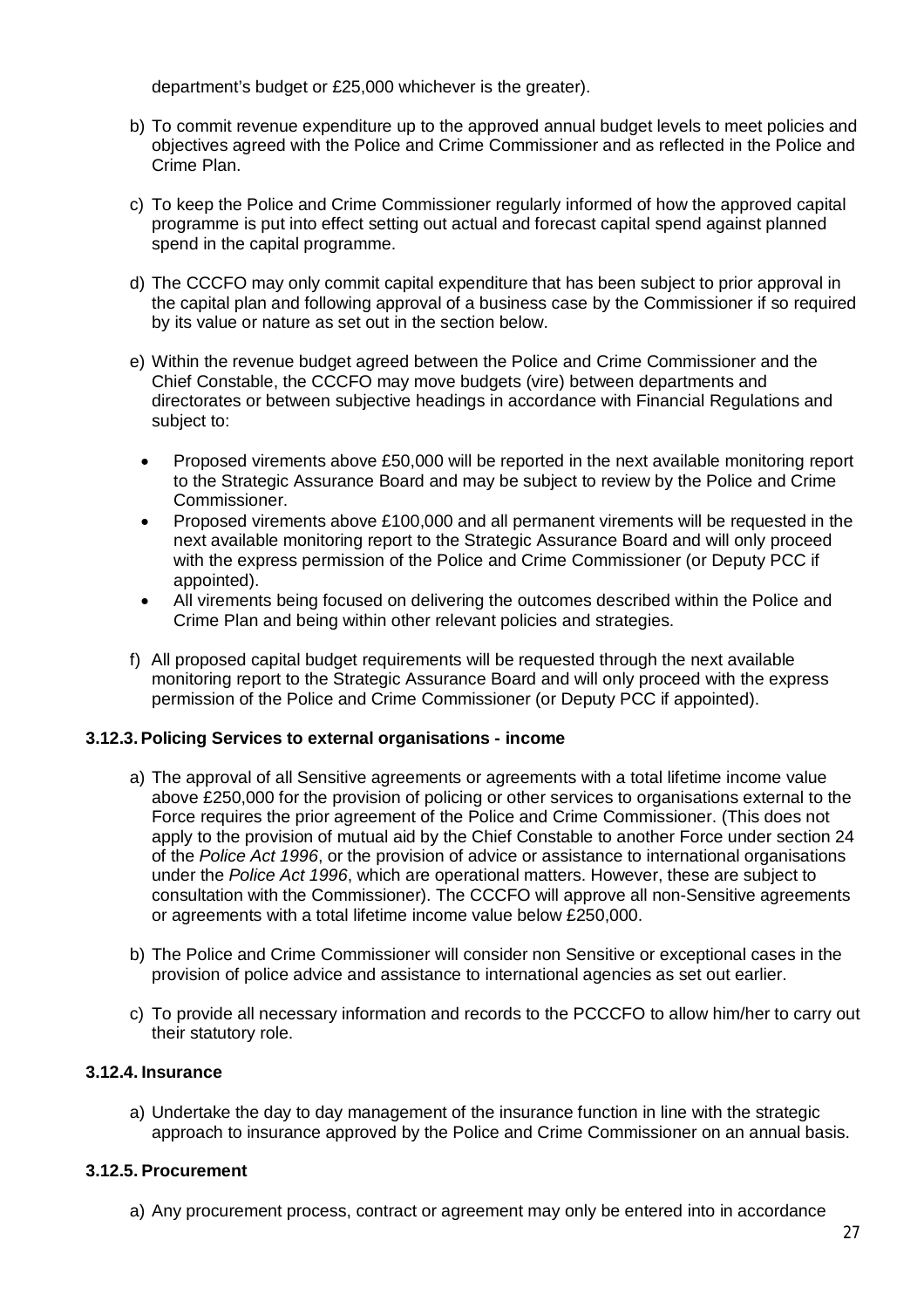with this scheme of consent and where required with the express, prior, written agreement of the Commissioner to a final business case.

- b) Undertake the day to day management of the procurement function in accordance with the contract regulations. All contracts let will be in the name of the Police and Crime Commissioner.
- c) The approval of Sensitive contract exemptions or exemptions above the relevant EU tender limit in total lifetime value require the prior written agreement of the Police and Crime Commissioner.
- d) The Police and Crime Commissioner must be offered the opportunity to be involved (or nominate a representative) in the strategic evaluation stage for all Sensitive contract lets, renewals in excess of 12 months or those in excess of £B. The CCCFO will inform the Commissioner on a regular basis (at least quarterly) of forthcoming new contract lets and renewals focusing on Sensitive contracts and those above £B
- e) All electronic tenders received via the e-tendering system must be opened by a designated officer, who has been issued a login and password and has been set up as a verifier on the e-Tendering system. The Procurement Department will electronically verify tenders below the E.U. threshold. All electronic tenders received via the e-tendering system over the current E.U. thresholds will be electronically verified by the Office of the Police and Crime Commissioner.
- f) Where the electronic system is not used, tenders may be opened by trusted persons delegated by the Chief Constable who will maintain a record of tender opening, the bids received (who, value), the date, any conditions and who witnessed the process for inspection by the Police and Crime Commissioner from time to time.
- g) Late responses for both hard copy and electronic tenders, can only be considered if the 'on time' tenders have not been opened (for electronic tenders, once the verification process has started no further tender responses can be uploaded).

# **3.12.6. Signature and Common Seal**

a) The Police and Crime Commissioner is always required to sign for the approval of any award of any Sensitive contracts or the award of any contracts above £B (per Standing Orders on Contracts) in total value over the life of the contract or when considered in aggregate when a series of contracts may reasonably be aggregated. In addition, the common seal of the Commissioner is required as set out in 3.7.21. The CCCFO may approve any award of any non-Sensitive contracts or the award of any contracts below £B (per Standing Orders on Contracts)

# **3.12.7. Capital Approvals**

a) All capital approvals in a capital budget or programme are still subject to the requirements for individual scheme business case approval as below.

# **3.12.8. Business Cases**

- a) This business case consent term will apply for any of the following:
	- any Sensitive proposed new capital expenditure
	- any Sensitive revenue expenditure (including but not limited to: unplanned recruitment, redundancy, outsourcing, shared services, collaboration with other Forces, public/private partnership)
	- any capital expenditure that is above £100,000 in total value over the life of an investment or contract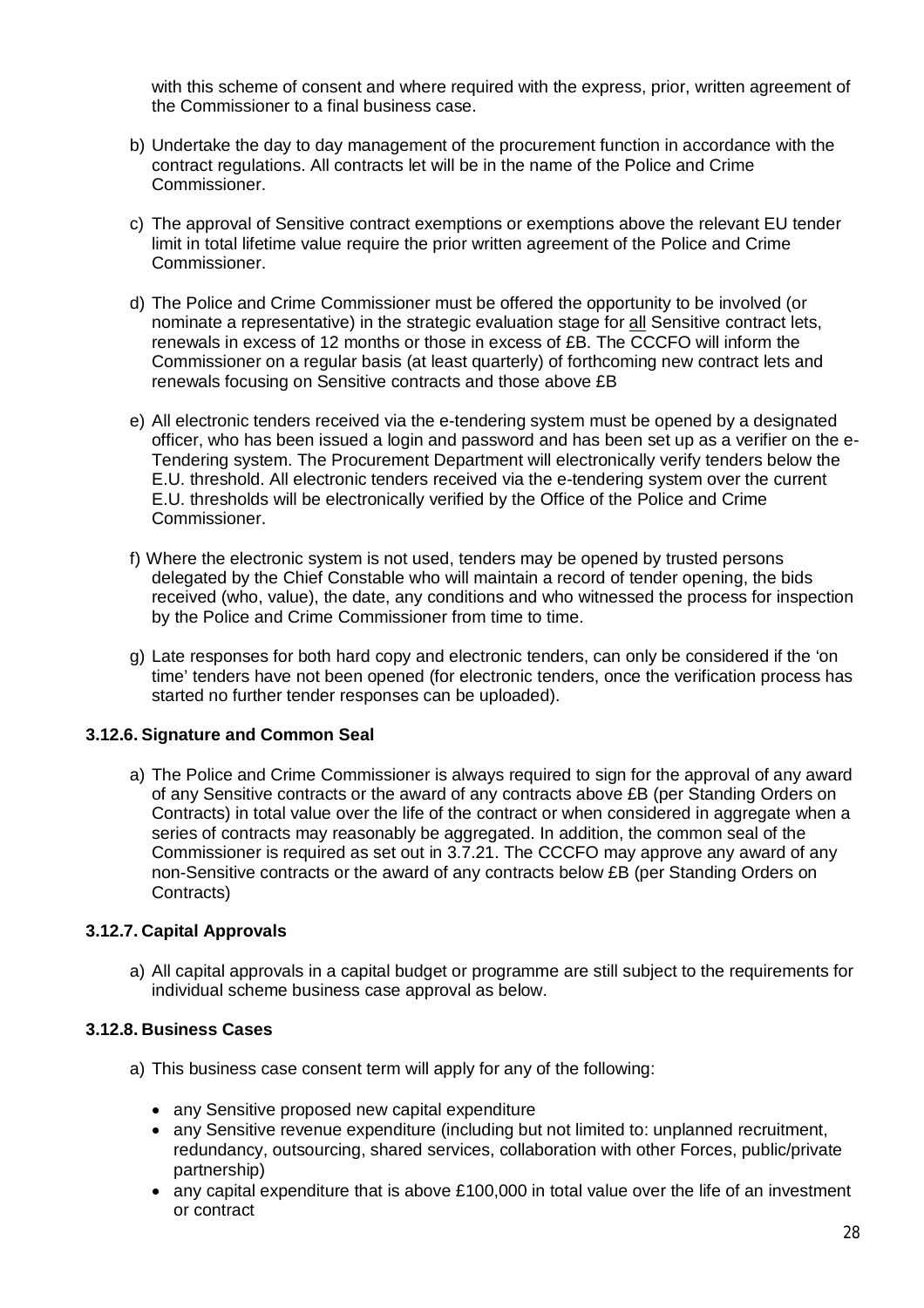$\bullet$  any new revenue contract or service that is above  $\overline{E}$  in total value over the life of a contract.

Renewal of contracts is covered below.

- b) The CCCFO will present a full business case to the Commissioner with options analysis in sufficient time to consider the options (including alternatives and "do nothing") and if required have time to amend any plans before any procurement is started or any commitment to a course of action is made.
- c) A business case must set out: the planned expenditure, the outcomes planned from the expenditure, how those outcomes will be measured, any cashable or non-cashable savings; timescales for implementation and delivery of outcomes and risks.
- d) When business cases with options are required to be considered by the Commissioner this must be before entering into a procurement process for such expenditure and before entering into any contract or agreement for such expenditure.

# **3.12.9. Variations and Extensions**

a) The approval of all variations and extensions of contracts that are Sensitive, extended for more than 12 months and/or with an original value of £B or more in total require the prior written agreement of the Police and Crime Commissioner. The CCCFO will approve all variations and extensions of contracts that are non-Sensitive, extended for less than 12 months and with an original value of below £B.

# **3.12.10. Termination**

a) The approval of the early termination of Sensitive contracts and/or those of £B or more in value in total require the prior written agreement of the Police and Crime Commissioner. The CCCFO will approve the early termination of non-Sensitive contracts below £B.

# **3.12.11. Land and Property**

- a) The CCCFO will undertake the day to day management of the estates function subject to these provisions and subject to the provisions of the financial regulations.
- b) The CCCFO will keep a register of all property and major assets owned by the Police and Crime Commissioner or leased by him/her showing costs and the annual valuations and have this available for inspection at reasonable notice by the Commissioner or by the Commissioner's Chief Executive Officer or Chief Finance Officer.
- c) The CCCFO may determine when all other goods are surplus to requirements or obsolete and arrange for their disposal in line with financial regulations.
- d) Subject always to the consent limits set out above, the CCCFO may buy or lease in the name of the Police and Crime Commissioner the vehicles, machinery, equipment and services needed to deliver the Police & Crime Plan outcomes and to make arrangements for them to be used, disposed of, returned and replaced as appropriate.
- e) The CCCFO may exercise the powers and duties of the *Police (Property) Regulations 1997* by:
	- authorising, where appropriate, requests to donate unclaimed lost property to charity; and
	- approve the keeping of unclaimed lost property if it can be put to good use for police purposes.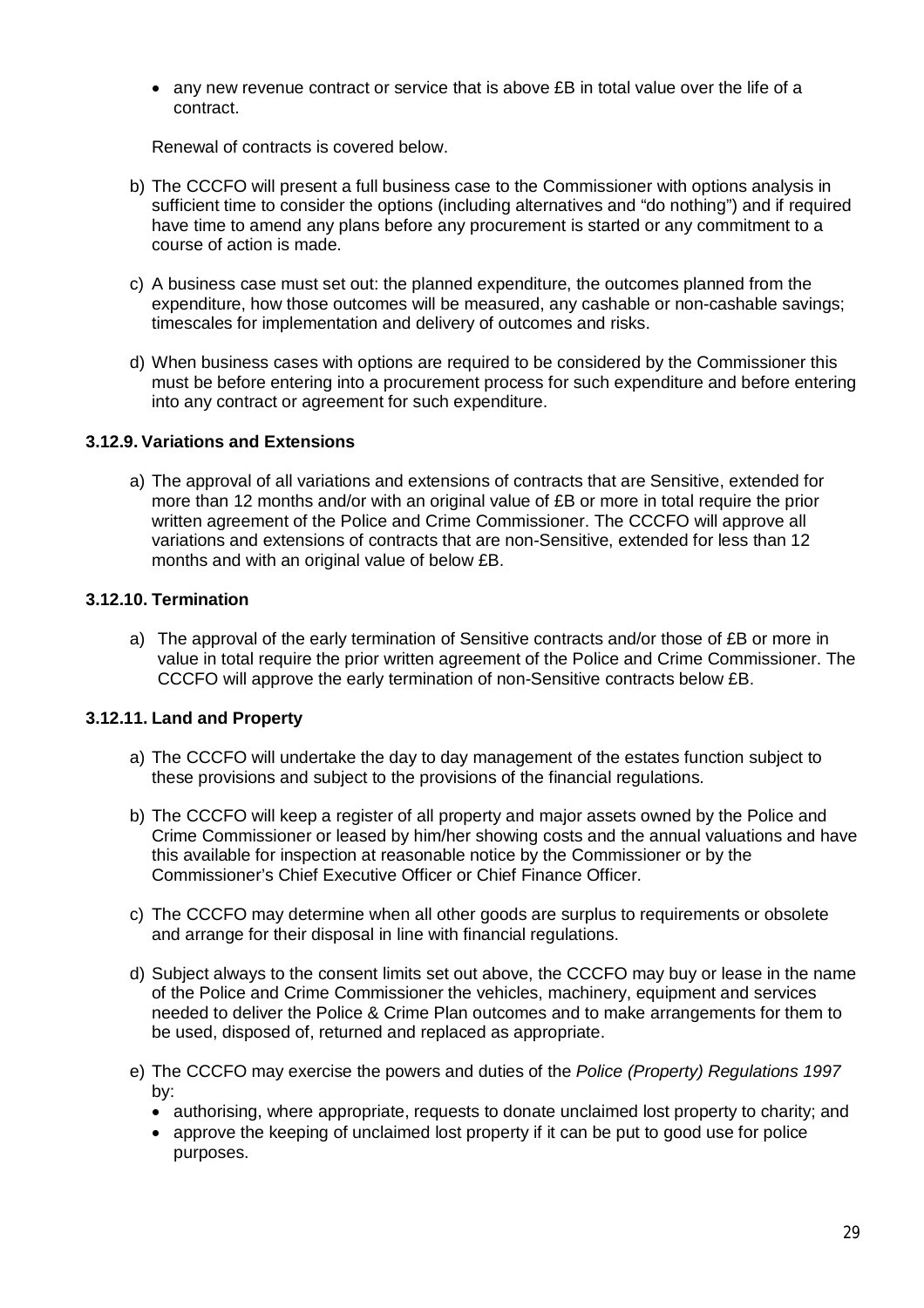# **3.13. Key Role of the Head of Legal Services**

- **3.13.1.** The financial settlement of all claims or requests for compensation require the prior approval of the Police and Crime Commissioner except for those that are non-Sensitive because:
	- The compensation to be paid is £25,000 or less (to include multiple or linked claims/claimants) except in the case of accident claims where the threshold will be £50,000 or less and for ex gratia payments for damage caused by officers and staff where the threshold will be £10,000 or less.
	- there is no particular public interest in the case
	- there is no risk that the Police and Crime Commissioner or the Force will be exposed to serious public criticism, or that serious weaknesses in the organisation or policies and procedures will be revealed.
	- it is not in the nature of a test case.
- **3.13.2.** All such financial settlements must be recorded and reported quarterly to the Strategic Assurance Board.
- **3.13.3.** The Police and Crime Commissioner must approve all requests for financial assistance to officers and staff involved in legal proceedings.
- **3.13.4.** The Head of Legal may :
	- institute, defend or participate in legal actions to protect the interests of the Force;
	- provide advice, institute and defend legal proceedings on behalf of the Police and Crime Commissioner when requested to do so;
- **3.13.5.** All such settlements must be recorded and reported quarterly to the Strategic Assurance Board.

# **3.14. Key role of the Assistant Chief Officer (Human Resources)**

# **3.14.1. The ACO of HR will:**

- a) be responsible for managing the staff (payroll and pensions managed by the Director of Finance), strategic advice on pensions and general employment affairs for the police officers and staff who are under the direction and control of the Chief Constable and, by agreement, for the staff of the Office of the Police and Crime Commissioner;
- b) appoint Leicestershire civilian staff (after consultation with the Police and Crime Commissioner on posts above the civilian staff equivalent of the rank of Chief Superintendent);
- c) approve the appointment or secondment of police officers for central services or overseas duty in consultation with the Police and Crime Commissioner;
- d) grant leave with pay, and the payment of appropriate fees and charges, for police officers chosen to take degree courses at university, in line with the terms of any approval given by the Secretary of State;
- e) bring national agreements (until such time as local agreements are negotiated) on salaries, wages and conditions into effect on the clear understanding that any issues which are Sensitive or have major financial implications will be referred to the Police and Crime Commissioner for a decision;
- f) negotiate with, and reach agreements with, recognised trade unions and staff associations on any matters that can be decided locally. All agreements reached must be reported back to the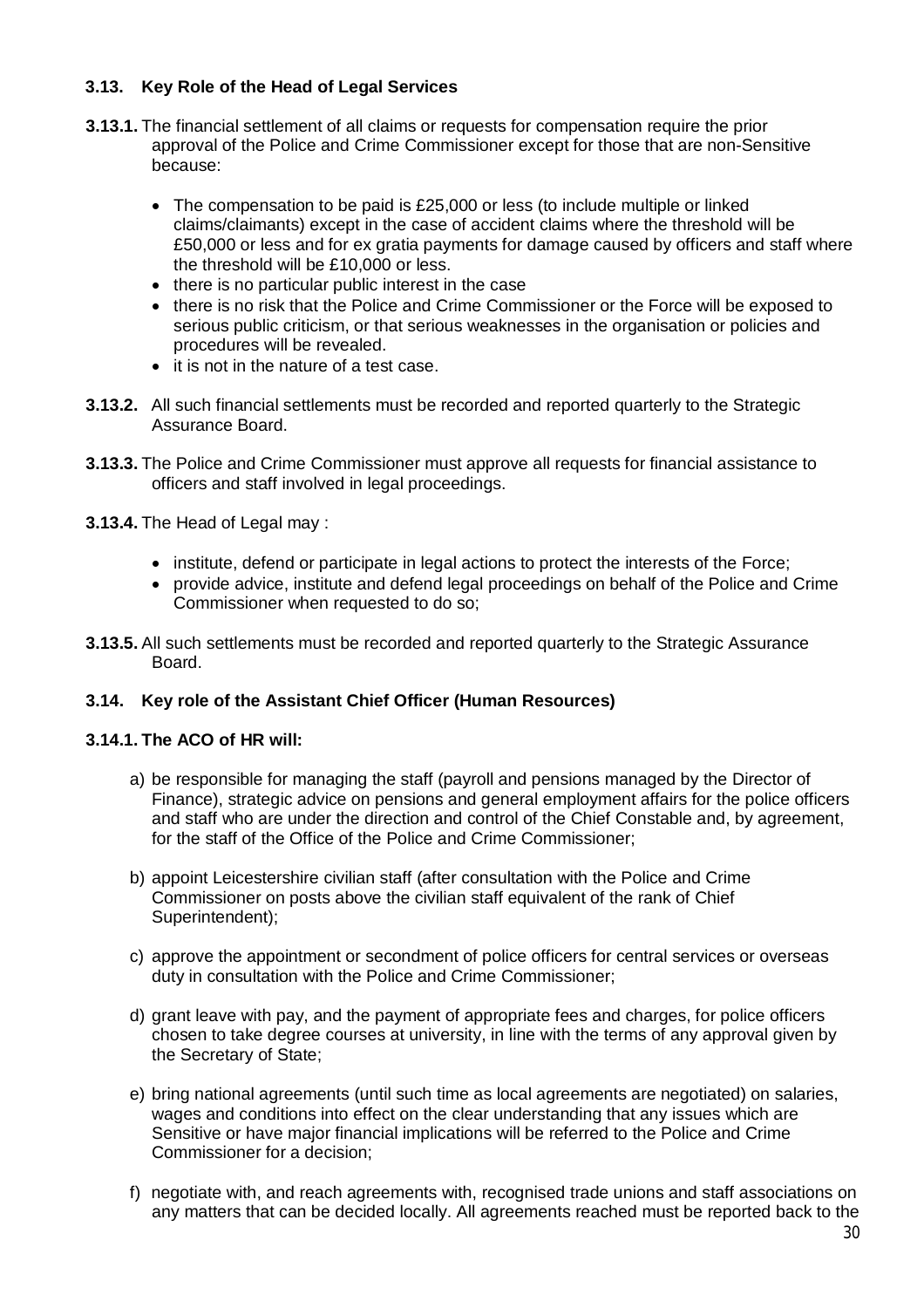Police and Crime Commissioner and require the Police and Crime Commissioner's prior approval for all such agreements that are Sensitive;

- g) grant car-user allowances subject to consultation on the policy with the Police and Crime Commissioner;
- h) make awards under any staff-suggestion scheme;
- i) subject to the prior approval of the Chief Executive, issue certificates to staff who have asked to be made exempt from political restrictions under the correct legal provisions (recognising that current drafting of legislation implies that no one under the direction and control of the Chief Constable is politically restricted);

# **3.14.2. The Assistant Chief Officer of HR may**:

- a) settle employment tribunal cases and grievances of staff under the direction and control of the Chief Constable with the exception of those cases felt to be Sensitive, novel, contentious or potentially repercussive and/or those cases where:
	- they involve a high profile claimant
	- there is a particular public interest in the case
	- there is a real risk that the Police and Crime Commissioner or the Constabulary will be exposed to serious public criticism or serious weaknesses in the organisation or policies and procedures will be revealed.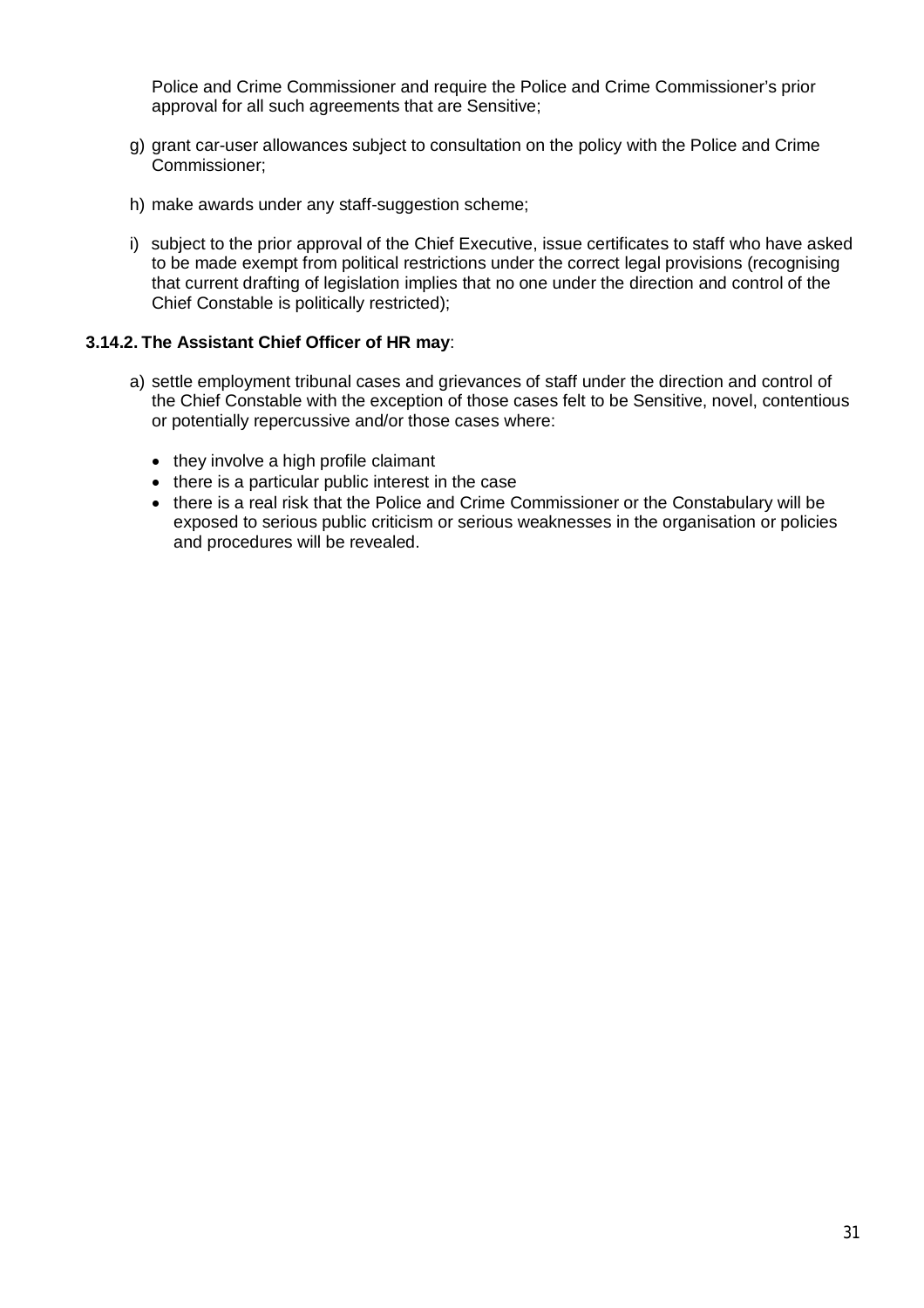# **FINANCIAL REGULATIONS AND CONTRACT STANDING ORDERS**

Purpose **Status** The Financial Regulations Definitions within the Regulations The Role of the Statutory Officers

#### **Section A – Financial Management Framework**

- A1 Financial Management Standards
- A2 Accounting Systems, Records and Returns
- A3 The Annual Statement of Accounts

#### **Section B – Financial Planning and Control**

- B1 Financial Planning
- B<sub>2</sub> Budgetary Control
- B3 Capital Programme<br>B4 Maintenance of Bala
- Maintenance of Balances and Reserves

#### **Section C – Management of Risk and Resources**

- C1 Risk Management and Business Continuity<br>C2 Internal Controls
- C2 Internal Controls<br>C3 Audit Requireme
- C3 Audit Requirements<br>C4 Preventing Fraud an
- Preventing Fraud and Corruption
- C5 Assets
- C6 Treasury Management and Banking Arrangements
- C7 Staffing
- C8 Police Objective Analysis/Activity Analysis
- C9 Trust Funds<br>C10 Evidential ar
- C10 Evidential and Non Evidential Property<br>C11 Gifts, Loans and Sponsorship
- Gifts, Loans and Sponsorship

#### **Section D – Systems and Procedures**

- D1 General
- D2 Income<br>D3 Ordering
- Ordering and Paying for Work, Goods and Services
- D<sub>4</sub> Payments to Employees
- D5 Taxation
- D6 Corporate Credit Cards
- D7 **Purchasing Cards**
- D8 Ex Gratia Payments

#### **Section E – External Arrangements**

- E1 External Funding
- E2 Working for Third Parties
- E3 Joint Working Arrangements

# **Section F – Contract Standing Orders**

#### **Section G – Delegated Limits**

**Section H – Guidance Notes on Breaches of Standing Orders or Financial Regulations** 

**Section I – Anti Fraud and Corruption Strategy and Fraud Response Plan** 

**INTRODUCTION**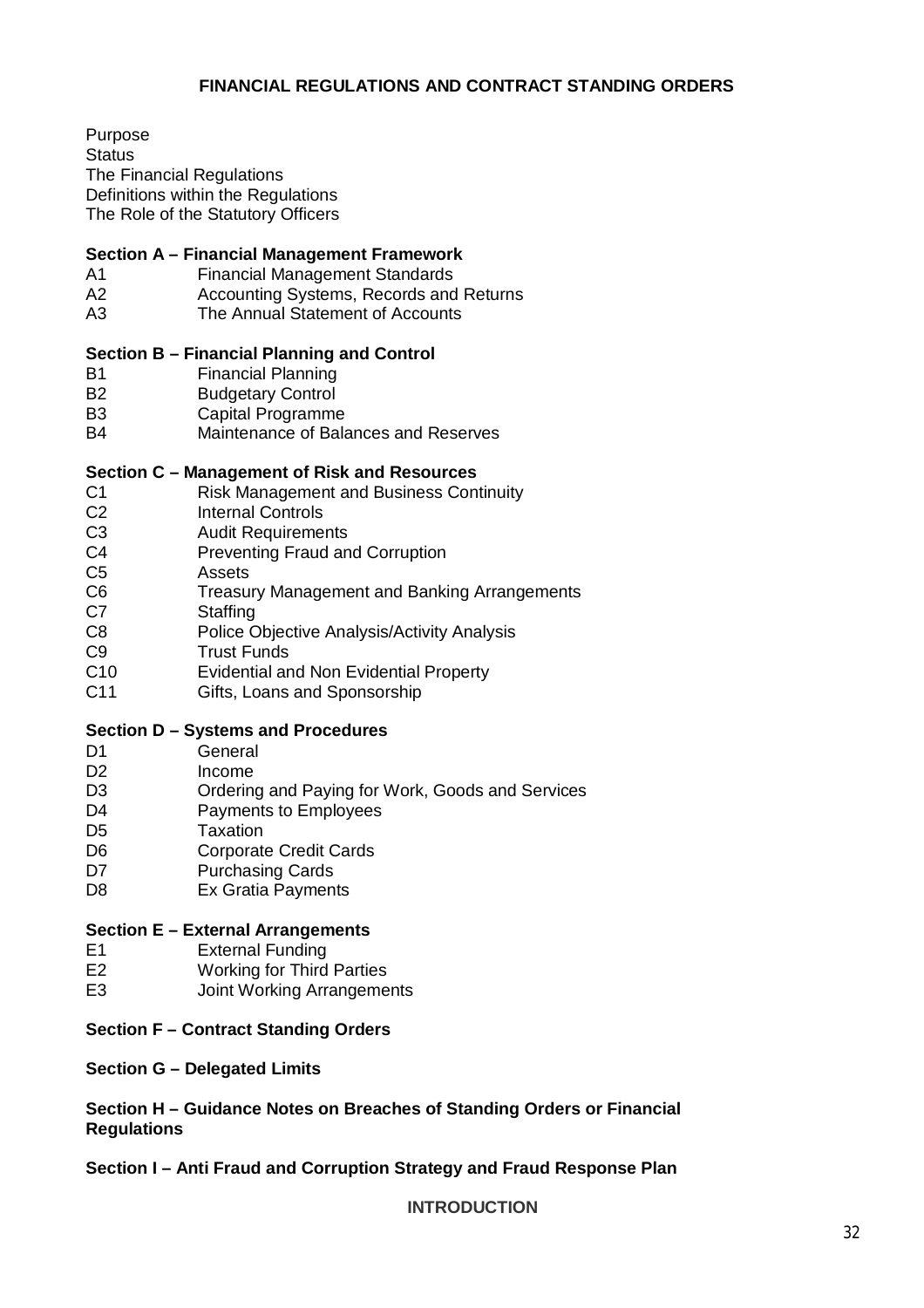# **PURPOSE**

- 1. The purpose of this document is to set out the Financial Regulations that apply to the Police and Crime Commissioner for Leicestershire (PCC), all staff in his/her office, the Chief Constable and police officers and police staff within the Leicestershire Police Force having due regard to the overall regulatory framework of their approach to financial management.
- 2. To conduct business effectively, sound financial management policies are essential and they must be strictly adhered to. Part of this process is to adopt and implement Financial Regulations. These Regulations have been drawn up in such a way as to ensure that the financial affairs of the PCC and the Chief Constable are conducted properly and in compliance with all necessary requirements. They also seek to reinforce the standards of conduct in public life required by the PCC, the Chief Constable, police officers, police staff and staff within the Office of the PCC and in particular the need for openness, accountability and integrity.
- 3. The Regulations are designed to establish financial responsibilities, to confer duties, rights and powers upon the PCC, the Chief Constable and their officers and staff and to provide clarity about the financial accountabilities of groups or individuals and anyone acting on their behalf.
- 4. They reflect the application of best practice and the requirements of legislation. In particular they seek to meet the criteria set out in the *Financial Management Code of Practice* issued by the Home Office under Section 17 of the *Police Reform and Social Responsibility Act 2011* and Section 39 of the *Police Act 1996* which permits the Secretary of State to issue codes of practice to all police and crime commissioners and chief constables.
- 5. The PCC and the Chief Constable are established in law as corporations sole within the *Police Reform and Social Responsibility Act 2011*. As such, both are enabled by law to employ staff and hold funds in their official capacity. Chief Constables are charged with the impartial direction and control of all constables and staff within the police force that they lead. Staff of the PCC are accountable to the directly elected holder of that office.
- 6. The public accountability for the delivery and performance of Leicestershire Police rests with the PCC on behalf of the electorate. The PCC has an electoral mandate to set the strategic direction of the Force in consultation with the Chief Constable. The Chief Constable is accountable to the PCC. The Police and Crime Panel provides the check and balance by holding the PCC to account.
- 7. The PCC may appoint a Deputy PCC who may exercise the functions of the PCC set out in the Scheme of Governance.
- 8. The PCC is the recipient of all funding, including the government grants, precept and other sources of income, related to policing and crime reduction and all funding for the Force must come via the PCC. The PCC is responsible for allocating this funding in consultation with the Chief Constable, or in accordance with any grant terms. The Chief Constable will provide professional advice and recommendations.
- 9. The PCC is required to appoint a Chief Executive and Monitoring Officer and he/she and the Chief Constable are each required to appoint a Chief Finance Officer (CFO).

# **STATUS**

- 10. These Financial Regulations should not be seen in isolation, but rather as part of the overall regulatory and corporate governance framework that includes the *Policing Protocol*, codes of conduct, the scheme of governance, within which are described levels of delegation and Standing Orders Relating to Contracts.
- 11. The PCC, Chief Constable and all officers and staff have a general duty to take reasonable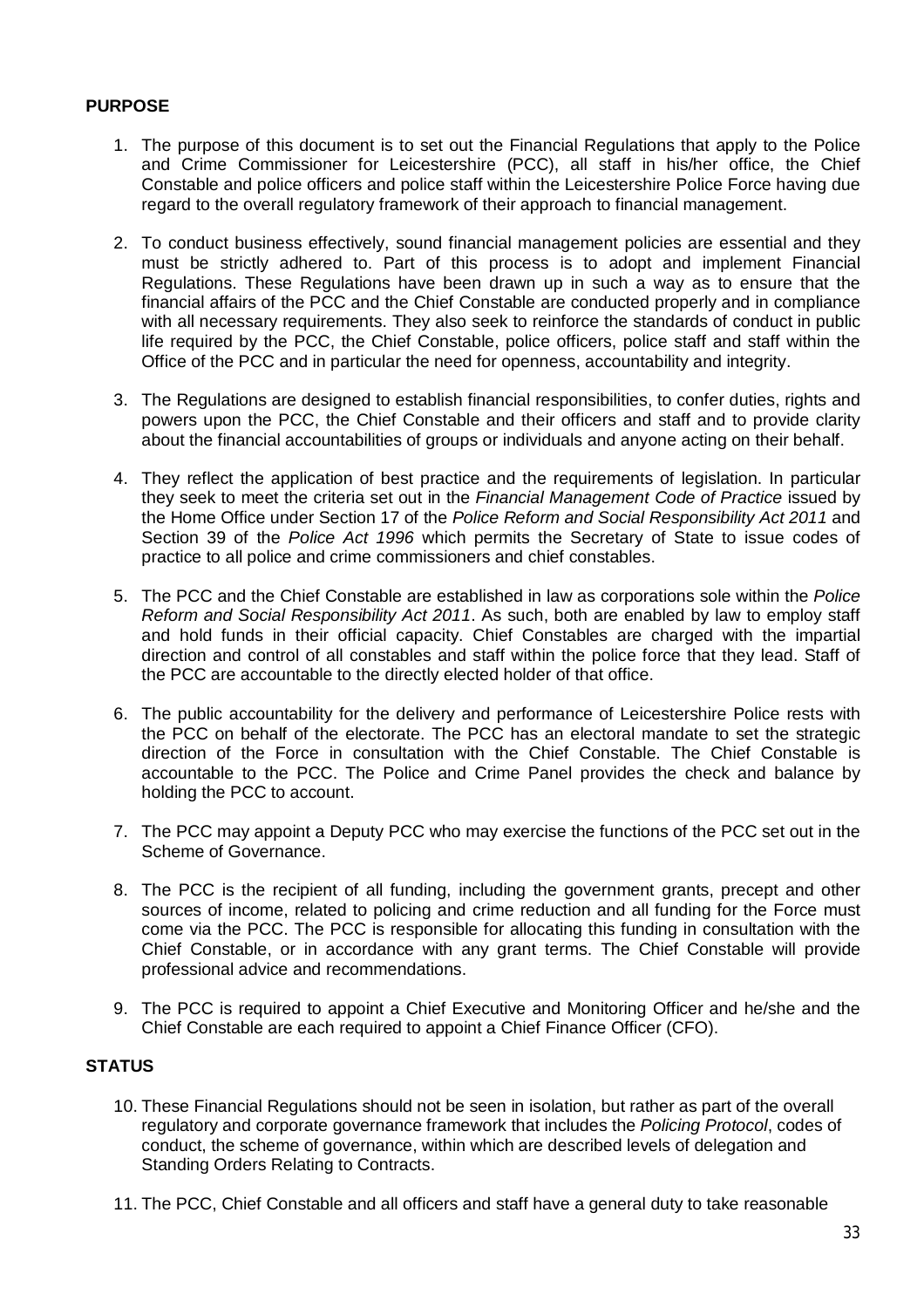action to provide for the security of assets under their control and for ensuring that the use of these resources is legal, properly authorised, provides value for money and achieves best value.

- 12. Financial Regulations explain the working financial relationship between the PCC and the Chief Constable and their respective CFOs, and to the role played by the PCC's Chief Executive and Monitoring Officer.
- 13. The PCC is responsible for approving or amending Financial Regulations in consultation with the Chief Constable. The PCC's CFO is responsible for maintaining and reviewing of Financial Regulations and submitting any additions or amendments to the PCC, for consultation with the Chief Constable, after consulting with the Chief Constable's CFO and the Chief Executive. Copies will be available on the PCC's website and on the Force Intranet.
- 14. A delegation in these Financial Regulations to a Chief Officer shall permit further delegation to other officers provided that the terms of the delegation are clearly documented.
- 15. More detailed Financial Instructions to supplement these Regulations, shall be issued by the Chief Constable after consultation with the PCC's CFO and Chief Executive.
- 16. Chief Officers are responsible for ensuring that all employees, contractors and agents are aware of the existence and content of these Financial Regulations and that they are complied with.
- 17. Breaches of Financial Regulations of a serious nature may result in disciplinary proceedings and, potentially, criminal action. Such cases shall be reported to the PCC's CFO and/or Chief Constable's CFO who shall determine, after consulting with the Monitoring Officer, whether the matter shall be reported to the PCC and/or Chief Constable. Further guidance is set out in Section H.
- 18. The PCC and all officers and staff have a duty to abide by the highest standards of probity (i.e. honesty, integrity and transparency) in dealing with financial issues.
- 19. The Financial Regulations shall only be suspended by a formal decision of the PCC.

# **THE FINANCIAL REGULATIONS**

- 20. The Financial Regulations are divided into a number of sections. References are made in the individual sections to delegated limits of authority with the actual value of each limit is set out in Section G. Changes to delegated limits can then be made without reviewing the whole document.
	- Section A Financial Management Framework
	- Section B Financial Planning and Control
	- Section C Management of Risk and Resources
	- Section D Systems and Procedures
	- Section E External Arrangements
	- Section F Contract Standing Orders
	- Section G Delegated Limits
	- Section H Guidance Notes on Breaches of Standing Orders or Financial **Regulations**
	- Section I Anti Fraud and Corruption Strategy and Fraud Response Plan
- 21. The Regulations will be supplemented by more detailed Financial Instructions issued by the Chief Constable after consultation with the PCC's CFO and the Chief Executive. The Financial Instructions will be available on the Force Intranet.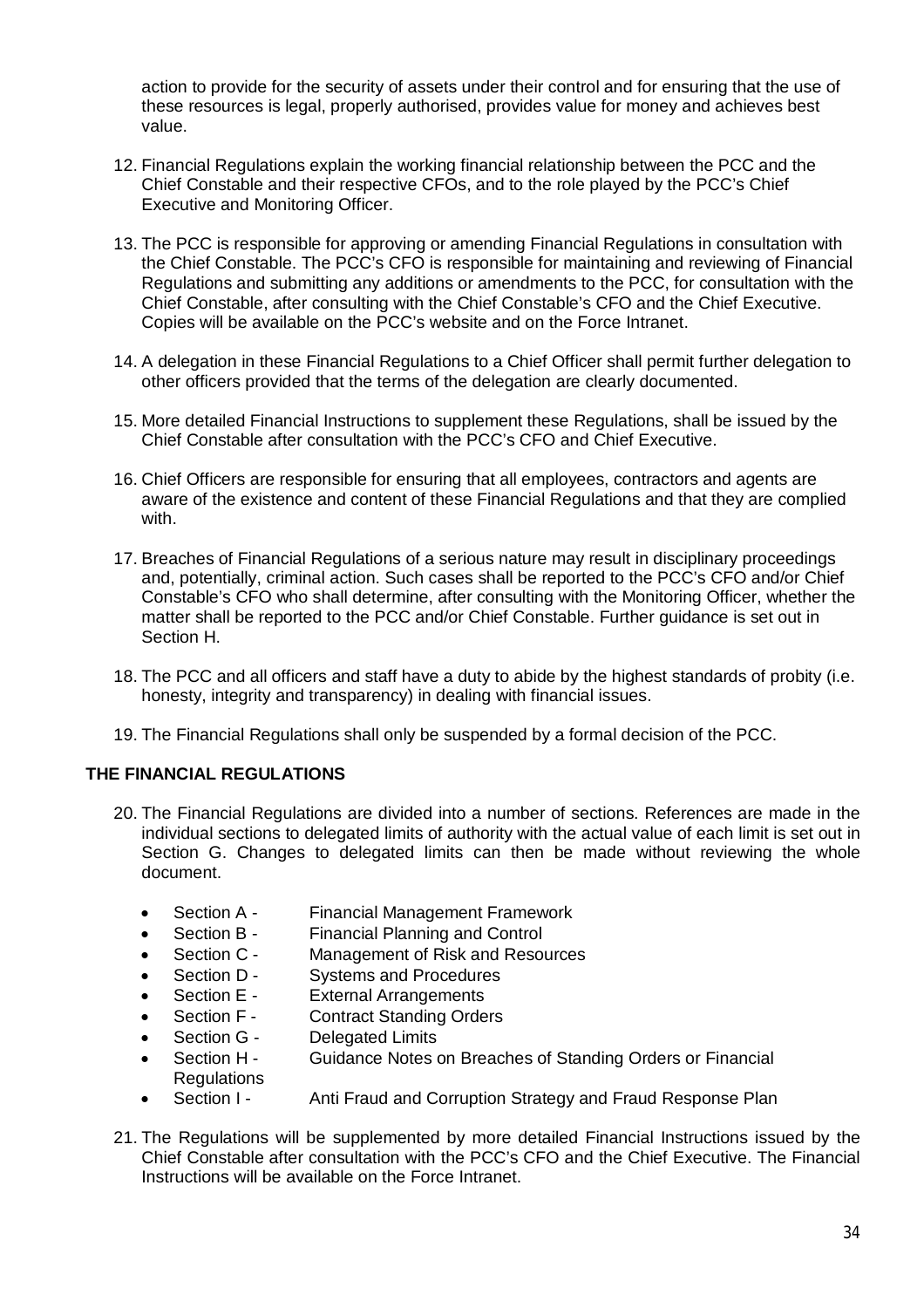# **DEFINITIONS WITHIN THE REGULATIONS**

- 22. These Regulations refer to:
	- The Police and Crime Commissioner for Leicestershire (the PCC)
	- The Office of the PCC (OPCC)
	- The Chief Constable of Leicestershire Police
	- The Statutory Officers
	- The Force (being Leicestershire Police)

23. The Statutory Officers are:

- The PCC's Chief Finance Officer (PCCCFO)
- The Chief Constable's Chief Finance Officer (CCCFO)
- The Chief Executive who also fulfils the role of Monitoring Officer
- 24. The 'Force' refers to the Chief Constable, police officers, police staff, police community support officers (PCSOs), special constabulary, volunteers and other members of the wider police family under the Chief Constable's direction and control.
- 25. "Chief Officers" when referred to as a generic term means the Chief Constable, Chief Executive, PCCCFO and CCCFO.
- 26. 'Employees' when referred to as a generic term refers to police officers, police staff and other members of the wider police family.
- 27. The expression 'authorised officer' refers to employees authorised by a Chief Officer
- 28. The expression 'contract' refers to any commitment (including purchase orders, memoranda of understanding, leases and service level agreements) to acquire, purchase or sell goods, services or building works made on behalf of the PCC, the Force or their affiliated bodies.
- 29. The expression 'best value for money' shall mean the most cost effective means of meeting the need and takes account of whole life costs.
- 30. Within these Regulations, most of the references have been made to the responsibilities of the Chief Constable since most of the day to day financial management is vested with that post. However, where resources are under the control of the Chief Executive or PCCCFO, the duties, rights and powers as detailed for the Chief Constable shall apply equally to the Chief Executive or PCCCFO.
- 31. The terms Chief Constable, Chief Executive, PCCCFO and CCCFO include any member of staff, contractors or agents to whom particular responsibilities may be delegated. However, the level of such delegated responsibility must be evidenced clearly, made to an appropriate level, and the member of staff given sufficient authority, training and resources to undertake the duty in hand.

# **The Police and Crime Commissioner (PCC)**

32. The PCC has a statutory duty and electoral mandate to ensure an efficient and effective police service and to hold the Chief Constable to account on behalf of the public. The PCC is the recipient of funding relating to policing and crime reduction, including government grant, council tax precept and other sources of income. Details of the local arrangements relating to income, such as that collected under section 25 of the *Police Act 1996*, should be set out in local schemes of governance. How this money is allocated is a matter for the PCC in consultation with the Chief Constable, or in accordance with any grant terms. The Statutory Officers of the Chief Constable and the PCC will provide professional advice and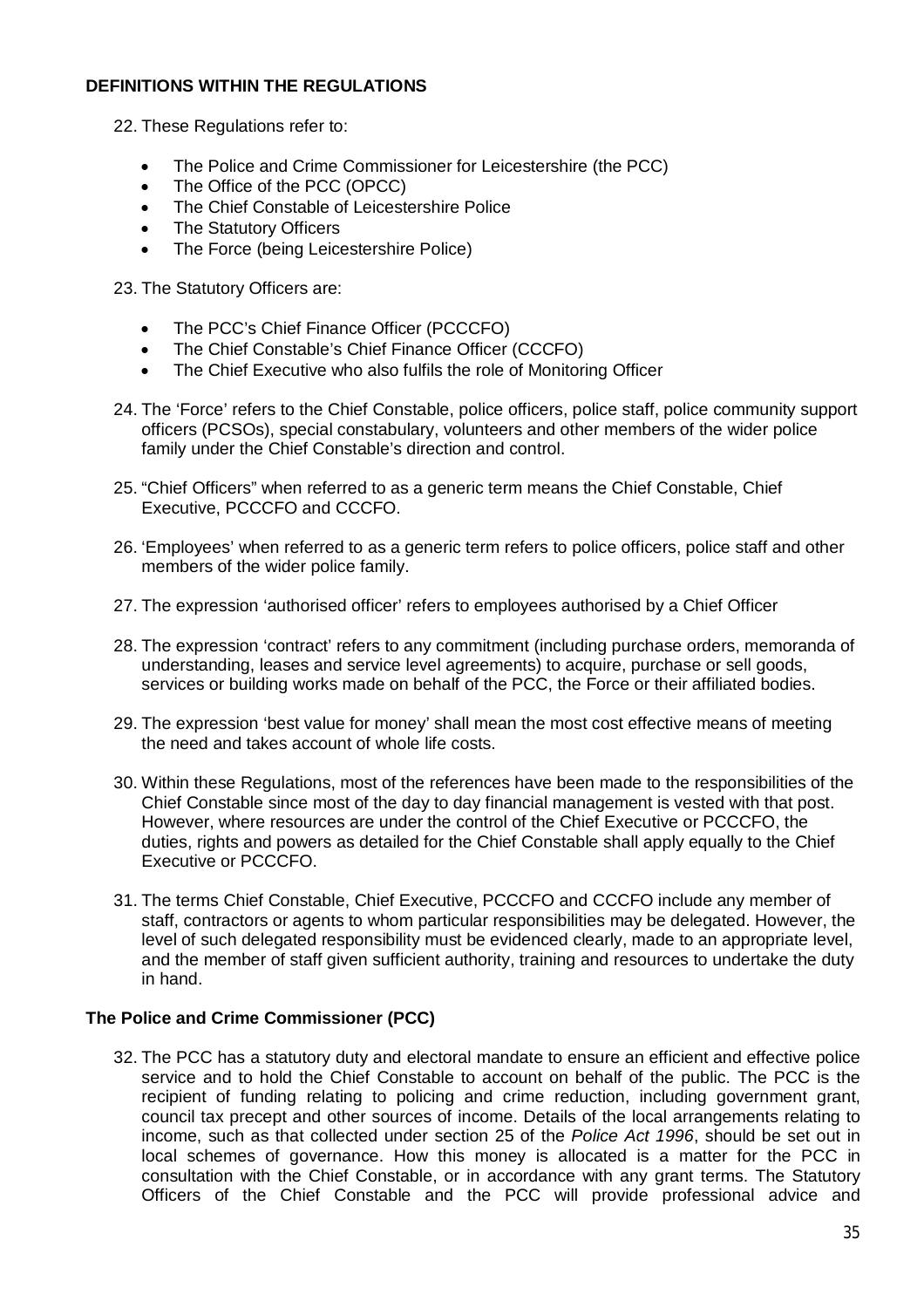recommendations.

- 33. The PCC shall appoint a Chief Financial Officer (the PCCCFO) to be responsible for the proper administration of the Commissioner's financial affairs. The PCC shall also appoint a Chief Executive who will also act as the PCC's Monitoring Officer and Head of Paid Service.
- 34. The PCC is responsible for approving the policy framework and budget, monitoring financial outcomes and the approval of medium term financial plans in consultation with the Chief Constable. He/she is responsible for approving the overall framework of accountability and control, and monitoring compliance. In relation to these Financial Regulations this includes:
	- the Police and Crime Plan
	- the Medium Term Financial Strategy including medium term financial forecasts (MTFS)
	- the Annual Revenue Budget
	- the Capital Programme
	- the Treasury Management Strategy, including the annual investment strategy and minimum revenue provision (MRP) policy
	- the Estate Strategy and Asset Management plans
	- the People and Learning and Development strategies
	- the IT Strategy
	- the Risk Management Strategy
	- the Governance policies
- 35. The PCC is responsible for approving procedures for recording and reporting decisions taken and for monitoring compliance with agreed policy and related executive decisions.
- 36. The PCC is also responsible for approving procedures for agreeing variations to approved budgets, plans and strategies forming the policy framework.
- 37. The PCC shall provide the PCCCFO with such staff, accommodation and other resources as are in his opinion sufficient to allow his duties under this section to be performed.
- 38. The PCC may appoint a Deputy PCC (DPCC) and arrange for the DPCC to carry out appropriate functions of the PCC delegated to him/her.

#### **The Deputy Police and Crime Commissioner (DPCC)**

39. The DPCC may exercise any of the functions conferred on him by the PCC as detailed in the Scheme of Governance.

#### **The Chief Constable**

- 40. The role of the Chief Constable and relationship with the Police and Crime Commissioner is set out in the scheme of delegation under the heading "The Key Role of the Chief Constable".
- 41. The Chief Constable shall prepare Financial Instructions to supplement the Financial Regulations and provide detailed advice on the operation of the specific financial processes delegated to him/her. He/she shall ensure that all employees are made aware of the existence of these Regulations and are given access to them. Where appropriate, training shall be provided to ensure that the Regulations can be complied with.

#### **The Joint Audit, Risk and Assurance Panel**

42. The *Home Office Financial Management Code of Practice* states that the PCC and Chief Constable should establish an Independent Audit Committee. This should be a combined body which will consider the internal and external audit reports of both the PCC and the Chief Constable. This Committee will advise the PCC and the Chief Constable according to good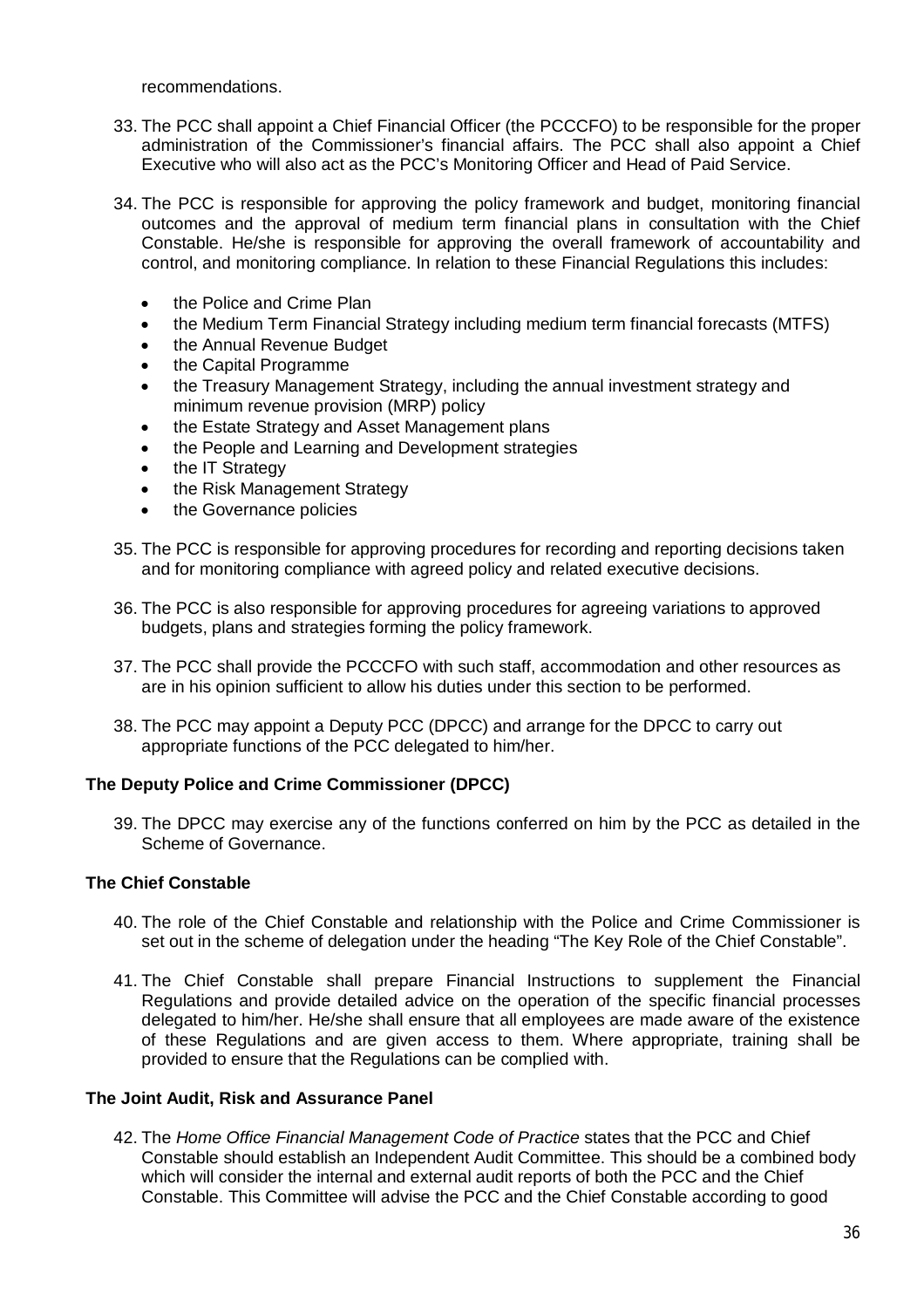governance principles and will adopt appropriate risk management arrangements in accordance with proper practices. In establishing the Audit Committee the PCC and the Chief Constable shall have regard to *CIPFA Guidance on Audit Committees* and principles of good practice set out in the *HM Treasury Audit Committee Handbook*.

- 43. The Police and Crime Commissioner for Leicestershire has decided to undertake the function of the Audit Committee through the Joint Audit, Risk and Assurance Panel (JARAP). The JARAP comprise of five members who are independent of the PCC and the Force.
- 44. The JARAP shall establish formal terms of reference, covering its core functions, which shall be formally adopted and reviewed on an annual basis.
- 45. The PCC and Chief Constable shall be represented at all meetings of the JARAP.

# **THE ROLE OF THE STATUTORY AND KEY OFFICERS**

# **The Police and Crime Commissioner's Chief Finance Officer (PCCCFO)**

- 1. The PCCCFO has responsibility for proper financial administration and a personal fiduciary responsibility to the local council taxpayer.
- 2. The PCCCFO's statutory responsibilities are set out in:
	- a) Paragraph 6 of Schedule 1 to the *Police Reform and Social Responsibility Act 2011*;
	- b) Section 114 *Local Government Finance Act 1988* (formal powers to safeguard lawfulness and propriety in expenditure); and
	- c) *The Accounts and Audit Regulations 2011*.
- 3. The PCCCFO is the PCC's professional adviser on financial matters and shall be responsible for:
	- a) ensuring that the financial affairs of the PCC are properly administered and that Financial Regulations are observed and kept up to date;
	- b) ensuring regularity, propriety and Value for Money (VfM) in the use of public funds;
	- c) ensuring that the funding required to finance agreed programmes is available from Central Government, council tax precept, other contributions and recharges;
	- d) Reporting to the PCC, the Police and Crime Panel and to the external auditor:
		- any unlawful, or potentially unlawful, expenditure by the PCC or officers of the PCC;
		- when it appears that any expenditure is likely to exceed the resources available to it to meet that expenditure;
	- e) advising the PCC on the robustness of the estimates and the adequacy of financial reserves;
	- f) preparing the annual statement of accounts, in conjunction with the CCCFO;
	- g) ensuring the provision of an effective internal audit service, in conjunction with the CCCFO;
	- h) securing the treasury management function, including loans and investments;
	- i) advising, in consultation with the Chief Executive on the safeguarding of assets, including risk management and insurance;
	- j) arranging for the determination and issue of the precept;
	- k) liaising with the external auditor; and
	- l) advising the PCC on the application of value for money principles by the Force to support the PCC in holding the Chief Constable to account for efficient and effective financial management.
- 4. The PCCCFO, in consultation with the Chief Executive, CCCFO and/or Chief Constable as appropriate, shall be given powers to institute any proceedings or take any action necessary to safeguard the finances of the OPCC and the Force.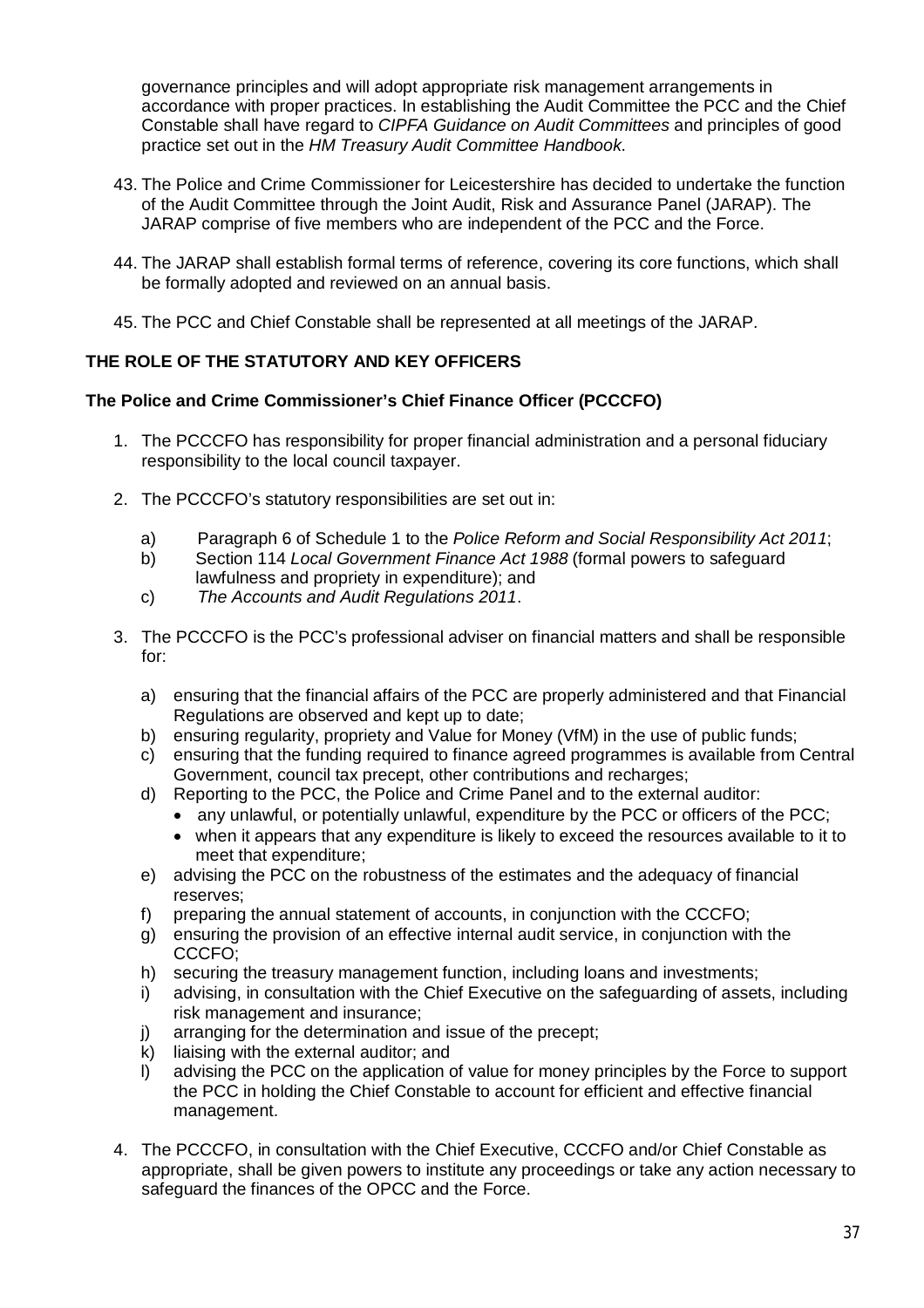- 5. The PCCCFO has certain statutory duties which cannot be delegated, namely, reporting any potentially unlawful decisions by the PCC on expenditure and preparing each year, in accordance with proper practices in relation to accounts, a statement of the PCC's accounts, including group accounts.
- 6. To enable him/her to fulfil these duties and to ensure the PCC is provided with adequate financial advice the PCCCFO:
	- a) must be a key member of the PCC's Leadership Team, working closely with the Chief Executive, helping the team to develop and implement strategy and to resource and deliver the PCC's strategic objectives sustainably and in the public interest;
	- b) must be actively involved in, and able to bring influence to bear on, all strategic business decisions, of the PCC, to ensure that the financial aspects of immediate and longer term implications, opportunities and risks are fully considered, and alignment with the PCC's financial strategy;
	- c) must lead the promotion and delivery by the PCC of good financial management so that public money is safeguarded at all times and used appropriately, economically, efficiently and effectively; and
	- d) must ensure that the finance function is resourced to be fit for purpose.

# **The Chief Constable's Chief Finance Officer (CCCFO)**

- 7. The CCCFO has responsibility for proper financial administration and a personal fiduciary responsibility to the local council taxpayer.
- 8. The CCCFO is responsible to the Chief Constable for all financial activities within the Force or contracted out under the supervision of the Force.
- 9. The CCCFO's responsibilities are set out in:
	- a) Paragraph 4 of Schedule 2 and paragraph 1 of Schedule 4 to the *Police Reform and Social Responsibility Act 2011*;
	- b) Section 114 *Local Government Finance Act 1988* (formal powers to safeguard lawfulness and propriety in expenditure); and
	- c) The *Accounts and Audit Regulations 2011*.
- 10. The CCCFO is responsible for:
	- a) ensuring that the financial affairs of the Force are properly administered and that these Financial Regulations are observed and kept up to date;
	- b) Reporting to the Chief Constable, the PCC, the PCCCFO and to the external auditor:
		- any unlawful, or potentially unlawful, expenditure by the Chief Constable or officers of the Chief Constable
		- when it appears that any expenditure of the Chief Constable is likely to exceed the resources available to it to meet that expenditure;
	- c) advising the Chief Constable on value for money in relation to all aspects of the Force's expenditure;
	- d) advising the Chief Constable and the PCC on the soundness of the budget in relation to the Force;
	- e) liaising with the external auditor;
	- f) working with the PCCCFO and his/her staff to produce the statement of accounts for the Chief Constable and to assist in the production of group accounts.
- 11. The CCCFO has certain statutory duties which cannot be delegated, namely, reporting any potentially unlawful decisions by the Force on expenditure and preparing each year, in accordance with proper practices in relation to accounts, a statement of the Chief Constable's accounts. The CCCFO will need to observe the locally agreed timetable for the compilation of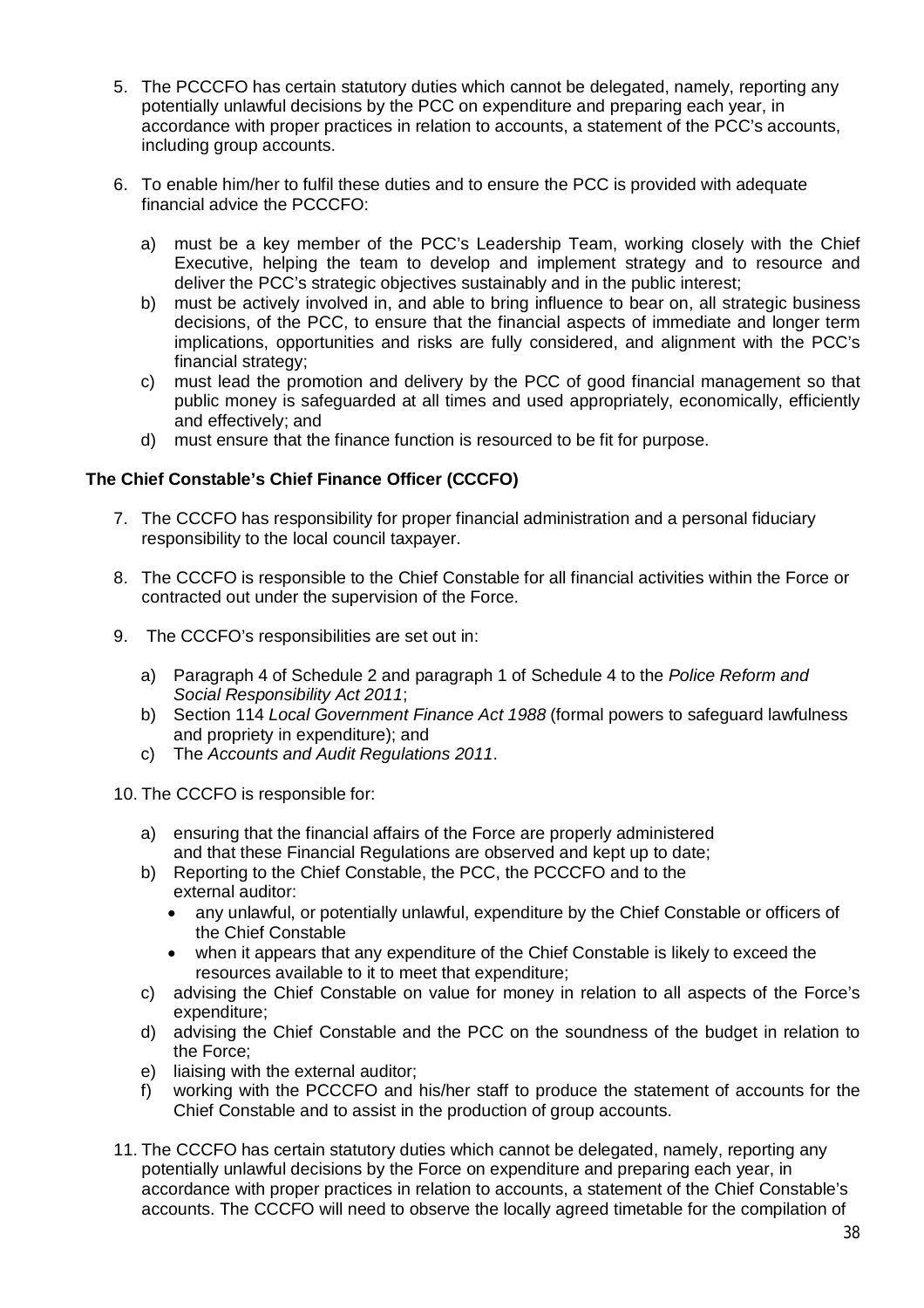the group accounts by the PCCCFO.

- 12. To enable him/her to fulfil these duties the CCCFO:
	- a) must be a key member of the Chief Constable's Management Team, helping it to develop and implement strategy and to resource and deliver the PCC's strategic objectives sustainably and in the public interest;
	- b) must be actively involved in, and able to bring influence to bear on, all strategic business decisions of the Chief Constable to ensure immediate and longer term implications, opportunities and risks are fully considered;
	- c) must lead the promotion and delivery by the Chief Constable of good financial management so that public money is safeguarded at all times and used appropriately, economically, efficiently and effectively; and
	- d) must ensure that the finance function is resourced to be fit for purpose.
- 13. It must be recognised that Financial Regulations cannot foresee every eventuality. The CCCFO, in consultation with the PCCCFO, shall be responsible for interpreting these Regulations so as to ensure the efficient and effective operation of services.

### **The Chief Executive and Monitoring Officer**

- 14. The Chief Executive is responsible for the leadership and general administration of the PCC's office.
- 15. The Chief Executive is also the PCC's designated monitoring officer, appointed under section 5(1) of the *Local Government and Housing Act 1989*.
- 16. As Monitoring Officer he/she is responsible for:
	- ensuring the legality of the actions of the PCC and his/her officers;
	- ensuring that procedures for recording and reporting key decisions are operating effectively;
	- advising the PCC and officers about who has authority to take a particular decision;
	- advising the PCC about whether a decision is likely to be considered contrary or not wholly in accordance with the policy framework; and
	- advising the PCC on matters relating to standards of conduct.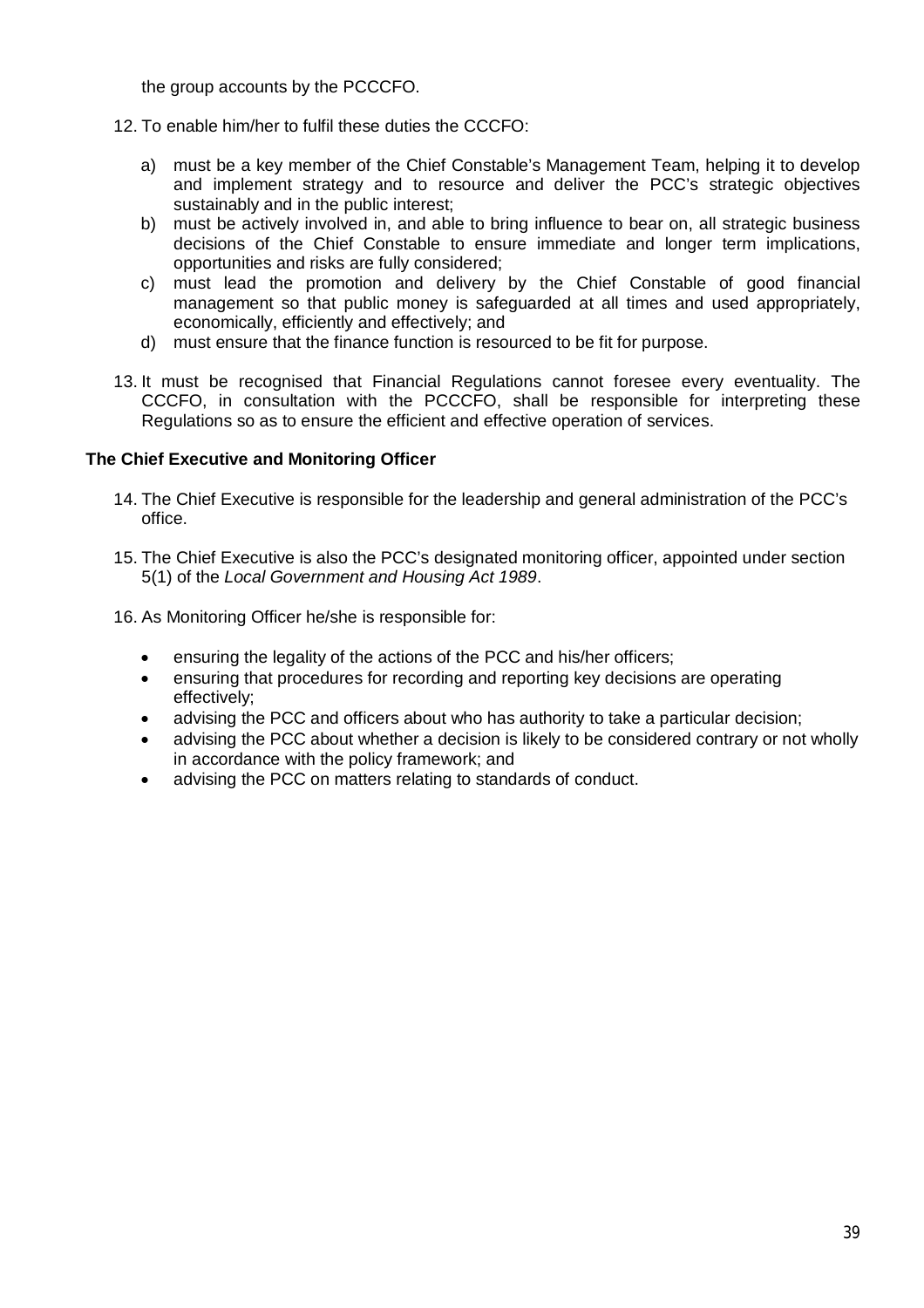### **SECTION A**

### **FINANCIAL MANAGEMENT FRAMEWORK**

### **A1 FINANCIAL MANAGEMENT STANDARDS**

#### **Overview**

- 1. The PCC, Chief Constable and all employees have a duty to abide by the highest standards of probity (i.e. honesty, integrity and transparency) in dealing with financial issues. This is facilitated by ensuring that everyone is clear about the standards to which they are working and the controls that are in place to ensure that these standards are met.
- 2. The PCC shall receive updates on the financial performance of the Force and the Office of the PCC by receiving regular budget monitoring and outturn reports, and also the Annual Audit Letter provided by the external auditor.

#### **Joint Responsibilities of the PCCCFO and CCCFO**

- 3. To ensure the proper administration of the financial affairs of the OPCC and the Force.
- 4. To ensure that proper practices are adhered to.
- 5. To advise on the key strategic controls necessary to secure sound financial management.
- 6. To ensure that financial information is available to enable accurate and timely monitoring and reporting of comparisons based on national and local financial performance indicators.
- 7. To ensure that all officers and staff are aware of, and comply with, proper financial management standards, including these Financial Regulations.
- 8. To ensure that all staff are properly managed, developed, trained and have adequate support to carry out their financial duties effectively.

### **Responsibilities of the Chief Constable**

9. The Chief Constable shall ensure that specific duties and responsibilities in financial matters are made clear to individual employees and that these are properly recorded.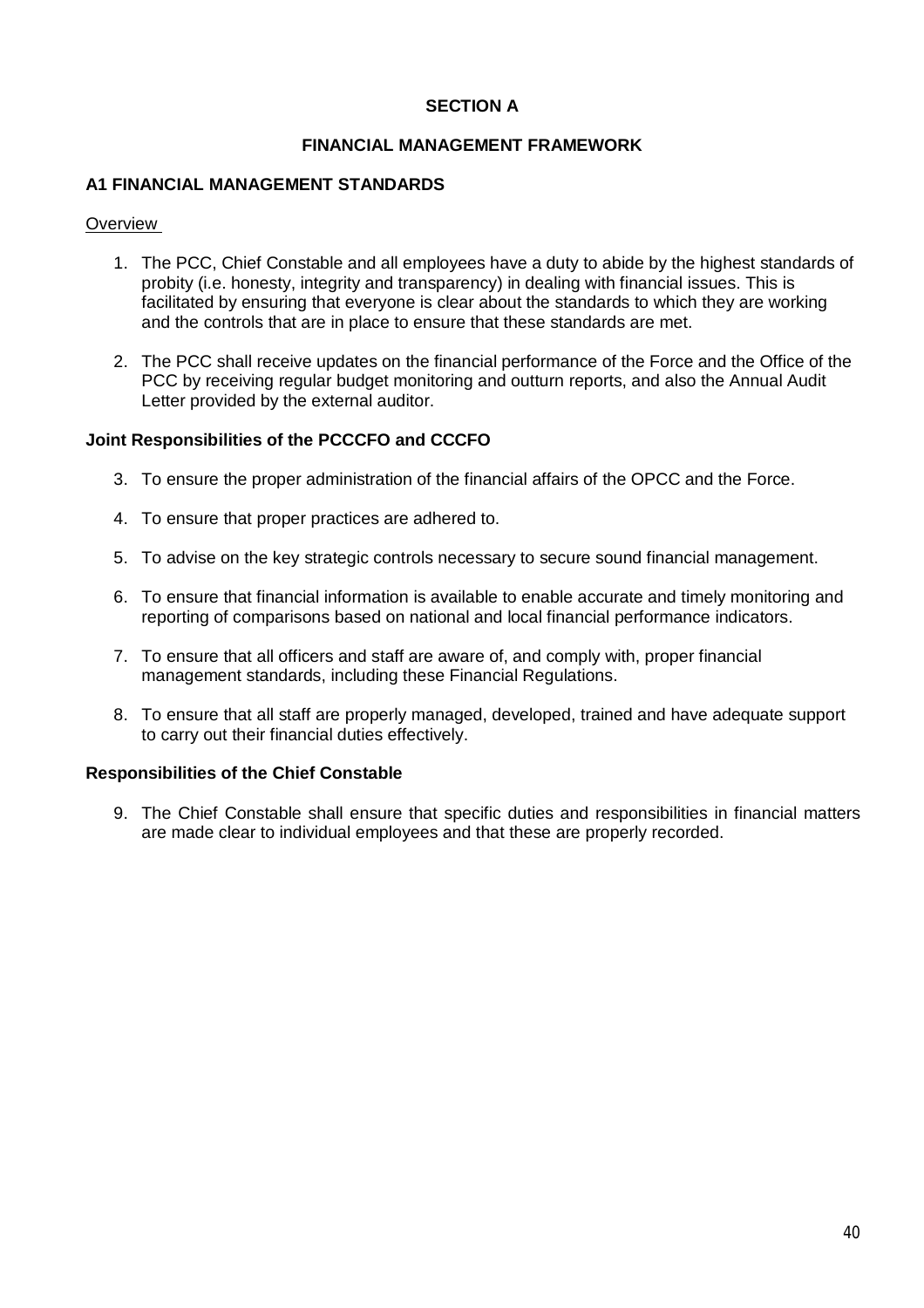### **A2 ACCOUNTING SYSTEMS, RECORDS AND RETURNS**

### **Overview**

1. Maintaining proper accounting records is one of the ways in which the PCC and Chief Constable will discharge their responsibility for stewardship of public resources. There is a statutory responsibility to prepare annual accounts to present a true and fair view of the financial position of the OPCC and the Force and of operations during the year. These are subject to external audit. This audit provides assurance that the accounts are prepared properly, that proper accounting practices have been followed and that adequate arrangements have been made for securing economy, efficiency and effectiveness in the use of resources.

### **Joint Responsibilities of the PCCCFO and CCCFO**

- 2. To determine the accounting policies and procedures to be adopted, in accordance with recognised accounting practices, and approve the strategic accounting systems and procedures employed by the Chief Constable. All employees shall operate within the required accounting policies and published timetables.
- 3. To make proper arrangements for the audit of the PCC's, Force's and group accounts in accordance with the *Accounts and Audit Regulations 2011*.
- 4. To ensure that all claims for funds including grants are made by the due date.
- 5. To ensure that bank reconciliations and other key control accounts are reconciled on a timely and accurate basis.
- 6. To prepare and publish the audited accounts in accordance with the statutory timetable.

### **Joint Responsibilities of the Chief Constable and CCCFO**

- 7. To obtain the approval of the PCCCFO before making any fundamental changes to accounting records and procedures or accounting systems.
- 8. To ensure that all transactions, material commitments and contracts and other essential accounting information are recorded completely, accurately and on a timely basis.
- 9. To maintain adequate records to provide a management trail leading from the source of income and expenditure through to the accounting statements.
- 10. To ensure that prime documents are retained in accordance with legislative and internal requirements. The format of such documents shall satisfy the requirements of internal and external audit. The PCCCFO, the Chief Executive and the Chief Constable shall be responsible for providing a detailed schedule of requirements and making this available to all appropriate officers.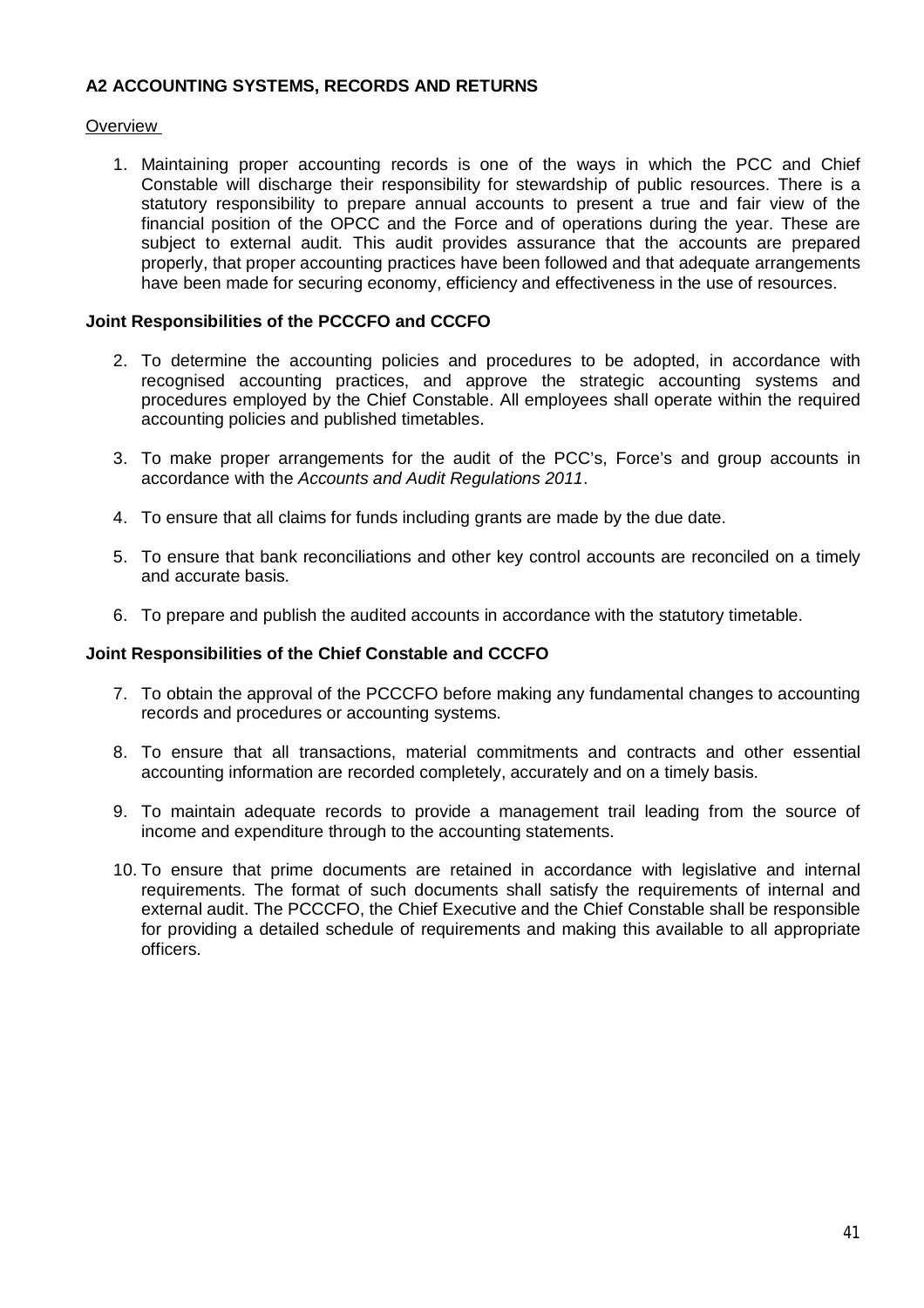## **A3 THE ANNUAL STATEMENT OF ACCOUNTS**

### **Overview**

- 1. The PCC has a statutory responsibility to prepare accounts to present a true and fair view of the financial position of the OPCC and the Force and of operations during the year. They must be prepared in accordance with proper practices as set out in the *Code of Practice on Local Authority Accounting in the United Kingdom* (the Code). The accounts will comprise separate statements for the PCC, Chief Constable as well as group accounts covering both entities.
- 2. The PCC is responsible for approving these annual accounts.
- 3. The accounts are subject to detailed independent review by the external auditor. This audit provides assurance that the accounts are prepared correctly, that proper accounting practices have been followed and that arrangements have been made for securing economy, efficiency and effectiveness in the use of resources are adequate.

### **Responsibilities of the PCCCFO**

- 4. To draw up the timetable for final accounts preparation, in consultation with the CCCFO and external auditor.
- 5. To prepare (or secure the preparation of), sign and date the statement of accounts, stating that it presents a true and fair view of the financial position of the OPCC and the Force at the accounting date and its income and expenditure for the financial year just ended.
- 6. To publish the approved and audited accounts each year, in accordance with the statutory timetable.

### **Joint Responsibilities of the PCCCFO and CCCFO**

- 7. To select suitable accounting policies and apply them consistently.
- 8. To make judgements and estimates that are reasonable and prudent.
- 9. To comply with the *Code of Practice on Local Authority Accounting*.

### **Responsibilities of the CCCFO**

10. To produce the statement of accounts for the Chief Constable in compliance with accounting guidance agreed with the PCCCFO and to supply him with appropriate information upon request within a reasonable timescale.

### **Responsibilities of the PCC**

11. To consider and approve the annual accounts in accordance with the statutory timetable.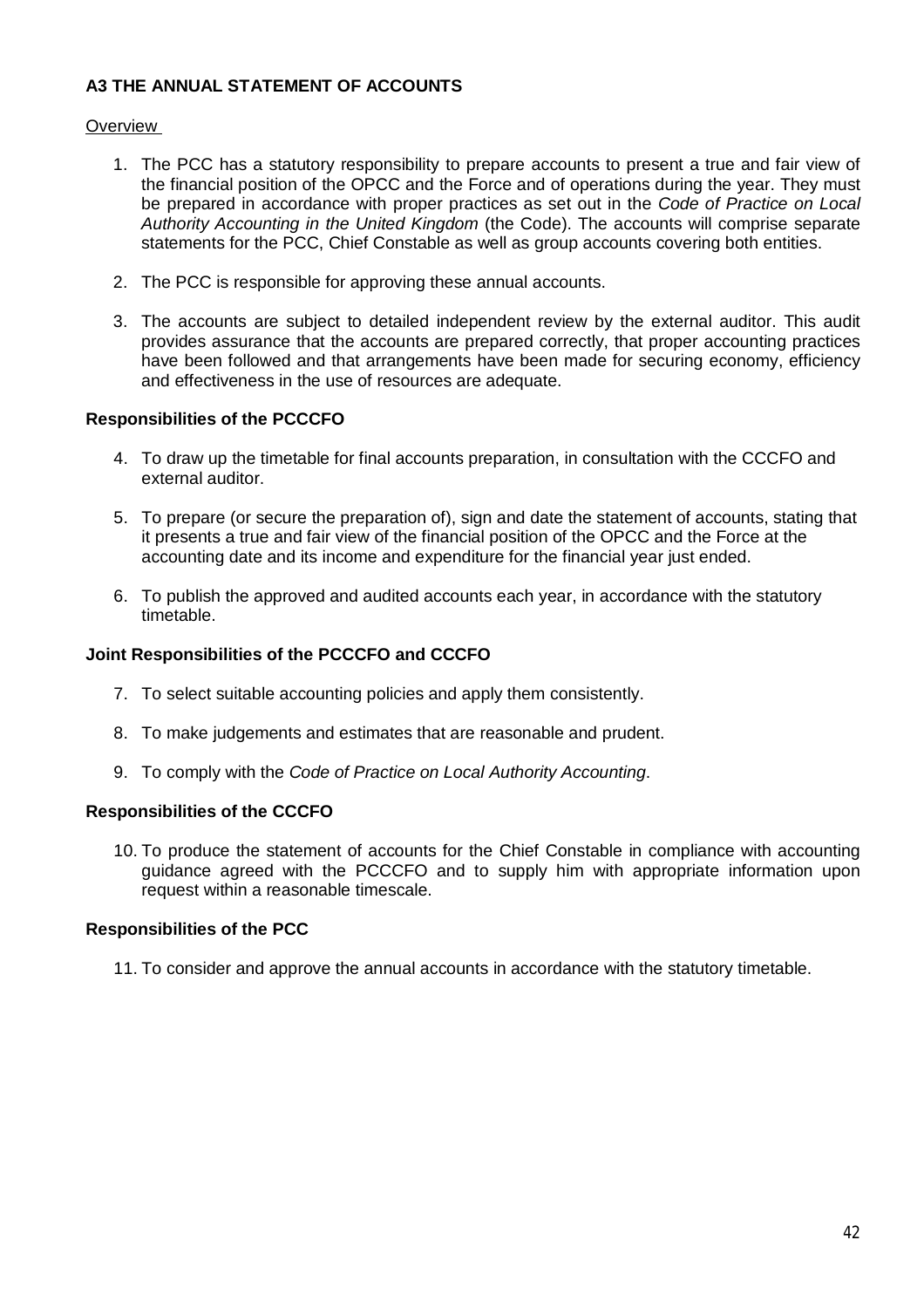## **SECTION B**

## **FINANCIAL PLANNING AND CONTROL**

### **B1 FINANCIAL PLANNING**

### **Overview**

- 1. Delivering a range of policing activities is complex and needs systems to be developed and implemented to enable scarce resources to be allocated in accordance with carefully considered priorities. Proper financial planning is essential if an organisation is to function effectively.
- 2. The financial planning process should be directed by the approved policy framework, the business planning process and the need to meet key objectives.
- 3. The planning process should be continuous and the planning period should cover the period ending in the year in which the next PCC election occurs. The process should include a more detailed annual plan and the budget, covering the forthcoming financial year. This allows the PCC and the Force to plan, monitor and manage the way funds are allocated and spent during the financial year and over the medium term.
- 4. The format of the annual budget determines the level of detail to which financial control and management will be exercised and shapes how the virement rules operate. The annual budget will be supported by a detailed analysis of spending at Directorate and Department level.
- 5. It is recognised that the impact of financial planning in the police service will be constrained by the quality and timing of information made available by Central Government on resource allocation.

### **Medium Term Financial Strategy**

6. The PCC and Chief Constable share a responsibility to provide effective financial and budget planning for the short, medium and longer term. They achieve this by preparing a medium term financial strategy including financial projections for the planning period together with a capital programme covering the same period.

### **Responsibilities of the PCC**

7. To identify and agree, in consultation with the Chief Constable and other relevant partners and stakeholders, a medium term financial strategy which includes funding and spending plans for both revenue and capital. The strategy should take into account multiple years, the interdependencies of revenue budgets and capital investment, the role of reserves and consideration of risks. It should have regard to affordability and also to CIPFA's Prudential Code for Capital Finance in Local Authorities. The strategy will be aligned with the Police and Crime Plan so as to support the priorities set out in it.

#### **Joint Responsibilities of the PCCCFO and Chief Constable**

- 8. To determine the format and timing of the medium term financial strategy to be presented to the PCC. The format is to comply with all legal requirements and with latest guidance issued by CIPFA.
- 9. To prepare a medium term forecast of proposed income and expenditure for submission to the PCC. When preparing the forecast, the Chief Constable shall have regard to:
	- the Police and Crime Plan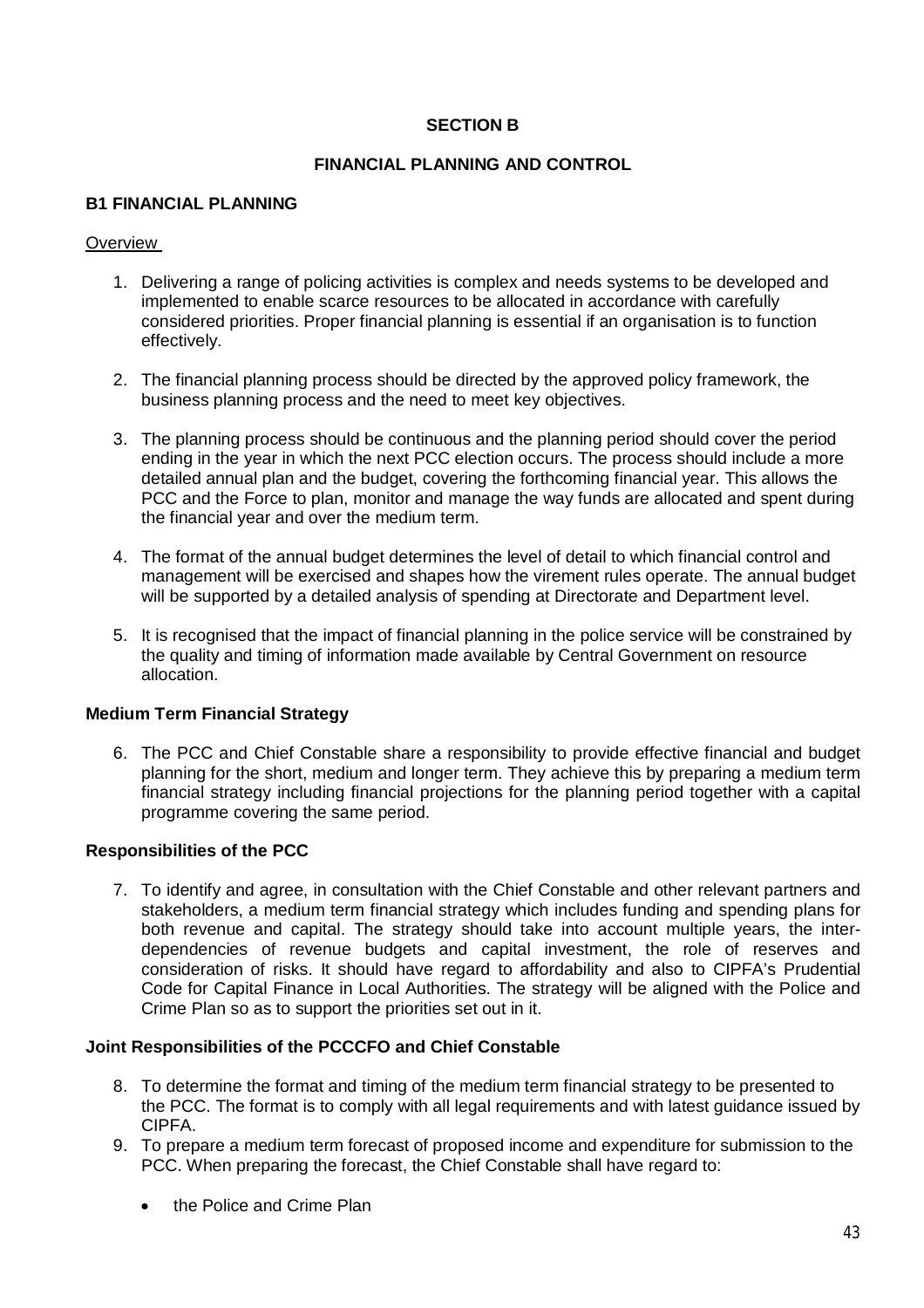- policy requirements approved by the PCC as part of the policy framework
- the Strategic Policing Requirement
- unavoidable future commitments, including legislative requirements
- initiatives already underway
- revenue implications of the capital programme
- proposed service developments and plans which reflect public consultation
- the need to deliver efficiency and/or productivity savings
- Government grant allocations
- potential implications for local taxpayers
- 10. To ensure that the medium term financial forecast includes options for the use of general balances, reserves and provisions, assumptions about future levels of Government funding and demonstrates potential implications for local taxation.
- 11. A gap may be identified between available resources and required resources. Requirements should therefore be prioritised by the Chief Constable to enable the PCC to make informed judgements as to future funding levels and planning the use of resources.

## **Annual Revenue Budget Preparation**

#### **Overview**

- 1. The revenue budget provides an estimate of the annual income and expenditure requirements for the police service and sets out the financial implications of the PCC's strategic policies. It provides Chief Officers with authority to incur expenditure and a basis on which to monitor the financial performance of both the PCC and the Force.
- 2. The PCC should consult with the Chief Constable and other relevant partners and stakeholders in planning the overall annual budget which will include a separate Force budget. This will take into consideration funding from Government and from other sources and balance the expenditure needs of the policing service and the PCC against the level of local taxation. This should meet the statutory requirements to achieve a balanced budget (Local Government Act 2003) and be completed in accordance with the statutory timeframe.
- 3. The impact of the annual budget on the priorities and funding of future years as set out in the Police and Crime Plan and the medium term financial strategy should be clearly identified.

### **Responsibilities of the PCC**

- 4. To agree the planning timetable with the Chief Constable.
- 5. To obtain the views of the local community on the proposed expenditure (including capital expenditure) in the financial year ahead of the financial year to which the proposed expenditure relates.
- 6. To present the proposed budget and precept recommendations to the Police and Crime Panel and respond to their views and comments.

### **Responsibilities of the PCCCFO**

- 7. To determine the format of the revenue budget to be presented to the PCC in consultation with the Chief Constable. The format is to comply with all legal requirements and with latest guidance issued by CIPFA.
- 8. To obtain timely and accurate information from billing authorities on the council taxbase and the latest surplus/deficit position on collection funds to inform budget deliberations.
- 9. To advise the PCC on appropriations from/to and/or the appropriate level of general balances,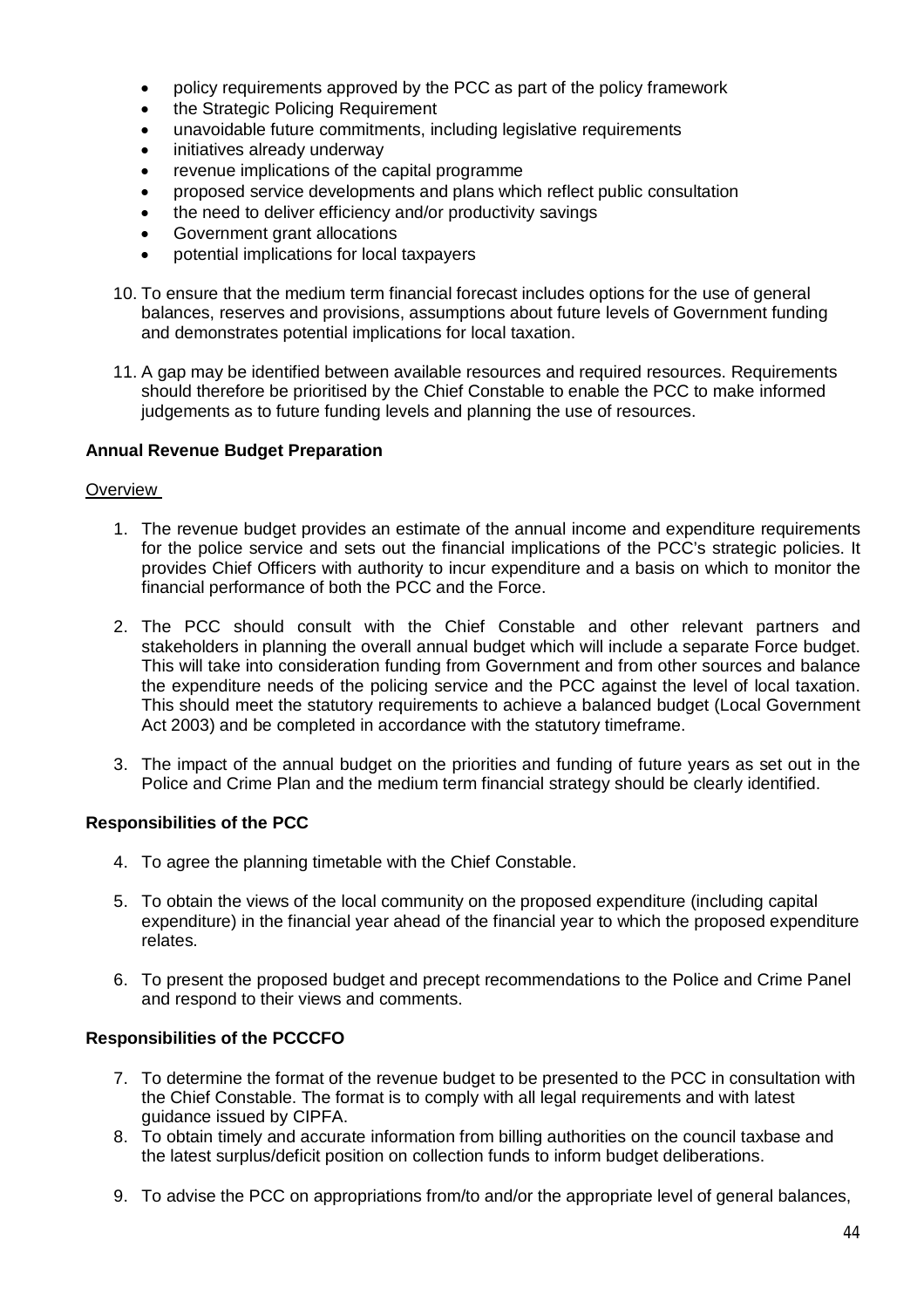earmarked reserves or provisions to be held.

- 10. To submit a report to the PCC on (1) the robustness of the estimates and the adequacy of reserves and (2) the suite of prudential indicators for the next three years, arising from the Prudential Code for Capital Finance in Local Authorities. These indicators shall be consistent with the annual revenue budget and capital programme approved by the PCC.
- 11. Upon approval of the annual budget, to submit the council tax requirement return to Central Government and precept requests to appropriate bodies in accordance with the legal requirement.
- 12. To produce and issue information required by the billing authorities to explain how the precept will be used to pay for the cost of policing, in accordance with statutory requirements.

### **Joint Responsibilities of the Chief Constable and CCCFO**

- 13. To prepare detailed budget estimates for the forthcoming financial year in accordance with the timetable agreed with the PCCCFO.
- 14. To submit estimates in the agreed format to the PCC for approval.
- 15. To identify all proposed individual major revenue projects (a major revenue project shall be defined as one in excess of the value shown in Section G).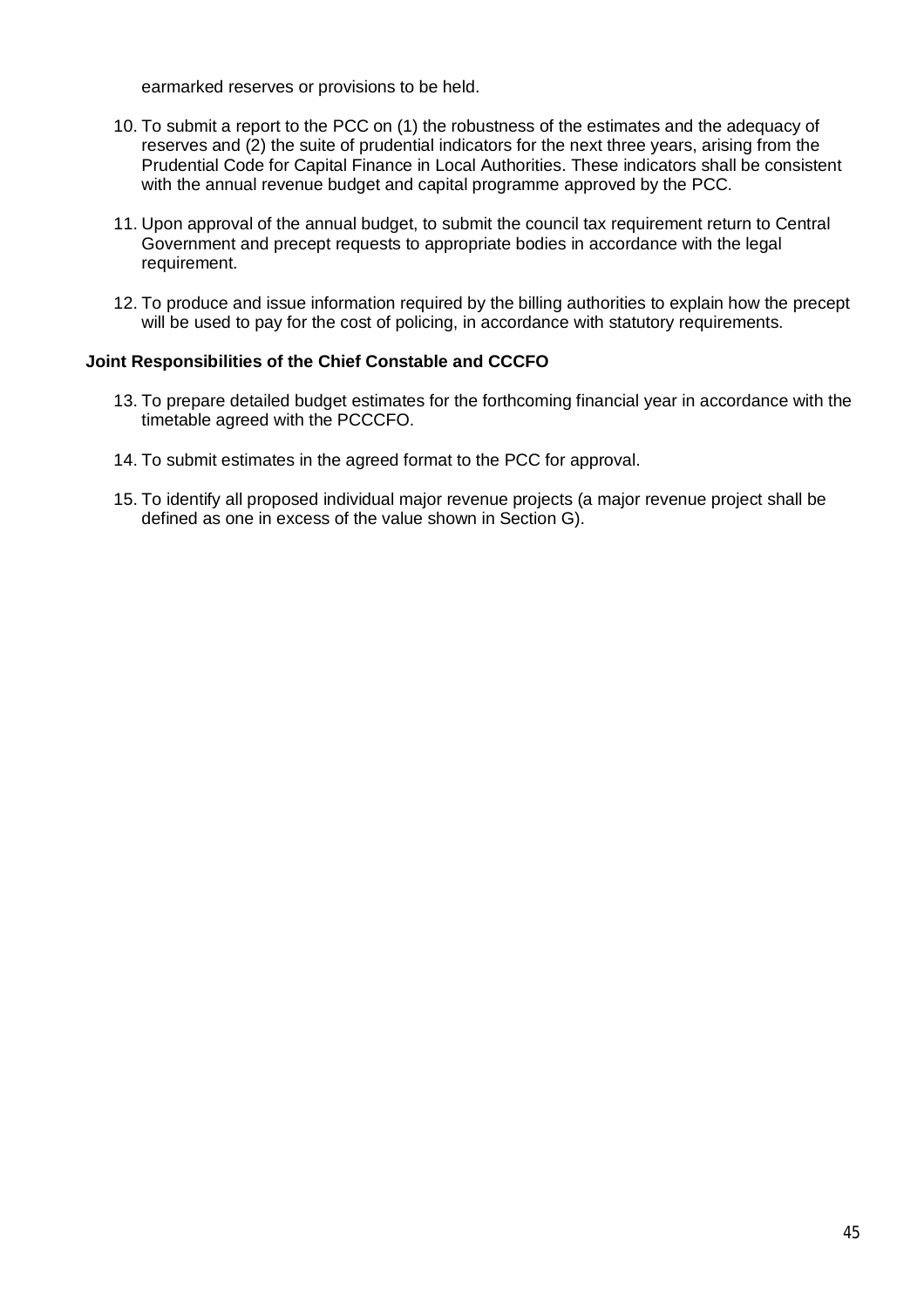# **B2 BUDGETARY CONTROL**

## **Overview**

- 1. Budget management ensures that once the PCC has approved the budget, resources allocated are used for their intended purpose and are properly accounted for. Budgetary control is a continuous process, enabling both the Chief Constable and PCC to review and adjust their budget targets during the financial year. It also provides the mechanism that calls to account managers responsible for defined elements of the budget.
- 2. The key controls for managing and controlling the revenue budget are that:
	- a) there is a nominated budget manager for each cost centre heading who is accountable for the budgets under his direct control; and
	- b) the management of budgets must not be seen in isolation. It should be measured in conjunction with service outputs and performance measures.

## **Revenue Budget Monitoring**

### **Overview**

1. By continuously identifying and explaining variances against budgetary targets, the PCC and the Chief Constable can identify changes in trends and resource requirements at the earliest opportunity. The PCC and Chief Constable both operate within an annual cash limit, approved when setting the annual budget. To ensure that the budget is not overspent in total, the Chief Constable, the Chief Executive and the PCCCFO are required to manage expenditure within their budget allocations, subject to the rules of virement.

### **Joint Responsibilities of the Chief Constable and CCCFO**

- 2. To provide appropriate financial information to enable budgets to be monitored effectively.
- 3. To ensure that each element of income or expenditure has a nominated budget manager to take responsibility for that part of the budget. Budget responsibility should be aligned as closely as possible to the decision making process that commits expenditure.
- 4. To ensure that total spending for operational policing remains within the overall allocation of resources and take corrective action where significant variations from the approved budget are forecast. Where total projected expenditure exceeds the total allocation of resources due to circumstances beyond the control of the Chief Constable, both the PCCCFO and PCC shall be alerted immediately and proposals for remedy should be put forward as part of the regular reporting process to the PCC.
- 5. To submit a monthly budget monitoring report to the PCC through the Strategic Assurance Board throughout the year, containing the most recently available financial information. The reports shall be in a format agreed with the PCC and PCCCFO and shall include forecasts of outturn and consequent impacts on balances and reserves.
- 6. To ensure that budget holders manage income and expenditure within their area, monitor performance and report variances within their own areas to the Chief Constable and CCCFO.
- 7. To take any action necessary to avoid an adverse variation to their budget allocation and alert the Chief Constable and PCCCFO to any problems.
- 8. To require detailed budget monitoring to be undertaken by budget holders on a monthly basis and for this to be reported to the CCCFO.
- 9. To ensure that budget holders receive sufficient financial support to enable them to undertake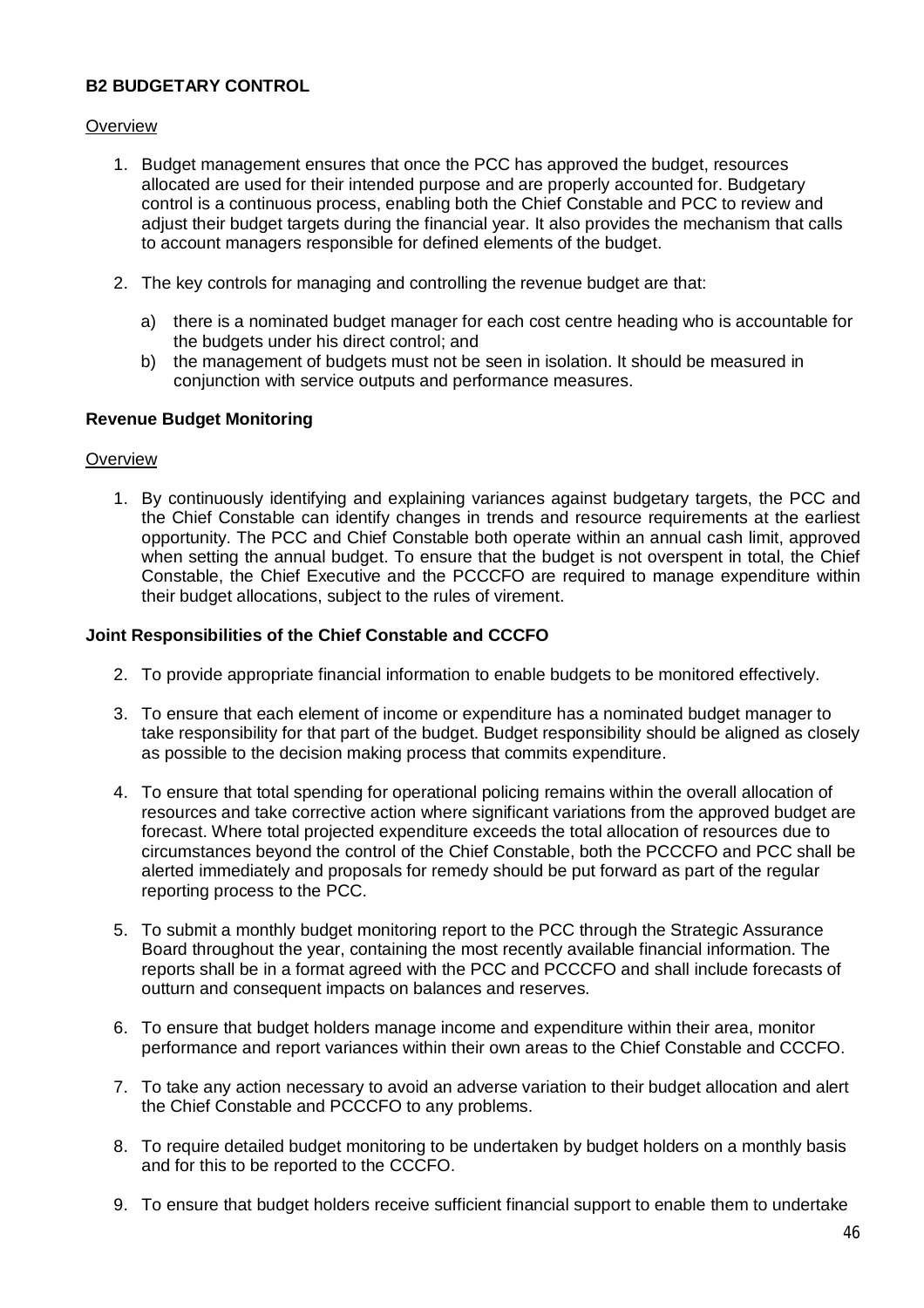their budgetary control responsibilities.

10. To refer major revenue projects back to the PCC for further approval where, when negotiating contract details, amendments to the nature of the scheme are sought or the cost of the scheme exceeds the limits shown in Section G.

### **Joint Responsibilities of the Chief Constable and the PCCCFO**

11. To submit a budget monitoring report, containing the most recently available financial information to the PCC showing spending to date and comparisons of projected outturn with the latest approved budget.

### **Responsibility of the PCCCFO**

12. To co-ordinate a joint budget monitoring report for presentation to the PCC through the Strategic Assurance Board and to the Police and Crime Panel, as necessary, containing the most recently available financial information.

#### **Joint Responsibilities of the Chief Executive and PCCCFO**

- 13. To manage the budget allocated for the PCC's Office.
- 14. To ensure that total spending for the PCC's Office remains within the overall allocation of resources and take corrective action where significant variations from the approved budget are forecast. Where total projected expenditure exceeds the total allocation of resources due to circumstances beyond the control of the Chief Executive the PCC shall be alerted immediately together with proposals to remedy the situation as part of the regular reporting process to the PCC.

### **Revenue Virement**

#### **Overview**

- 1. A virement is a planned reallocation of resources between approved budgets or heads of expenditure. A budget head is a line in the approved budget report. The scheme of virement is intended to enable chief officers to manage their budgets with a degree of flexibility within the overall policy framework determined by the PCC and, therefore, to provide the opportunity to optimise the use of resources to emerging needs.
- 2. The Chief Constable is expected to exercise discretion in managing budgets responsibly and prudently and should only be required to refer back to the PCC when virement would incur substantive changes in the policy of the PCC or where a virement might create a future year or continuing commitment.
- 3. The Chief Constable shall still be held to account by the PCC for decisions made and the way in which resources are deployed. The virement rules allow greater freedom but require detailed reports on significant changes.
- 4. Key controls for the scheme of virement are:
	- a) it is administered by Chief Officers within delegated powers given by the PCC. Any variation from this scheme requires the approval of the PCC;
	- b) the overall budget is agreed by the PCC. Chief Officers and budget managers are therefore authorised to incur expenditure in accordance with the estimates that make up the budget;
	- c) virement does not create additional overall budget liability; and
	- d) each Chief Officer shall ensure that virement is undertaken as necessary to maintain the accuracy of budget monitoring.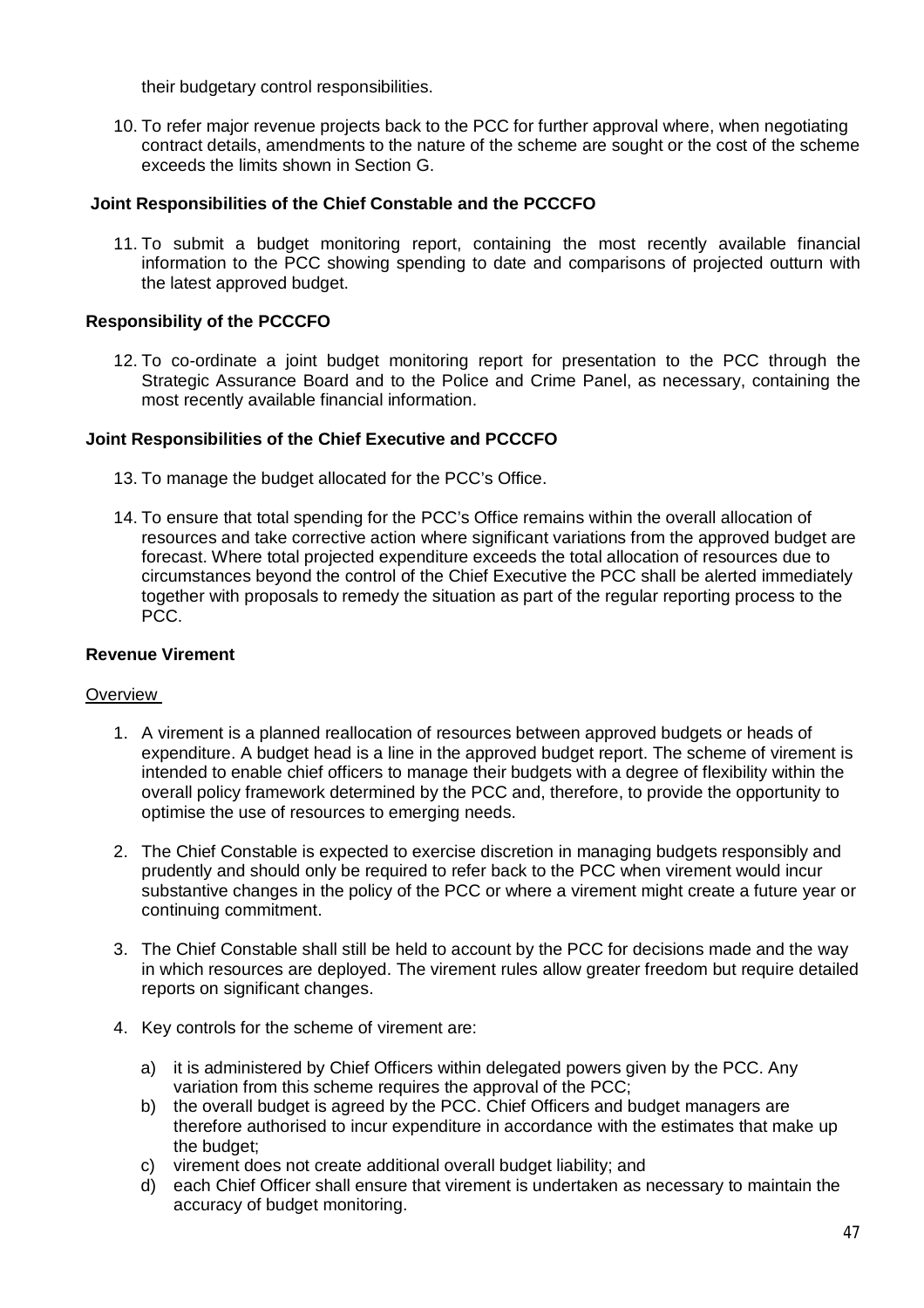## **Responsibilities**

- 5. The limits that apply on virements between budget headings are defined in Section G.
- 6. The exceptions to the above framework are that:

Virement is not permitted in relation to financing items such as asset charges or where a proposal would adversely affect long term revenue commitments of the Force and the PCC.

- 7. Budget lines will be cash limited and defined each year as part of the budget approval.
- 8. All requests for virement must be made in the format prescribed by the PCCCFO and/or CCCFO and information on the virements within the limits set out in section G will be available to support budget monitoring report information.
- 9. The approval of the PCC shall be required if the virement involves:
	- a) a substantial change in
	- b) a significant addition to commitments in future years
	- c) where resources to be transferred were originally provided to meet expenditure of a capital nature.

### **Treatment of Year End Balances**

#### **Overview**

- 1. A year-end balance is the amount by which actual income and expenditure varies from the final budget, normally identified down to devolved budget holder level. Arrangements are necessary for the transfer of resources between accounting years, i.e. a carry forward. This may increase or decrease the resources available to budget holders in the following financial year, dependent upon the nature of the budget variation. Carry forwards impact on reserves and balances will be undertaken in accordance with the approved scheme for that purpose.
- 2. The carry forward of underspent and overspent budgets is permitted only within the delegation limits set out within the carry forward scheme. Carry forwards are to be the subject of a report to the PCC as part of the year end outturn report. Budget Managers will be required to satisfy the Chief Constable that expenditure proposed against carry forward underspending is in accordance with Police and Crime Plan priorities and is non recurrent in nature.

### **Joint Responsibilities of the PCCCFO and the CCCFO**

- 3. To ensure that Budget Managers report any variance (under or over) on their budgets in any financial year.
- 4. To consider reducing budgets for the following financial year where overspending has occurred or is expected to occur.
- 5. To consider requests from Budget Managers who identify planned underspends in any financial year for budget provision to be carried forward to the following financial year, subject to the limits indicated in Section G
- 6. To refer all carry forwards that fall outside of the parameters stipulated in these Regulations to the PCC for approval.

### **Responsibilities of the PCC**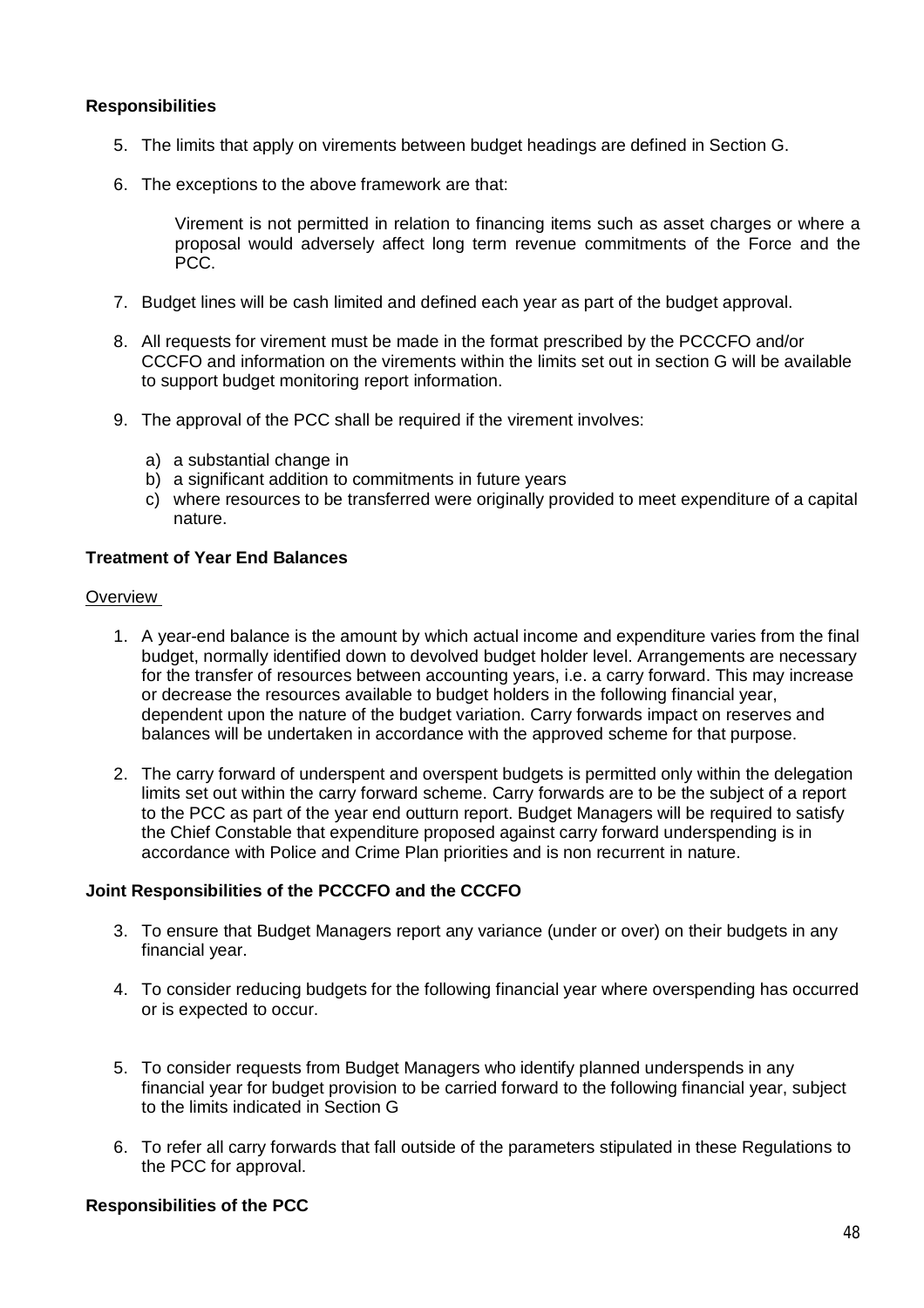7. To consider the arrangements for carrying forward underspends when considering the level of reserves and balances as part of the development of the financial strategy.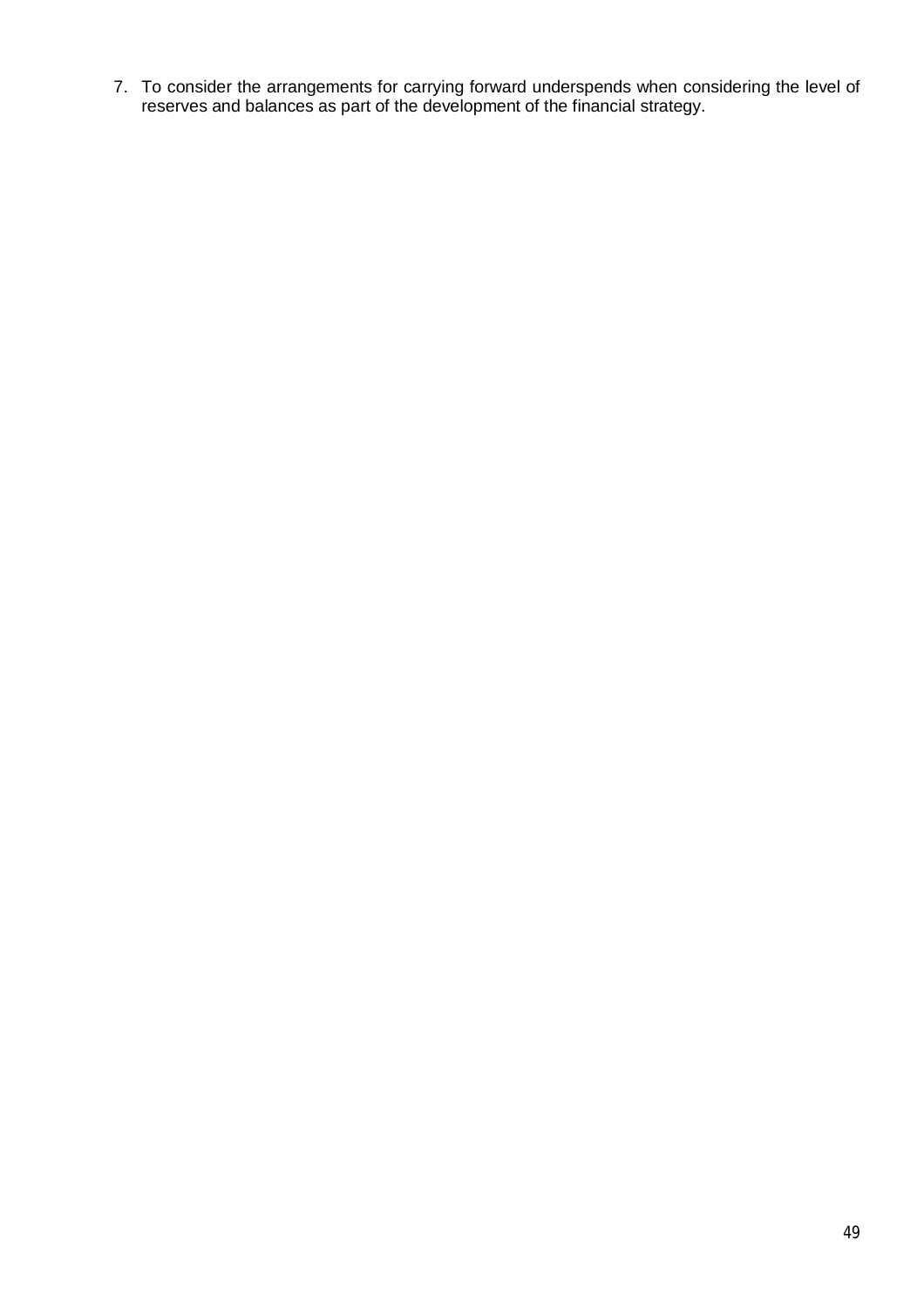## **B3 CAPITAL PROGRAMME**

### **Overview**

- 1. Capital expenditure involves acquiring or enhancing fixed assets with a long-term value, such as land, buildings, and major items of plant, equipment or vehicles. Capital assets shape the way services are delivered in the long term and may create financial commitments in the form of financing costs and revenue running costs.
- 2. Capital investment can be undertaken providing the spending plans are affordable, prudent and sustainable. CIPFA's Prudential Code sets out the framework under which the PCC will consider his/her spending plans.
- 3. The capital programme is linked to the Estates Strategy and other strategies involving proposals for significant investment in capital assets which must be included within the approved Medium Term Financial Strategy.

### **Responsibilities of the Chief Constable**

4. To develop and implement approved Estate strategy and asset management, ICT and other such plans.

### **Joint Responsibilities of the PCCCFO and Chief Constable**

5. To prepare a Medium Term Financial Strategy for consideration and approval by the PCC including all financial implications of capital spending plans.

#### **Responsibilities of the PCC**

- 6. To approve the Estate Strategy and asset management plans together with other strategies involving proposals for significant investment in capital assets.
- 7. To approve the capital programme.

### **Joint Responsibilities of the Chief Constable and CCCFO**

- 8. To prepare a rolling programme of proposed capital expenditure for a similar period to the Police and Crime Plan, for consideration and approval by the PCCCFO and PCC. Each scheme shall identify the total capital cost of the project and any additional revenue commitments.
- 9. To prepare business cases for all schemes that are for Sensitive expenditure or for projects exceeding £100,000 in total value over the life of an investment or contract. These will be presented to the PCCCFO and PCC for consideration and scheme approval. This will include all additional revenue and capital costs and provide evidence of the scheme's viability for inclusion.
- 10. To ensure that each capital project has a named officer responsible for sponsoring the scheme, monitoring progress and ensuring completion of the scheme.
- 11. To identify, in consultation with the PCCCFO, available sources of funding the capital programme, including the identification of potential capital receipts from disposal of property or other assets.
- 12. To prioritise requirements so that if a gap is identified between available resources and required capital investment the PCC can make informed judgements as to which schemes should be included in the capital programme, the minimum level of funding required for each scheme and the potential phasing of capital expenditure.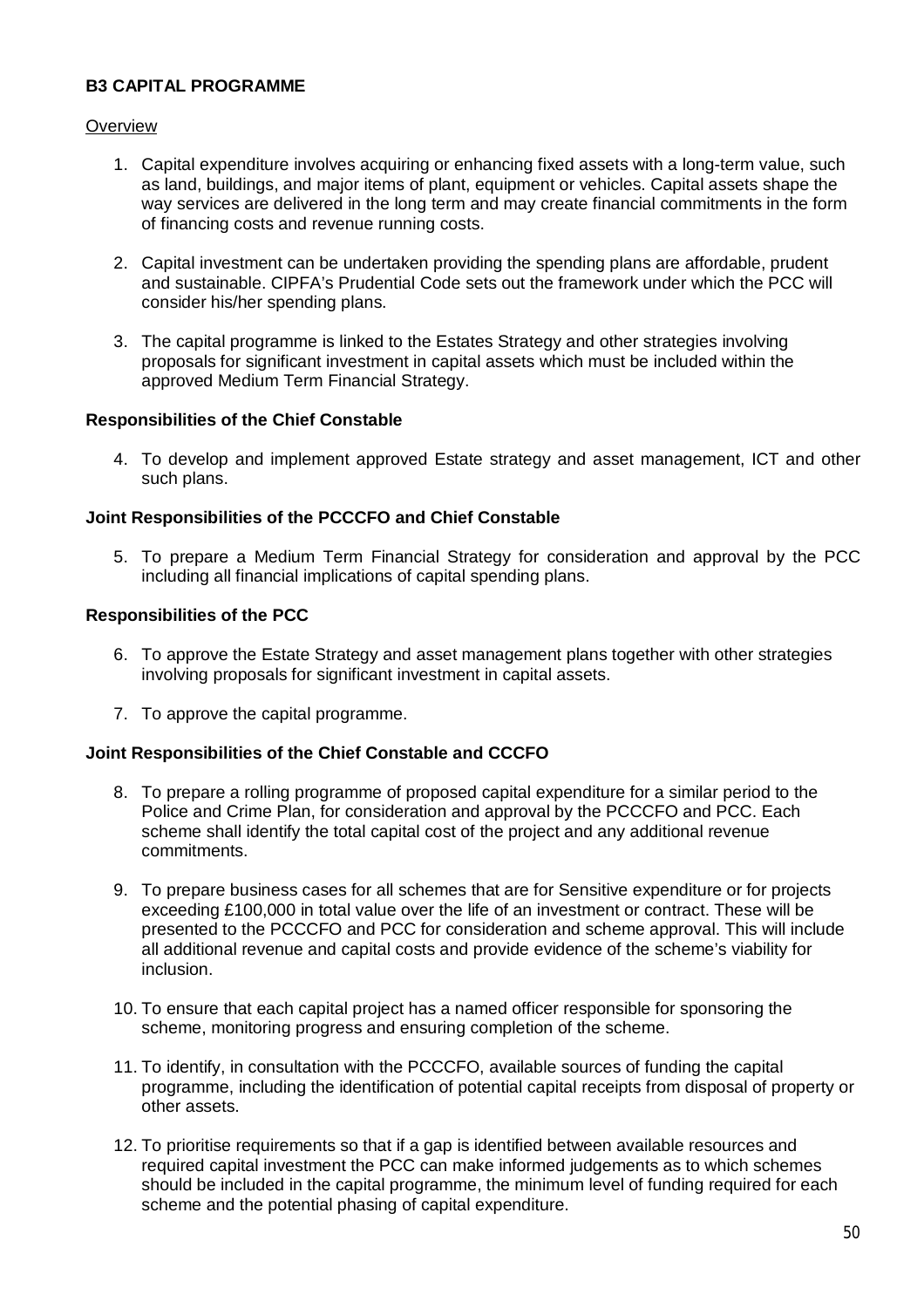13. Not to incur capital expenditure unless the scheme is approved by the PCC apart from professional fees (e.g. feasibility studies, planning fees).

### **Responsibilities of the PCCCFO**

14. To make recommendations to the PCC on the most appropriate level of revenue support and appropriate levels of borrowing, under the Prudential Code, to support the capital programme.

## **Responsibilities of the PCC**

15. To approve a fully funded medium term capital programme.

## **Annual Capital Programme**

### **Responsibilities of the PCC**

16. To agree the annual capital programme, including in-year adjustments, and how it is to be financed, including assuring alignment with the Treasury Management Strategy

### **Responsibilities of the Chief Constable**

- 17. To incur expenditure, providing the project appraisal has been approved and on the costs of the schemes is included within the approved capital programme and provided cost variations do not exceed the sum contained in the approved programme by more than the amounts identified in Section G.
- 18. To ensure that property leases, finance leases or other credit arrangements with the value or term above the limits set out in Section G are not entered into without the prior approval of the PCCCFO.

### **Monitoring of Capital Expenditure**

### **Responsibilities of the Chief Constable**

- 19. To ensure that adequate records are maintained for all capital contracts.
- 20. To ensure, as far as is reasonably possible, that schemes are delivered on time, on budget and to the standard required.

### **Joint Responsibilities of the Chief Constable and the PCCCFO**

- 21. To monitor progress of the capital programme and expenditure throughout the year against the approved programme.
- 22. To submit capital monitoring reports to the PCC on a regular basis throughout the year. These reports are to be based on the most recently available financial information. The monitoring reports will show spending to date and compare projected income and expenditure with the approved programme. The reports shall be in a format agreed by the PCCCFO.
- 23. To prepare a business case for all new capital schemes (after the annual programme has been agreed) for submission to the PCC for consultation and approval.
- 24. To demonstrate how any amendments to the programme increasing the overall costs are to be funded.

### **Joint Responsibilities of the PCCCFO and the CCCFO**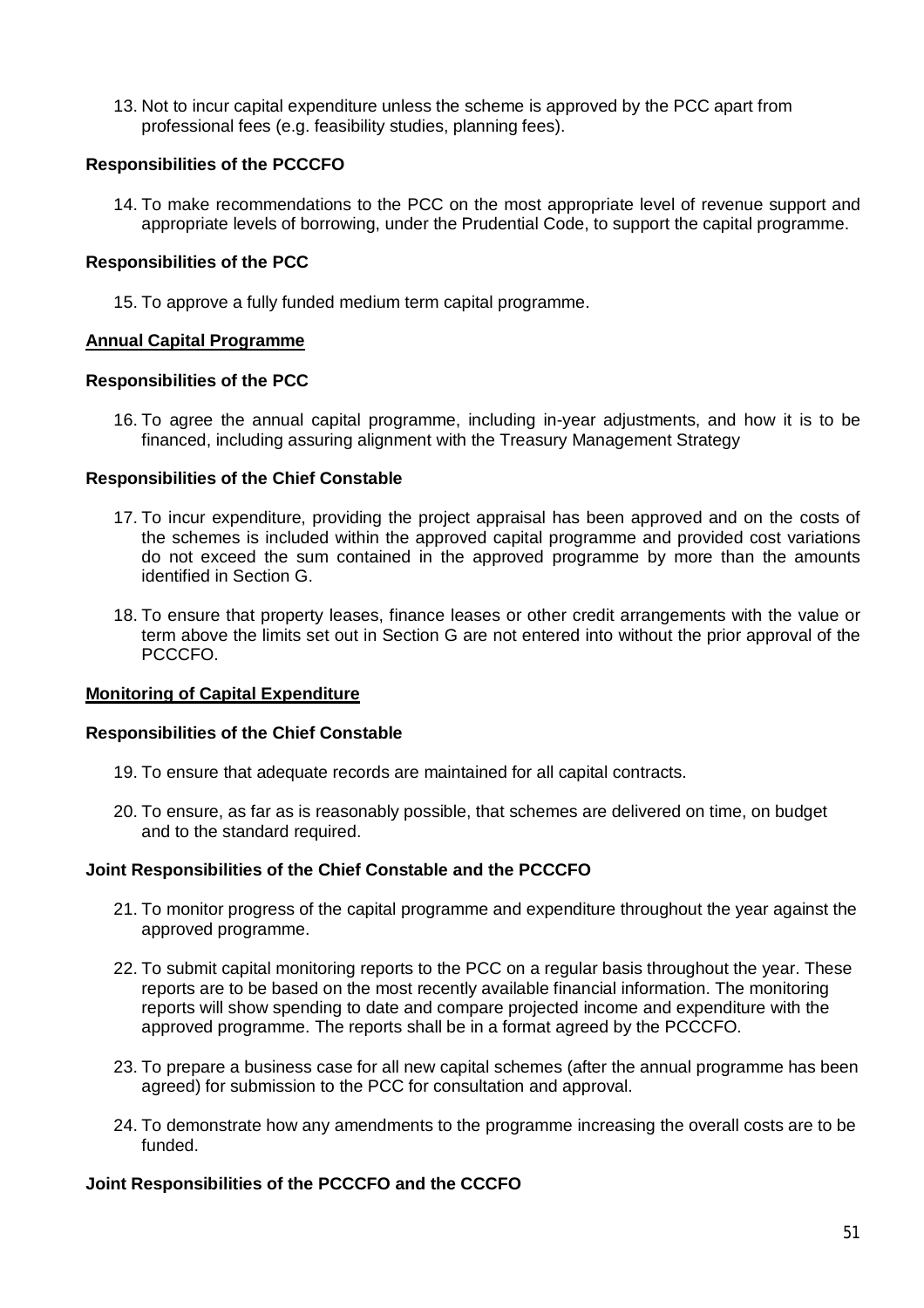25. To report on the outturn of capital expenditure as part of the annual report on the statutory accounts.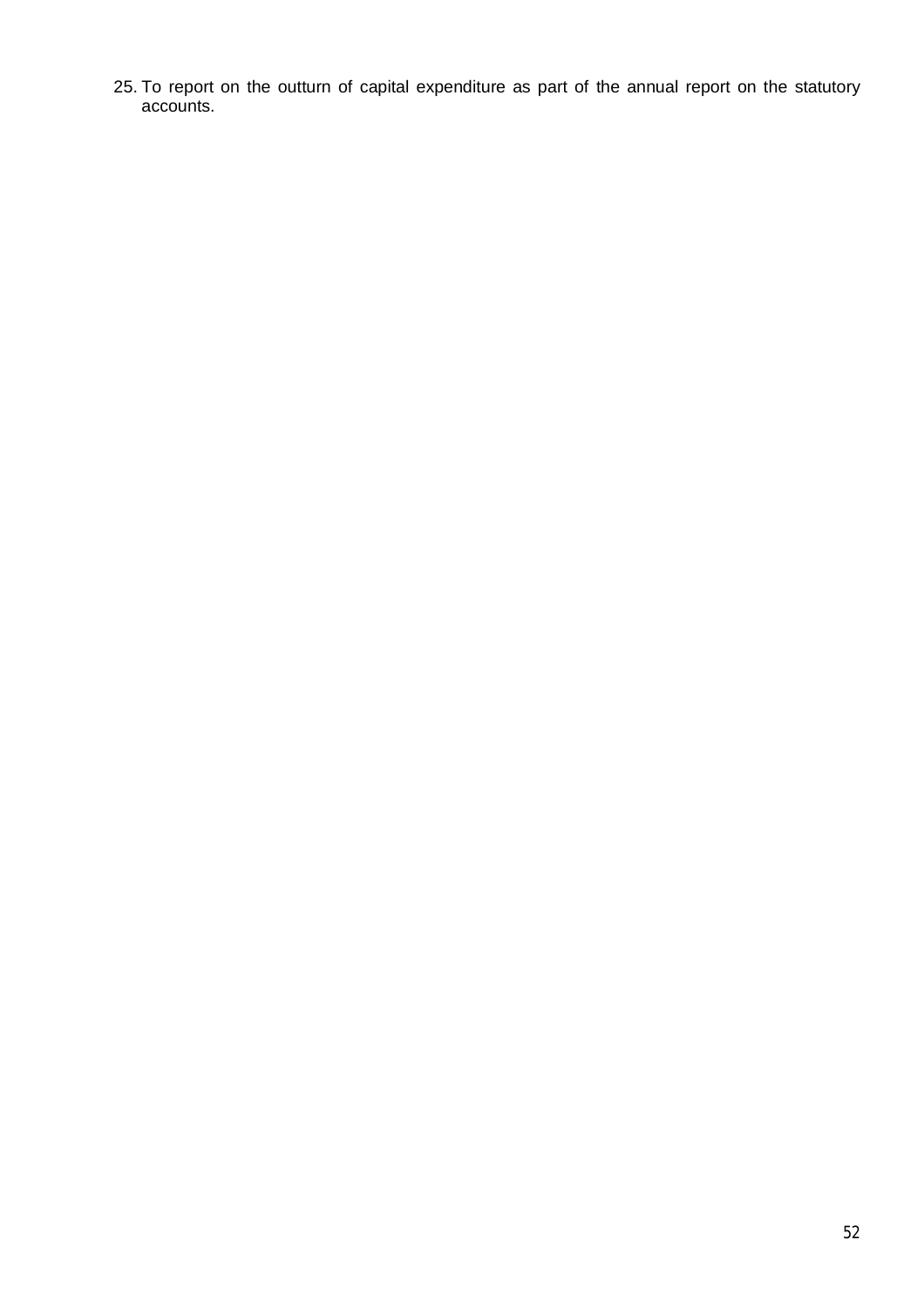## **B4 MAINTENANCE OF BALANCES AND RESERVES**

### Overview

1. The PCC must decide the level of general reserves he wishes to retain before he can decide the level of council tax precept. Reserves are maintained as a matter of prudence. They enable the organisation to provide for cash flow fluctuations and unexpected costly events and thereby help protect it from overspending the annual budget, should such events occur. Reserves for specific purposes may also be maintained where it is likely that a spending requirement will occur in the future.

### **Responsibilities of the PCCCFO**

- 2. To advise the PCC on reasonable levels of balances and reserves.
- 3. To report to the PCC on the adequacy of balances and reserves before he/she approves the annual budget and precept.
- 4. To receive a monthly update on the appropriations to and from each earmarked reserve and to approve all appropriations to and from the Budget Equalisation Reserve and the General Reserve and all those above £50,000. These will be separately identified in the Annual Statement of Accounts.

### **Responsibilities of the Chief Constable**

- 5. To ensure that foreseeable operational needs are met within the annual revenue budget without having to request additional approval.
- 6. To present a business case to the PCCCFO and PCC for one-off expenditure items to be funded from earmarked and/or general reserves.
- 7. To meet operational requirements on a monthly basis to approve appropriations to and from earmarked reserves (for example insurance) up to a limit of £50,000, with the exception of the Budget Equalisation Reserve and the General Reserve.

### **Responsibilities of the PCC**

- 8. To approve a policy on balances and reserves, including the minimum acceptable level of general balances.
- 9. To approve the creation of each earmarked reserve. The purpose, usage and basis of transactions should be clearly identified for each reserve established.
- 10. To approve the allocation of monies to and from general and earmarked reserves, as part of the annual budget setting process.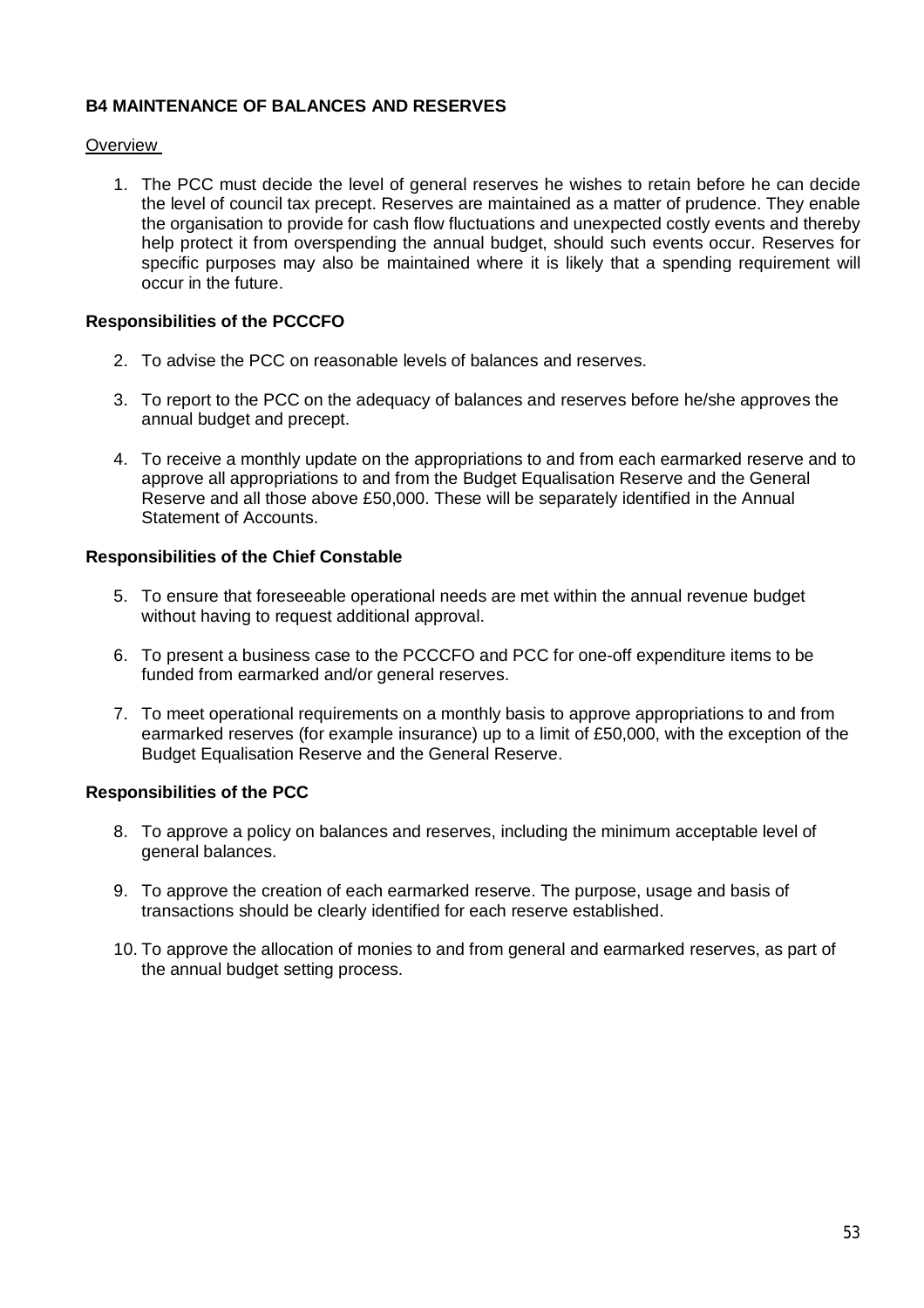### **SECTION C**

### **MANAGEMENT OF RISK AND RESOURCES**

### **C1 RISK MANAGEMENT AND BUSINESS CONTINUITY**

#### **Overview**

- 1. It is essential that robust, integrated systems are developed and maintained for identifying and evaluating all potential significant corporate and operational risks. This should include the proactive participation of all those associated with planning and delivering services.
- 2. All organisations, whether private or public sector, face risks to people, property and continued operations. Risk is the chance or possibility of loss, damage, injury or failure to achieve objectives caused by an unwanted or uncertain action or event. Risk cannot be eliminated altogether. However, risk management is the planned and systematic approach to the identification, evaluation and control of risk. Its objectives are to secure the assets of the PCC and the Force and to ensure continued corporate and financial wellbeing. It is, therefore, an integral part of good business practice.

#### **Joint Responsibilities of the PCC and Chief Constable**

3. The Code of Corporate Governance highlights the importance of risk management being embedded throughout the governance arrangements in both organisations, whether operating jointly or separately. The PCC and Chief Constable are jointly responsible for approving the risk management policy statement and strategy, and for reviewing the effectiveness of risk management.

#### **Responsibilities of Chief Officers / Chief Executive**

- 4. To prepare a risk management policy statement and for promoting a culture of risk management awareness throughout the Force and OPCC and reviewing risk as an ongoing process.
- 5. To implement procedures to identify, assess, prevent or contain material known risks, with a monitoring process in place to review regularly the effectiveness of risk reduction strategies and the operation of these controls. The risk management process should be formalised and conducted on a continuing basis.
- 6. To ensure that appropriate business continuity plans are developed, implemented and tested on a regular basis

### **Responsibilities of the PCCCFO**

- 7. To advise the PCC on appropriate arrangements for insurance. Acceptable levels of risk should be determined and insured against where appropriate. Activities leading to levels of risk assessed as unacceptable should not be undertaken.
- 8. To arrange for regular reviews to be undertaken of self-insurance arrangements and, following these reviews, to recommend to the PCC a course of action to ensure that, over the medium term, funds are available to meet all known liabilities.

#### **Responsibilities of the Chief Constable**

- 9. To ensure, in consultation with the PCCCFO, that appropriate insurance cover is provided, including where new risks are identified or circumstances affecting risks change.
- 10. To administer insurance matters including the settlement of liability claims.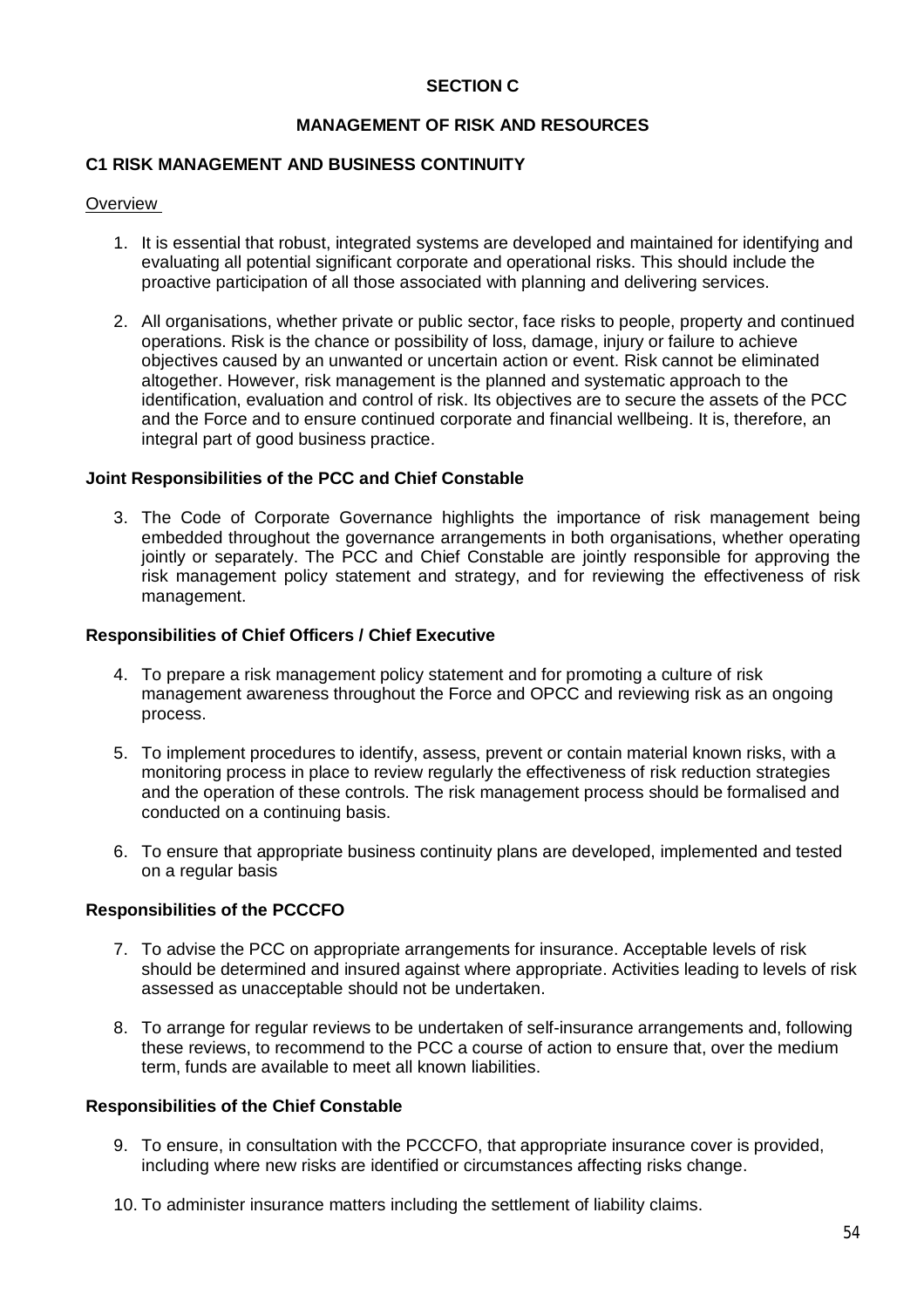- 11. To notify the PCCCFO of any significant claims.
- 12. To notify the Chief Executive of any terms of indemnity that are requested.
- 13. To ensure that claims made against insurance policies are made promptly.
- 14. To make all appropriate employees aware of their responsibilities for managing relevant risks
- 15. To ensure that employees, or anyone covered by the Force and OPCC insurance, is instructed not to admit liability or make any offer to pay compensation that may prejudice the assessment of liability in respect of any insurance claim.
- 16. To ensure that a comprehensive risk register is produced and updated regularly, and that corrective action is taken at the earliest possible opportunity to either transfer, treat, tolerate or terminate the identified risk.
- 17. To settle civil claims in accordance with the arrangements set out in Section G.

#### **Responsibilities of the Chief Executive**

- 18. To evaluate and authorise any terms of indemnity that is requested by external parties.
- 19. To approve before any contract for works is made that the insurance cover to be furnished by the contractor in respect of any act or defaults unless cover is provided by the PCC.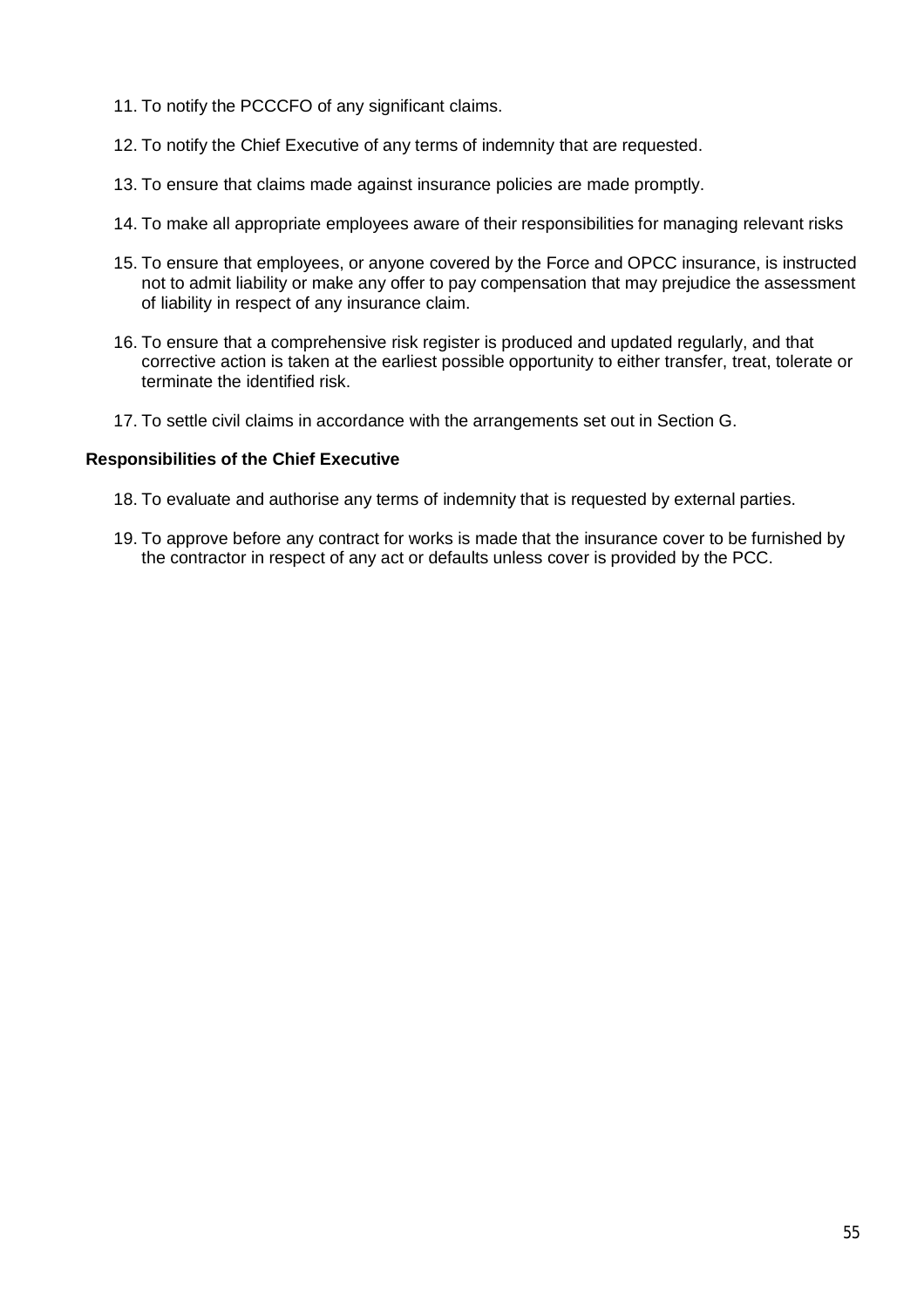# **C2 INTERNAL CONTROLS**

## **Overview**

- 1. Internal control refers to the systems of control devised by management to help ensure objectives of the PCC and the Chief Constable are achieved in a manner that promotes economical, efficient and effective use of resources and that assets and interests are safeguarded.
- 2. Policing is complex and requires an internal control framework to manage and monitor progress towards strategic objectives. The PCC and the Chief Constable have statutory obligations, and, therefore, systems of internal control are required to identify, meet and monitor compliance with these obligations.
- 3. The PCC and the Chief Constable face a wide range of financial, administrative and commercial risks, both from internal and external factors, which threaten the achievement of their objectives. Systems of internal control are necessary to manage these risks. These systems of internal control are established in order to provide achievement of:
	- efficient and effective operations
	- reliable financial information and reporting
	- compliance with laws and regulations
	- risk management.

## **Responsibilities of Chief Officers**

- 4. To implement effective systems of internal control, in accordance with advice from the PCCCFO and CCCFO. These arrangements shall ensure compliance with all applicable statutes and regulations, and other relevant statements of best practice. They shall ensure that public resources are properly safeguarded and used economically, efficiently and effectively.
- 5. To ensure that effective key controls exist and are operating in managerial control systems, including defining policies, setting objectives and plans, monitoring financial and other performance information and taking appropriate anticipatory and remedial action where necessary. The key objective of these control systems is to define roles and responsibilities.
- 6. To ensure that effective key controls are operating in financial and operational systems and procedures. This includes physical safeguard of assets, segregation of duties, authorisation and approval procedures and robust information systems.

## **Joint Responsibilities of the Chief Executive and Chief Constable**

7. To produce individual Annual Governance Statements for the OPCC and Force for consideration and approval by the PCC and Chief Constable respectively. The PCCCFO and CCCFO will be responsible for identifying and rectifying any inconsistencies between the two Statements. Following approval, the Annual Governance Statements should be signed by the Chief Executive and PCC, and the Chief Constable and CCCFO respectively.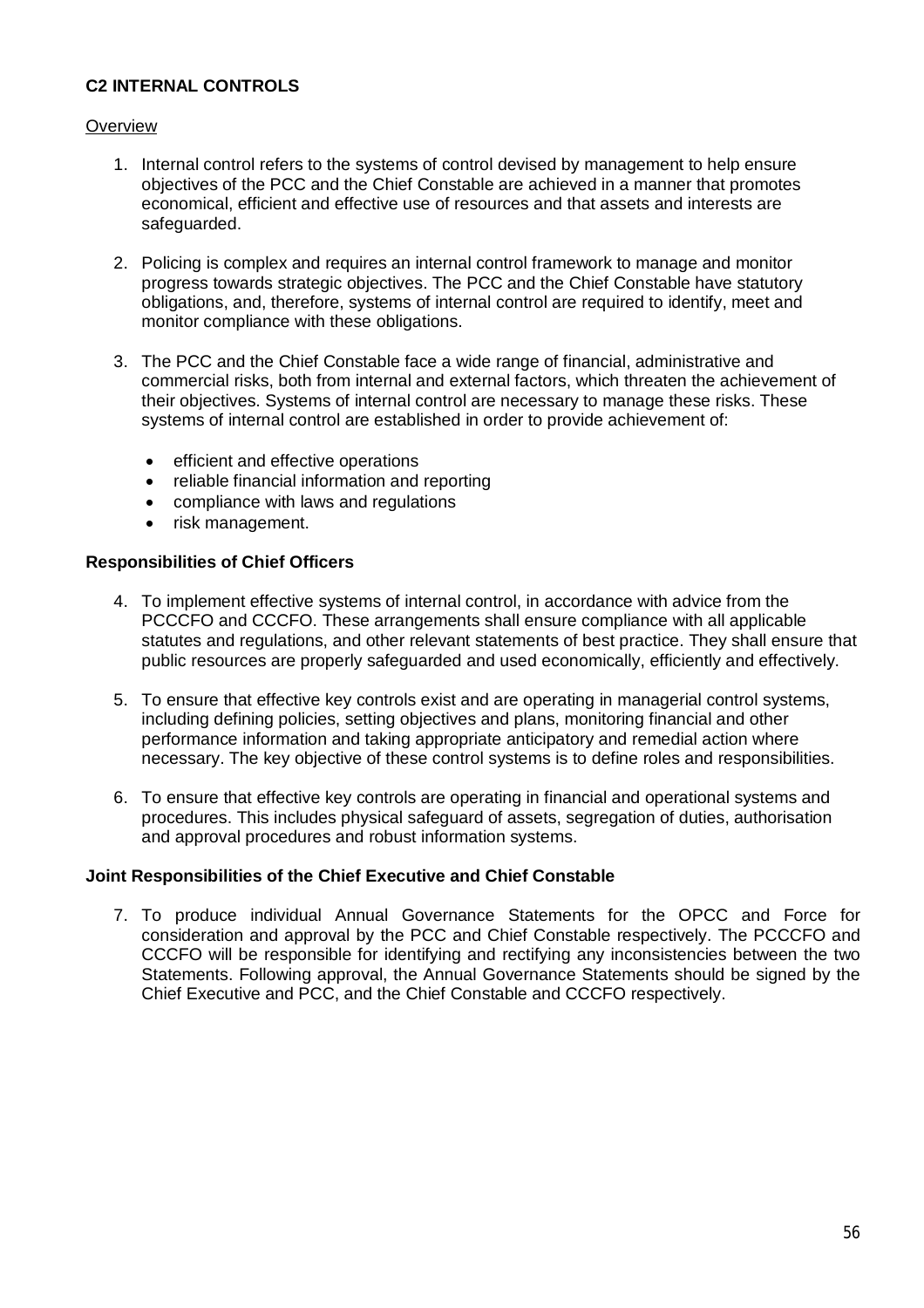# **C3 AUDIT REQUIREMENTS**

### **Internal Audit**

### **Overview**

- 1. Internal audit is an assurance function that provides an independent and objective opinion to an organisation on the control environment, by evaluating its effectiveness in achieving the organisation's objectives. It objectively examines, evaluates and reports on the adequacy of the control environment as a contribution to the proper, economic, efficient and effective use of resources.
- 2. The requirement for an internal audit function for local authorities is either explicit or implied in the relevant local government legislation (section 151 of the Local Government Act 1972), which requires that authorities "make arrangements for the proper administration of their financial affairs". In the Police Service the PCC and Chief Constable are required to maintain an effective audit of their affairs by virtue of the Accounts and Audit Regulations 2011 (as amended) which state that a "relevant body must maintain an adequate and effective system of internal audit of its accounting records and of its system of internal control in accordance with the proper practices in relation to internal control". The guidance accompanying the legislation states that proper internal control practices for internal audit are those contained in the CIPFA Code of Practice.
- 3. In fulfilling this requirement the PCC and Chief Constable should have regard to the Code of Practice for Internal Audit in Local Government in the United Kingdom issued by CIPFA. The Statement on the Role of the Head of Internal Audit in Public Service Organisations issued by CIPFA sets out best practice and should be used to assess arrangements to drive up audit quality and governance arrangements.
- 4. In addition to enabling the PCC and the Chief Constable to fulfil their requirements in relation to the relevant Accounts and Audit Regulations, internal audit is needed:
	- to satisfy the PCC and the Chief Constable that effective internal control systems are in place;
	- and to satisfy the external auditor that financial systems and internal controls are effective and that the Police Fund is managed so as to secure value for money.

### **Responsibilities of the Joint Audit, Risk and Assurance Panel (JARAP)**

- 5. To approve the terms of reference within which internal audit operates. In terms of internal audit the Terms of Reference will include the following key activities and responsibilities:
	- Advising the PCC and Chief Constable on the appropriate arrangements for internal audit and approving the Internal Audit Strategy;
	- Endorsing the annual internal audit plan;
	- Overseeing and giving assurance to the PCC and Chief Constable on the provision of an adequate and effective internal audit service; receiving progress reports on the internal audit work plan and ensuring appropriate action is taken in response to audit findings, particularly in areas of high risk;
	- Considering the Head of Internal Audit's Annual Report and annual opinion on the internal control environment for the PCC and Force; ensuring appropriate action is taken to address any areas for improvement; and
	- Reviewing and monitoring the effectiveness of policies on fraud, irregularity and corruption.
	- To receive and respond to the respective reports giving opinions on risk management governance and controls for the Force and the OPCC.
- 6. To approve the Internal Audit Strategy, which sets out: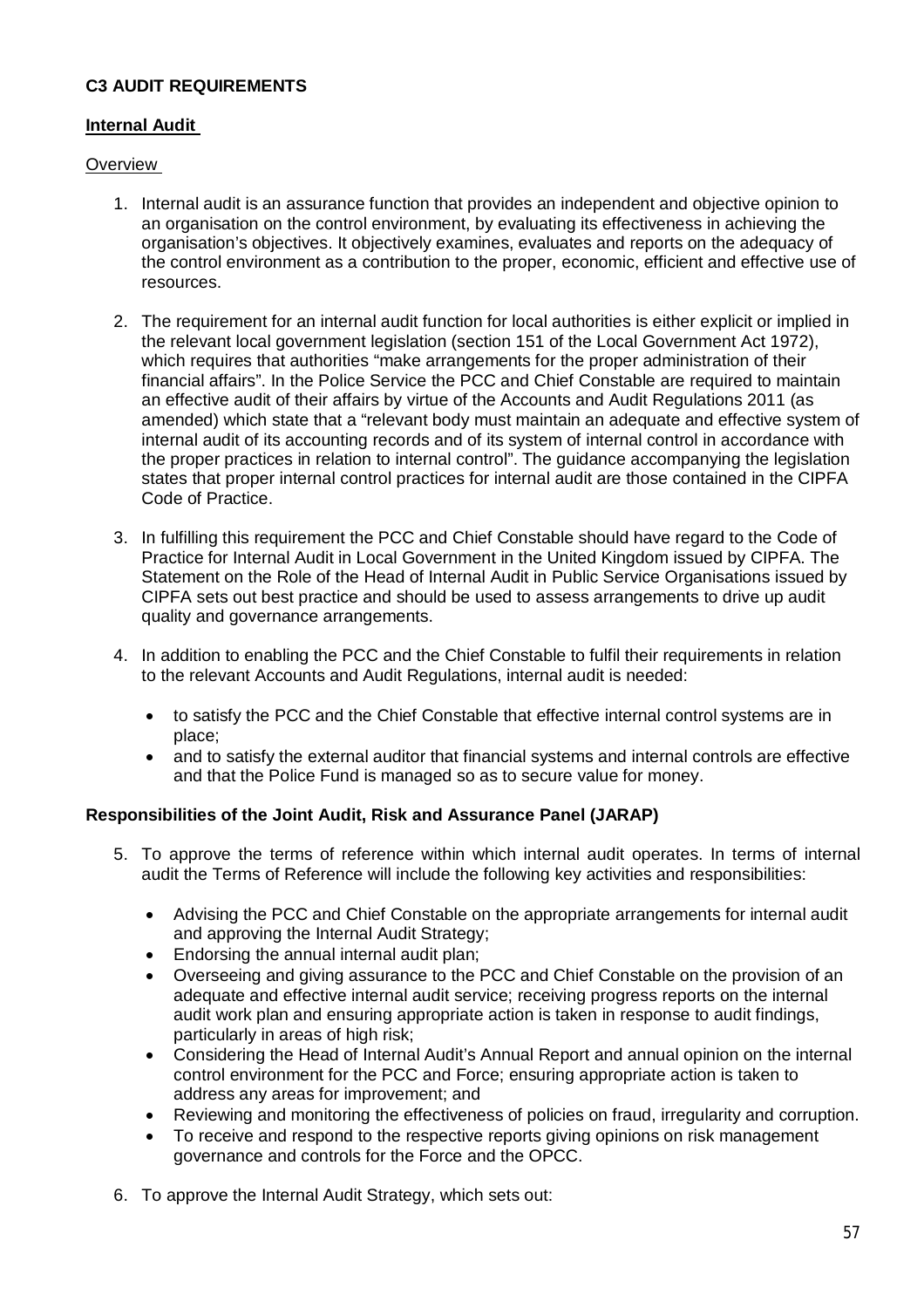- Internal Audit objectives and outcomes:
- how the Head of Internal Audit will form and evidence his opinion on the control environment to support the Annual Governance Statements;
- how Internal Audit's work will identify and address significant local and national issues and risks;
- how the service will be provided, i.e. internally, externally, or a mix of the two; and what resources and skills are required for the delivery of the strategy; and
- the resources and skills required to deliver the strategy.

## **Joint Responsibilities of the PCC and Chief Constable**

7. To ensure the provision of an adequate and effective internal audit service which the JARAP will oversee in order to provide assurance to the PCC and Chief Constable.

# **Joint Responsibilities of the PCC, Chief Constable, PCCCFO and CCCFO**

- 8. To ensure that internal auditors, having been security cleared, have the authority to:
	- access police and OPCC premises at reasonable times;
	- access all assets, records, documents, correspondence, control systems and appropriate personnel, subject to appropriate security clearance;
	- receive any information and explanation considered necessary concerning any matter under consideration;
	- require any employee to account for cash, stores or any other police and PCC assets under their control; and
	- access records belonging to contractors, when required. This shall be achieved by including an appropriate clause in all contracts.
- 9. To ensure that Internal Audit has direct access to all Chief Officers and employees, where necessary.

# **Responsibilities of the Head of Internal Audit**

- 10. To prepare, in consultation with the PCC, Chief Constable, PCCCFO and CCCFO, an annual audit plan that conforms to the CIPFA Code of Practice, for consideration by the JARAP.
- 11. To attend meetings of the JARAP and to present periodically a report on the progress in delivering the annual plan and the matters arising from audits. Annual reports are produced on the extent to which agreed actions in response to issues raised in the audit reports have been delivered on a sample basis.
- 12. To present an annual report to the JARAP, including an opinion on the effectiveness of the internal control environment in within the Force and OPCC.

# **Responsibilities of Chief Officers**

13. To consider and respond promptly to control weaknesses, issues and recommendations in audit reports and ensure that all critical or significant agreed actions arising from the audit are carried out in accordance with the agreed action plan included in each report.

# **Responsibilities of the CCCFO**

14. To ensure that new systems for maintaining financial records or records of assets, or significant changes to existing systems, are discussed with and agreed by the PCCCFO and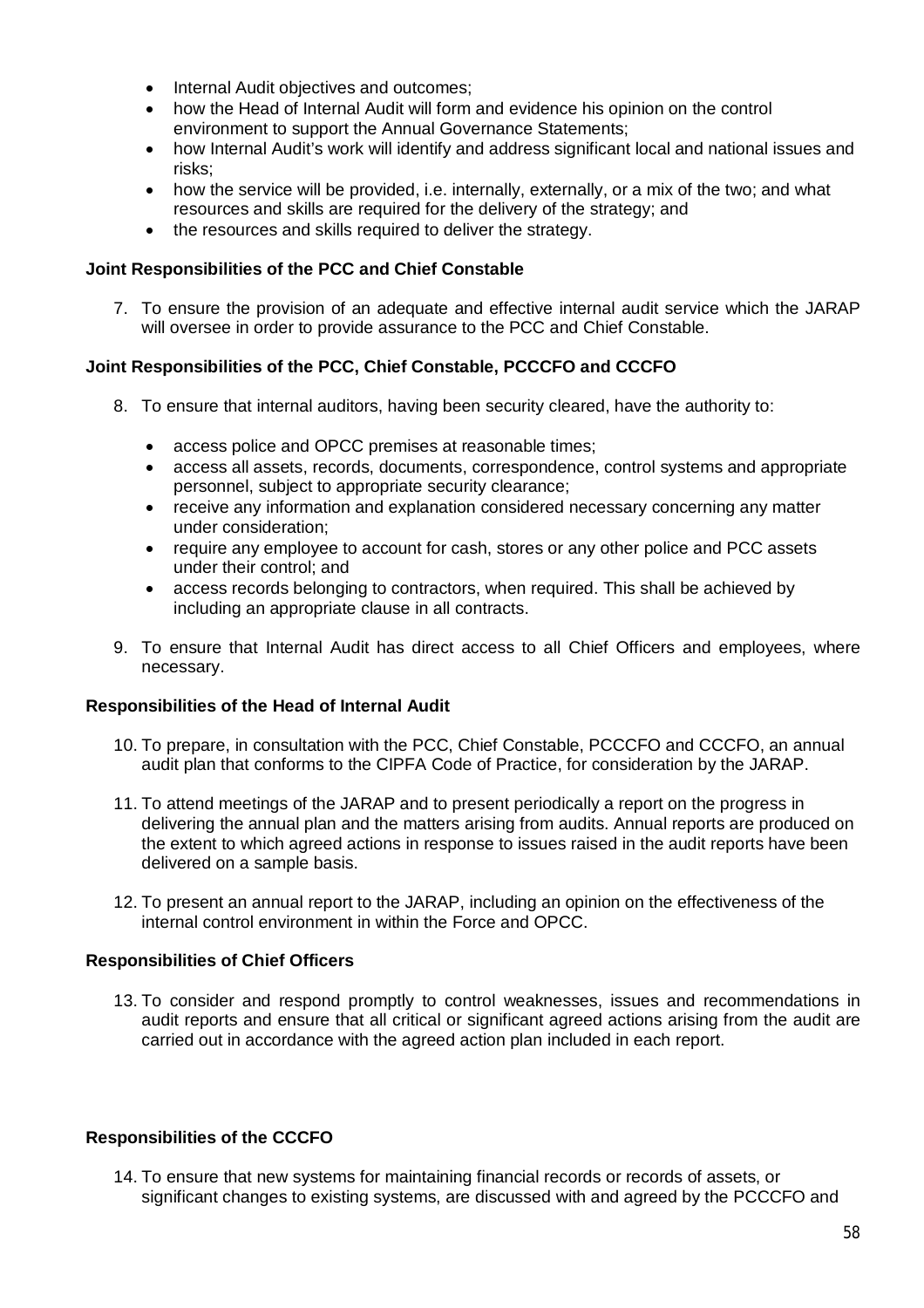Internal Audit prior to implementation, with any comments taken into consideration.

15. To notify the PCCCFO immediately of any suspected fraud, theft, bribery, irregularity, improper use or misappropriation of police property or resources. Pending investigation and reporting, the Chief Constable should take all necessary steps to prevent further loss and to secure records and documentation against removal or alteration. Investigation of internal financial irregularities shall normally be carried out by the Professional Standards Department, who shall consult with the Head of Internal Audit as appropriate and keep him informed of progress. At the conclusion of the investigation the Head of Internal Audit shall review the case to identify any internal control weaknesses that allowed the financial irregularity to happen and shall make recommendations to ensure that the risk of recurrence is minimised. The operation of this Regulation shall be in accordance with the agreed protocol between the Chief Constable's Head of Professional Standards, the PCCCFO, the CCCFO and the Head of Internal Audit referred to in the Anti-Fraud and Corruption Strategy and Fraud Response Plan set out in Section I.

# **External Audit**

## **Overview**

- 1. Public Sector Audit Appointments Ltd (PSAA) is responsible for appointing external auditors to local and other authorities and to police Forces and elected policing bodies (PCCs). The Statement of responsibilities of auditors and audited body: Principal Local Authorities and Police Bodies prescribes the way in which auditors appointed by PSAAcarry out their functions under the Local Audit and Accountability Act 2014. The external auditor has rights of access to all documents and information necessary for audit purposes.
- 2. The basic duties of the external auditor are governed by section 15 of the Local Government Finance Act 1982, the Local Audit and Accountability Act 2014 and the Local Government Act 1999. The statement of responsibilities sets out the auditor's objectives to review and report upon:
	- the financial aspects of the audited body's corporate governance arrangements;
	- the audited body's financial statements; and
	- aspects of the audited body's arrangements to secure Value for Money.
- 3. In auditing the annual accounts the external auditor must satisfy themselves, in accordance with Part 5 of the 2014 Act, that:
	- the accounts comply with the relevant regulations;
	- proper practices have been observed in the preparation of the statement of accounts, and that the statement presents a true and fair view; and
	- the body whose accounts are being audited has made proper arrangements for securing economy, efficiency and effectiveness.
- 4. The 2014 Act sets out other specific responsibilities of the auditor, for example under schedule 7 reports and recommendations.

### **Responsibilities of the JARAP**

- 5. To act, under the Auditing Practices Board's International Auditing Standard 260 (IAS260), as the body "charged with governance", to whom the auditors report any significant findings before giving the audit opinion.
- 6. To endorse the annual audit plan and fee
- 7. To receive and respond to all annual governance reports including ISA260, Annual Audit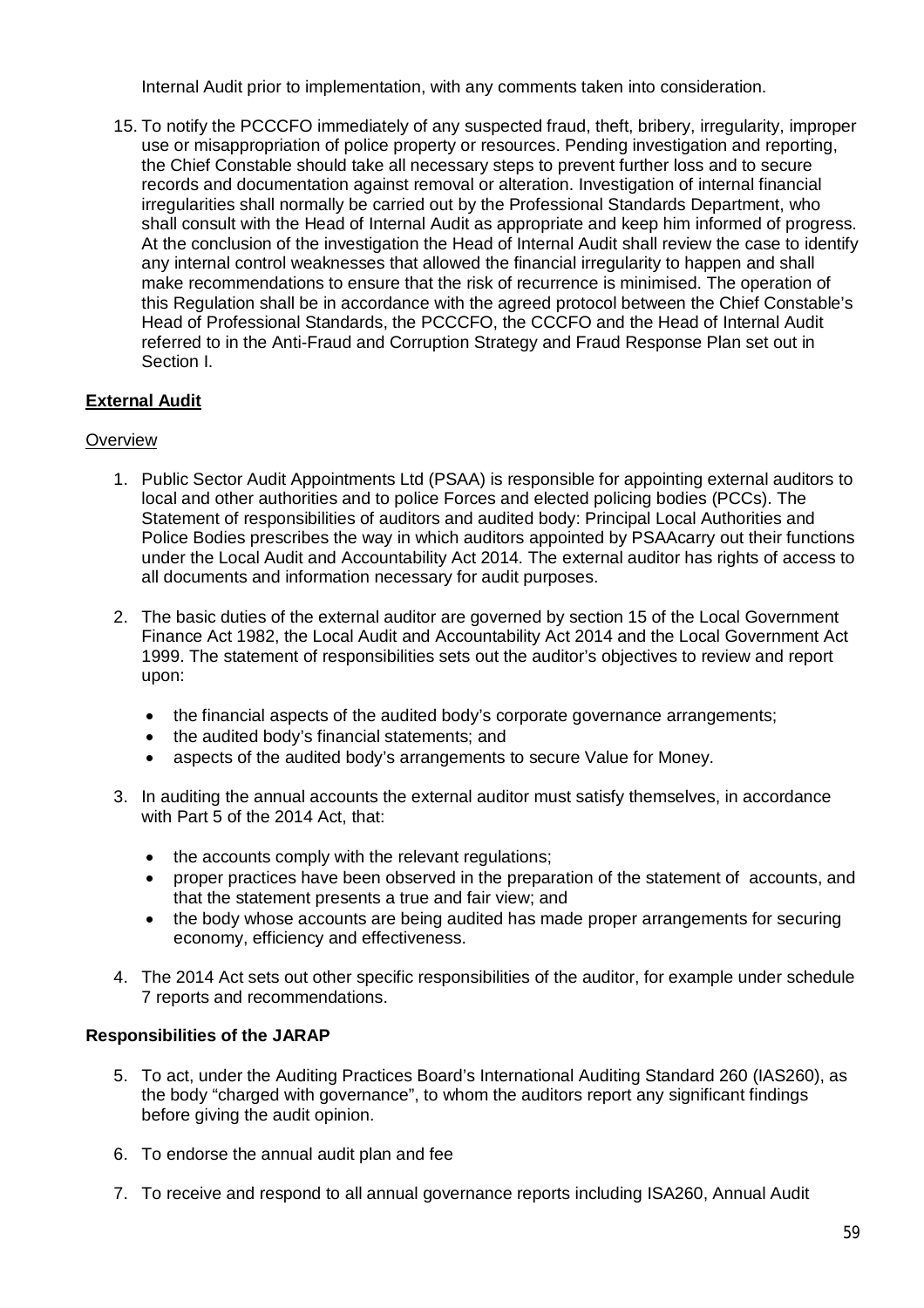Letters, interim audit reports etc.

## **Joint Responsibilities of the PCCCFO and CCCFO**

- 8. To liaise with the external auditor and advise the PCC and Chief Constable on their responsibilities in relation to external audit and ensure there is effective liaison between external and internal audit.
- 9. To provide the Home Office with a copy of the Annual Audit Letter.

### **Joint Responsibilities of the Chief Constable and PCCCFO**

- 10. To ensure that for the purposes of their work the external auditors are given the access to which they are statutorily entitled in relation to premises, assets, records, documents, correspondence, control systems and personnel, subject to appropriate security clearance.
- 11. To respond to draft action plans and to ensure that agreed recommendations are implemented in a timely manner.

#### **Other Inspection Bodies**

#### **Overview**

1. The Force and the OPCC may, from time to time, be subject to audit, inspection or investigation by external bodies such as HMIC and the HM Revenue and Customs, who have statutory rights of access.

#### **Joint Responsibilities of the PCC and the Chief Constable**

2. To receive and respond to reports from other inspection bodies.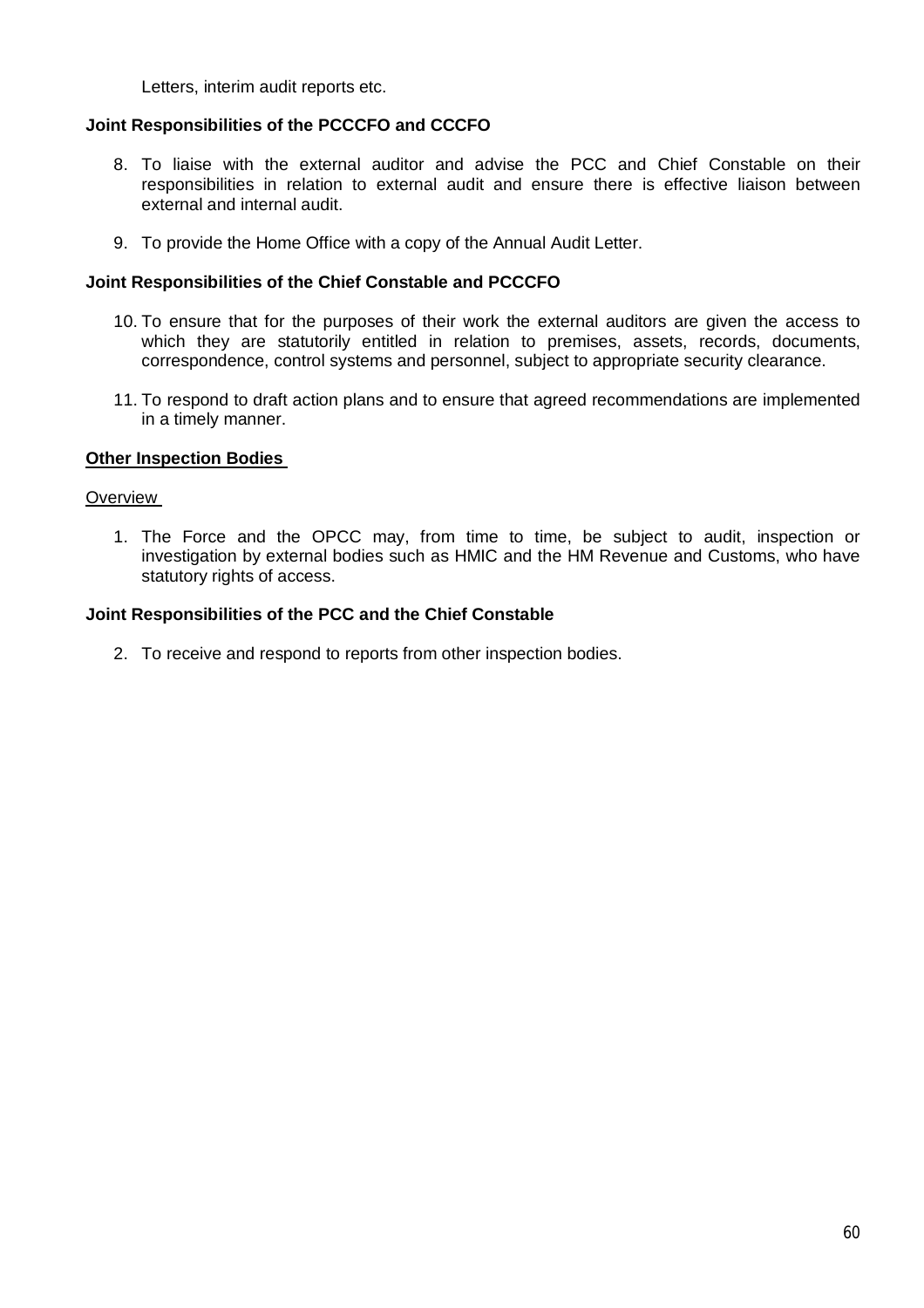# **C4 PREVENTING FRAUD AND CORRUPTION**

### **Overview**

- 1. The PCC and the Chief Constable will not tolerate fraud or corruption in the administration of its responsibilities, whether from inside or outside their organisations.
- 2. Expectations of propriety and accountability are that the PCC and employees at all levels will lead by example in ensuring adherence to legal requirements, rules, procedures and practices.
- 3. It is expected that all individuals and organisations (e.g. suppliers, contractors, and service providers) with whom it comes into contact will act with honesty and integrity and without thought or actions involving fraud or corruption.

### **Joint Responsibilities of the PCC and Chief Constable**

- 4. To foster a culture that will not tolerate fraud and corruption.
- 5. To approve and maintain an effective Anti-Fraud and Corruption Strategy and Fraud Response Plan (Section I).
- 6. To ensure that adequate and effective internal control arrangements are in place
- 7. To maintain a policy for the registering of interests and the receipt of hospitality and gifts covering both the PCC, Chief Constable and all employees. A register of interests and a register of hospitality and gifts shall be maintained for the PCC, the Chief Constable, Chief Officers and all employees.
- 8. To maintain a whistle blowing policy to provide a facility that enables employees, the general public and contractors to make allegations of fraud, misuse and corruption in confidence, and without recrimination, to an independent contact. Procedures shall ensure that allegations are investigated robustly as to their validity that they are not malicious and that appropriate action is taken to address any concerns identified. The Chief Constable shall ensure that all employees are aware of any approved whistle blowing policy.
- 9. To implement and maintain a clear internal financial control framework setting out the approved financial systems to be followed by all members and employees.
- 10. To adopt and adhere to the whistle blowing policy.

### **Joint Responsibilities of the Chief Executive, PCCCFO and Chief Constable**

- 11. To prepare an effective Anti-Fraud and Corruption Strategy and Fraud Response Plan for approval by the PCC and Chief Constable.
- 12. To adhere to appropriate legislation, e.g. the Public Disclosure for 1998.
- 13. To arrange for any suspected incidents of fraud or corruption to be reported in line with the protocol agreed between the Chief Constable's Head of Professional Standards, the PCCCFO, the CCCFO and the Head of Audit and for these to be unrestricted in line with the agreed Anti-Fraud and Corruption Strategy and Fraud Response Plan.
- 14. To ensure that support is given to the National Fraud Initiative (NFI) through the timely supply of appropriate data.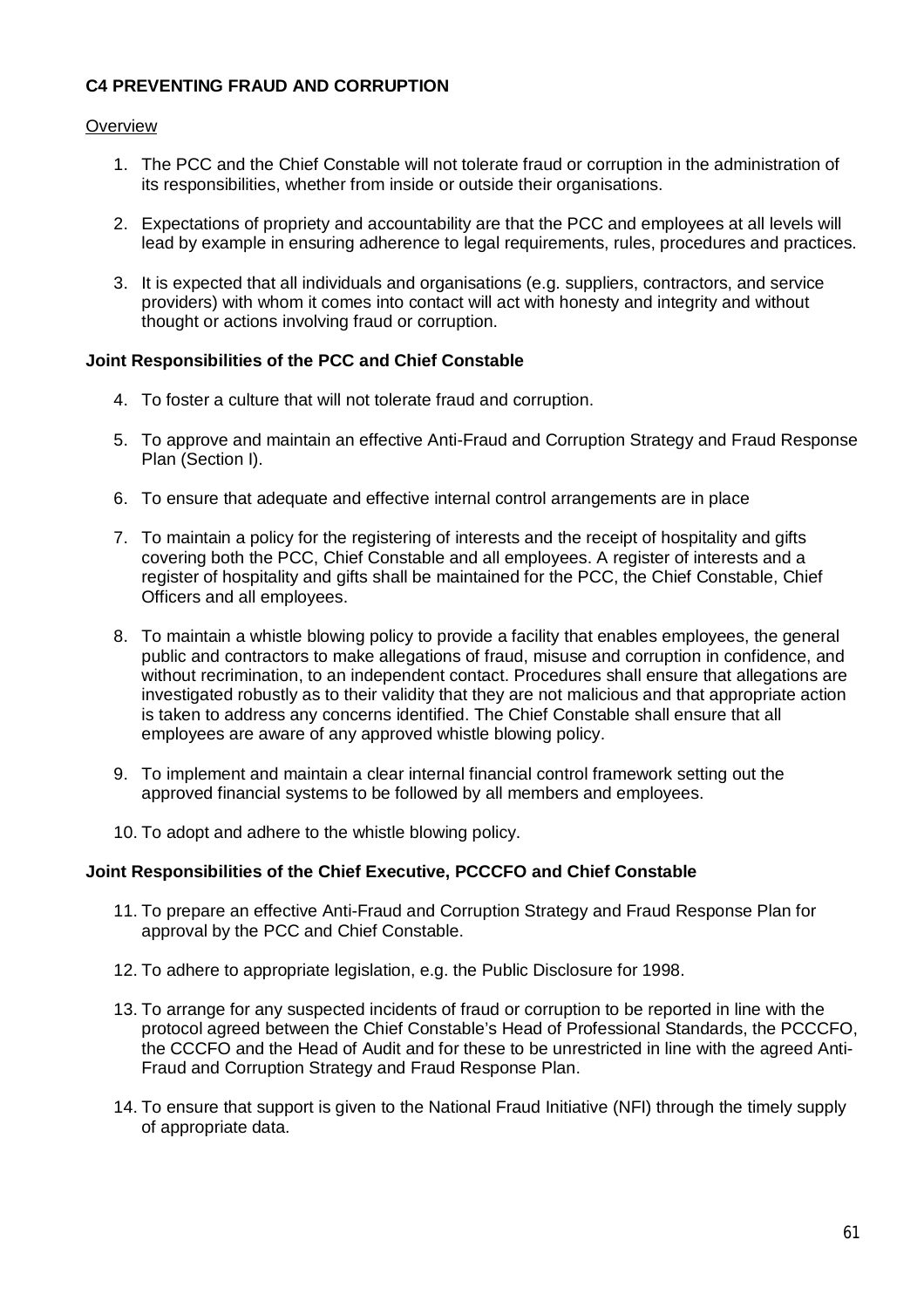# **C5 ASSETS**

### **Overview**

- 1. Assets are held in the form of land, property, vehicles, equipment and other items, together worth many millions of pounds. It is important that assets are safeguarded and used efficiently in service delivery, that there are arrangements for the security of both assets and information required for service operations and that proper arrangements exist for the disposal of assets. An up-to-date asset register is a prerequisite for proper fixed asset accounting and sound asset management which provides information about assets so that they are:
	- Accurately recorded and classified;
	- Safeguarded against loss;
	- Used efficiently and effectively;
	- Adequately maintained; and
	- Valued in accordance with statutory and management requirements.

### **Context**

- 2. The PCC will initially own and fund all assets regardless of whether they are used by the PCC, by the Force or by both bodies. However, with consent from the PCC, the Chief Constable can acquire property (other than land or buildings) in the name of the PCC and as set out in the Scheme of Governance.
- 3. The Chief Constable is responsible for the direction and control of the Force and should therefore have day-to-day management of all assets used by the Force.
- 4. The PCC should consult the Chief Constable in planning the budget and developing a medium term financial strategy. Both of these processes should involve a full assessment of the assets required to meet operational requirements, including in terms of human resources, infrastructure, land, property and equipment.

### **Joint Responsibilities of the PCC and Chief Constable**

- 5. To ensure that:
	- a) assets are only used for the purposes of the Force and the OPCC and are available for use when required and are properly accounted for;
	- b) an asset register is maintained that provides information about fixed assets so that they are safeguarded, used efficiently and effectively, adequately maintained and valued in accordance with statutory and management requirements;
	- c) assets and records of assets are properly maintained and securely held and that contingency plans for the security of assets and continuity of service in the event of disaster or system failure are in place;
	- d) lessees and other prospective occupiers of land owned by the PCC are not allowed to take possession or enter the land until a lease or agreement has been established as appropriate;
	- e) title deeds to PCC property are held securely;
	- f) no PCC asset is subject to personal use by an employee without proper authority;
	- g) valuable and portable items such as computers, cameras and DVD recorders are identified with security markings as belonging to the Force or OPCC;
	- h) all employees are aware of their responsibilities with regard to safeguarding assets and information, including the requirements of the Data Protection Act and software copyright legislation:
	- i) assets no longer required are disposed of in accordance with the law and these financial regulations; and
	- j) all employees are aware of their responsibilities with regard to safeguarding the security of Force and OPCC ICT systems, including maintaining restricted access to the information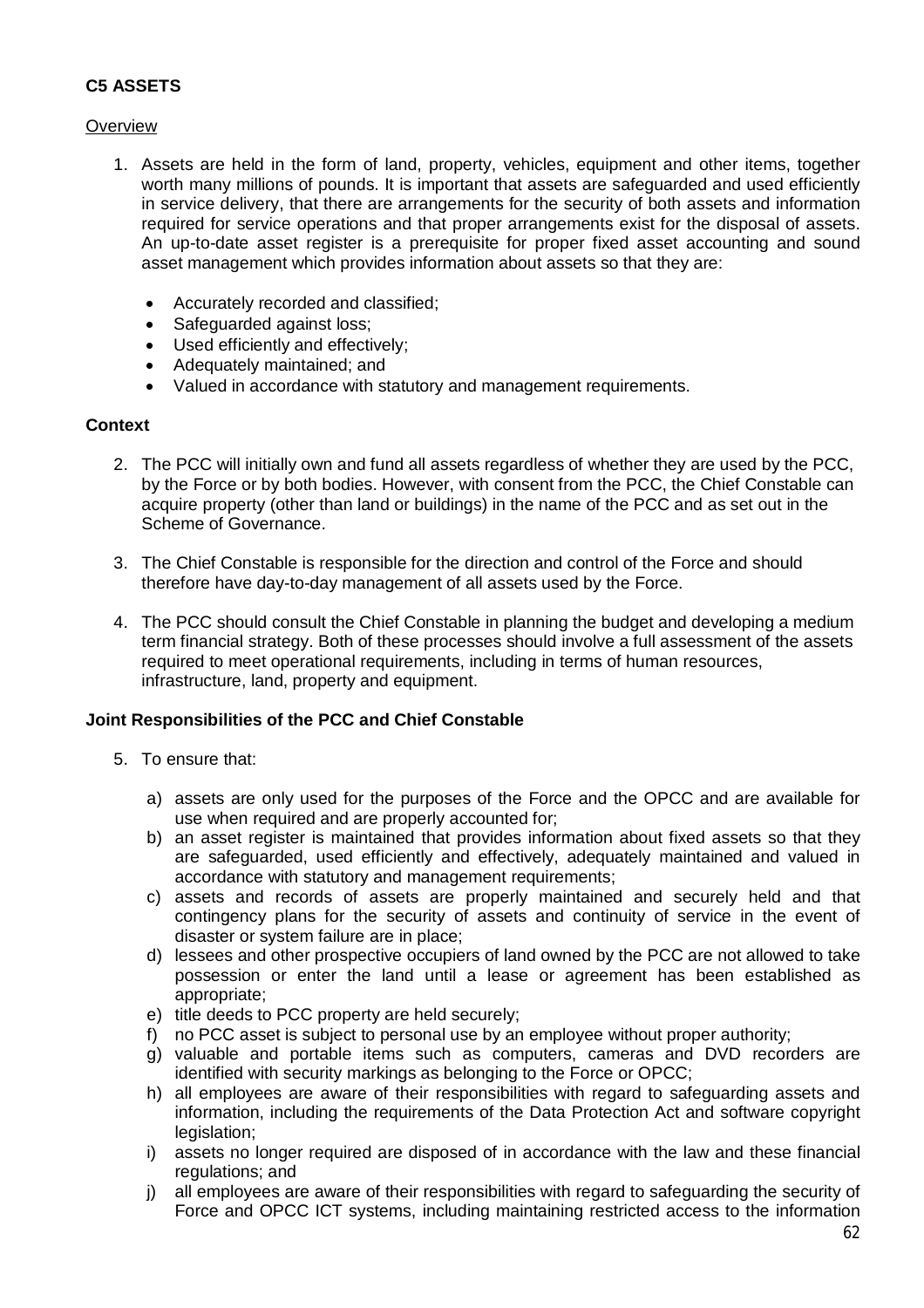held on them and compliance with the information and security policies.

## **Valuation**

### **Responsibilities of the Chief Constable**

- 1. To ensure that an asset register is maintained for all fixed assets with a value in excess of the limits shown, in a form approved by the PCCCFO.
- 2. To ensure that assets are recorded when they are acquired by the Force or the PCC shall remain on the asset register until disposal and valued in accordance with the *Code of Practice on Local Authority Accounting in the United Kingdom* and the requirements specified by the PCCCFO.

## **Inventories**

## **Responsibilities of the Chief Constable**

1. To ensure that inventories are maintained for the Force in a format approved by the PCCCFO and CCCFO that record an adequate description of items with a value in excess of the amount shown in Section G. Other items of equipment should also be recorded if they are deemed to be both desirable and portable (e.g. laptops).

## **Responsibilities of the PCC**

2. To ensure that inventories are maintained for the PCC's office in a format approved by the PCCCFO that record an adequate description of items with a value in excess of the amount shown in Section G. Other items of equipment should also be recorded if they are deemed to be both desirable and portable (e.g. laptops).

### **Stocks and Stores**

### **Responsibilities of the Chief Constable**

- 1. To make arrangements for the care, custody and control of the stocks and stores of and maintain detailed stores accounts in a form approved by the PCCCFO.
- 2. To undertake a complete stock check at least once per year either by means of continuous or annual stocktake. The stocktake shall be undertaken and certified by an authorised member of staff who is independent of the stock keeping function. This procedure shall be followed and a complete stock check undertaken whenever stock keeping duties change.
- 3. Discrepancies between the actual level of stock and the book value of stock may be written-off, in consultation with the PCCCFO.
- 4. To write-off obsolete stock, up to the limits shown in Section G. Amounts for write off above this value must be referred to the PCCCFO for approval supported by a written report.

### **Responsibilities of the PCCCFO**

- 5. To approve the arrangements for accounting for stores.
- 6. To consider and approve applications for write offs in excess of the limits set out in Section G.

### **Intellectual Property**

**Overview**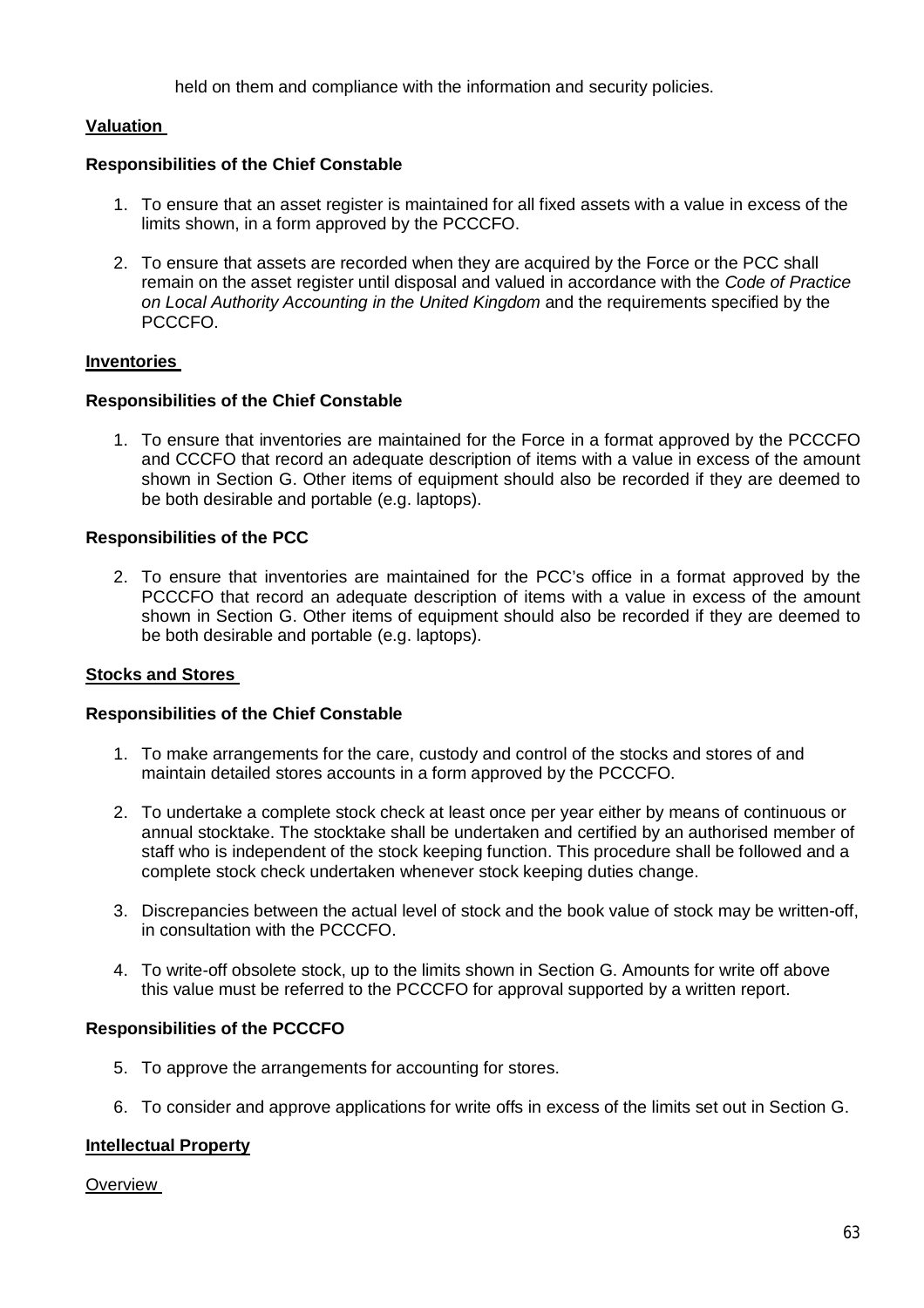- 1. Intellectual property is a generic term that includes inventions and writing.
- 2. If any Intellectual Property is created by the employee during the course of employment, then, as a general rule, this will belong to the employer, not the employee. Various acts of Parliament cover different types of intellectual property. Certain activities undertaken within the Force, by the PCC and within the OPCC may give rise to items that could be patented, for example, software development. These items are collectively known as intellectual property.
- 3. In the event that the Force or PCC decides to become involved in the commercial exploitation of inventions, the matter should be brought to the attention of the Chief Executive.

### **Responsibilities of the Chief Constable**

4. To ensure that employees are aware of these procedures.

#### **Responsibilities of the Chief Executive**

5. To prepare guidance on intellectual property procedures and ensuring that employees are aware of these procedures.

### **Joint Responsibilities of the Chief Constable and PCC**

6. To approve the intellectual property policy.

#### **Asset Disposal**

1. Assets shall be disposed of when in the best interests of the Force and the PCC and at the most advantageous price. Where this is not the highest offer, a report must be prepared for the PCC outlining the reasons.

### **Responsibilities of the Chief Constable**

- 2. To dispose of surplus land and buildings, vehicles and items of equipment up to the estimated value shown in Section G.
- 3. To dispose of items above the value in Section G by public auction or sealed bids after advertisement.
- 4. To record all asset disposals in the asset register or inventory as appropriate.

### **Joint Responsibilities of the PCCCFO and CCCFO**

5. To ensure that income is received and accounted for.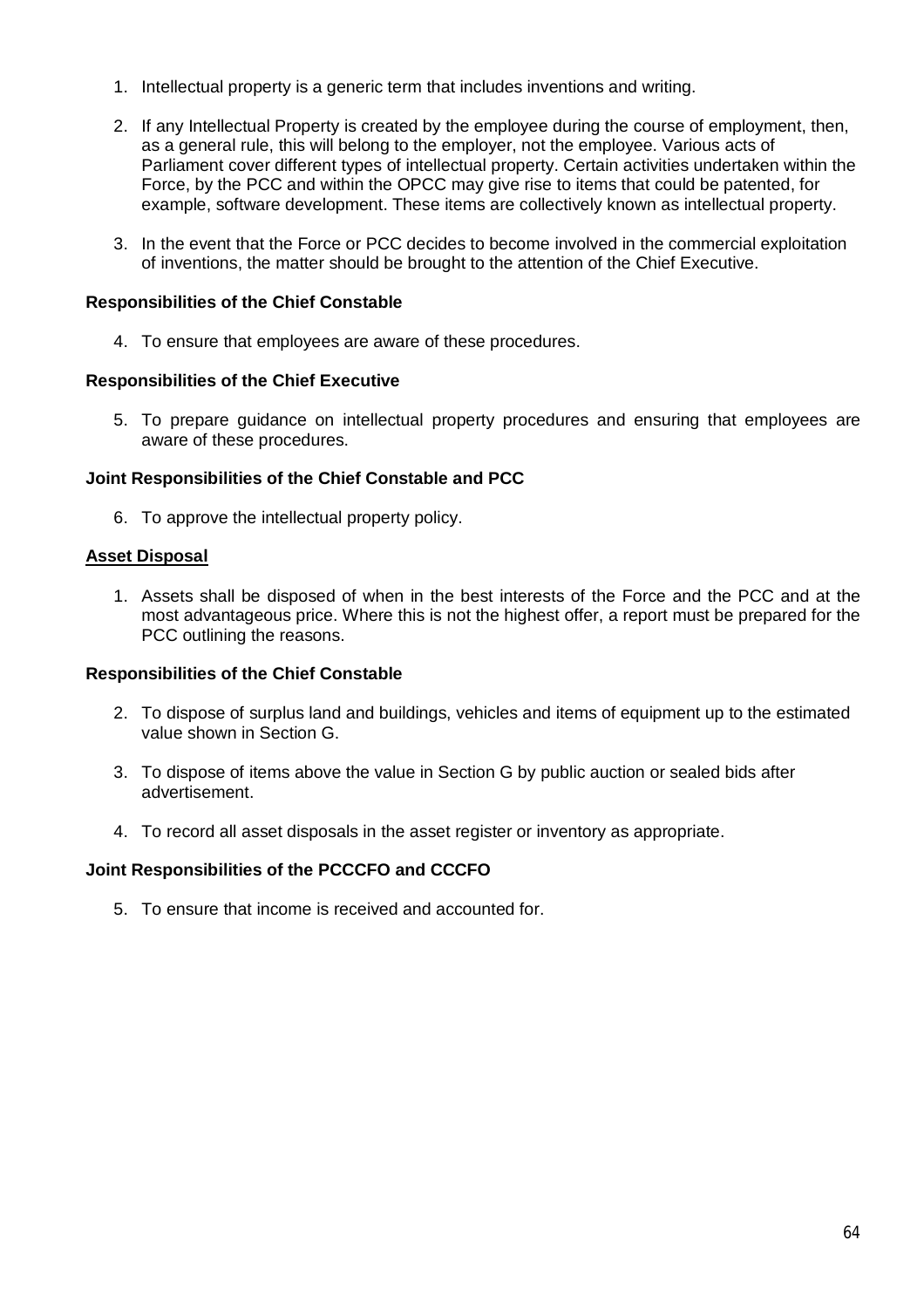## **C6 TREASURY MANAGEMENT AND BANKING ARRANGEMENTS**

### **Treasury Management**

### **Overview**

- 1. It is important that monies held by the PCC and the Force are managed properly, in a way that balances risk with return, but with the prime consideration being given to the security of the capital sums involved.
- 2. The PCC has adopted the CIPFA Code of Practice on Treasury Management. The primary requirements of the Code are:
	- A treasury management policy statement, stating the policies, objectives and approach to risk management of its treasury management activities;
	- Approved Treasury Management Practices (TMPs) setting out the manner in which the organisation will seek to achieve those policies and objectives, and prescribing how it will manage and control those activities;
	- Approval of the annual Treasury Management Strategy Statement (TMSS) including the annual investment strategies and Minimum Revenue Provision (MRP) policy. An annual report and as a minimum a Mid Term Review report covering Treasury Management activities.

### **Responsibilities of the PCC**

- 3. To adopt the key recommendations of CIPFA's Treasury Management in the Public Services: Code of Practice.
- 4. To approve the annual TMSS including the annual investment strategy and MRP policy.
- 5. To receive and approve an annual report on treasury management activity and as a minimum a Mid Term Review report.

### **Responsibilities of the PCCCFO**

- 6. To implement and monitor treasury management policies and practices in line with the CIPFA Code and other professional guidance
- 7. To prepare reports for the Strategic Assurance Board (or arrange for report to be prepared) on the PCCs treasury management policies, practices and activities, including, as a minimum, an annual TMSS, including annual investment strategy and MRP policy.
- 8. To arrange for the secure execution and administration of treasury management in accordance with the CIPFA Code and the PCC's policy.
- 9. To arrange borrowing and investments, in compliance with the CIPFA Code.
- 10. To ensure that all investments and borrowings are made in the name of the PCC.
- 11. To ensure that there are secure arrangements for holding on account such monies as those arising from seizures under the Proceeds of Crime Act.

### **Banking Arrangements**

1. Banking activities are controlled by a single contract which aims to provide a wide range of complex and specialist banking services to departments, establishments and staff. A consistent and secure approach to banking services is essential in order to achieve optimum performance from our bankers and the best possible value for money.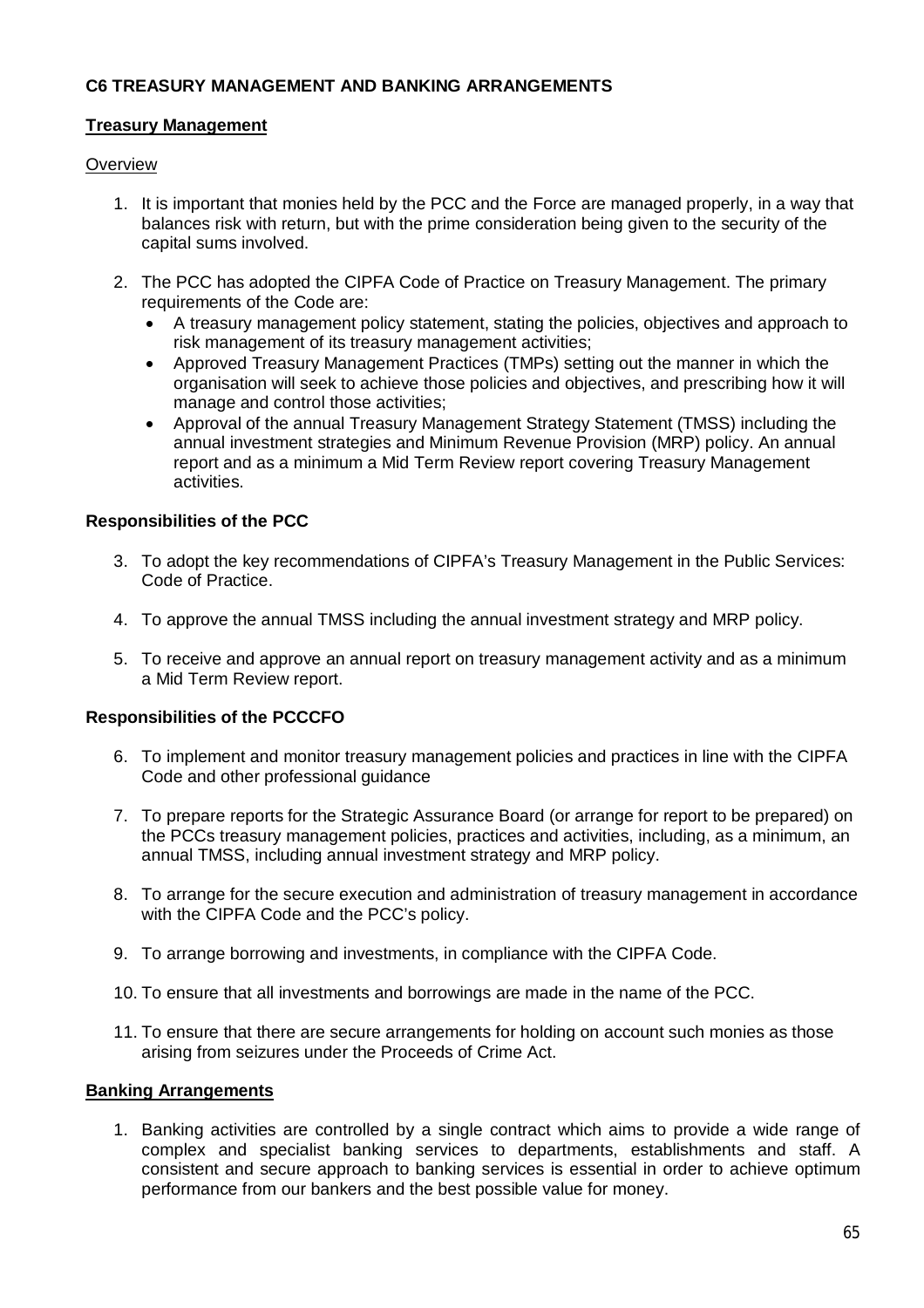## **Responsibilities of the PCCCFO**

- 2. To have overall responsibility for the banking arrangements for the PCC.
- 3. To produce a policy on the establishment and maintenance of bank accounts, in consultation with the CCCFO.
- 4. To authorise the opening and closing of all PCC bank accounts. No other employee shall open a bank account unless they are performing a statutory function (e.g. PCCCFO of a charitable body) in their own right
- 5. To ensure that appropriate arrangements are in place for bank reconciliations to be undertaken on a timely and accurate basis.
- 6. To determine signatories on all PCC bank accounts

#### **Imprest Accounts/Petty Cash**

1. Cash advances may be made to an individual in a department / establishment in order that relatively small incidental payments may be made quickly. A record of disbursements from the account should be maintained to control the account and so that the expenditure may be substantiated, accurately reflected in the PCC's accounts and correctly reimbursed to the account holder.

#### **Responsibilities of the Chief Constable**

- 2. To provide appropriate employees with cash, bank imprests or pre-paid cash cards to meet minor expenditure on behalf of the Force and OPCC. The Chief Constable shall determine reasonable petty cash limits and maintain a record of all transactions and petty cash advances made, and periodically review the arrangements for the safe custody and control of these advances.
- 3. To prepare detailed Financial Instructions for dealing with petty cash, to be agreed with the PCCCFO, and these shall be issued to all appropriate employees.

### **Responsibilities of the PCCCFO**

- 4. To provide appropriate employees with cash, bank imprests or pre-paid cash cards to meet minor expenditure on behalf of the PCC.
- 5. To determine reasonable petty cash limits and maintain a record of all transactions and petty cash advances made, and periodically review the arrangements for the safe custody and control of these advances.

### **Money Laundering**

- 1. The Force and OPCC are alert to the possibility that it may become the subject of an attempt to involve it in a transaction involving the laundering of money.
- 2. Suspicious cash deposits in any currency in excess of €10,000 (or equivalent) should be reported to the National Crime Agency (NCA)
- 3. Internal control procedures will be monitored to ensure they are reliable and robust.

#### **Responsibilities of the PCCCFO**

4. To be the nominated Money Laundering Reporting Officer (MLRO).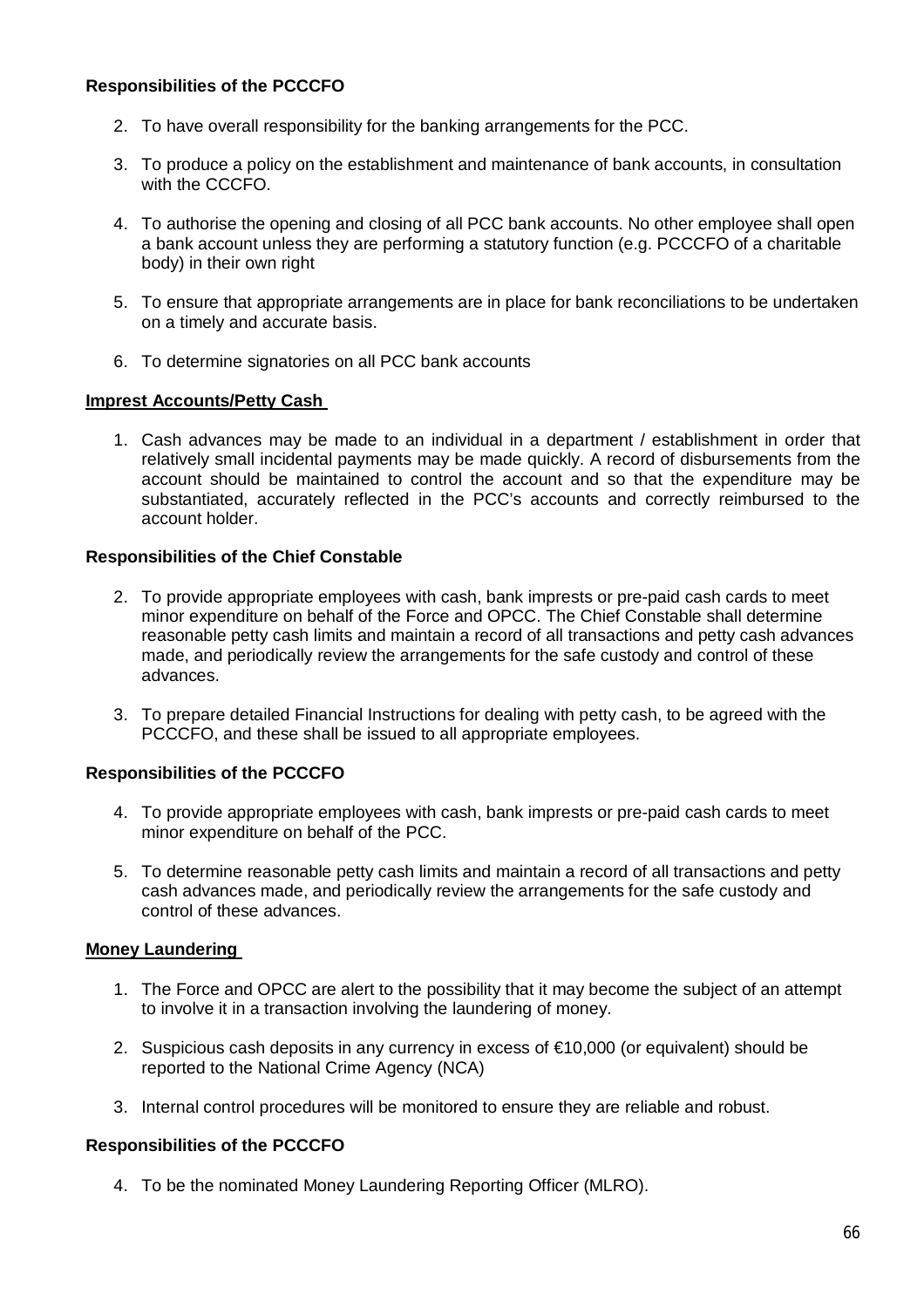- 5. To consider, in the light of all information, whether a disclosure gives rise to such knowledge or suspicion.
- 6. To disclose relevant information to the Serious Organised Crime Agency (SOCA).

## **Responsibilities of Chief Officers**

7. To undertake appropriate checks to ensure that all new suppliers and counterparties are bona fide.

### **Responsibilities of employees**

- 8. To notify the PCCCFO as soon as they receive information which may result in them knowing or having reasonable grounds for knowing or suspecting money laundering, fraud or use of the proceeds of crime.
- 9. Cash bankings from a single source over €10,000 should be reported to the PCCCFO. This instruction does not apply to seizures and subsequent bankings under the Proceeds of Crime Act.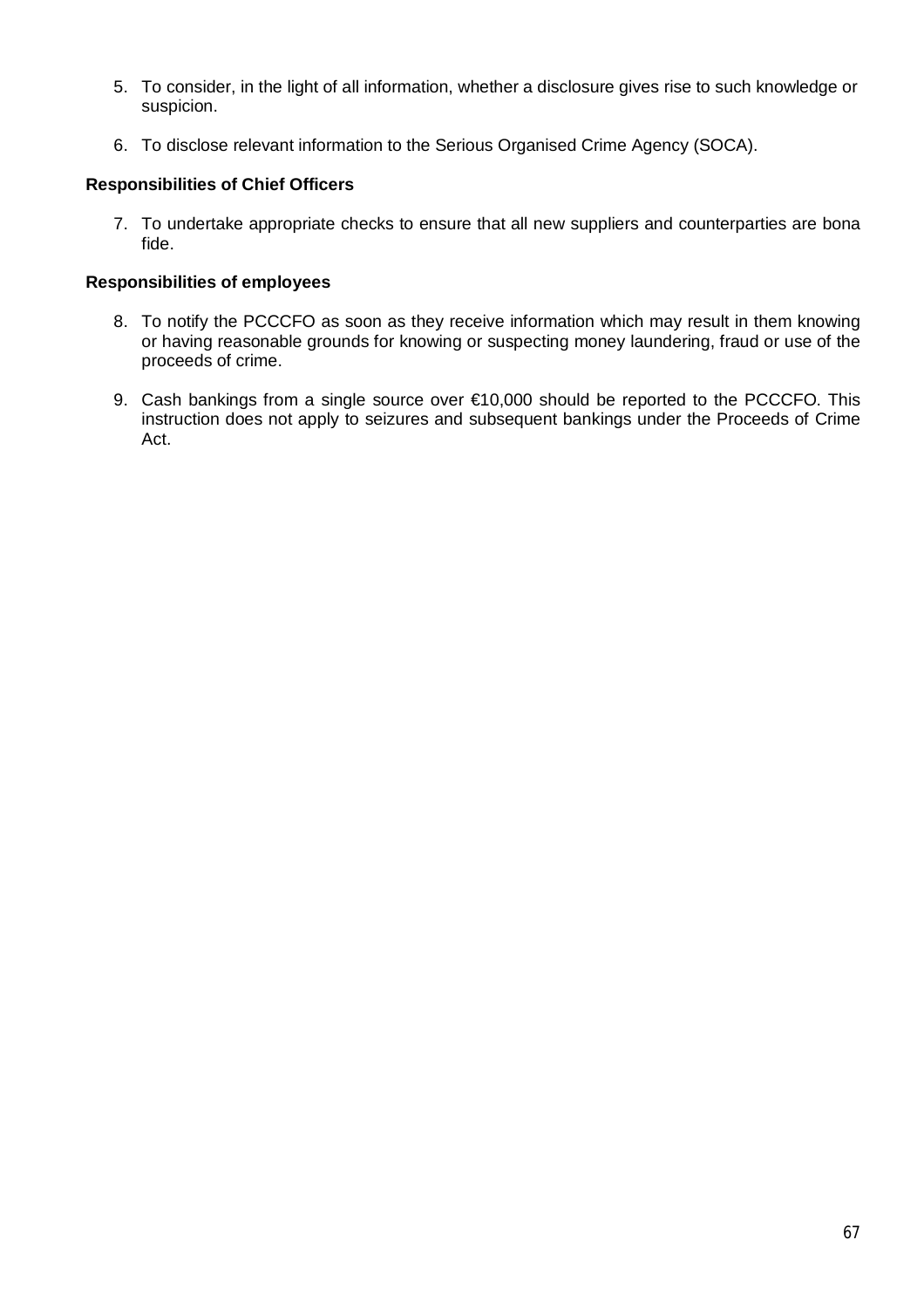# **C7 STAFFING**

## **Overview**

1. Staffing costs form the largest element of the annual policing budget. An appropriate Human Resources (HR) and/or People and Learning and Development strategies should exist, in which staffing requirements and budget allocations are matched. The Chief Constable is responsible for approving the overall HR strategy in consultation with the PCC.

### **Responsibilities of the Chief Constable**

- 2. To ensure that employees under his direction and control are appointed, employed and dismissed in accordance with relevant statutory regulations, national agreements and personnel policies, budgets and strategies agreed by the PCC and that there is a proper use of the evaluation or other agreed systems for delivering the remuneration of a job.
- 3. To advise the PCC on the budget necessary in any given year to cover estimated staffing levels.
- 4. To adjust the staffing numbers to meet the approved budget provision, and varying the provision as necessary within policy constraints in order to meet changing operational needs.
- 5. To have systems in place to record all matters affecting payments to staff, including appointments, resignations, dismissals, secondments, suspensions, transfers and all absences from work.
- 6. To approve, in consultation with the PCCCFO, policy arrangements for premature retirements on grounds of ill-health or efficiency for all staff and redundancy arrangements for support staff.

## **Responsibilities of the Chief Executive**

7. To have the same responsibilities as above for staff employed by the PCC and working within his/her office.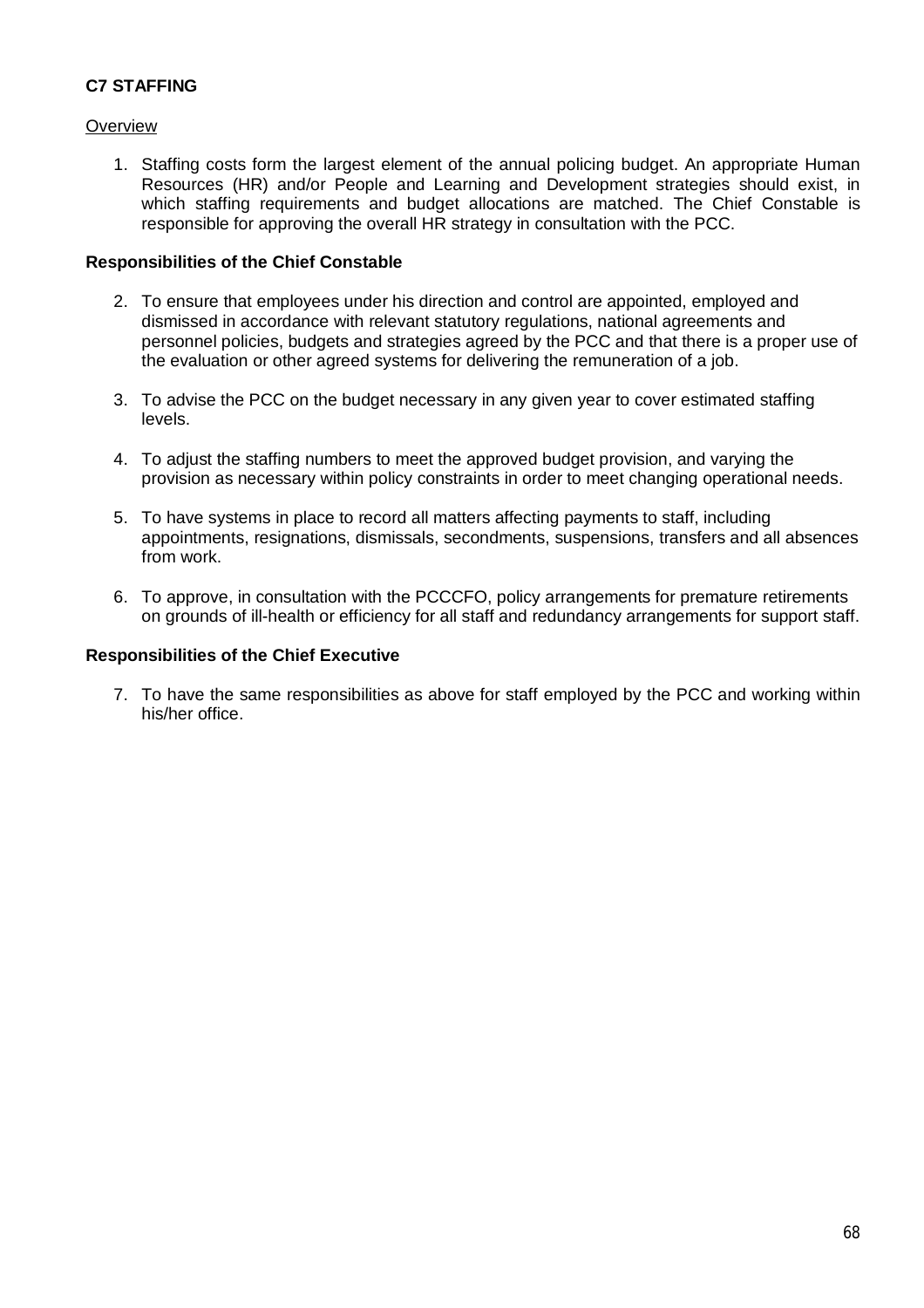## **C8 POLICE OBJECTIVE ANALYSIS/ACTIVITY ANALYSIS**

## **Overview**

1. CIPFA have introduced the Police Objective Analysis (POA) to enable Forces to compare costs in relation to specific categories of policing. Whilst no longer a requirement, this can be supplemented by activity analysis which can be used as an important aid to measuring and costing the time officers spend on various tasks. The results of these comparisons and analysis can be used to help ensure activities and resources are aligned with local police and crime plan priorities.

### **Responsibilities of the Chief Constable**

- 2. To analyse costs on the basis of the POA in accordance with CIPFA requirements.
- 3. To carry out activity analysis studies as he/she considers appropriate.
- 4. To ensure that appropriate reports using cost comparisons and activity analysis are prepared and presented to Chief Officers, Chief Superintendents and Departmental Heads and to the PCC as appropriate to assist the Force and PCC in considering the most effective allocation of resources.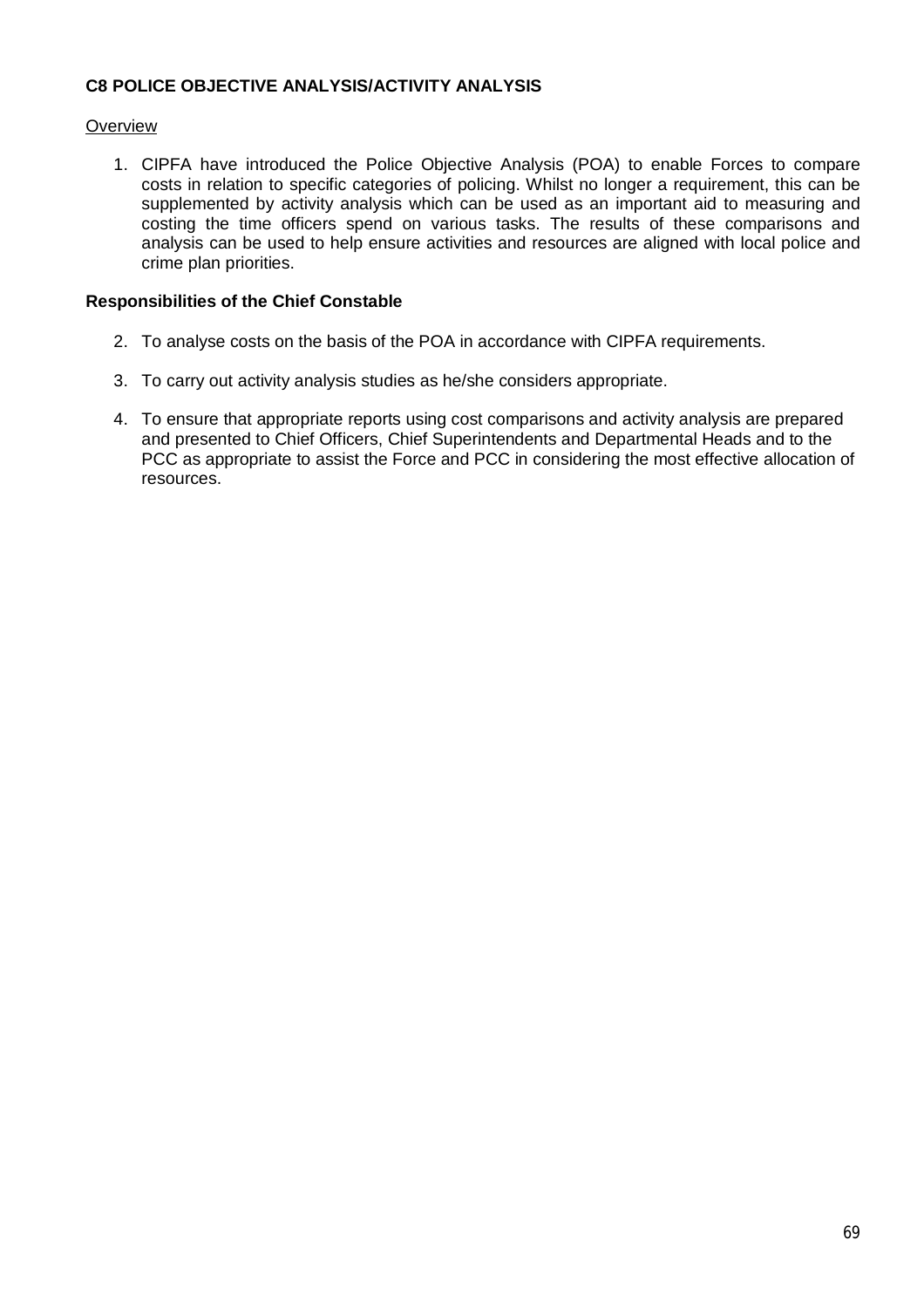# **C9 TRUST FUNDS**

### **Overview**

- 1. Trust Funds have a formal legal status governed by a Deed of Trust. Employees and police officers acting as trustees must ensure that they are conversant with the requirements of the Trust Deed and the law and comply fully with them. For the avoidance of doubt, this requirement applies to the Chief Constable's Charity Fund.
- 2. These financial procedures and financial regulations should be viewed as best practice, to be followed whenever practicable.
- 3. No employee shall open a trust fund without the specific approval of the Chief Constable and PCCCFO.

#### **Responsibilities of Trustees**

4. All employees acting as trustees by virtue of their official position shall ensure that accounts are audited as required by law and submitted annually to the appropriate body, and the PCCCFO and/or CCCFO shall be entitled to verify that this has been done.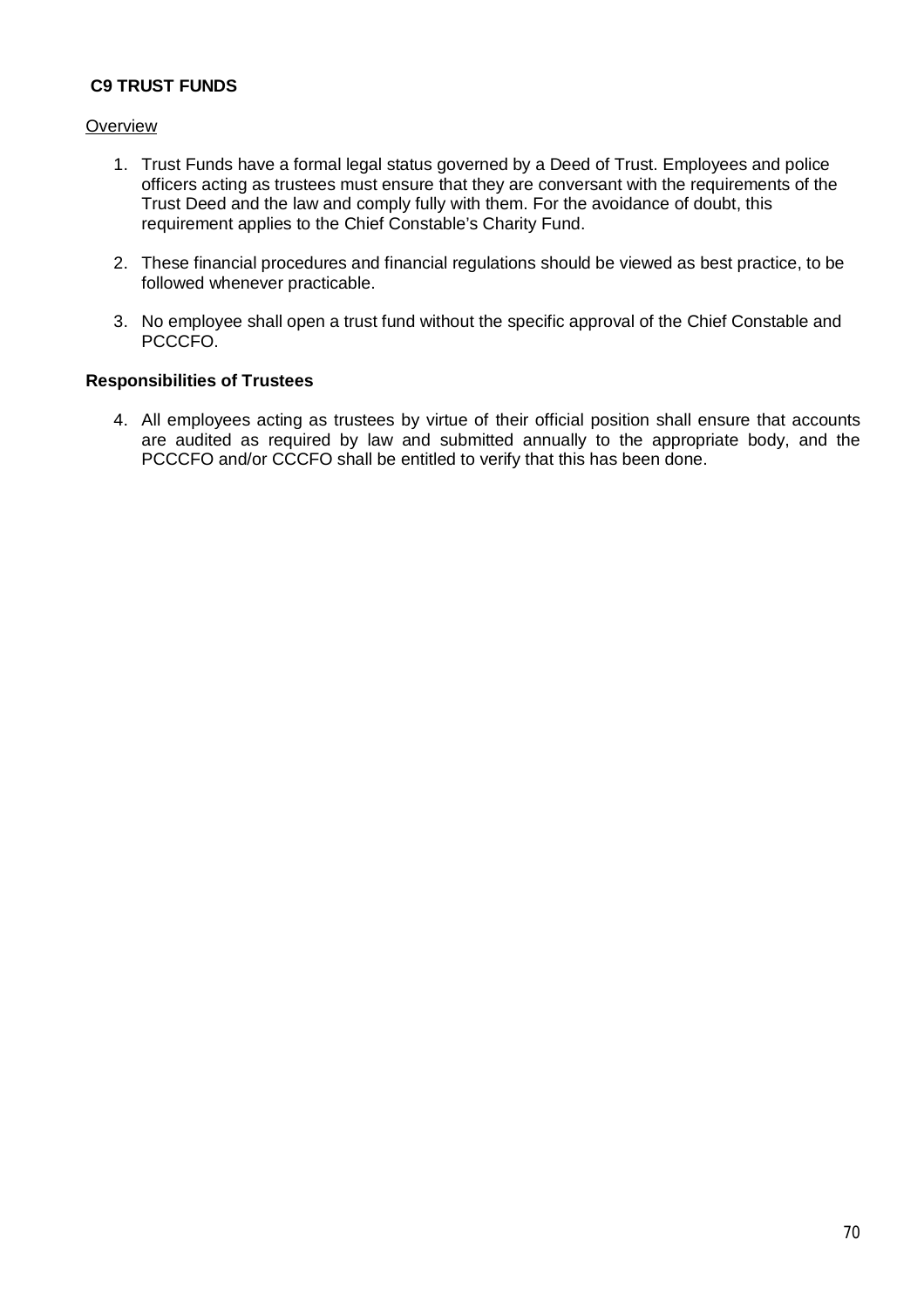## **C10 EVIDENTIAL AND NON-EVIDENTIAL PROPERTY**

## **Overview**

1. The Chief Constable is required to exercise a duty of care and safeguard evidential or nonevidential property pending decisions on its ownership, or private property of an individual e.g. a suspect in custody.

### **Responsibilities of the Chief Constable**

- 2. To determine procedures for the safekeeping of the private property of a person, other than a member of staff, under his guardianship or supervision. These procedures shall be made available to all appropriate employees. More detailed information will be provided in Financial Instructions/Practice Directions.
- 3. To determine procedures for the safekeeping of evidential or non-evidential property. These procedures shall be made available to all appropriate employees and shall make specific reference to the need for insurance of valuable items.
- 4. To provide Financial Instructions/Practice Directions for dealing with cash, including cash seized under the Proceeds of Crime Act.

### **Responsibilities of all employees**

5. To notify the Chief Constable immediately in the case of loss or diminution in value of such private property.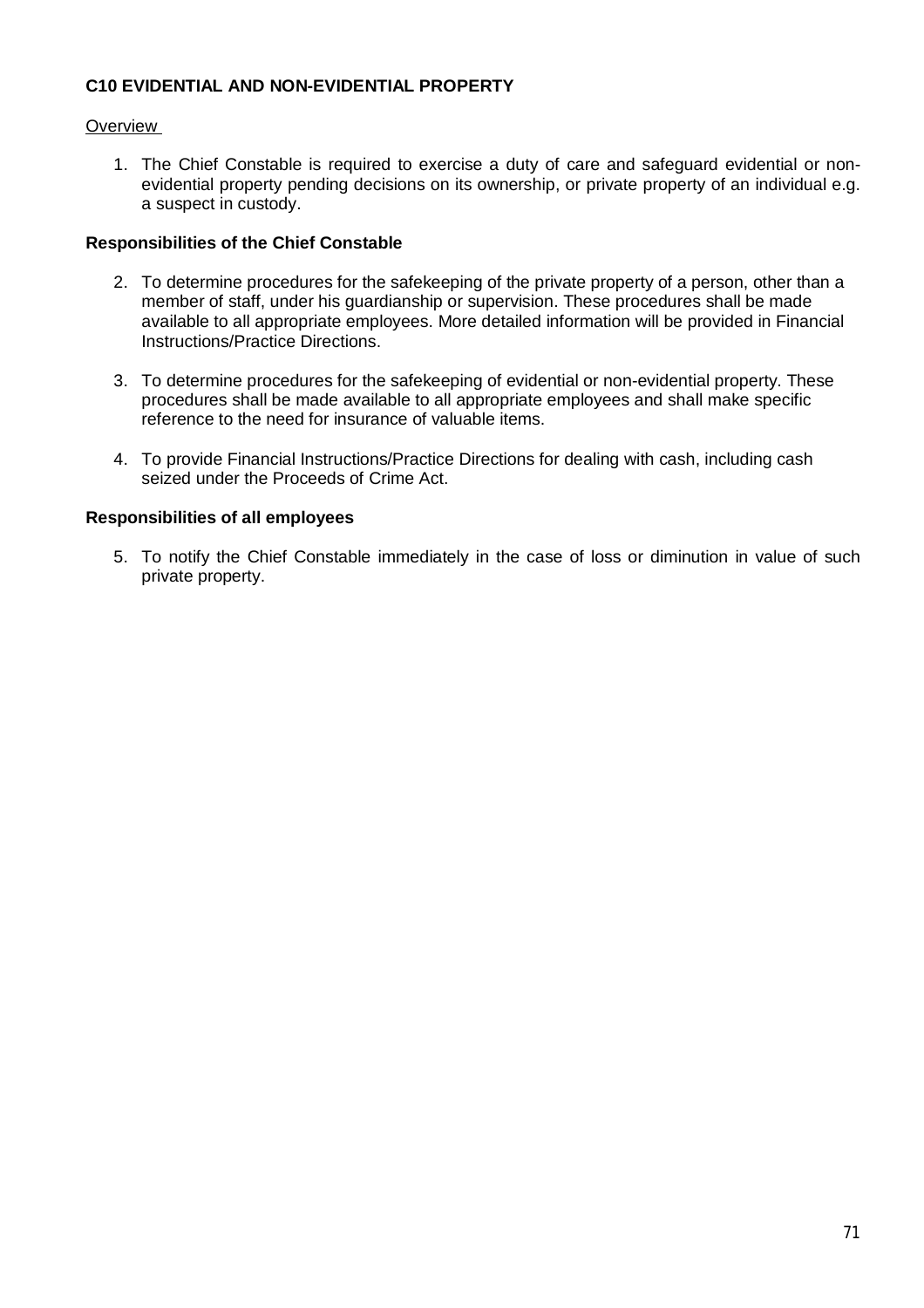## **C11 GIFTS, LOANS AND SPONSORSHIP**

(NB This does not include the receipt of hospitality and gifts)

#### **Overview**

1. In accordance with the Police Act 1996, the PCC may decide to accept gifts of money and gifts or loans of other property or services (e.g. car parking spaces) if they will enable the police either to enhance or extend the service which they would normally be expected to provide. The terms on which gifts or loans are accepted may allow commercial sponsorship of some police Force activities.

### **Context**

- 2. Gifts, loans and sponsorship are particularly suitable for multi-agency work such as crime prevention, community relations work, and victim support schemes.
- 3. Gifts, loans and sponsorship can be accepted from any source which has genuine and well intentioned reasons for wishing to support specific projects. In return, the provider may expect some publicity or other acknowledgement. It is acceptable to allow the provider to display the organisation's name or logo on publicity material, provided this does not dominate or detract from the purpose of the supported project.
- 4. The total value of gifts, loans and sponsorship accepted, should not exceed 1% of the PCC's annual gross revenue budget of the Force and OPCC.

#### **Responsibilities of the PCC**

5. To approve the policy on gifts, loans and sponsorship.

### **Joint Responsibilities of the Chief Constable and Chief Executive**

- 6. To accept gifts, loans or sponsorship within agreed policy guidelines.
- 7. To refer all gifts, loans and sponsorship above the limit identified in Section G to the PCC for approval before they are accepted.

### **Joint Responsibilities of the CCCFO and PCCCFO**

- 8. To present an annual report to the PCC listing all gifts, loans and sponsorship.
- 9. To maintain a central register, in a format agreed by the PCCCFO, of all sponsorship initiatives and agreements including their true market value, and to provide an annual certified statement of all such initiatives and agreements. The PCCCFO, shall satisfy him/herself that it provides a suitable account of the extent to which such additional resources have been received.
- 10. To bank cash from sponsorship activity in accordance with normal income procedures.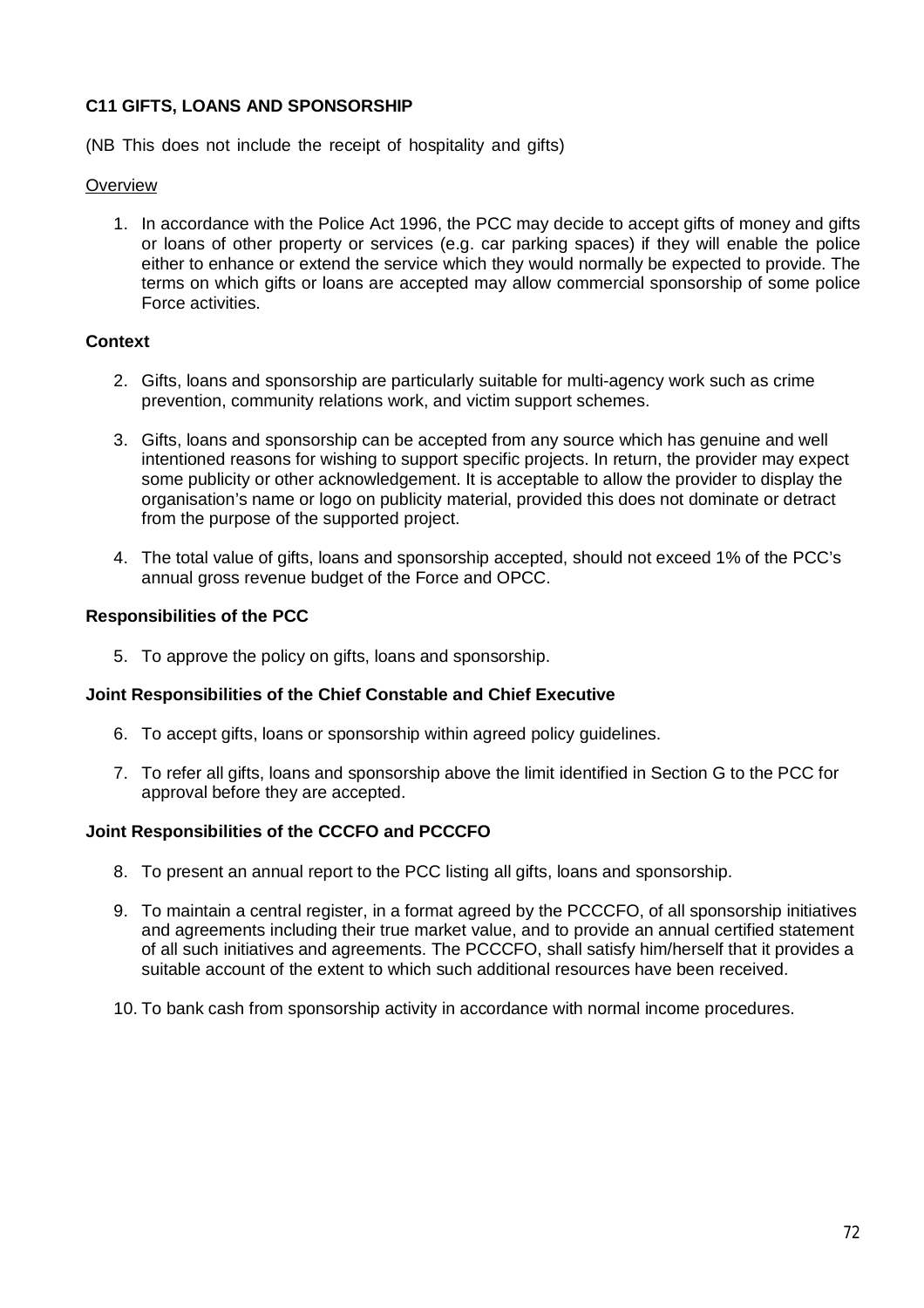## **SECTION D**

## **SYSTEMS AND PROCEDURES**

### **D1 GENERAL**

#### **Overview**

- 1. There are many systems and procedures relating to the control of PCC and Force assets, including purchasing, costing and management systems. The Force and the OPCC are reliant on computers for financial management information. This information must be accurate and the systems and procedures sound and well administered. They should contain controls to ensure that transactions are properly processed and errors detected promptly.
- 2. The PCCCFO and CCCFO both have a statutory responsibility to ensure that financial systems are sound and should therefore be notified of any proposed new developments or changes.

### **Joint Responsibilities of the PCCCFO and CCCFO**

- 3. To make arrangements for the proper administration of the financial affairs, including to:
	- issue advice, guidance and procedures for officers and staff of the Force and the OPCC acting on their behalf
	- determine the accounting systems, form of accounts and supporting financial records
	- establish arrangements for the audit of the financial affairs of the Force and the OPCC
	- approve any new financial systems to be introduced
	- approve any changes to existing financial systems.
- 4. To ensure, in respect of systems and processes, that:
	- systems are secure, adequate internal controls exist and accounting records (e.g. invoices, income documentation) are properly maintained and held securely and that duties are appropriately segregated to minimise the risk of error, fraud or other malpractice;
	- appropriate controls exist to ensure that all systems input, processing and output is genuine, complete, accurate, timely and not processed previously;
	- a complete audit trail is maintained, allowing financial transactions to be traced from the accounting records to the original document and vice versa;
	- systems are documented and staff trained in operations.
- 5. To ensure that there is a documented and tested business continuity plan to allow key system processing to resume quickly in the event of an interruption. Effective contingency arrangements, including back up procedures, are to be in place in the event of a failure in computer systems.
- 6. To establish a scheme of delegation, identifying staff authorised to act upon the Chief Constable's behalf in respect of income collection, placing orders, making payments and employing staff.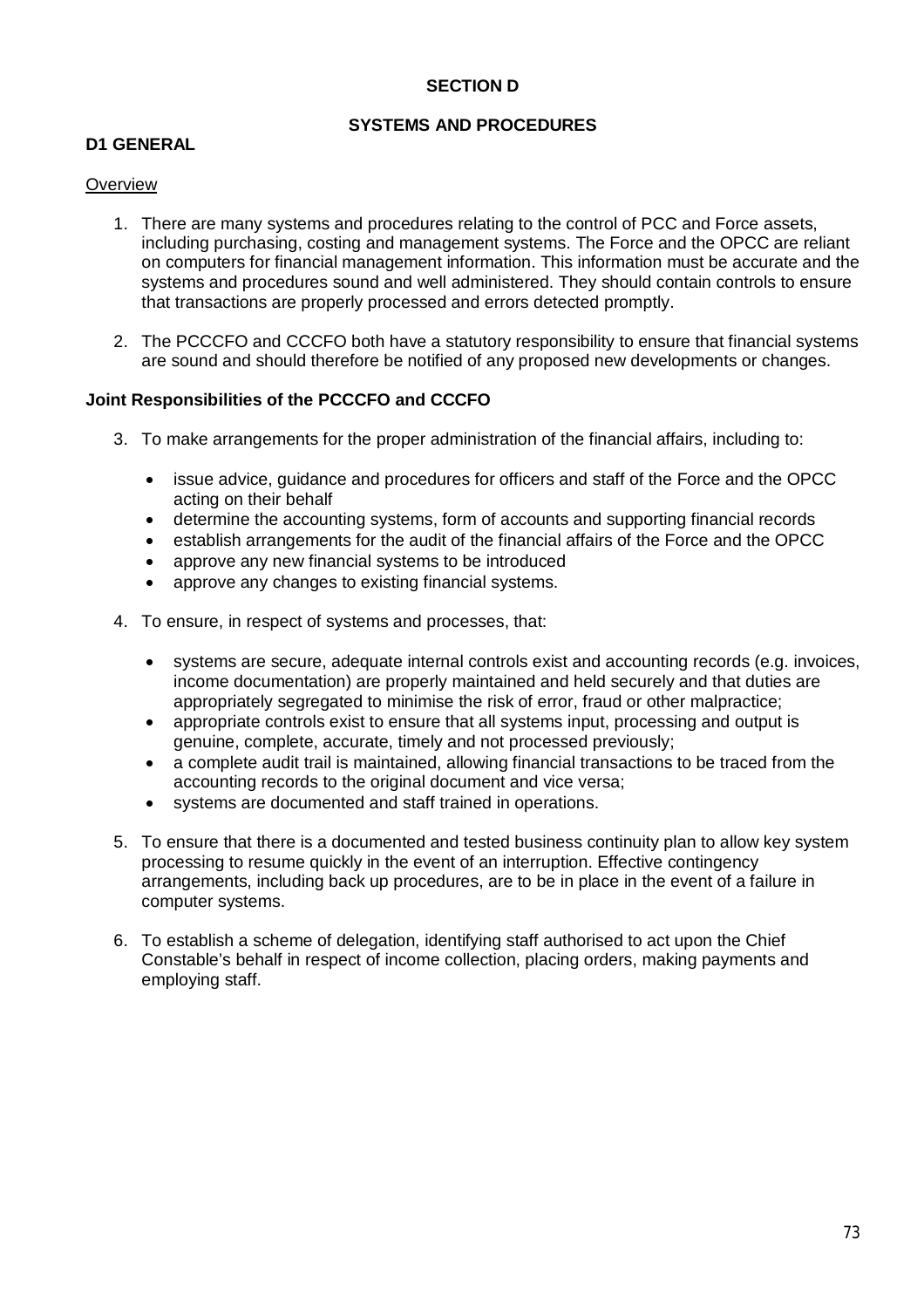## **D2 INCOME**

## **Overview**

1. Income is vital and effective systems are necessary to ensure that all income due is identified, collected, receipted and banked promptly in the name of the PCC. The responsibility for cash collection should be separated from that for identifying the amount due and for reconciling the amount due to the amount received.

## **Context**

- 2. The PCC and Chief Constable should adopt the Association of Chief Police Officers (ACPO) national charging policies and national guidance when applying charges under section 25 of the Police Act 1996. The purpose of charging for special services is to ensure that, wherever appropriate, those using the services pay for them.
- 3. The PCC should ensure that there are arrangements in place so that expected charges are clearly identified in their budgets and that costs are accurately attributed and charged. When considering budget levels the PCC should ensure that ongoing resource requirements are not dependant on a significant number of uncertain or volatile income sources and should have due regard to sustainable and future year service delivery.
- 4. When specifying resource requirements the Chief Constable will identify the expected income from charging. The Chief Constable should adopt ACPO charging policies in respect of mutual aid.

## **Joint Responsibilities of the Chief Constable and PCC**

5. To adopt the ACPO national charging policies and national guidance when applying charges under section 25 of the Police Act 1996 and to keep scales of fees and charges under review with such reviews being carried out at least annually.

### **Responsibilities of the Chief Constable**

6. To approve the write-off of bad debts, in consultation with the Chief Executive or the PCCCFO, up to the level shown in Section G. Amounts for write-off above this value must be referred to the PCCCFO for approval, supported by a written report explaining the reason(s) for the writeoff.

# **Joint Responsibilities of the CCCFO and PCCCFO**

- 7. To make arrangements for the collection of all income due and approve the procedures, systems and documentation for its collection, including the correct charging of VAT.
- 8. To agree a charging policy for the supply of goods and services, including the appropriate charging of VAT, and to review it regularly in line with corporate policies. All charges should be at full cost recovery except where regulations require otherwise or with the express approval of the PCC.
- 9. To ensure that all income is paid fully and promptly into the designated Income Bank Account in the name of the PCC. Appropriate details should be recorded onto paying-in slips to provide an audit trail and money collected and deposited reconciled on a monthly basis.
- 10. To ensure income is not used to cash personal cheques or make other payments.

# **Responsibilities of the CCCFO**

11. To order and supply to appropriate employees all receipt forms, books or tickets and similar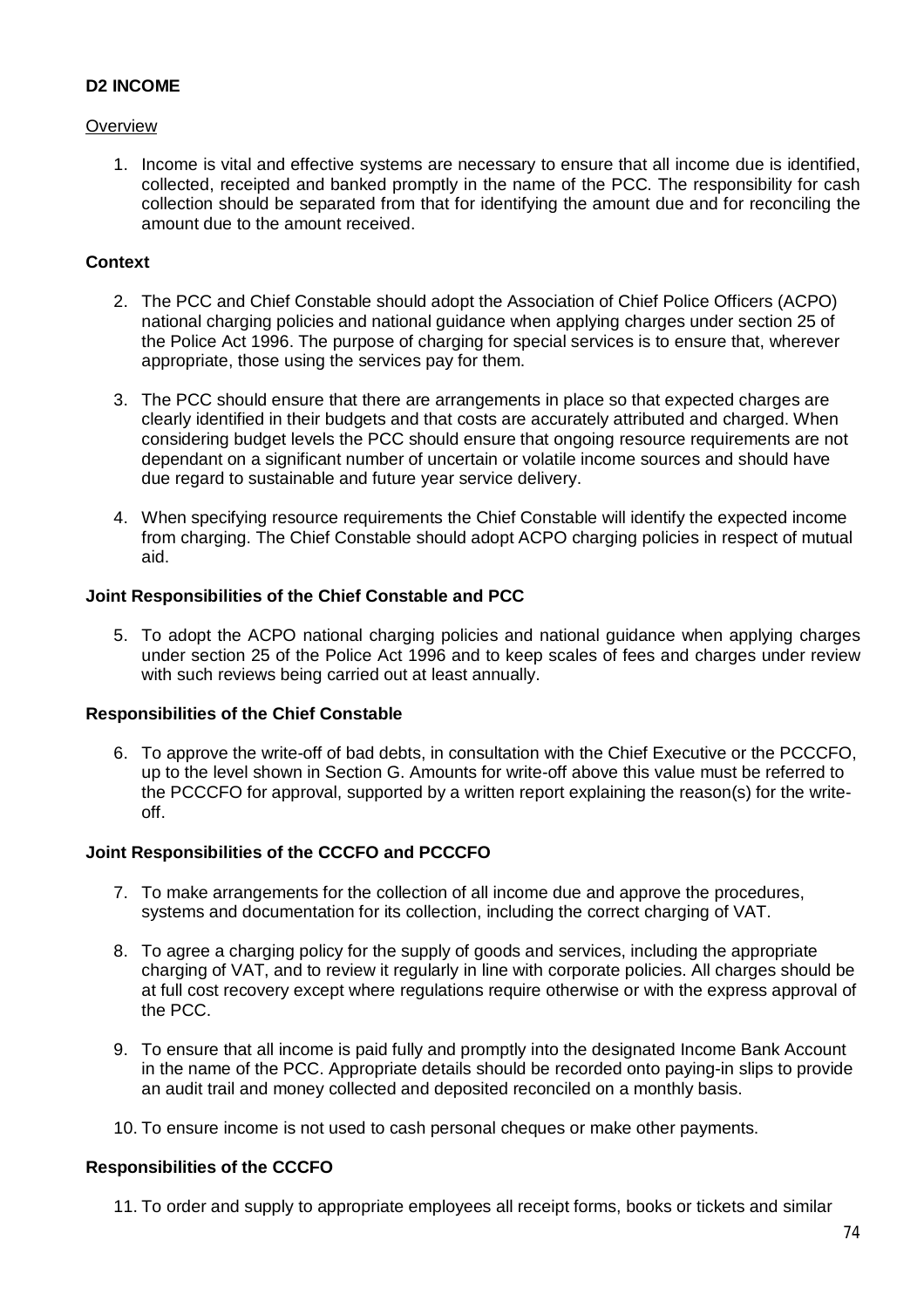items and be satisfied as to the arrangements for their control. Official receipts or other suitable documentation shall be issued for all income received.

- 12. To operate effective debt collection procedures.
- 13. To initiate, in consultation with the Chief Executive, appropriate debt recovery procedures, including legal action where necessary.
- 14. To prepare detailed Financial Instructions for dealing with income, to be agreed with the PCCCFO, and to issue them to all appropriate employees.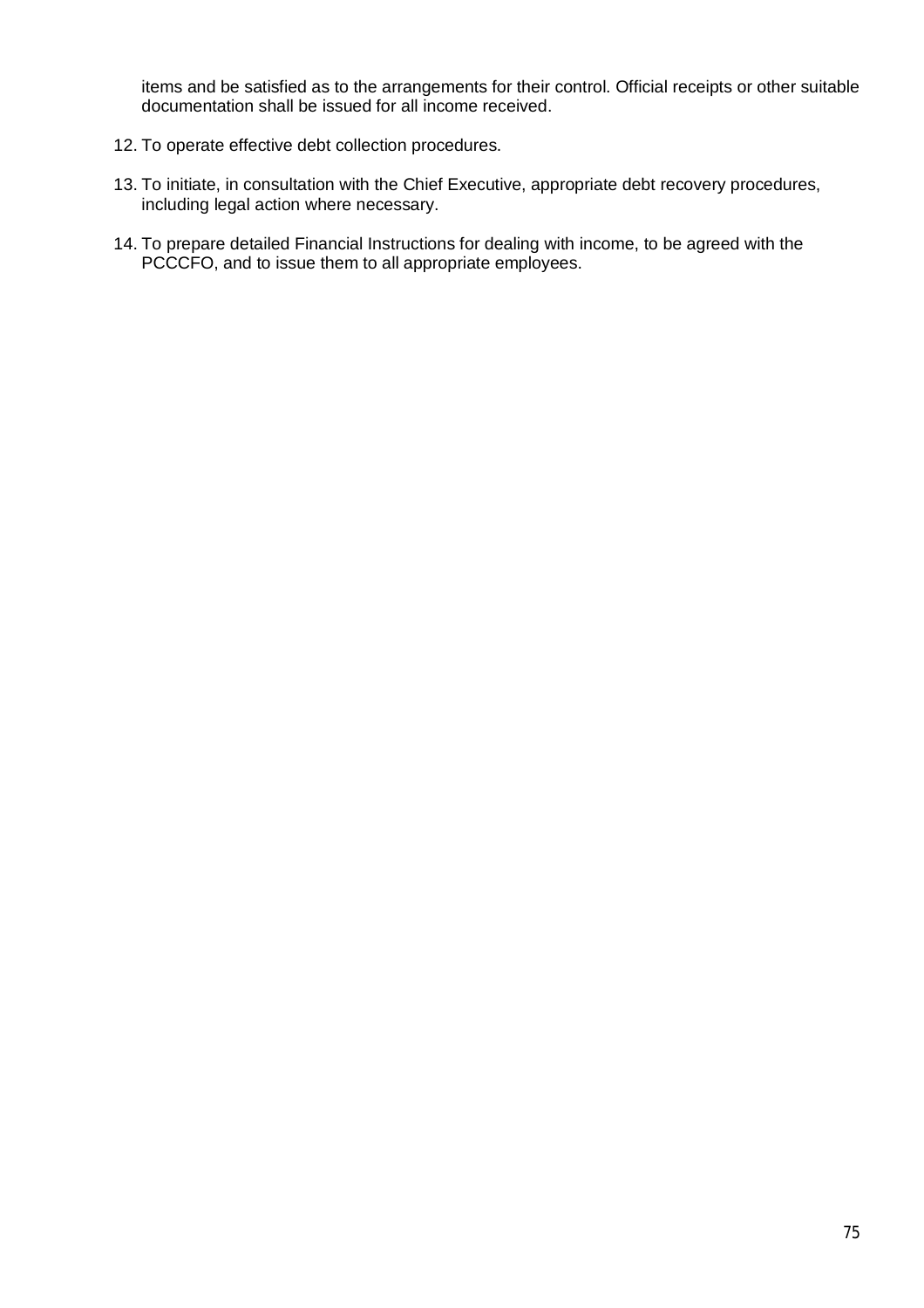### **D3 ORDERING AND PAYING FOR WORK, GOODS AND SERVICES**

## **Overview**

1. Public money should be spent in accordance with the PCC's and Force's policies. The PCC and the Chief Constable have a statutory duty to ensure financial probity and best value. Financial Regulations and purchasing procedures help to ensure that the public can receive value for money. These procedures should be read in conjunction with the Standing Orders Relating to Contracts in Section F.

## **Responsibilities of the CCCFO**

- 2. To maintain a procurement policy covering the principles to be followed for the purchase of goods and services and that all payments are made in accordance with this policy.
- 3. To issue official orders for all work, goods or services to be supplied to the Force and OPCC, except for supplies of utilities, periodic payments such as rent or rates, petty cash purchases, partnership arrangements, contributions towards nationally managed initiatives or other exceptions approved by the PCCCFO. Orders must be in a form approved by the PCCCFO.
- 4. Official orders must not be raised for any personal or private purchases, nor must personal or private use be made of the Force and PCC contracts.
- 5. Goods and services ordered must be appropriate and there must be adequate budgetary provision. Quotations or tenders must be obtained where necessary, in accordance with these regulations.
- 6. Payments are not to be made unless goods and services have been received at the correct price, quantity and quality in accordance with any official order.
- 7. To ensure that payments are made to the correct person, for the correct amount, on time (i.e. with 28 days) and are recorded properly, regardless of the method of payment.
- 8. To ensure that VAT is recovered where appropriate.
- 9. To ensure that all expenditure, including VAT, is accurately recorded against the right budget and any exceptions are corrected.
- 10. To ensure that all purchases made through e-procurement follow the rules, regulations and procedures, detailed in Section F.
- 11. To prepare, in consultation with the PCCCFO, detailed Financial Instructions for dealing with the ordering and payment of goods and services, and to issue these to all appropriate employees.

### **Responsibilities of the Chief Officers**

12. To ensure that every member and employee declares any links or personal interests that they may have with purchasers, suppliers and contractors if they are engaged in contractual or purchasing decisions on behalf of the PCC or Chief Constable and that such persons take no part in the selection of a supplier or contract with which they are connected.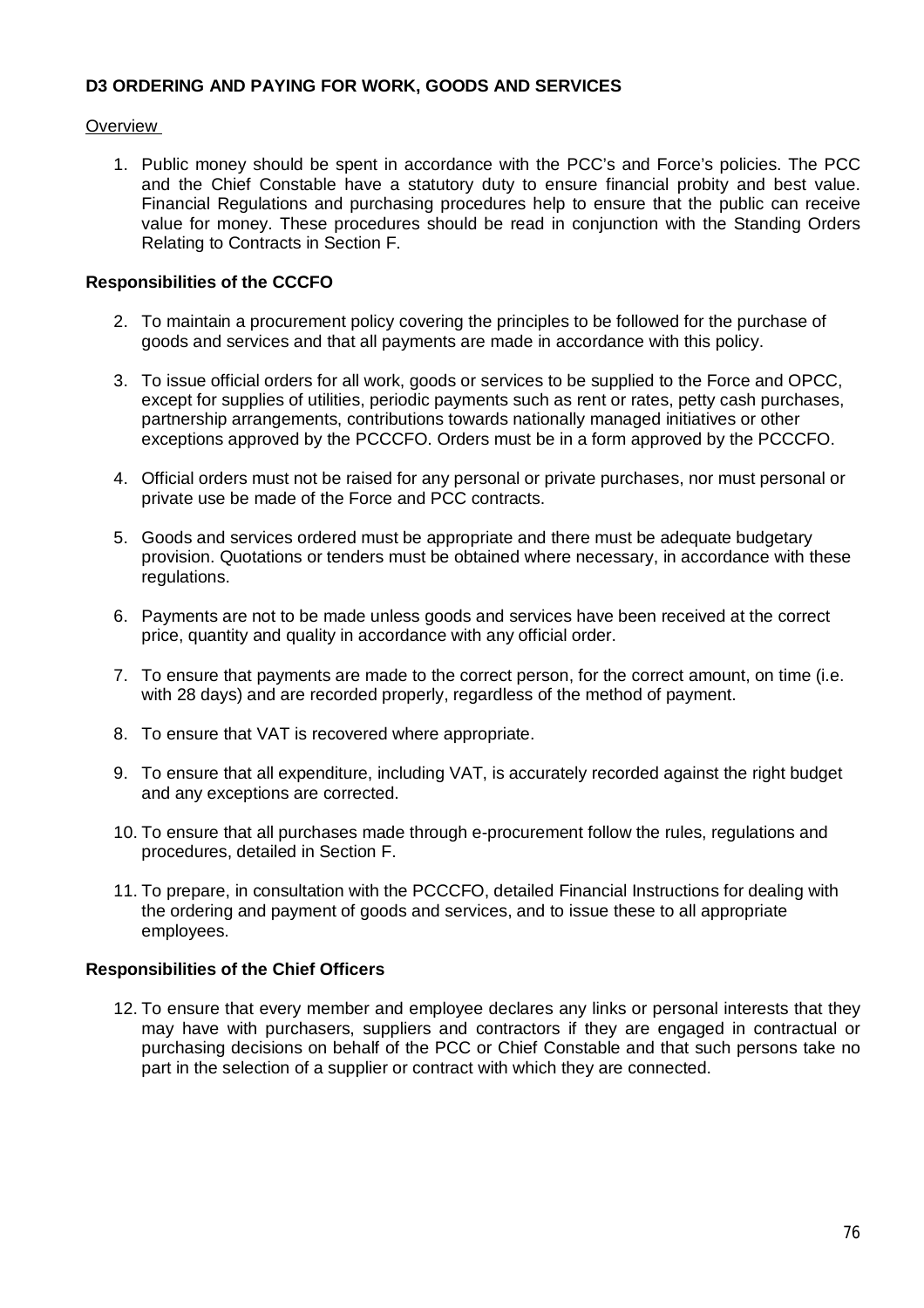## **D4 PAYMENTS TO EMPLOYEES**

### **Overview**

1. Employee costs are the largest item of expenditure for most policing bodies. It is therefore important that there are controls in place to ensure accurate, timely and valid payments are made in accordance with individuals' conditions of employment.

- 2. To ensure, in consultation with the PCCCFO, the secure and reliable payment of salaries, overtime, pensions, compensation and other emoluments to existing and former employees.
- 3. To ensure that tax, pension and other deductions are made correctly and paid over at the right time to the relevant body.
- 4. To pay all valid travel and subsistence claims or financial loss allowance.
- 5. To pay salaries, wages, pensions and reimbursements by the most economical means.
- 6. To ensure that payroll transactions are processed only through the payroll system. Payments to individuals employed on a self-employed consultant or subcontract basis shall only be made in accordance with HM Revenue and Customs (HMRC) requirements. The HMRC applies a tight definition of employee status, and in cases of doubt, advice should be sought from them.
- 7. To ensure that full records are maintained of payments in kind and properly accounted for in any returns to the HMRC.
- 8. To prepare detailed Financial Instructions for dealing with payments to employees, to be agreed with the PCCCFO, and these shall be issued to all appropriate employees.
- 9. To approve the write-off of salary overpayments, in consultation with the Chief Executive or the PCCCFO, up to the level shown in Section G. Amounts for write-off above this value must be referred to the PCCCFO for approval, supported by a written report explaining the reason(s) for the write-off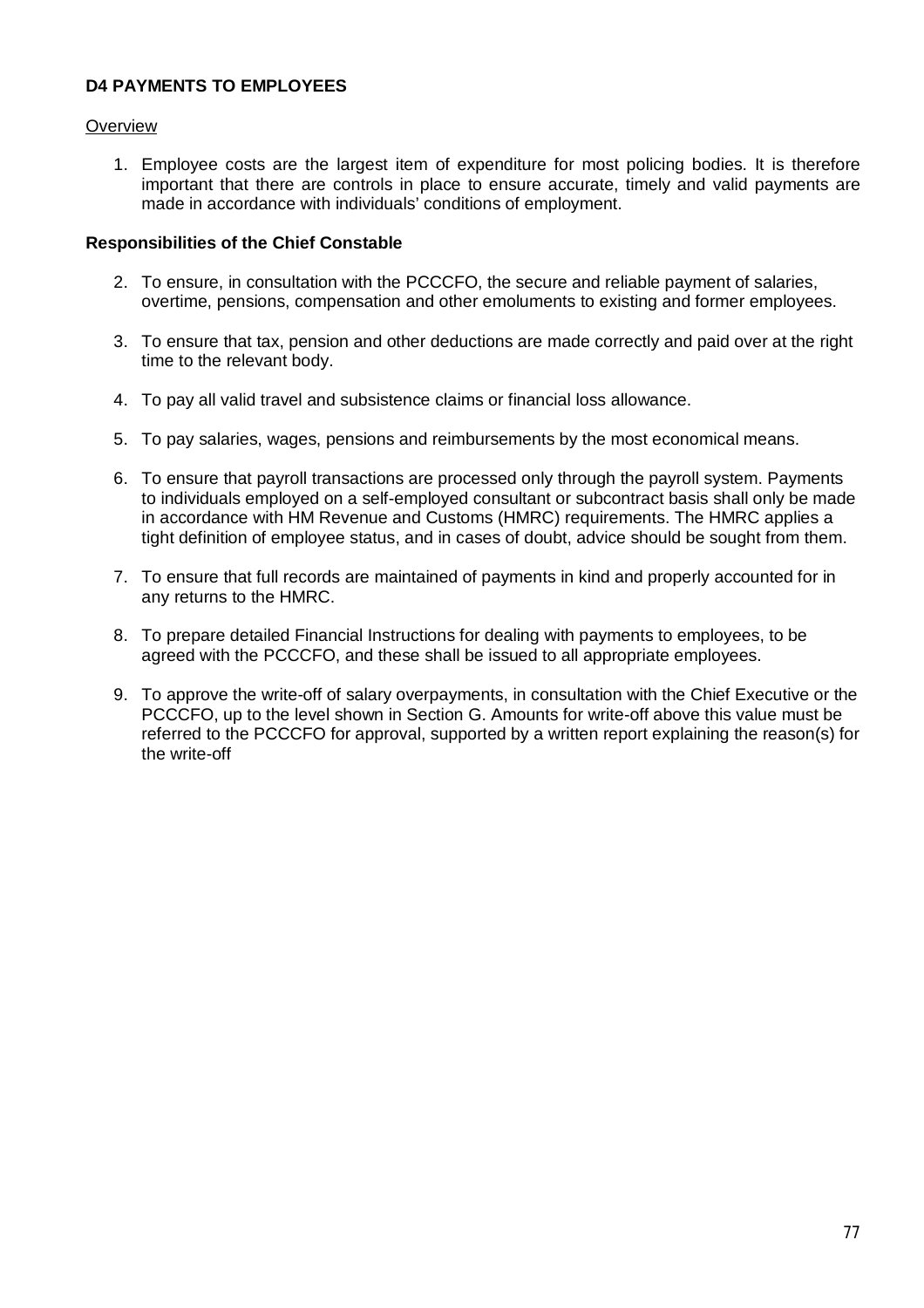## **D5 TAXATION**

### **Overview**

1. Tax issues are often very complex and the penalties for incorrectly accounting for tax are severe.

### **Responsibilities of the PCCCFO**

- 2. To ensure that arrangements are in place for the timely completion and submission of all HMRC returns regarding Pay As You Earn (PAYE) and that due payments are made in accordance with statutory requirements.
- 3. To ensure that arrangements are in place for the timely completion and submission of VAT claims, inputs and outputs to HMRC.

### **Joint Responsibilities of the PCCCFO and CCCFO**

- 4 To ensure that the correct VAT liability is attached to all income due and that all VAT receivable on purchases complies with HMRC regulations.
- 5 To provide details to the HMRC regarding the construction industry tax deduction scheme.
- 6 To ensure that appropriate technical staff have access to up to date guidance notes and professional advice.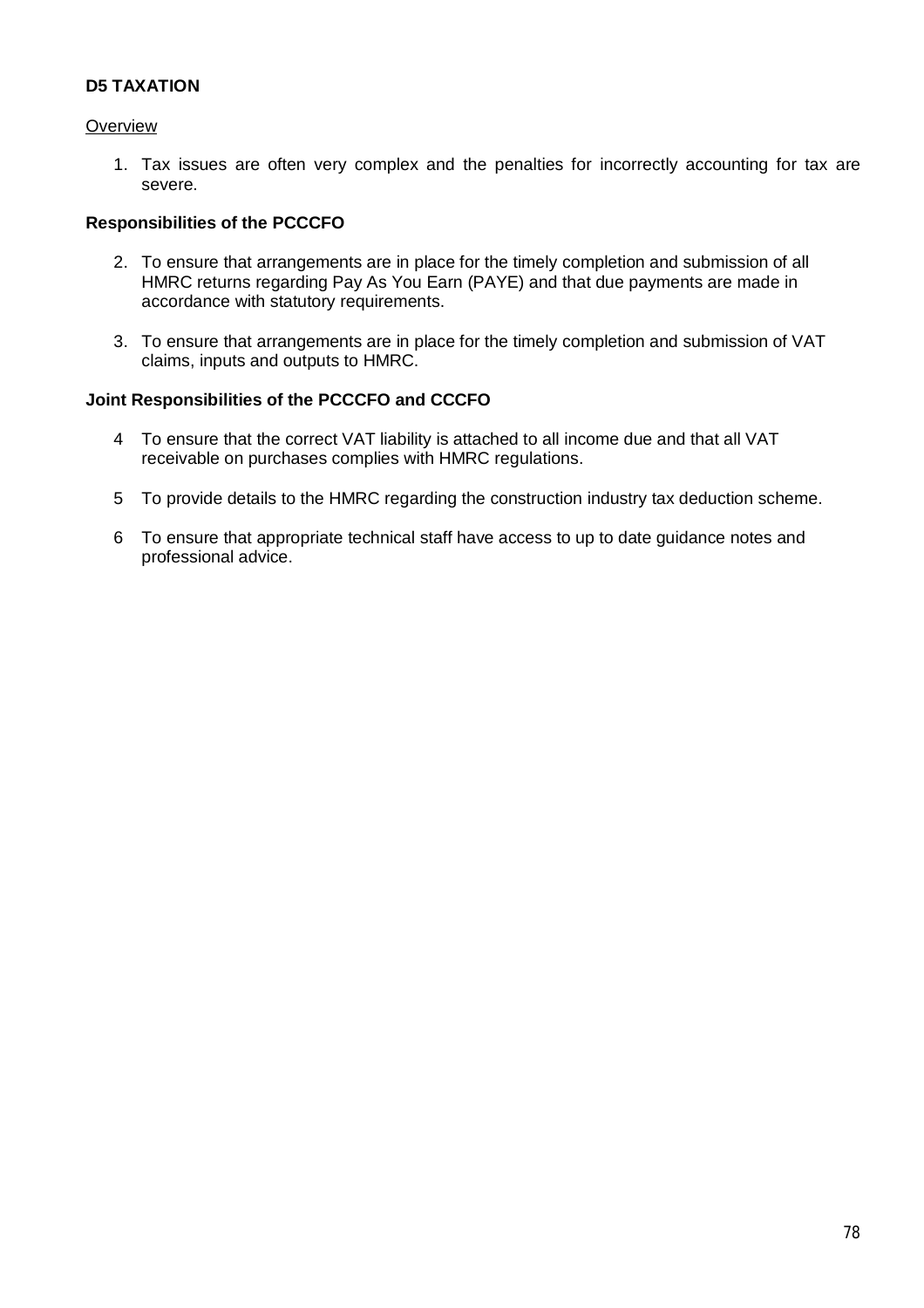# **D6 CORPORATE CREDIT CARDS**

## **Overview**

1. Credit cards provide an effective method for payment for designated officers who, in the course of their official business, have an immediate requirement for expenditure which is relevant to the discharge of their duties.

## **Responsibilities of the Chief Constable**

2. In conjunction with the PCCCFO to provide Financial Instructions to all cardholders.

## **Responsibilities of the CCCFO**

3. To authorise and maintain control over the issue of cards.

## **Responsibilities of Credit Card Holders**

- 4. To ensure that purchases are in accordance with approved policies e.g. catering, hospitality.
- 5. To provide receipted details of all payments made by corporate credit card each month, including nil returns, to ensure that all expenditure is correctly reflected in the accounts and that VAT is recovered.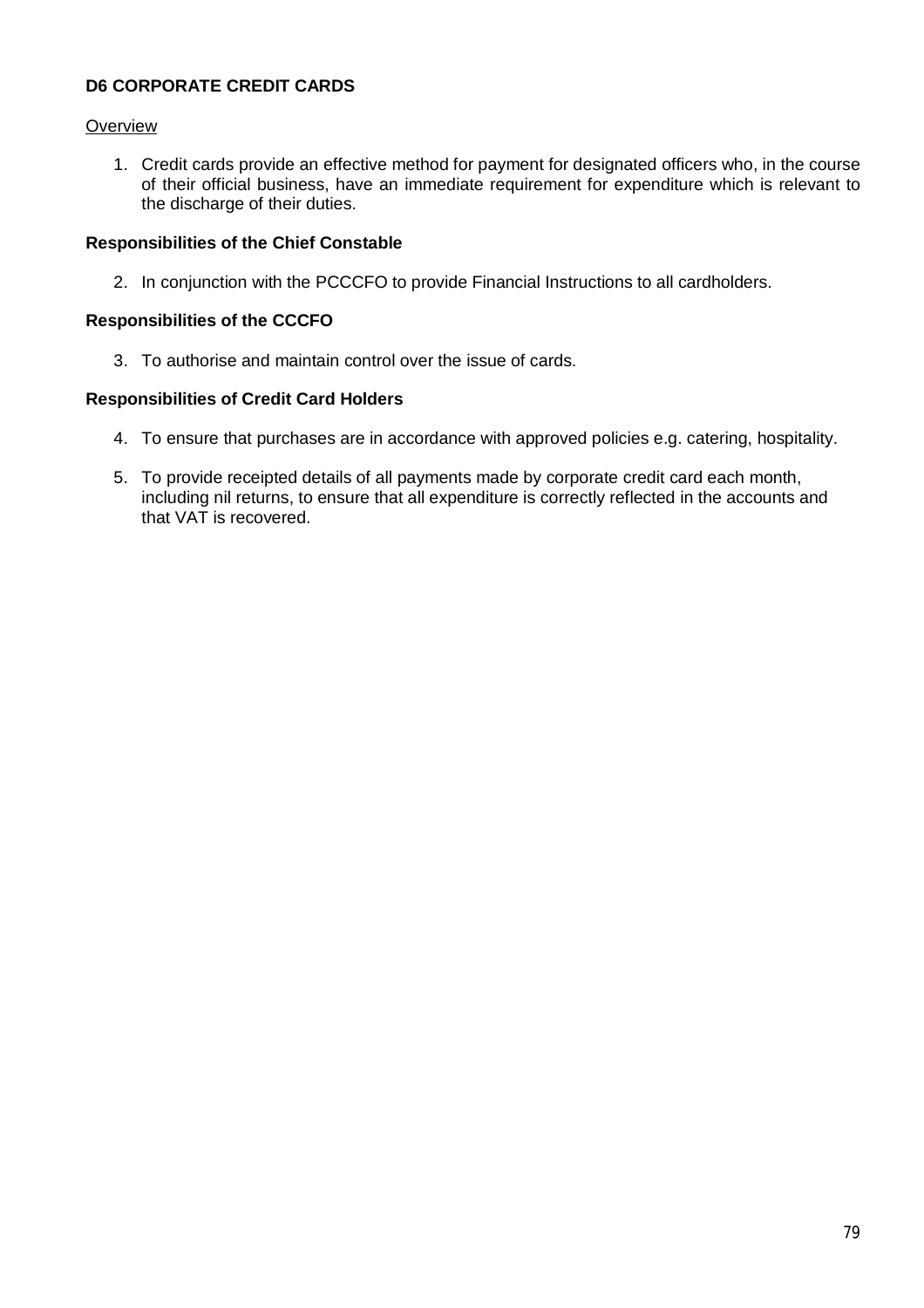## **D7 PURCHASING CARDS**

### **Overview**

1. Purchase cards are an alternative method of buying and paying for relatively low value goods, which generate a high volume of invoices. This should generate an efficiency saving from lower transaction costs (i.e. fewer invoices processed and paid for through the integrated accounts payable system), as well as reducing the number of petty cash transactions.

### **Responsibilities of the Chief Constable**

2. To provide detailed financial instructions to card holders.

### **Responsibilities of the CCCFO**

- 3. To authorise and maintain control over the issue of cards.
- 4. To reconcile the purchase card account to the ledger on a monthly basis.

#### **Responsibilities of Purchasing Card Holders**

5. To be responsible for ordering and paying for goods and services in accordance with the procurement policy, guidance and contract standing orders and all procedures laid down by the CCCFO.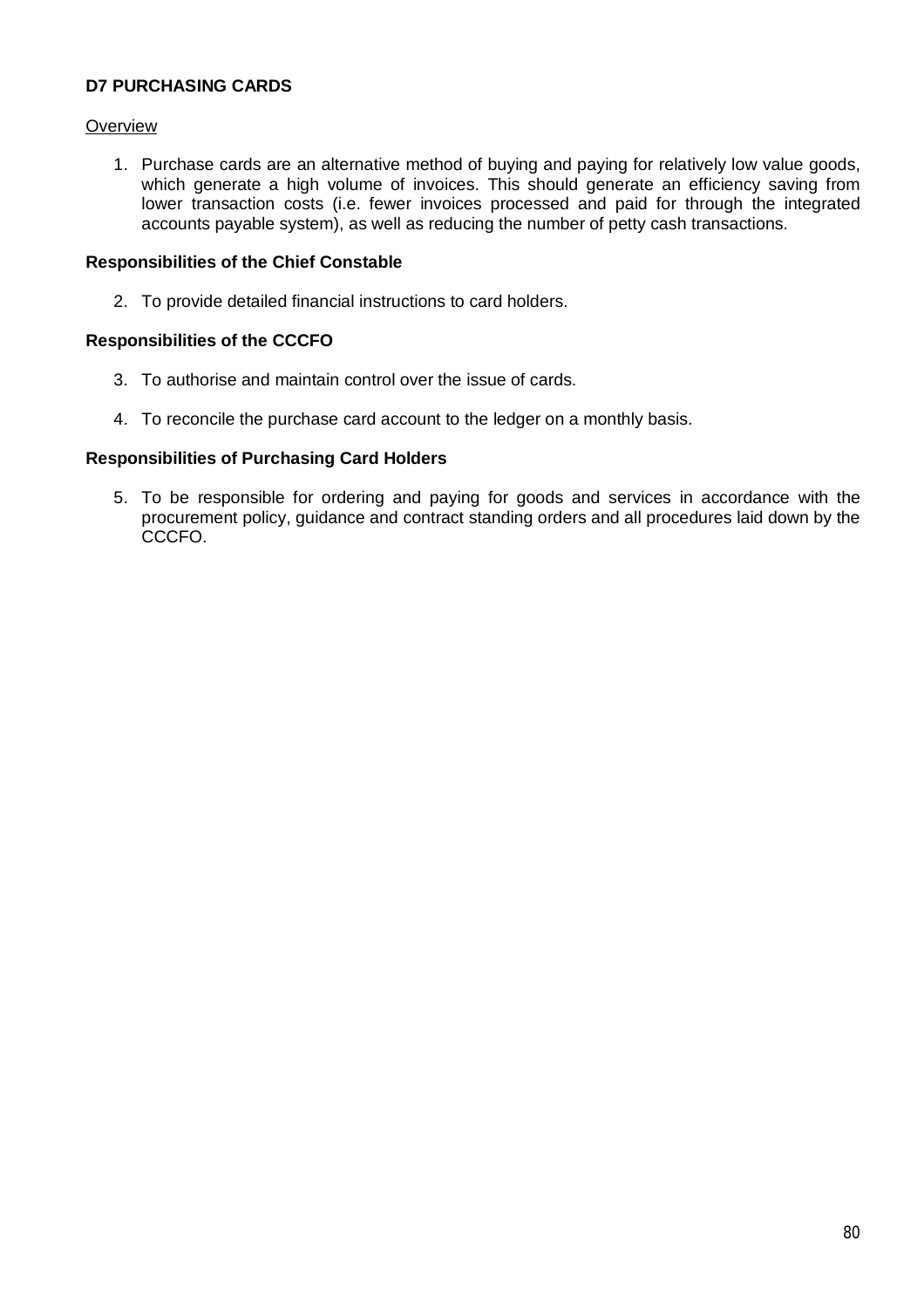## **D8 EX GRATIA PAYMENTS**

### **Overview**

1. An ex gratia payment is a payment made where no legal obligation has been established. An example may be recompense for damage or loss to property incurred as a result of police action.

- 2. To make ex gratia payments, on a timely basis, to members of the public, or recompense to a police officer, up to the level shown in section G in any individual instance, for damage or loss to property or for personal injury or costs incurred as a result of police action where such a payment is likely to facilitate or is conducive or incidental to the discharge of any of the functions of the PCC and the Force.
- 3. To maintain details of ex gratia payments through the financial ledger system.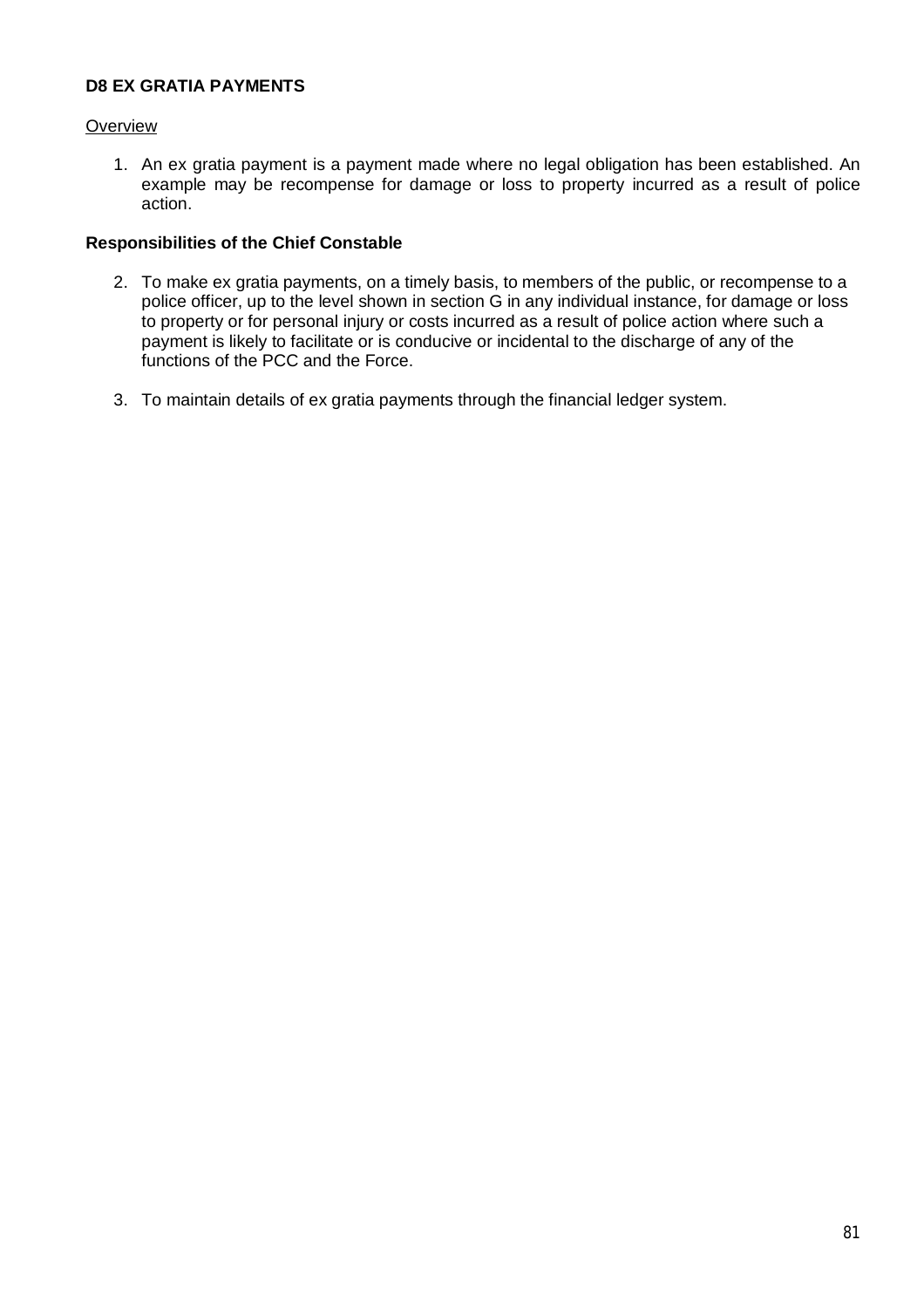## **SECTION E**

### **EXTERNAL ARRANGEMENTS**

### **E1 EXTERNAL FUNDING**

#### **Overview**

- 1. External funding can be a very important source of income, but funding conditions need to be carefully considered to ensure that they are compatible with the aims and objectives of the PCC and Chief Constable. Funds from external agencies provide additional resources to enable policing objectives to be delivered. However, in some instances, although the scope for external funding has increased, such funding is linked to tight specifications and may not be flexible enough to link to the Police and Crime Plan.
- 2. The main sources of such funding will tend to be specific Government grants, additional contributions from local authorities (e.g. for automatic number plate recognition (ANPR), closed circuit television (CCTV) and police community support officers (PCSOs)) and donations from third parties (e.g. towards capital expenditure).

### **Responsibilities of Chief Officers**

3. To pursue actively any opportunities for additional funding where this is considered to be in the interests of the Force and PCC.

#### **Joint Responsibilities of the Chief Constable and the PCC**

4. To ensure that the match-funding requirements and exit strategies are considered prior to entering into the agreements and that future medium term financial forecasts reflect these requirements.

#### **Joint Responsibilities of the PCCCFO and CCCFO**

5. To ensure that all funding notified by external bodies is received and properly accounted for, and that all claims for funds are made by the due date and that any audit requirements specified in the funding agreement are met.

- 6. To ensure that funds are acquired only to meet policing needs and objectives and that a report is made to the PCC where the external funding is in excess of the amount set out in section G.
- 7. To ensure that key conditions of funding and any statutory requirements are complied with and that the responsibilities of the accountable body are clearly understood.
- 8. To ensure that any conditions placed the PCC and the Force in relation to external funding are in accordance with the approved policies. If there is a conflict, this needs to be taken to the PCC for resolution.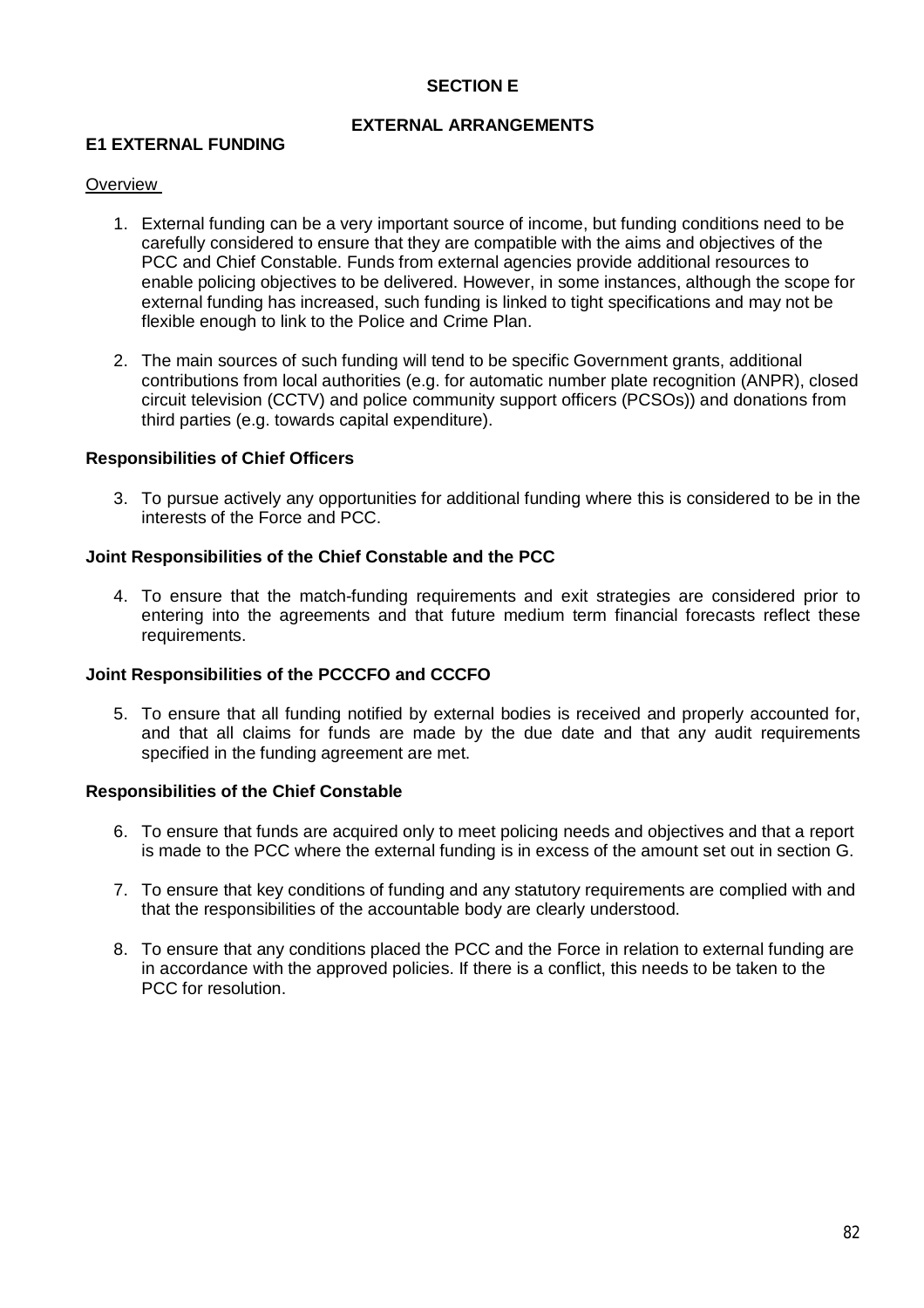## **E2 WORKING FOR THIRD PARTIES**

### **Overview**

1. The Force provides services to other bodies outside of its normal obligations, for which charges are made e.g. training, special services. Arrangements should be in place to ensure that any risks associated with this work are minimised and that such work is not ultra vires.

- 2. To ensure that proposals for assistance are costed, that no contract is subsidised by the Force or the OPCC and that, where possible, payment is received in advance of the delivery of the service so that the Force and the OPCC are not put at risk from any liabilities such as bad debts.
- 3. To ensure that appropriate insurance arrangements are in place.
- 4. To ensure that all contracts are properly documented.
- 5. To ensure that such contracts do not impact adversely on the services provided by the Force and the OPCC.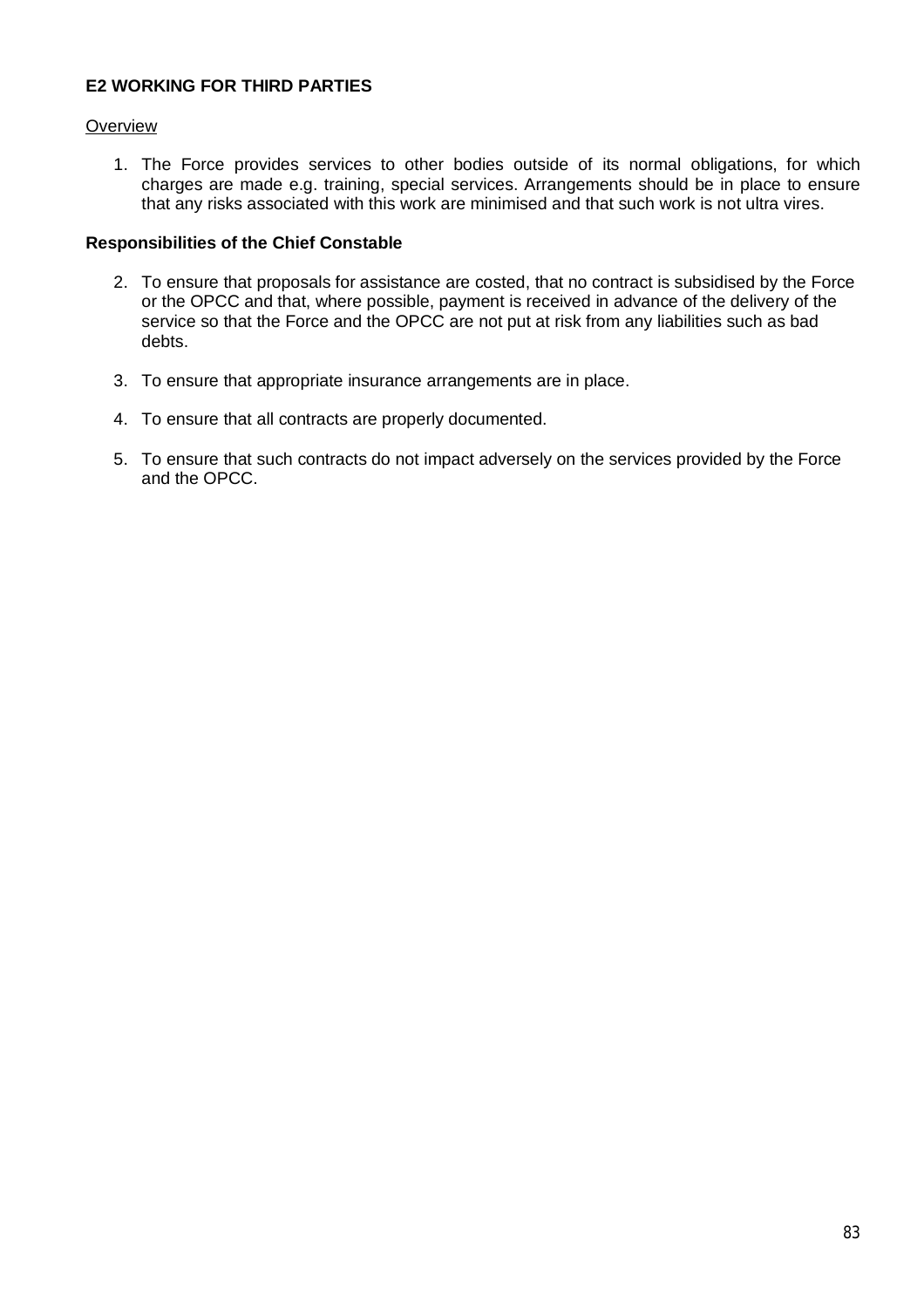## **E3 JOINT WORKING ARRANGEMENTS**

- 1. Public bodies are increasingly encouraged to provide seamless service delivery through working closely with other public bodies, local authorities, agencies and private service providers.
- 2. Joint working arrangements can take a number of different forms, each with its own governance arrangements. These can be grouped under the following headings:
	- Partnerships
	- Consortia
	- Regional Working
	- Collaboration.
- 3. Partners engaged in joint working arrangements have common responsibilities:
	- to act in good faith at all times and in the best interests of the partnership's aims and objectives
	- to be willing to take on a role in the broader programme, appropriate to the skills and resources of the contributing organisation
	- to be open about any conflicts that might arise
	- to encourage joint working and promote the sharing of information, resources and skills
	- to keep secure any information received as a result of partnership activities or duties that is of a confidential or commercially sensitive nature
	- to promote the project.
- 4. In all joint working arrangements the following key principles must apply:
	- before entering into the agreement, a risk assessment has been prepared
	- such agreements do not impact adversely upon the services provided by the Force and OPCC and do contribute to achievement of the Police and Crime Plan objectives.
	- project appraisal is in place to assess the viability of the project in terms of resources, staffing and expertise
	- all arrangements are properly documented
	- regular communication is held with other partners throughout the project in order to achieve the most successful outcome
	- audit and control requirements are satisfied
	- accounting and taxation requirements, particularly VAT, are understood fully and complied with
	- an appropriate exit strategy has been produced.
- 5. The Force and OPCC element of all joint working arrangements must comply with these Financial Regulations.

# **Partnerships**

### **Overview**

- 1. The term partnership refers to groups where members work together as equal partners with a shared vision for a geographic or themed policy area, and agree a strategy in which each partner contributes towards its delivery. A useful working definition of such a partnership is where the partners:
	- are otherwise independent bodies;
	- agree to co-operate to achieve a common goal: and
	- to create an organisational structure or process and agreed programme, and share information, risks and rewards.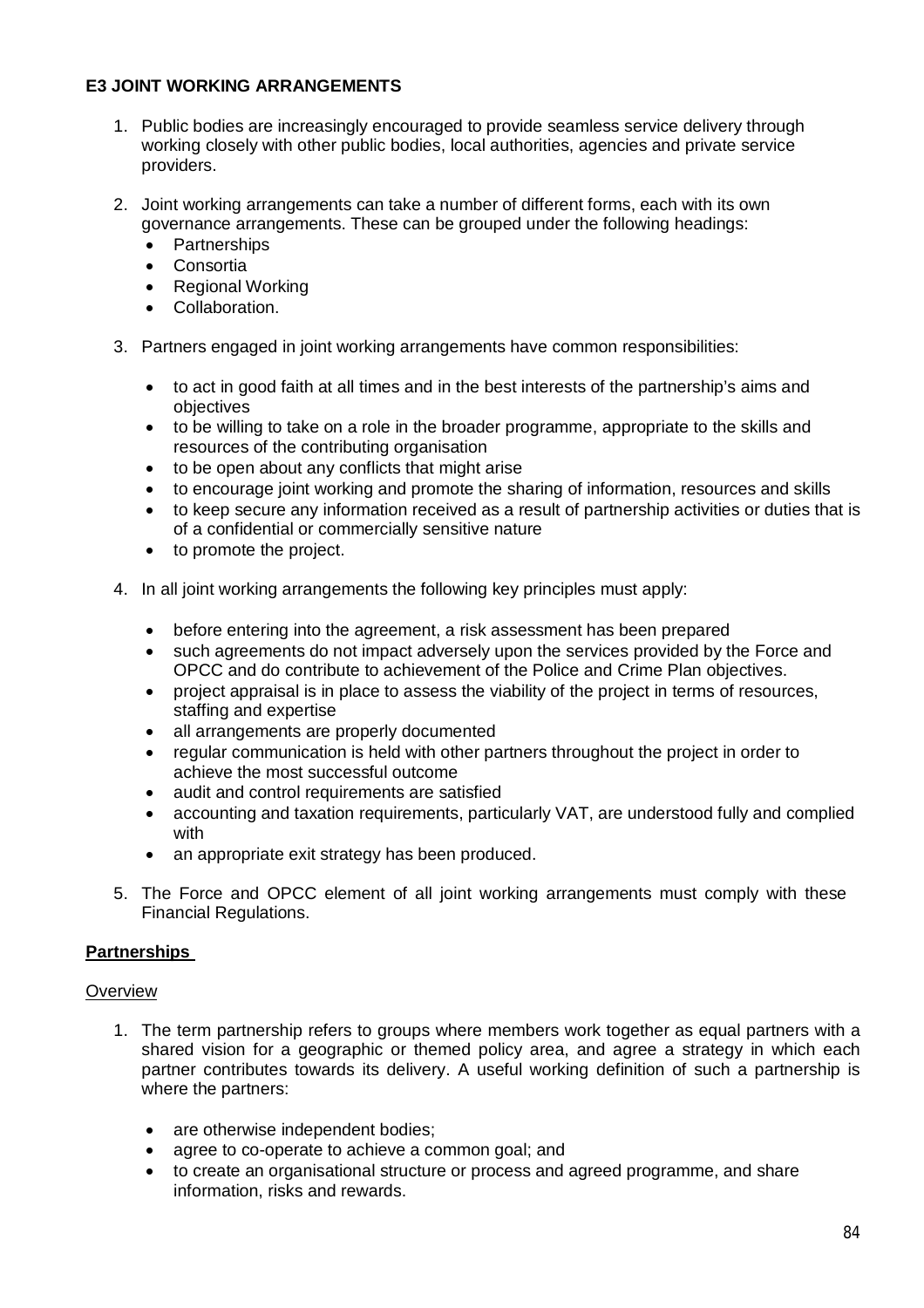- 2. The number of partnerships, both locally and nationally, is expanding in response to Central Government requirements and local initiatives. This is in recognition of the fact that partnership working has the potential to:
	- comply with statutory requirements
	- deliver strategic objectives; in new and better ways
	- improve service quality and cost effectiveness
	- ensure the best use of scarce resources; and access new resources
	- deal with issues which cut across agency and geographic boundaries, and where mainstream programmes alone cannot address the need
	- forge new relationships
	- find new ways to share risk.
- 3. Partnerships typically fall into three main categories i.e. statutory based, strategic, and ad-hoc.

### **Statutory based**

4. These are partnerships that are governed by statute. They include, for example, Community Safety Partnerships (CSPs) and Local Strategic Partnerships (LSPs).

## **Strategic**

5. These are partnerships set up to deliver Police and Crime Plan objectives. They can either be force-wide or local.

## **Ad-hoc**

6. These are typically locally based informal arrangements agreed by Chief Superintendents.

### **Context**

- 7. As set out in section 10 of the *Police Reform and Social Responsibility Act 2011*, the PCC, in exercising his functions, must have regard to the relevant priorities of each responsible authority. Subject to the constraints that may be placed on individual funding streams, PCCs are free to pool funding as they and their local partners see fit. PCCs can enter into any local contract for services, individually or collectively with other local partners, including non-police bodies.
- 8. When the PCC acts as a commissioner of services, he/she will need to agree the shared priorities and outcomes expected to be delivered through the contract or grant agreement with each provider. The PCC is able to make crime and disorder grants in support of local priorities. The inclusion of detailed grant conditions directing local authorities how to spend funding need not be the default option. The power to make crime and disorder grants with conditions is contained in section 9 of the *Police Reform and Social Responsibility Act 2011*. The power to contract for services is set out in paragraph 14 of Schedule 1 and paragraph 7 of Schedule 3 to the *Police Reform and Social Responsibility Act 2011*.

### **Responsibilities of the PCC**

- 9. To have regard to relevant priorities of local partners when considering and setting the Police and Crime Plan and the annual delivery plan.
- 10. To make appropriate arrangements to commission services from either the Force or external providers, taking account of the Commissioning and Grants Framework.
- 11. To make crime and disorder grants.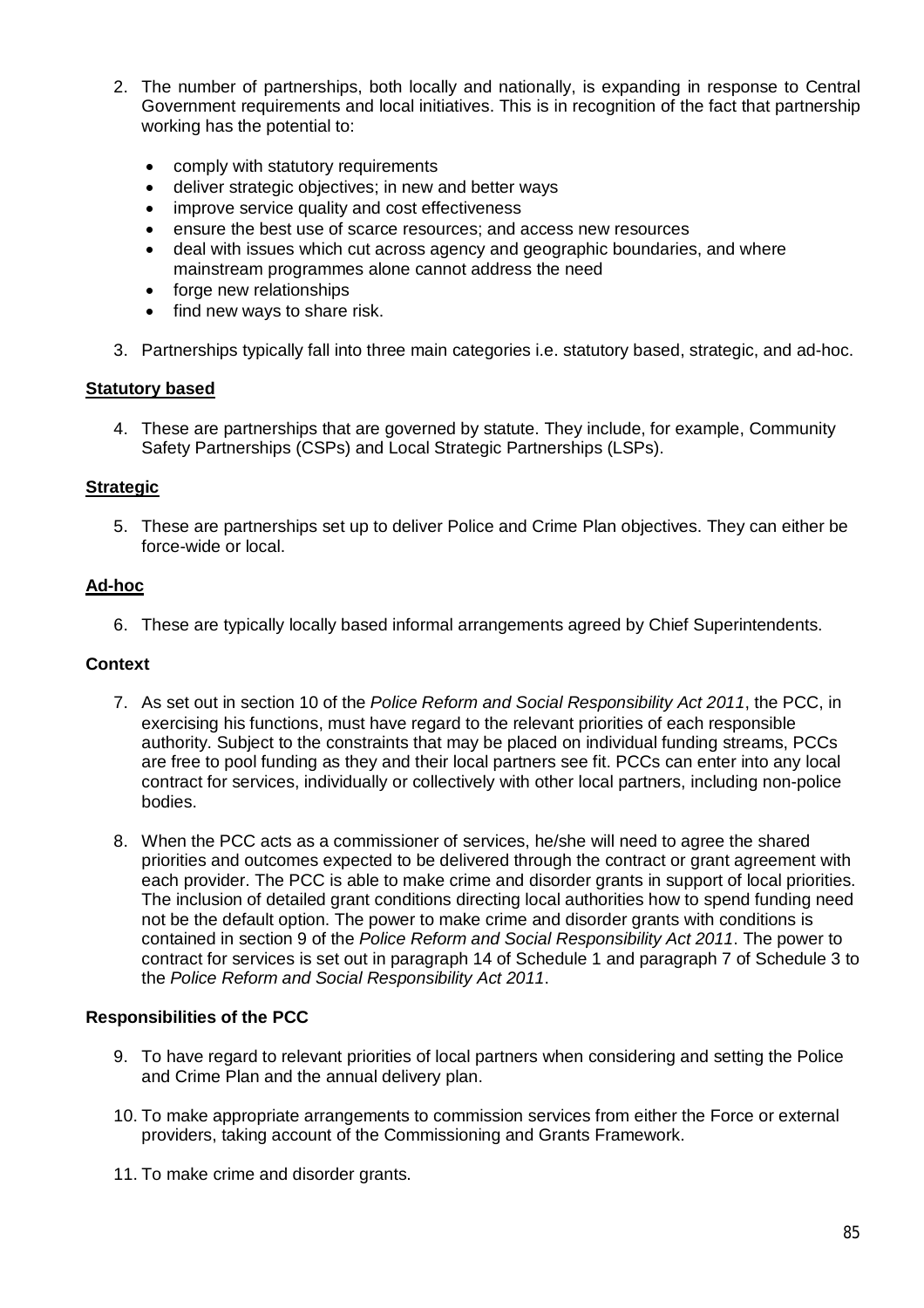## **Responsibilities of Chief Officers**

- 12. To follow the Financial Instructions for local partnerships, as published on the Force policing intranet.
- 13. To consult, as early as possible, the CCCFO and the PCCCFO to ensure the correct treatment of taxation and other accounting arrangements.
- 14. To produce a Memorandum of Understanding (MOU) setting out the appropriate governance arrangements for the project. This document should be signed by the Chief Executive.

### **Consortium Arrangements**

### **Overview**

1. A consortium is a long-term joint working arrangement with other bodies, operating with a formal legal structure approved by the PCC.

### **Responsibilities of Chief Officers**

- 2. To contact the Chief Executive before entering into a formal consortium agreement, to establish the correct legal framework.
- 3. To consult, as early as possible, the CCCFO and the PCCCFO to ensure the correct treatment of taxation and other accounting arrangements.
- 4. To produce a business case to show the full economic benefits to be obtained from participation in the consortium.
- 5. To produce a Memorandum of Understanding (MOU) setting out the appropriate governance arrangements for the project. This document should be signed by the Chief Executive.

### **Responsibilities of the PCC**

6. To approve the Force and OPCC participation in the consortium arrangement.

### **Regional Working**

### **Overview**

- 1. Leicestershire Police's contribution towards working with the other Forces in the East Midlands region will be contained in the annual budget and medium term financial strategies.
- 2. The Regional Programme Director will be required to provide regular financial and performance monitoring information for Regional Working. Once a contribution has been made to a regional project, in terms of application of the resources, it will be assumed it will be in line with those of the Lead Force for that activity. Leicestershire Police will have the right to audit all expenditure in relation to all regional projects.

### **Joint Responsibilities of the PCC and the Chief Constable**

3. To approve Force participation in Regional Working.

### **Joint Responsibilities of the PCCCFO and the CCCFO**

4. To monitor the financial contributions to/from Regional partners to ensure that they are in accordance with agreed procedures.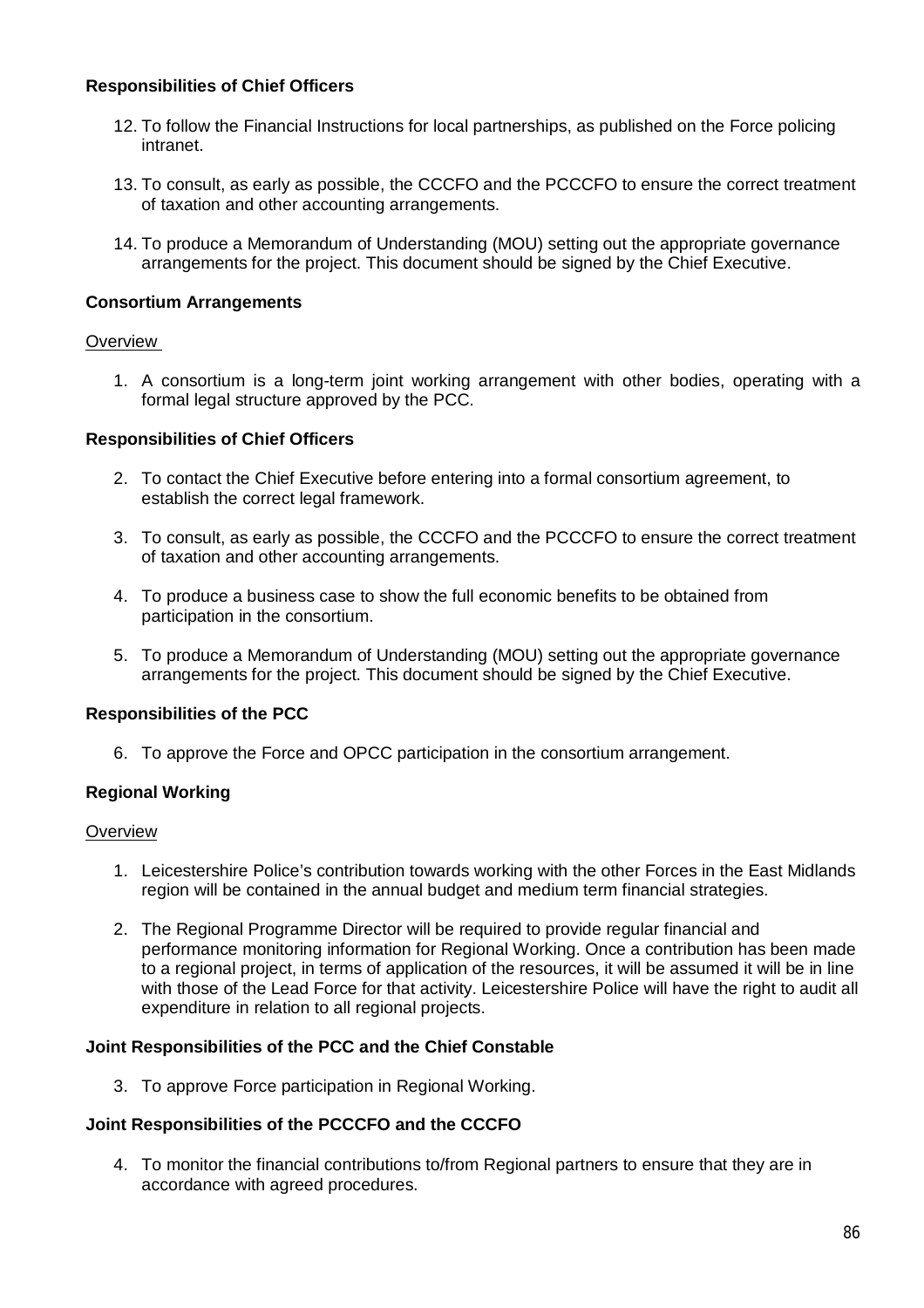5. To consider requests for virements in excess of £75,000 [*amount to be confirmed/aligned with regional colleagues]* in consultation with the Regional Collaboration Board.

# **Collaboration**

## **Overview**

- 1. Under sections 22A to 22C of the Police Act 1996 as inserted by section 89 of the Police Reform and Social Responsibility Act 2011, Chief Constables and PCCs have the legal power and duty to enter into collaboration agreements to improve the efficiency or effectiveness of one or more police Force or PCCs. Any collaboration which relates to the functions of a police Force must first be agreed with the Chief Constable of the Force concerned.
- 2. The PCCs shall jointly hold their Chief Constables to account for any collaboration in which their Force is involved
- 3. Any such proposal must be discussed with the PCCCFO and CCCFO in the first instance.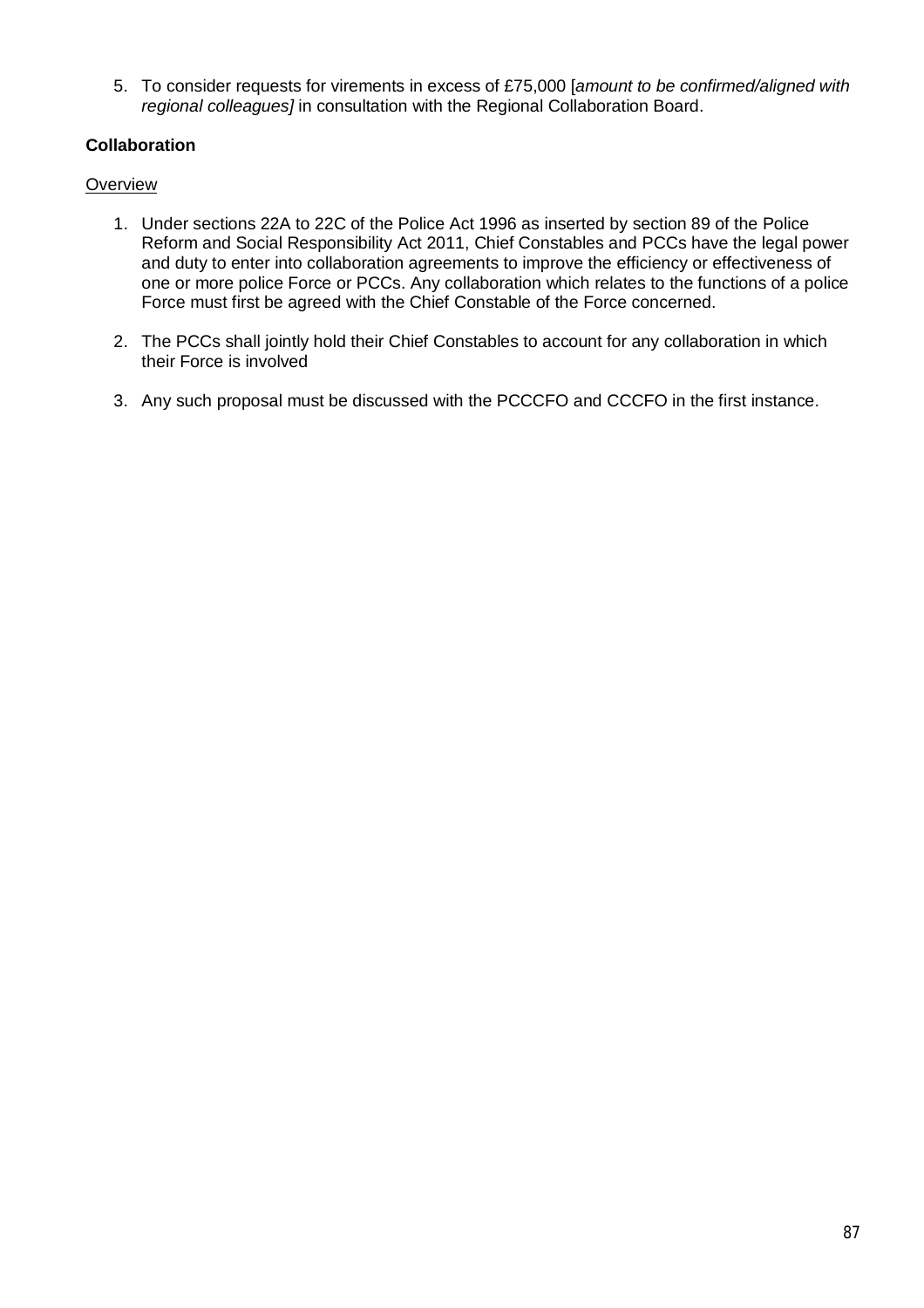# **SECTION F**

# **CONTRACT STANDING ORDERS**

### PREFACE

# **A. Introduction**

This preface is intended to assist persons who are either regularly purchasing goods or services on behalf of the Force or the PCC, or might more occasionally wish to purchase goods or services of substantial value.

# **B. Context**

Contract Standing Orders are quite simply rules to ensure that the Force or PCC gets good value for money. It therefore sets out a procedure that encourages a fraud free environment for making the relevant purchase. The rules are only rules and if a different method of achieving the end is justified then this can be done, but will need express permission of the PCC (or possibly the Chief Constable -if within his delegated powers). In most situations, however, you will find the Contract Standing Orders will be sufficiently broad to cater for your particular purchase.

# **C. Which Route To Choose?**

Different procedures apply according to the value of the proposed transactions. These can be summarised as follows. Note that the value of a contract includes all the estimated costs involved including the cost of maintenance or support provision. Hence a contract providing for payments of £4k per annum for 3 years is a contract with a value of £12k.

### **Purchase of goods or services under the value of £A**

- The official order form approved by the PCCCFO and CCCFO should normally be used Although you are not obliged to obtain 3 quotations, you must ensure the Force and PCC obtain good value for money
- Such agreements to purchase the goods or services should normally be in writing
- It is unlikely that contracts to this value would have any implication regarding EU Procurement **Directives**
- You should make sure that the purchase is within the powers delegated to you by the PCC or Constable and the funding is contained within your budget.

### **Transactions valued at more than £A but less than £B**

- For these transactions the Procurement Department must manage the procurement process
- Such contracts must be in writing
- The format for drafting and issuing contractual documentations must be agreed with the Procurement Department
- Suitable conditions of contract specific to the contract will be applicable
- It may be that a contract between the values of £A and £B could have EU Procurement Directive implications
- Ensure that you have authority of the PCC or Chief Constable to conclude the transaction in relation to this matter, which must include an agreed business case and confirmation of budget availability.
- Transactions that fall within these values require three prior written quotations from suitable contractors.

# **Transactions of the value of £B or above**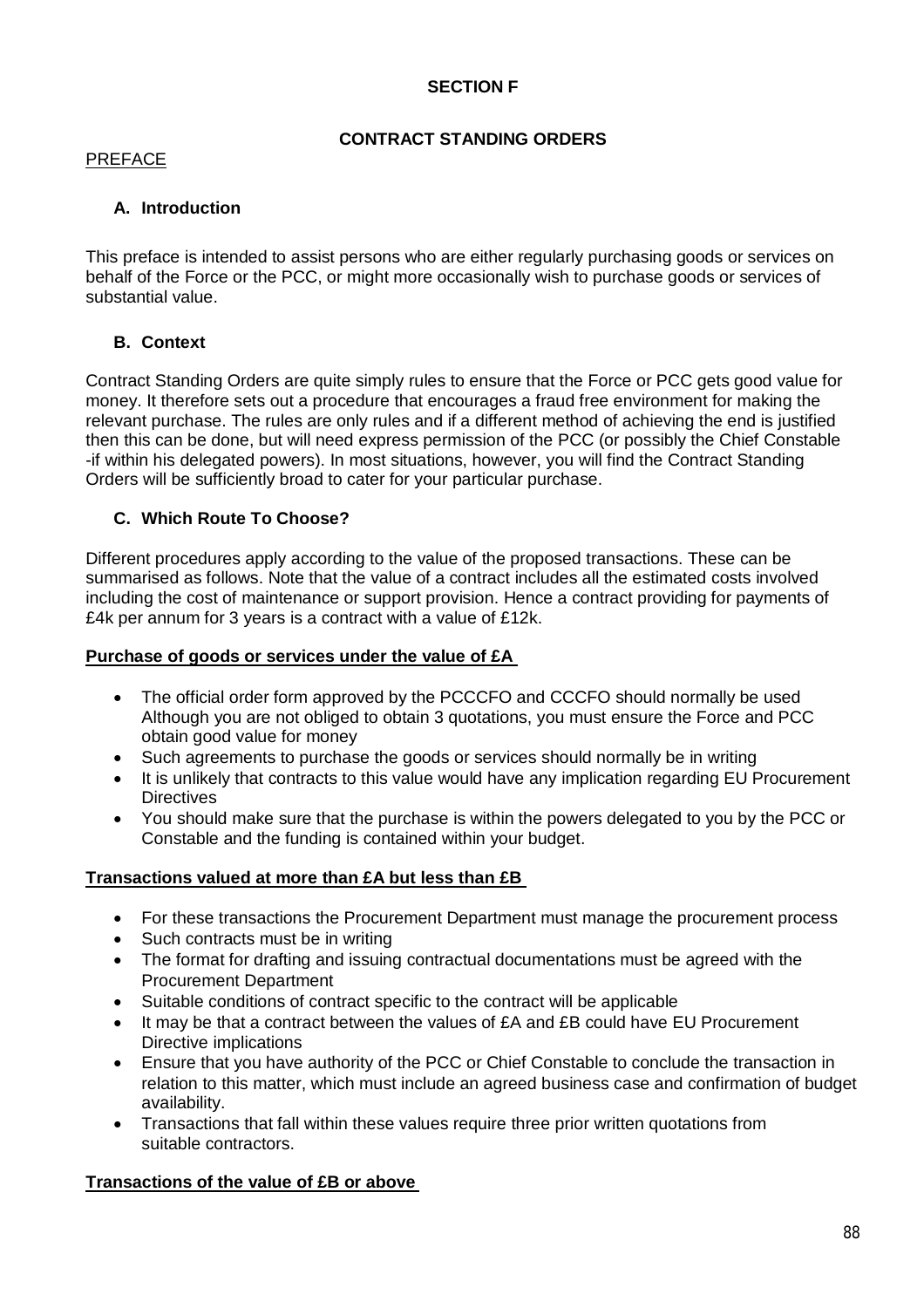- The Procurement Department must manage the Procurement process for transactions of this value.
- These transactions may well have EU Procurement Directive implications see the Annex to the Standing Orders.
- The provisions of EU Procurement Directives are mandatory.
- The contract for this transaction must be in the name of and sealed by the PCC
- Check that you know the budget amount for this particular transaction. The budget amount will have been fixed either specifically by the PCC or by the Chief Constable using his delegated powers.
- Transactions of this value must follow a tendering process. Tenders will be invited from at least 3 proposed contractors.
- The tendering process is quite formal and is detailed in later sections.
- Should it not be possible to obtain three quotations and either two or only one supplier exists to provide a quotation then a dispensation must be agreed by the PCC prior to any contract award. The Procurement Department will assist in obtaining this dispensation should this be an appropriate method of procurement.
- These processes are designed to reduce the likelihood of fraud, and ensure the Force and PCC obtains the best deal possible.

## **D. Collaboration**

Where a contract is let by one of the East Midlands Forces or PCC's on behalf of one or more of the constituent authorities, the Contract Standing Orders adopted by that PCC shall apply.

Where a contract is let by any other UK PCC, Emergency Service or other Collaborative Agency then the Contract Standing Orders adopted by that PCC, Emergency Service or Collaborative Agency shall apply.

### **E. Web Based Tendering**

The Procurement department uses the national Police e-Tendering system, Bluelight Procontract, at *www.bluelight.gov.uk* to invite quotations for all Procurement work.

Bluelight Procontract enables quotations, formal tenders and Official Journal of the European Union (OJEU) tenders to be undertaken electronically, with suppliers and contractors uploading their responses to the site EU contract notices and award notices are electronically submitted to OJEU from Bluelight Procontract, ensuring compliance with EU Procurement Directives.

Suppliers register on Bluelight Procontract, free of charge and are notified of any contracts that are advertised under the category codes that they have registered against.

All quotations and tenders (including EU tenders) are retained on Bluelight Procontract for 12 years, complying with the Force's Retention of Documents policy.

# **F. Equalities Duties Legislation**

The equalities duties legislation ensures that public authorities, when carrying out their duties, need to have due regard to comply with the *Equality Act 2010*.

Under the equalities duties, a contractor carrying out functions of a public nature, for the duration of the contract, would itself be a public authority and have a duty to comply with the equalities duties when carrying out those functions.

All Procurement activity within Force and OPCC must include the equalities duties for all stages of the procurement process. This includes the advertisement, specification, selection of contractors, evaluation of contractors and managing the contract.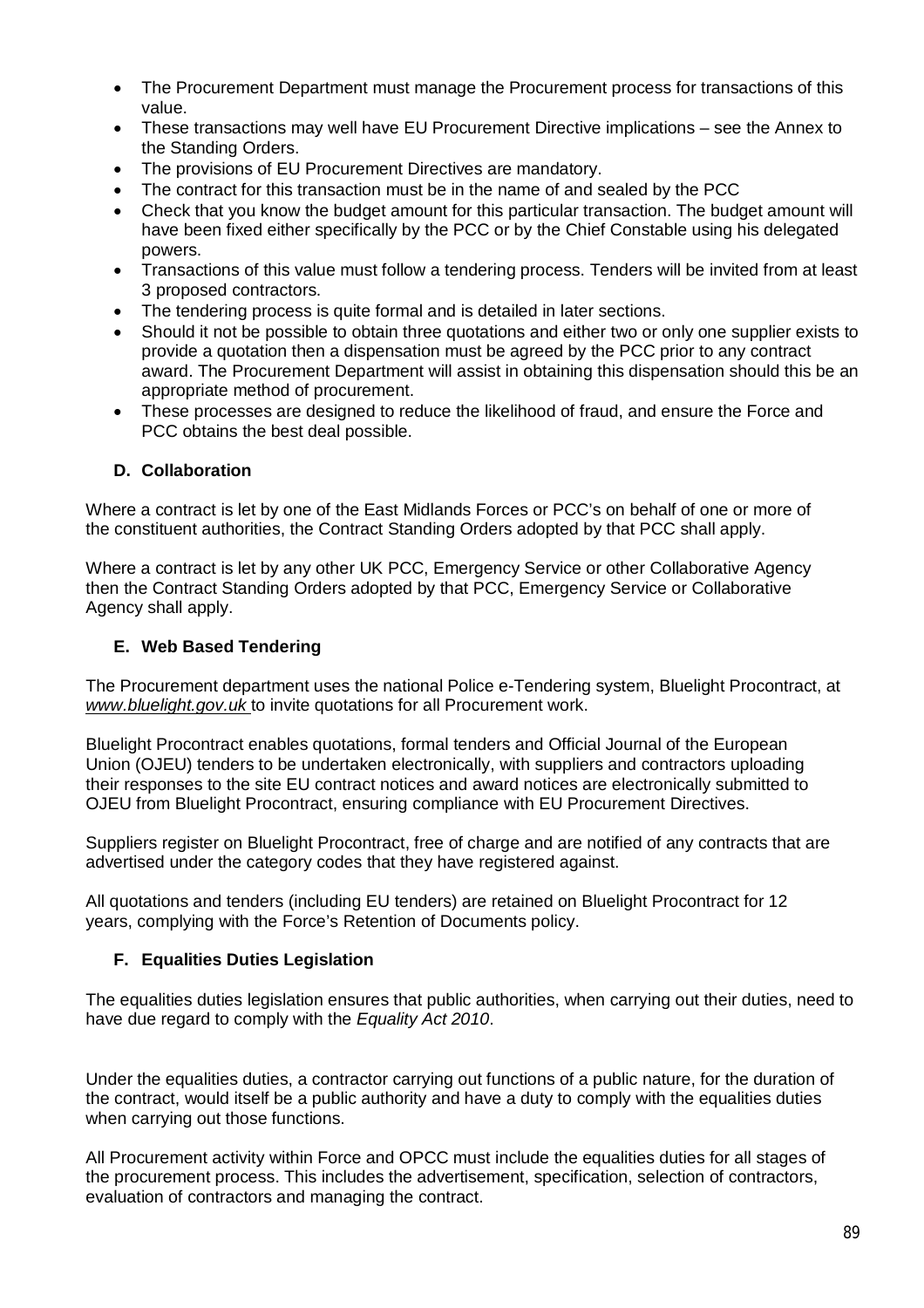An equality impact assessment is completed for all contracts and where the impact assessment rating is medium or high, equality policies are assessed by the Force or OPCC.

# **G. Contacts**

If you have any questions concerning the Standing Orders please contact the CCCFO on extension 2244, the PCCCFO on extension 8984 or the Procurement Department on extension 2111.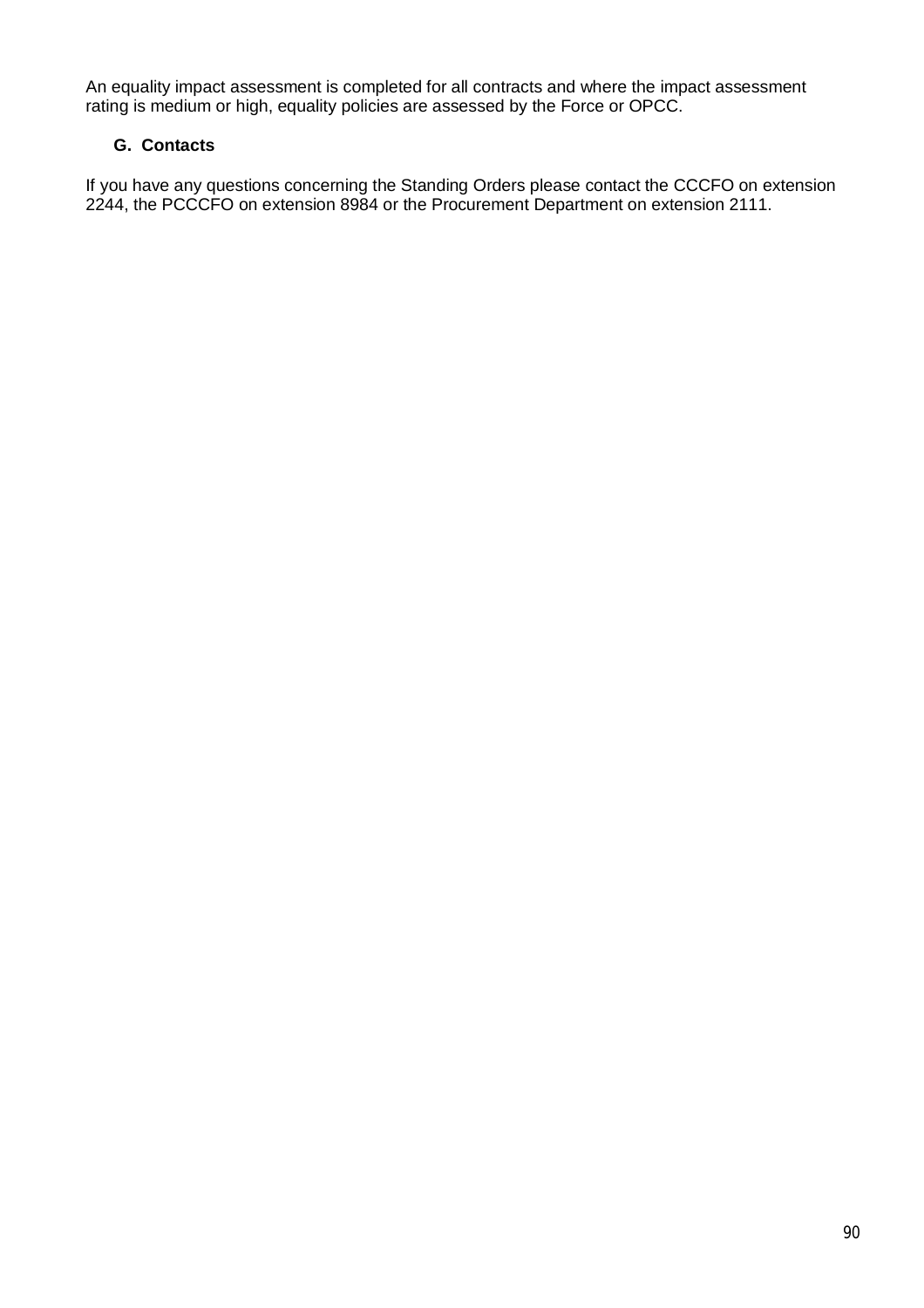## **CONTRACT STANDING ORDERS**

#### **1. Miscellaneous**

- 1.1. Where appropriate in these Standing Orders:
	- 1) the term "contract" means a legally binding agreement for works or for the supply of goods, materials or services;
	- 2) the term "Chief Constable" includes an employee authorised to act on his/her behalf for the purpose specified (e.g. as mentioned in the Financial Procedure Manual);
	- 3) the term "consultant" includes anyone employed to supervise and manage a contract on behalf of the PCC and who is not an officer of the OPCC or Leicestershire Police.
- 1.2. Every contract made or tendering procedure adopted by the local policing body must comply with:
	- 1) All aspects of EU Procurement Directives currently in force;
	- 2) these Standing Orders, so far as no exceptions have been made under Standing Order 2; and 3) UK Law.
- 1.3. A reference to the EU Procurement Directives is contained in the Annex hereto.
- 1.4. A consultant must comply with these Standing Orders as if he or she were the PCC or Chief Constable and the service contract must state this obligation.
- 1.5. It is essential that before any procurement activity is considered, appropriate budget provisions have been secured from the Chief Constable or PCC, and business cases prepared as required in the consent section of the Scheme of Delegation.
- 1.6. The Force and OPCC require all procurement activity to be undertaken in a transparent, fair and consistent manner, ensuring the highest standards of probity and accountability. All procurement undertaken on behalf of the Force and OPCC will operate under robust principles and procedures to ensure best value.
- 1.7. Every employee of the Force and OPCC shall comply with the Standing Orders; any failure to do so may result in disciplinary action.
- 1.8. The use of central contracts that have been set up by the Force, the OPCC, regional Forces or national arrangements for certain works, goods and services is mandatory.
- 1.9. For works, goods or services not available from an existing contract, the acceptance of quotations and bids will be based on the principle of best overall value for money i.e. the most economically advantageous offer. Criteria for the award of contracts shall be recorded in advance of the invitation and strictly observed by the employees evaluating the bids. The criteria may include cost and qualitative elements and shall take into account whole life costs. The evaluation process must be objective, systematic, thorough and fair.
- 1.10. Evaluation models shall generally be weighted such that the overall percentage score allocated to cost is not less than 50%. In exceptional circumstances the PCCCFO or CCCFO or his/her deputy may agree a different cost/quality ratio.
- 1.11. Estimated value is deemed to be aggregate cost that is reasonably anticipated over the lifetime of the provision. If the lifetime is unknown, then the aggregate cost should be based on 48 months.
- 1.12. Requirements must not be disaggregated in order to avoid competition procurement under any circumstances.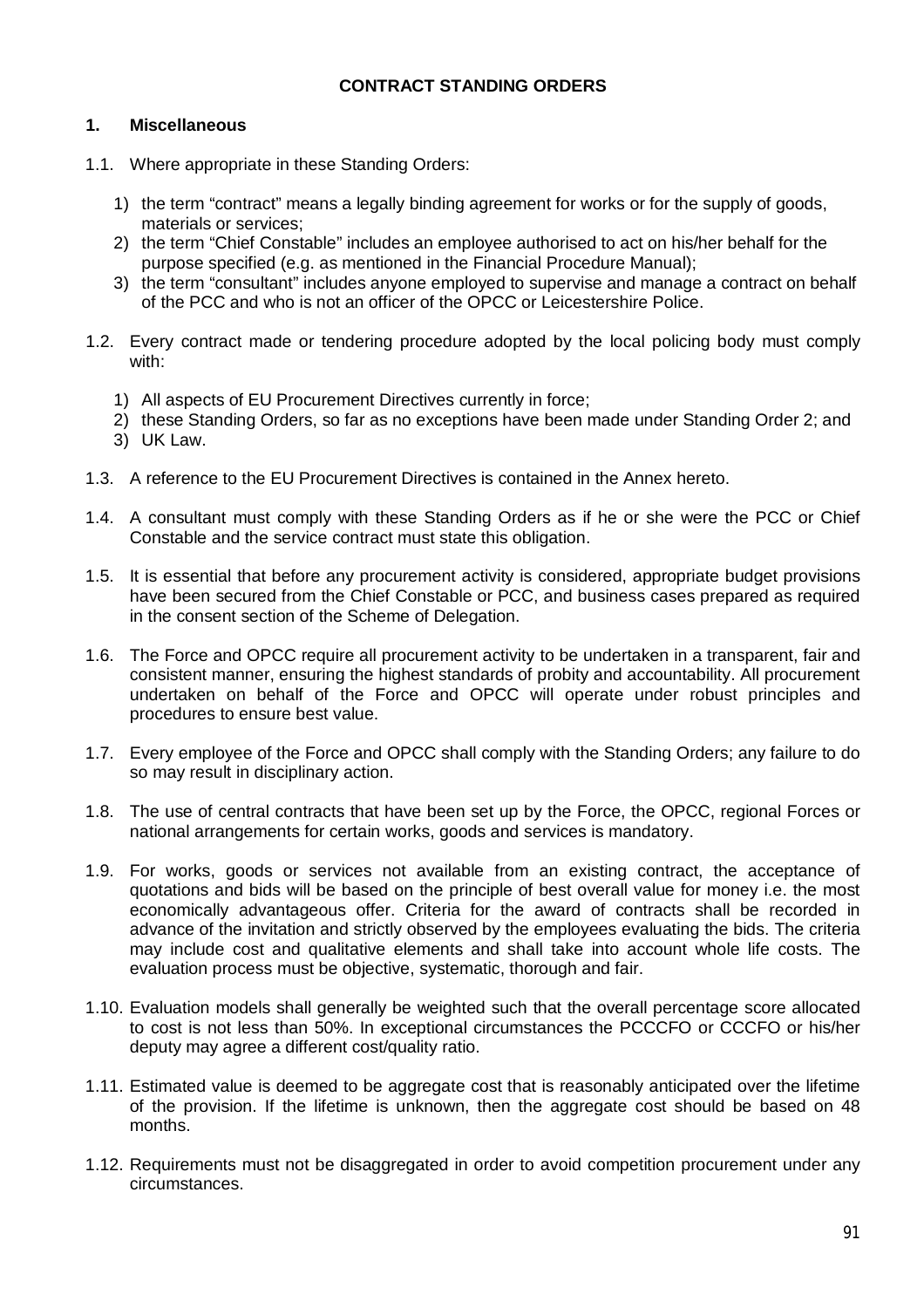- 1.13. The authority levels shall apply to variations to contract, i.e. any additional costs resulting from the variation must be aggregated with the original contract value for the purposes of authorisation.
- 1.14. The amounts £A and £B in these Standing Orders have the values given in Standing Order 1.15 below. By agreement with the PCCCFO the CCCFO may adjust any such values.
- 1.15. Subject to any alterations made by the Finance Director in accordance with Standing Order 1.13:

 $EA = £5,000$  (Estates Department = £10,000)  $EB = £189.330$ 

## **2. Exceptions**

- 2.1. Exceptions to Standing Order 3.1 may be made in accordance with Financial Regulations.
- 2.2. Exceptions to Standing Order 3.1 onwards may be made:
	- 1) by the PCCCFO in consultation with the PCC.
	- 2) if the tender is invited on behalf of a partnership to which the PCC is a member and the tender is being invited in accordance with the method prescribed by that partnership.

## **3. Inviting Quotations and Tenders**

3.1. Where the estimated value of a proposed contract is more than £A, written quotations must be invited from at least three suitable contractors. This process must be managed by the Procurement Department. The PCCCFO may authorise that only two, or exceptionally one, quotation(s) be sought if he/she is satisfied, on reasonable grounds, that three quotes cannot be obtained. The PCCCFO will record such reasons.

### **4. Selective Tendering from List of Approved Contractors for Estates Procurement**

- 4.1. The list of Approved Contractors used by the Estates Department is kept and compiled by Procurement of behalf of the Estates Department, in accordance with the requirements of the PCC.
- 4.2. Lists must show the type and value of work for which each contractor is approved.
- 4.3. The lists must be reviewed at least every five years. Where a list is being reviewed, those already on the list must be asked if they wish to stay on it subject to satisfactory past performance and financial standing.
- 4.4. An approved contractor considered by the CCCFO to be unsatisfactory may be removed or suspended from any list.
- 4.5. All contractors on the relevant list capable of undertaking such works must be invited to tender for a contract, subject to the Chief Constable or PCCCFO being satisfied as to their capability, having regard to their performance and other commitments. Where the past performance or current financial standing of a contractor appears unsatisfactory to the Chief Constable or PCCCFO, he/she shall exclude that contractor from tendering for a particular contract.

# **5. Submitting Tenders**

5.1. Leicestershire use the Bluelight EU-Supply Tendering portal where suitable for the procurement process. This portal allows suppliers to upload their tender responses until the deadline date and time. Late tenders can be uploaded only when a specific I.T. issue resulted that prevented a supplier uploading a tender and can evidence this. There is no obligation on the Force or PCC to open or consider late tenders. The portal has password protection to ensure only a designated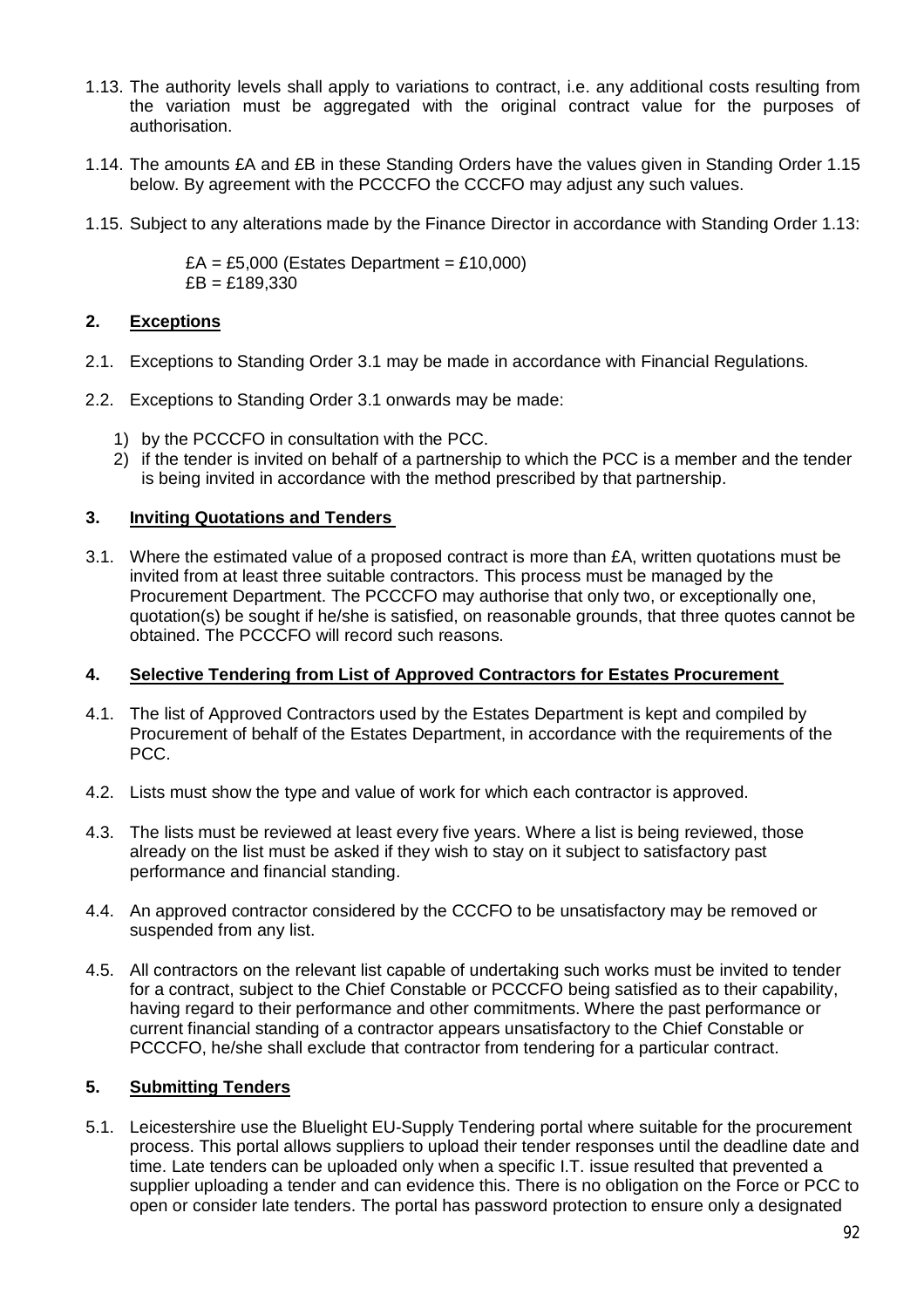officer may release the tenders after the deadline.

5.2. The Chief Constable or PCCCFO may allow a tender, that does not comply with these Standing Orders, to be considered provided he is satisfied that the breach was due to inadvertence and that no advantage to the tenderer or detriment to any other person has occurred as a result. The Chief Constable or PCCCFO, will record such reasons.

### **6. Exceptions to Normal Procedures/Single Tender Action (known as Single Source Dispensations (SSD's)**

- 6.1. Exceptions
- 6.1.1.Exceptions to normal procedures must be approved by the PCCCFO.
- 6.2. Single Source Dispensations (SSD)
- 6.2.1.SSD should only be used in very exceptional circumstances. The Chief Constable or PCCCFO or their delegated authorities will consider requests for exceptions to normal procedures under the following circumstances;
	- a) Where it can be evidenced that only one supplier is able to carry out the work or service or to supply goods for technical reasons or because of exclusive rights;
	- b) Extensions to existing contracts where there is a genuinely justifiable case to use an existing contractor/supplier to maintain continuity of supply or site experience;
	- c) The contract has been classified as secret by a Chief Officer making essential the use of a particular contractor or a limited competition to a select list of contractors and the avoidance of advertising requirements in the public domain;
	- d) The contract is required so urgently that competition is impracticable. For example a genuine unforeseeable operational need arises. However failure to take action within appropriate timescales does not constitute grounds for an urgency exception.
- 6.2.2.Any SSD up to £10,000 and within the Chief Constable's remit shall be authorised by the CCCFO and shall be recorded. If within the PCC's remit then the SSD will be authorised by the PCCCFO and shall be recorded.
- 6.2.3.Any SSD over £10,000 shall be requested via the PCCCFO to the Chief Executive.
- 6.2.4.A register of all SSD's will be maintained by the Chief Constable and available for review by the PCC on request.

# **7. Form of Contracts**

- 7.1. All contracts must be in writing.
- 7.2. Leicestershire Police terms and conditions of contract for either the supply of goods or the provision of services will be applicable to any contract placed. However, there may be exceptional circumstances where other terms and conditions of contract are proposed. The Procurement Department must be consulted in such circumstances for advice and support. East Midlands Regional Forces' terms and conditions of contract will be applicable where any East Midlands Police collaborative contract has been agreed.
- 7.3. All contracts above £B must be sealed by the PCC. All contracts between £50,000 and £B must be authorised by a member of the Chief Officer Team. All contracts between £A and £50,000 must be authorised by the Head of the Department.
- 7.4. All contracts must state the:
	- 1) work to be done or the goods, materials or services to be supplied;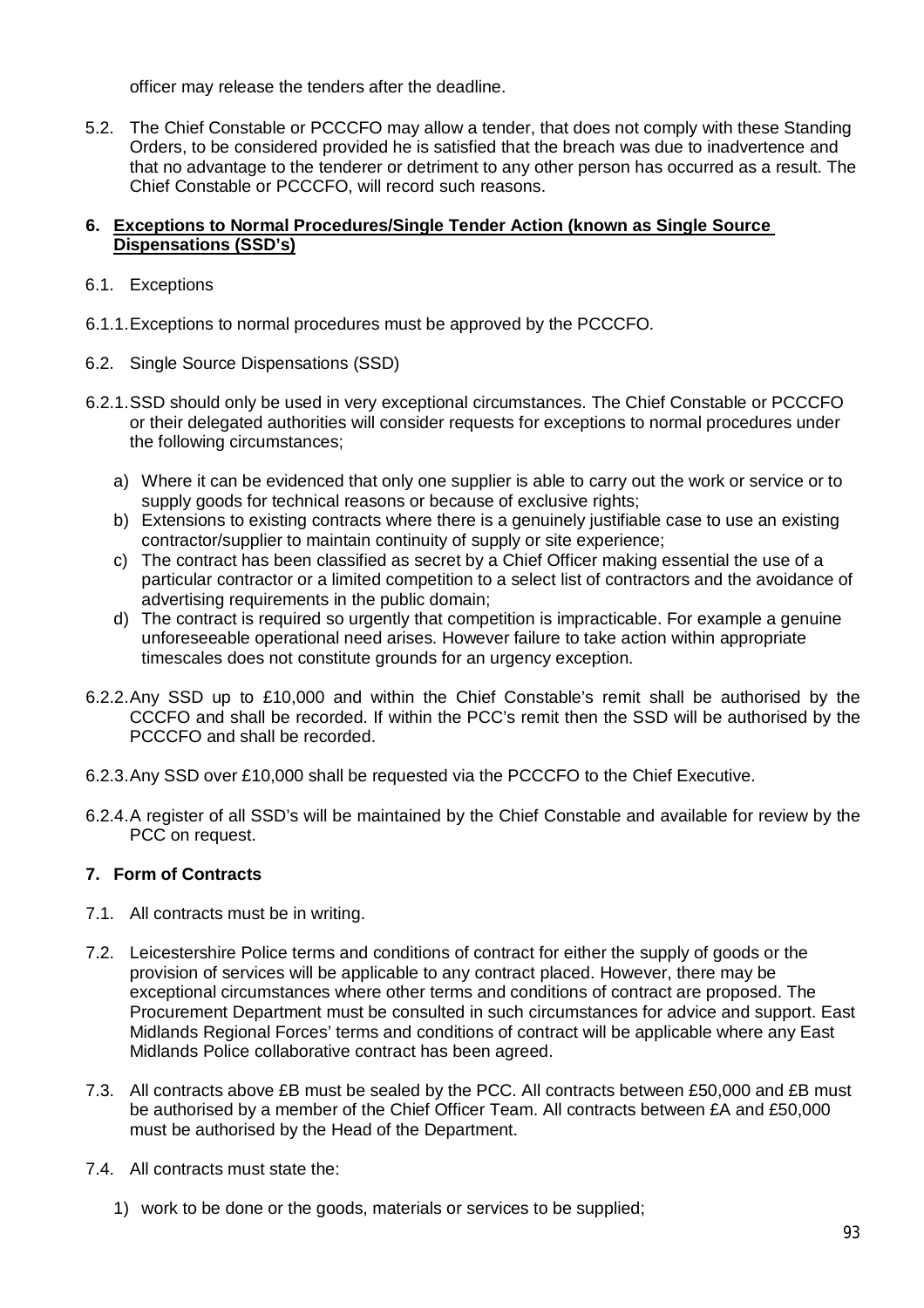- 2) price and any deductions;
- 3) time within which the contract is to be carried out; and
- 4) Terms and Conditions of contract applicable.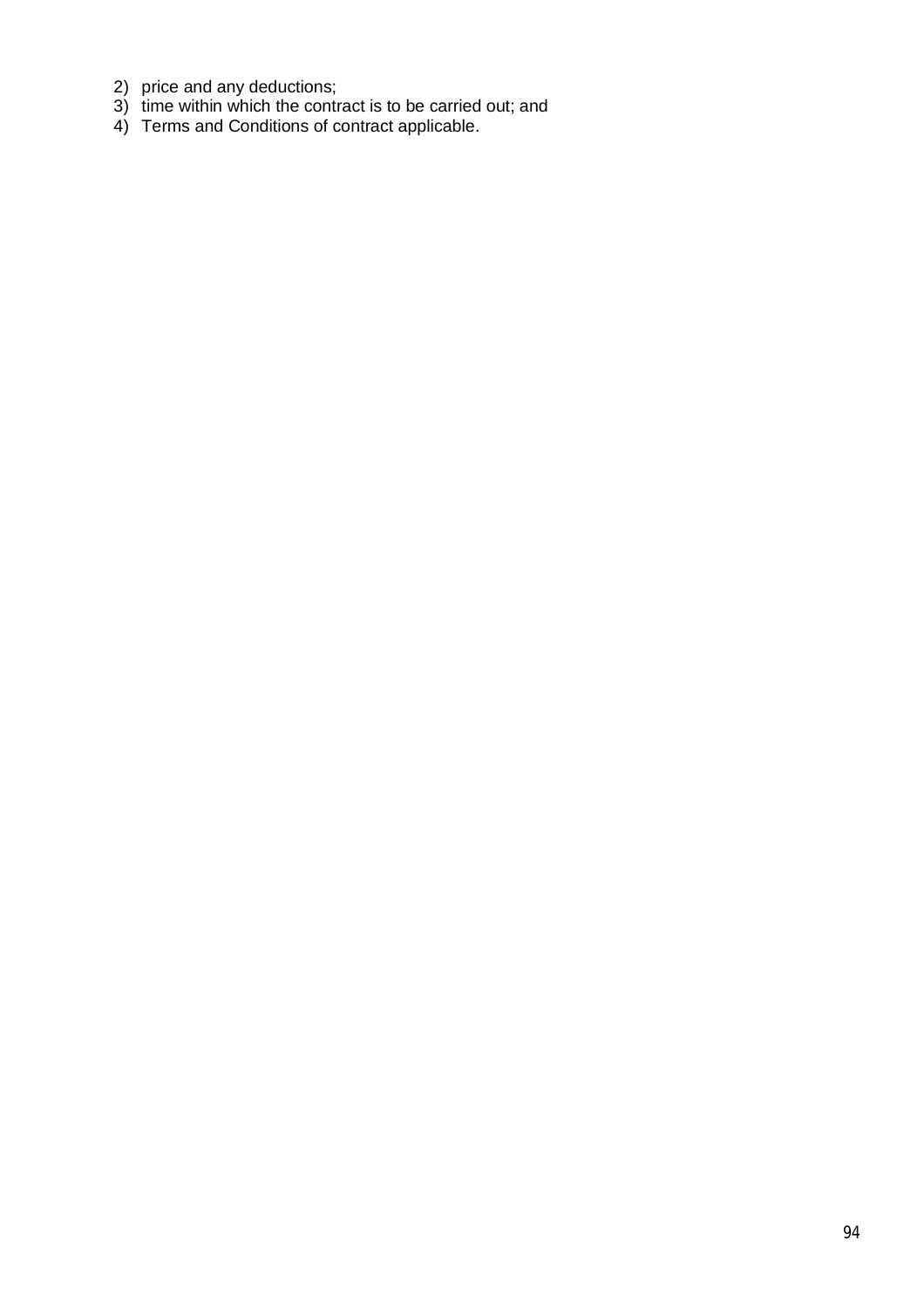# **ANNEX TO CONTRACT STANDING ORDERS**

The OPCC for Leicestershire is subject to the requirements of European Community Services Directive 92/50/EEC (as enacted into UK law by Statutory Instrument), for certain of its contracts for services and 93/36/EEC for certain of its contracts for the supply of goods.

The OPCC must comply with the requirements of EU procurement legislation in the process of awarding all relevant contracts for which it is responsible.

The legislation applies to contracts with an estimated value above the following thresholds (net of VAT):

- £189,330 for supplies and service contracts
- £4,733,252 for works contracts

Where there are a series of contracts, for similar requirements, to be awarded to the same market segment within each 12 month period, the value of all those requirements must be aggregated together to determine whether the value threshold is reached. If it is, then all those contracts will be subject to the Directives. As this will be difficult to do in practice, anything regularly purchased should have the Directives applied to it.

Should employees be unsure if the Directives are applicable then they should contact the CCCFO who will advise accordingly.

Failure to comply with the requirements of EU procurement legislation may result in the OPCC being taken to court for a breach of the law and subsequently required to pay damages and compensation to disadvantaged parties. Such action may disrupt or delay the process of awarding contracts, or cause the cancellation or suspension of contracts already in place.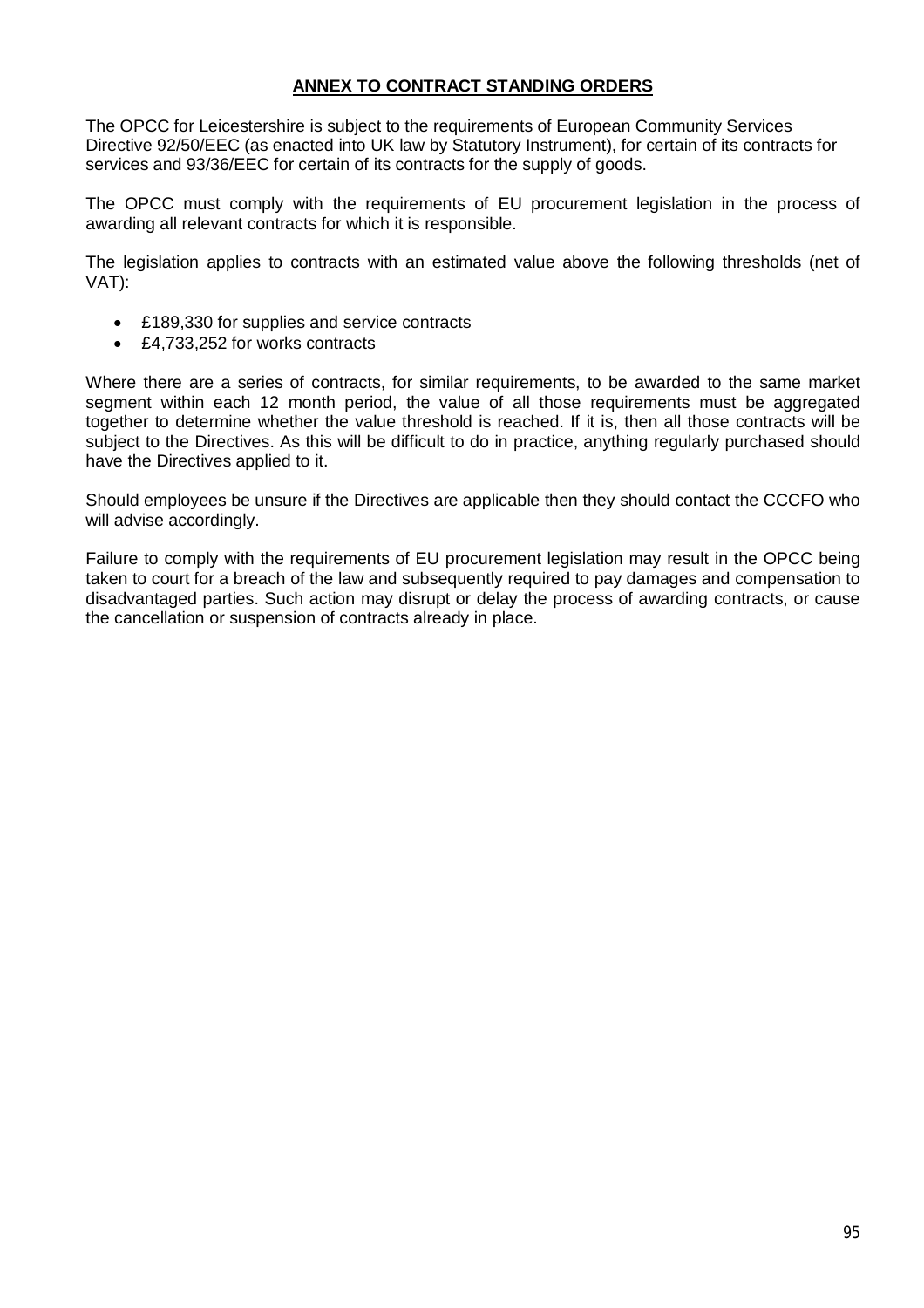## **SECTION G**

## **DELEGATED LIMITS**

*References to Sections refer to the relevant part of these regulations where a delegated limit is to apply.* 

# **SECTION B**

## **B1 Financial Planning**

1. The budget estimates shall identify all proposed individual major revenue projects. A major revenue project shall be defined as one in excess of the estimated value shown below:

#### *£150,000*

### **B2 Budgetary Control**

2. Major projects need not be referred back to the PCC for further approval unless, when negotiating contract details, amendments to the nature of the scheme are sought or the cost of the scheme exceeds the limits shown below:

*Cost of project varies from approved estimate by lesser of 10% or £150,000.* 

## **Virements**

- 3. The levels of authorisation for revenue virements are:
	- a. Virement to be approved

| Limit                                   | <b>Chief Constable</b> | <b>PCC</b> | <b>Notes</b>                                                       |
|-----------------------------------------|------------------------|------------|--------------------------------------------------------------------|
| Up to £50,000                           | (Budget Manager)       |            |                                                                    |
| £50,000 to £100,000                     | (CCCFO)                |            |                                                                    |
| £100,000 to £250,000                    |                        | (PCCCFO)   | <b>Report to Strategic</b><br>Assurance Board - for<br>information |
| £250,000 and all permanent<br>virements |                        |            | <b>Report to Strategic</b><br>Assurance Board - for<br>approval    |

b. For virements between £100,000 and £250,000 the Chief Constable shall consult and agree proposals with the PCCCFO for discussion and agreement with the PCC. For amounts over £250,000 approval from the PCC is required. Virements to a specific budget line approved within these limits, but with a cumulative value exceeding £100,000, also requires approval of the PCC.

# **Year End Balances**

- 4. Devolved budget holders who underspend their budget in any financial year may carry forward planned underspends declared before 31 March to the following financial year, subject to the limits indicated below:
	- Carry forward underspends should have a business case and be agreed by the PCC.
	- Budget holders who overspend their budget in any financial year may have their budget reduced for the following year subject to the determination of the Chief Constable and the PCC after consultation with the PCCCFO and CCCFO.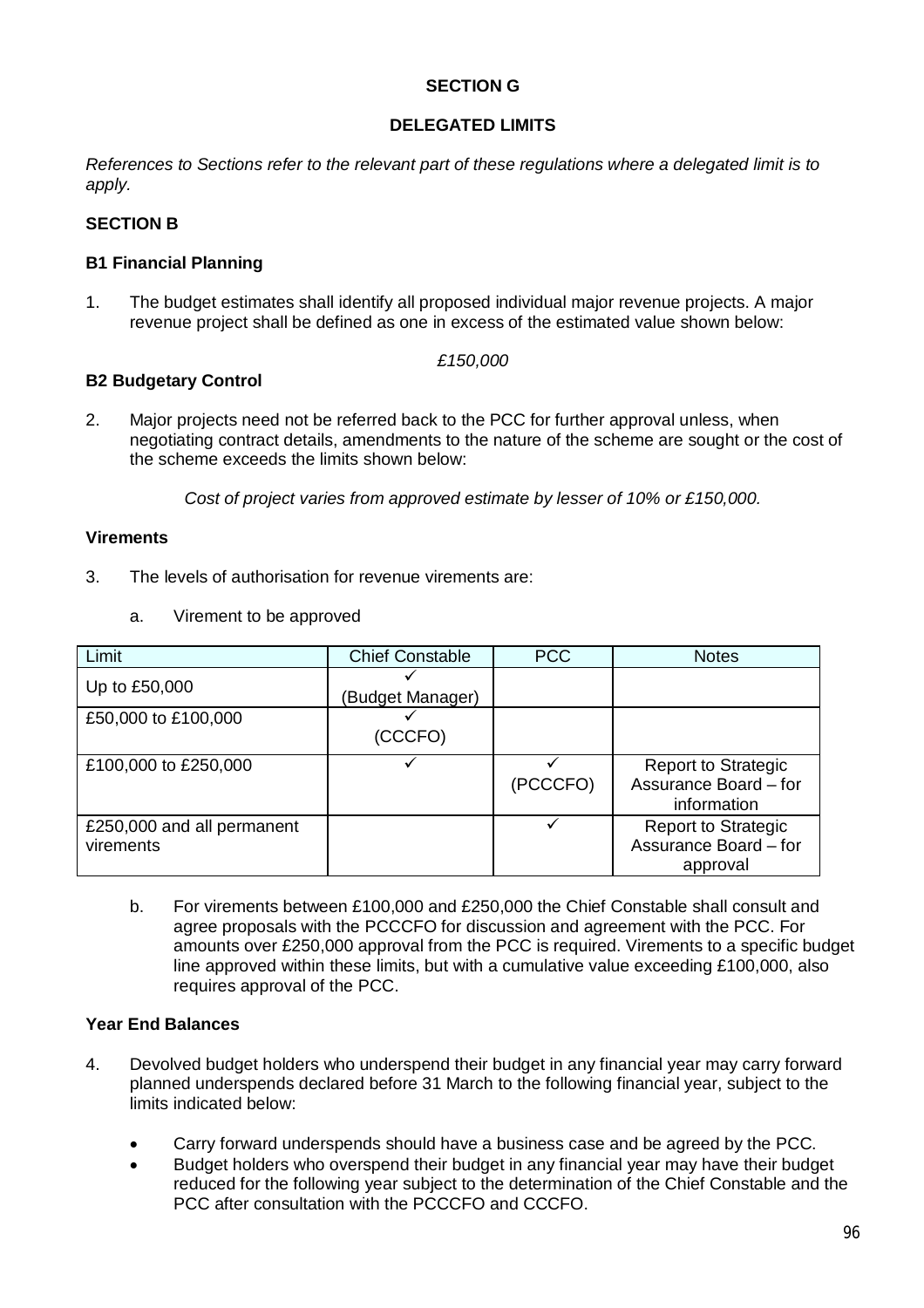## **B3 Capital Programme**

5. The Chief Constable shall notify the PCCCFO of all proposed property leases or renewals before any agreement is made. Any lease with a value in excess of the limit shown below shall be subject to the PCC's approval:

*£50,000 pa or any lease over 5 years in duration* 

6. Detailed estimates for each scheme in the approved capital programme shall be prepared by the responsible officer before tenders are sought or commitments made. Schemes need not be referred back to the PCC for further approval unless the cost of the scheme exceeds the limits shown below:

*£100,000 in total value over the life of an investment or contract.* 

# **SECTION C**

### **C1 Risk Management**

7. The Chief Constable shall be authorised to settle civil claims up to the value shown below:

### *£25,000 (excluding legal cost) £50,000 for accident claims (excluding legal Costs)*

a. Claims in excess of this amount must be approved by the PCC.

### **C5 Assets**

8. The Chief Constable shall maintain an asset register for all fixed assets with a value in excess of the limits shown below:

> *Land* & *Buildings* -*All values Vehicles* -*All values Computer equipment* -*All values Plant* & *Equipment* -*£10,000*

9. The Chief Constable and Chief Executive shall maintain inventories that record an adequate description of portable and desirable items such as, but not limited to, computers, monitors, printers, facsimile machines, mobile phones, DVD recorders, satellite navigation equipment and photographic equipment above the value shown below:

### *£250*

10. Discrepancies between the actual level of stock and the book value of stock may be written off by the Chief Constable up to the level shown below. Amounts for write off above this value must be referred to the PCCCFO for approval.

#### *Individual items £15,000 Overall annual limit on all stock £15,000*

11. Obsolete stock, or equipment and materials surplus to requirements may be written off by the Chief Constable up to the level shown below. Amounts for write off above this value must be referred to the PCCCFO for approval.

> *Individual items £15,000 Overall annual limit on all stock £15,000*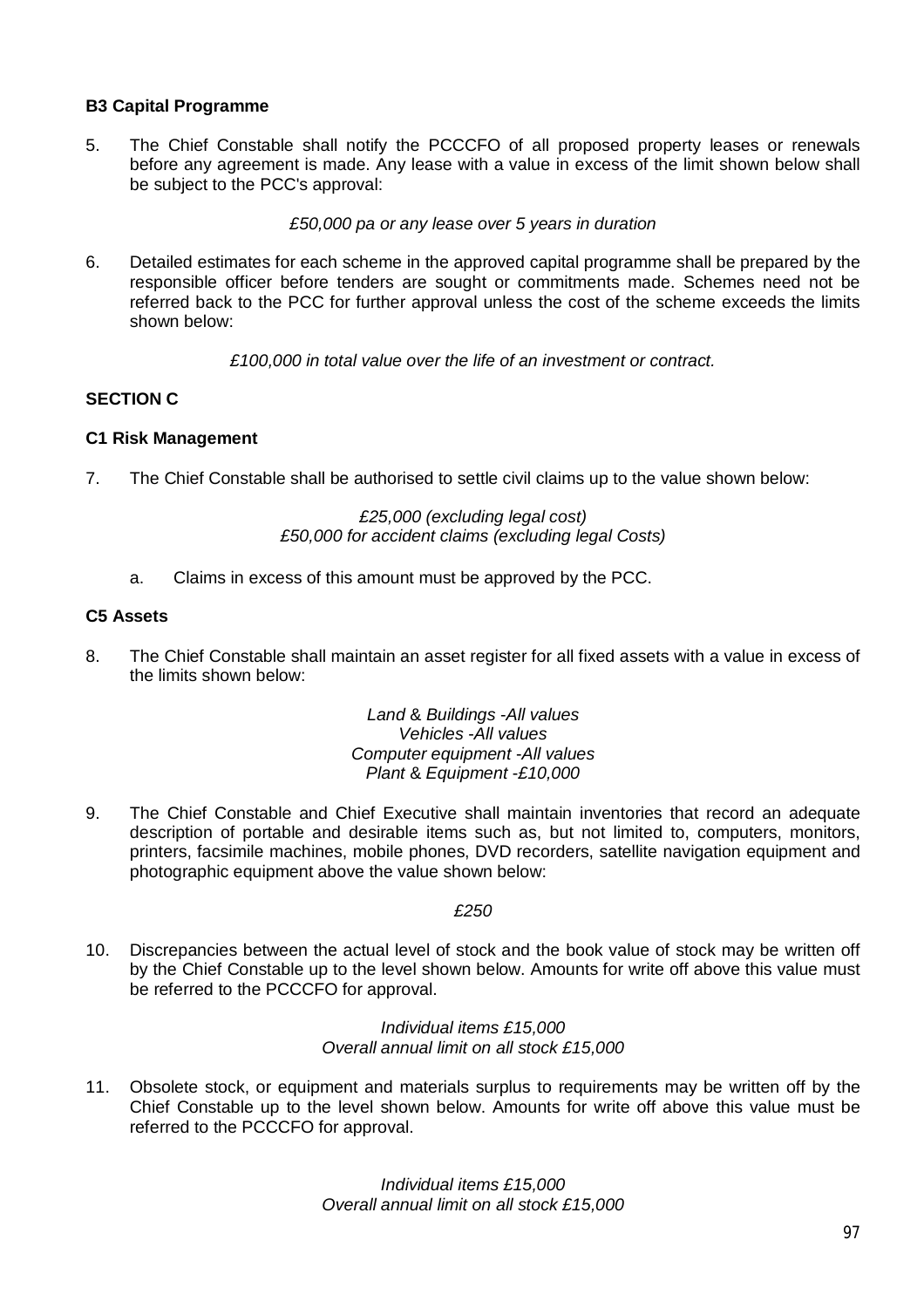12. The Chief Constable may dispose of surplus land, buildings, vehicles and items of equipment up to the estimated value shown below. Disposals above this value are to be reported to the PCC for prior approval.

> *Land & Buildings £0 Equipment £10,000 Vehicles £10,000*

13. Items above the estimated value shown below shall be disposed of by public auction or sealed bids after advertisement.

> *Land* & *Buildings £250,000 Equipment £15,000*

## **C11 Gifts, Loans and Sponsorship**

14. The Chief Constable may enter into arrangements under which the PCC receives sponsorship up to the level shown below.

#### *£15,000*

15. Sponsorship arrangements above this value are to be reported to the PCCCFO for prior approval.

## **SECTION D**

### **D2 Income**

16. Individual amounts may be written off by the Chief Constable or PCCCFO up to the level shown below. Amounts for write off above this value must be referred to the PCCCFO for approval.

#### *£10,000*

17. All cases where write off action results from theft or fraud shall be referred to the PCCCFO and the CCCFO for approval up to a maximum of £10,000 and to the PCC for approval of amounts in excess of that sum.

### **D4 Payments to Employees**

18. Individual amounts may be written off by the Chief Constable or PCCCFO up to the level shown below. Amounts for write off above this value must be referred to the PCCCFO for approval.

*£10,000* 

### **D8 Ex Gratia Payments**

19. The Chief Constable may make ex gratia payments to members of the public, or recompense to a police officer, up to the level shown below in any individual instance, for damage or loss to property or for personal injury or costs incurred as a result of police action where such a payment is likely to facilitate or is conducive or incidental to the discharge of any of the functions of the Force. Any amounts greater than those specified must be referred to the PCC for approval. The circumstances of the proposed payment must not have the effect of circumventing other pay and allowances, policies, rates and rules. Any ex gratia payment above this limit will require the approval of the PCC.

*Up to £10,000 in consultation with the PCCCFO*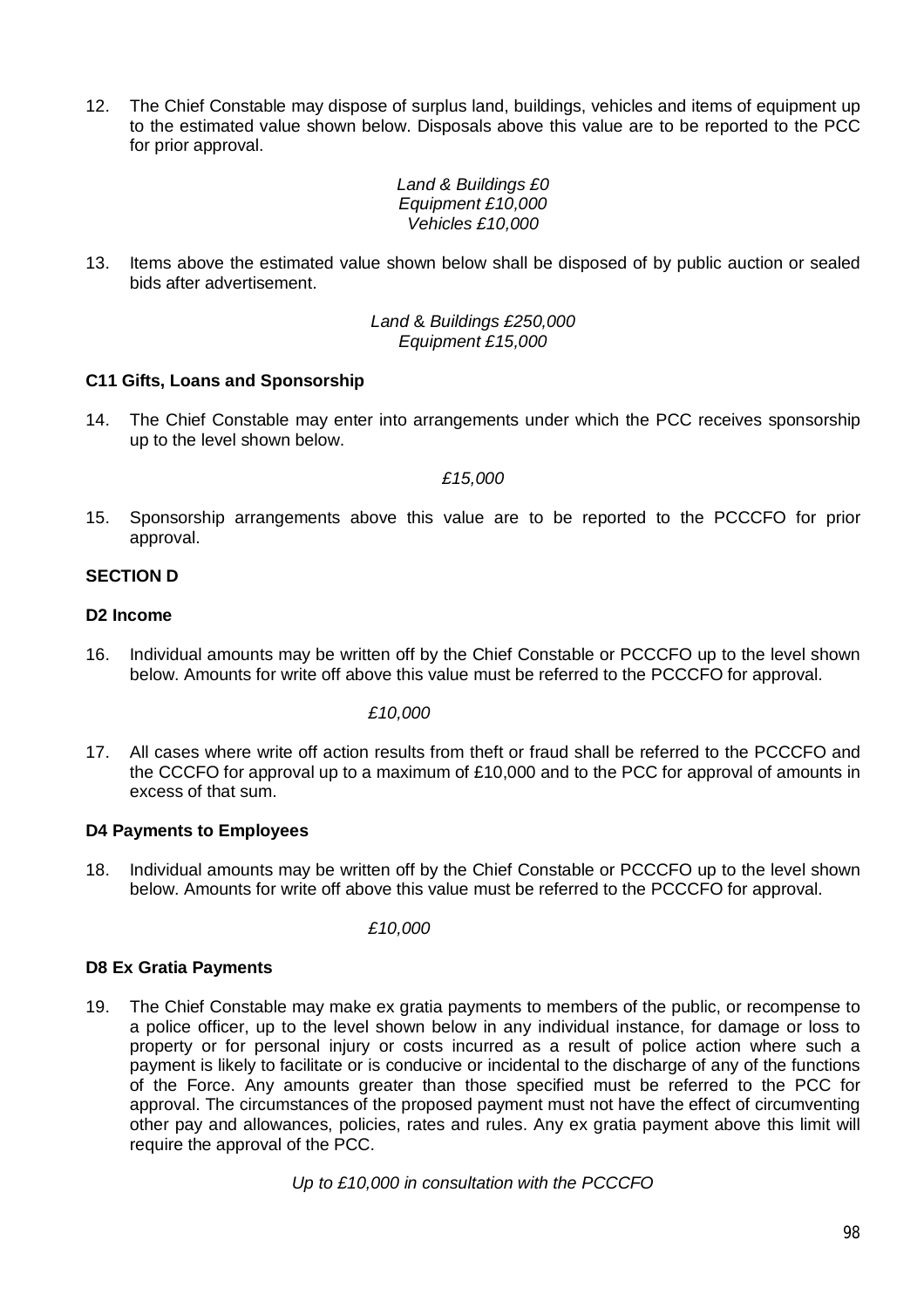# **SECTION E**

# **E1 External Funding**

20. The Chief Constable will report to the PCC where the Force has identified and pursued external funding in excess of the amount below:

£250,000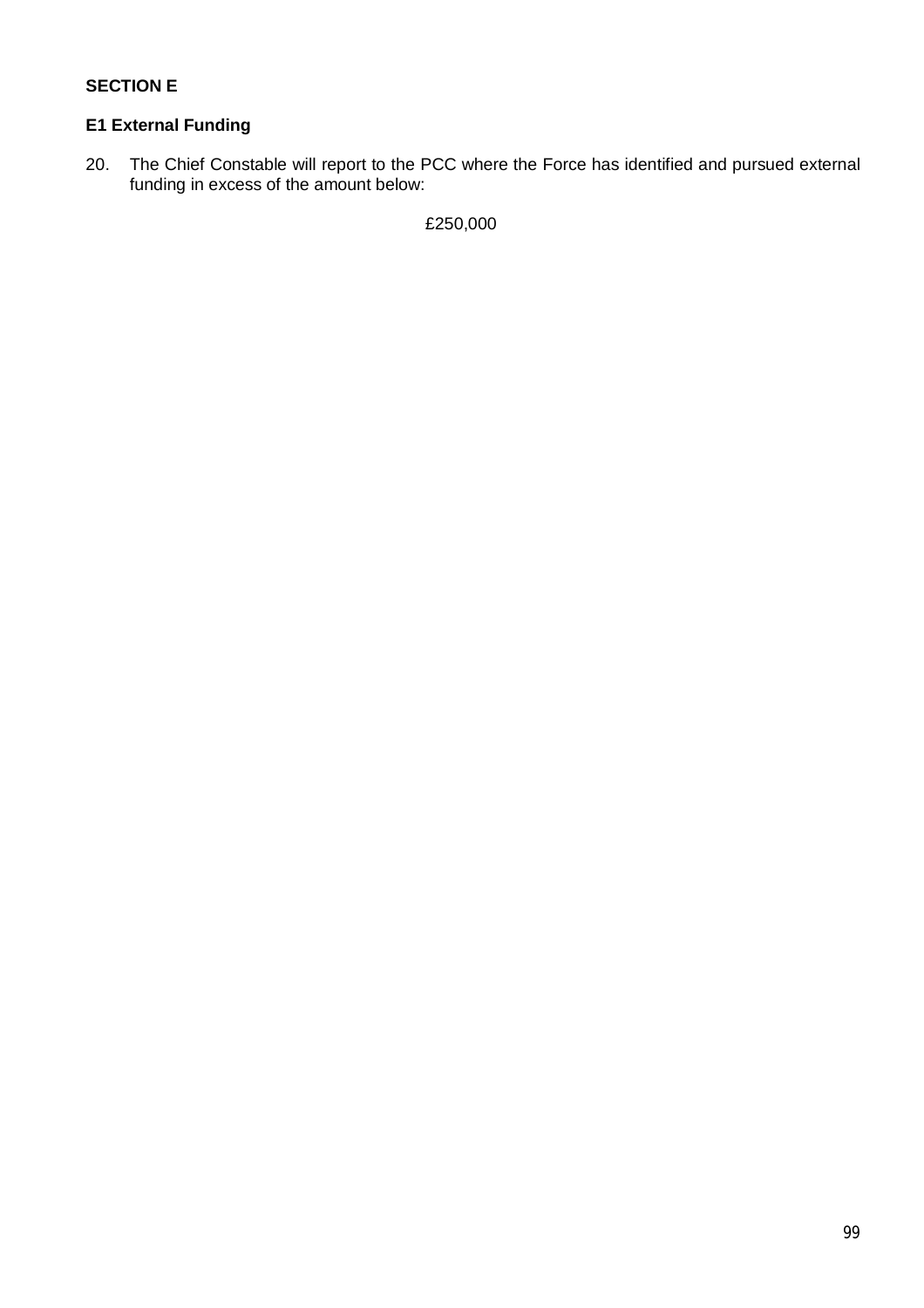## **SECTION H**

## **GUIDANCE NOTES ON BREACH OF STANDING ORDERS OR FINANCIAL REGULATIONS**

- 1. These guidance notes are supplemental to the PCC and Chief Constable's Anti-Fraud and Corruption Strategy and Fraud Response Plan and should be read in conjunction with those documents.
- 2. The PCCCFO and the CCCFO have responsibility under section 114 of the Local Government Finance Act 1998 to make a report if it appears to either of them that any person holding any office or employee or member of any collaborative body on which the PCC or the Force is represented:
	- a) has made, or is about to make a decision which involved or would involve the PCC or the Chief Constable incurring expenditure which is unlawful;
	- b) has taken or is about to take a course of action which, if pursued to its conclusion, would be unlawful and likely to cause a loss or deficiency on the part of the PCC or the Chief Constable; and
	- c) is about to enter an item on account, the entry of which is unlawful.
- 3. It is also the duty of the Chief Executive and Monitoring Officer to prepare a report for the PCC with respect to any proposal, decision or mission by any person holding any office or employment which may contravene any enactment, rule of law or code of practice or any maladministration or injustice as defined. In doing so it is the Monitoring Officer's duty so far as is practicable to consult with the PCCCFO and the CCCFO.
- 4. A copy of such a report shall be sent to the external auditor.
- 5. To provide for effective action to deal with any fraud and corruption and to assist the PCCCFO and the CCCFO in the performance of their duties to ensure the financial affairs of the Force and the OPCC are properly conducted, the following procedures will be adhered to in the circumstances of any suspected or actual breach of financial regulations or standing orders.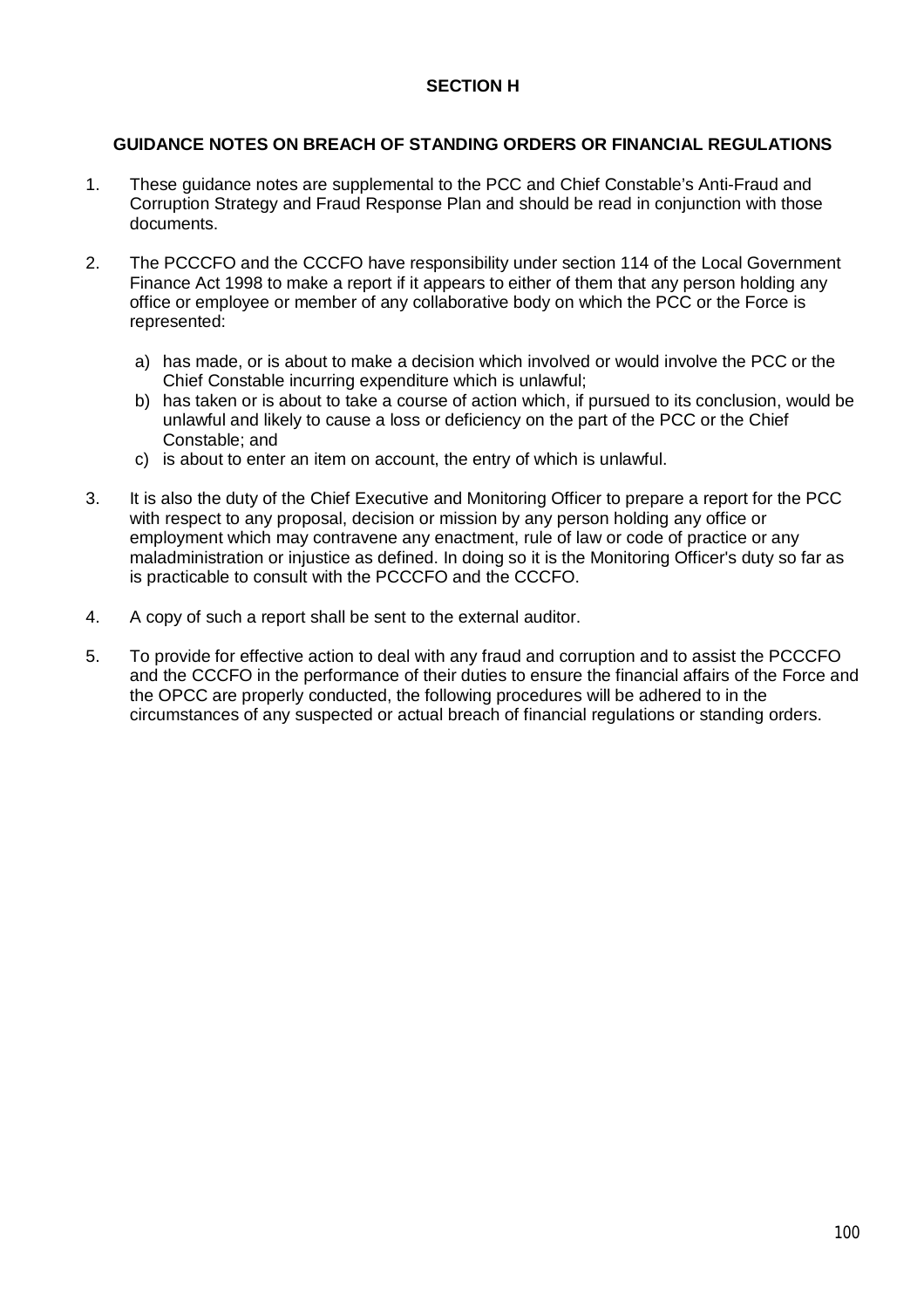## **SECTION I**

## **ANTI FRAUD AND CORRUPTION STRATEGY**

### **1. INTRODUCTION**

This statement has been prepared in response to the CIPFA code of practice on managing the risk of fraud and corruption.

- a) In administering its responsibilities in relation to fraud and corruption, whether it is attempted on the OPCC and/or the Force or from within, the PCC and Chief Constable are committed to:
	- Acknowledge responsibility for countering fraud and corruption;
	- Identify the fraud and corruption risks;
	- Develop an appropriate counter fraud and corruption strategy;
	- Provide resources to implement the strategy; and
	- Take action in response to fraud and corruption.
- b) The expectations regarding propriety and accountability is that the PCC, the Chief Constable and staff at all levels will lead by example in ensuring adherence to rules, and that all procedures and practices are above reproach.
- c) The PCC and the Chief Constable also demand that individuals and organisations that they come into contact with will act towards them with integrity and without thought or actions involving fraud or corruption.
- d) This Anti-Fraud and Corruption Strategy is based on a series of comprehensive and interrelated procedures designed to frustrate any attempted fraudulent or corrupt act. These cover:
	- Culture (Section 2):
	- Prevention (Section 3);
	- Detection and Investigation (Section 4): and
	- Training (Section 5)
- e) The PCC and the Chief Constable are also aware of the high degree of external scrutiny of its affairs by a variety of bodies including:
	- 1.1.1. Her Majesty's Inspector of Constabulary
	- 1.1.2. Internal Audit
	- 1.1.3. HM Customs and Excise
	- 1.1.4. Inland Revenue
	- 1.1.5. The General Public

# **2. CULTURE**

- a) The PCC and the Chief Constable are determined that the culture and tone of their organisations are ones of honesty and opposition to fraud and corruption.
- b) There is an expectation and requirement that all individuals and organisations associated in whatever way with the Force and the OPCC will act with integrity, and that PCC and the Chief Constable and staff at all levels will lead by example in these matters.
- c) The PCC, the Chief Constable and their staff are important in the stance on fraud and corruption and they are positively encouraged to raise any concerns that they may have on these issues where they are associated with the activities of the Force and the OPCC. Concerns may be about something that:
	- Is unlawful
	- Is against the PCC's Standing Orders, Financial Regulations or policies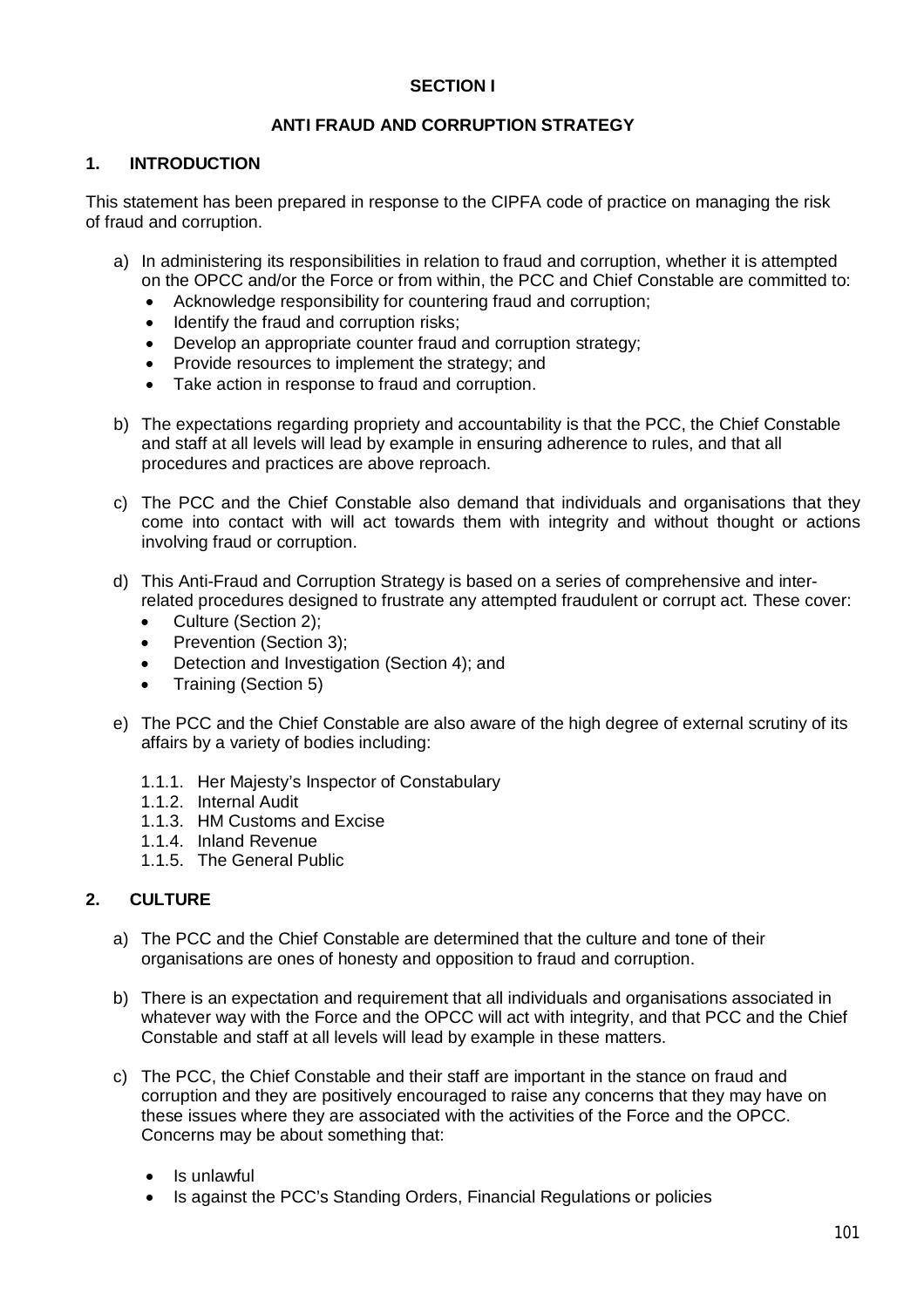- Falls below established standards or practices
- Results in waste or loss to the PCC
- Amounts to improper conduct
- d) Staff can do this in the knowledge that such concerns will be treated in confidence, properly investigated and without fear of reprisal and victimisation. If necessary, a route other than their normal line manager may be used to raise such issues. Examples of such routes are:
	- Chief Constable's Direct Line (0116 248 2013)
	- The PCCCFO (0116 229 8984)
	- The CCCFO (0116 248 2244)
	- Audit Manager (0121 230 1124)
	- Bad Apple Messenger on the Force Intranet
	- The PCC (0116 229 8980)
	- National Audit Office "Whistleblowing" Hotline (020 7798 7999)
- e) The Public Interest Disclosure Act 1988 protects employees, who report suspected fraud or corruption activities, from any reprisals as long as they meet the rules set out in the Act.

In simple terms the rules for making a protected disclosure are:

- The information disclosed is made in good faith.
- The person making the disclosure must believe it to be substantially true.
- The person making the disclosure must not act maliciously or make false allegations.
- The person making the allegation must not be seeking any personal gain.

The designated officer required under the Act to receive disclosures is the PCCCFO.

- f) Members of the public are also encouraged to report concerns through any of the above avenues.
- g) Allegations/concerns can be made anonymously, however it should be noted that such cases can be more difficult to investigate. The likelihood of action will depend on:
	- The seriousness of issues raised
	- Credibility of the concern
	- Likelihood of confirming the allegation from attributable sources.
- h) Senior management are responsible for following up any allegation of fraud and corruption received and will do so by:
	- dealing promptly with the matter;
	- recording all evidence received;
	- ensuring that evidence is sound and adequately supported;
	- ensuring security of all evidence collected;
	- notifying the PCCCFO, and implementing disciplinary procedures where appropriate.
- i) The PCC and the Chief Constable can be expected to deal swiftly and thoroughly with any member of staff who attempts to defraud the Force or the OPCC or who are corrupt. The PCC and the Chief Constable should be considered as robust in dealing with financial malpractice.

# **3. PREVENTION**

a) The PCC and the Chief Constable recognise that a key preventative measure in the fight against fraud and corruption is to take effective steps at the recruitment stage to establish, as far as possible, the previous record of potential staff in terms of their propriety and integrity. Staff recruitment is therefore required to be in accordance with procedures laid down by the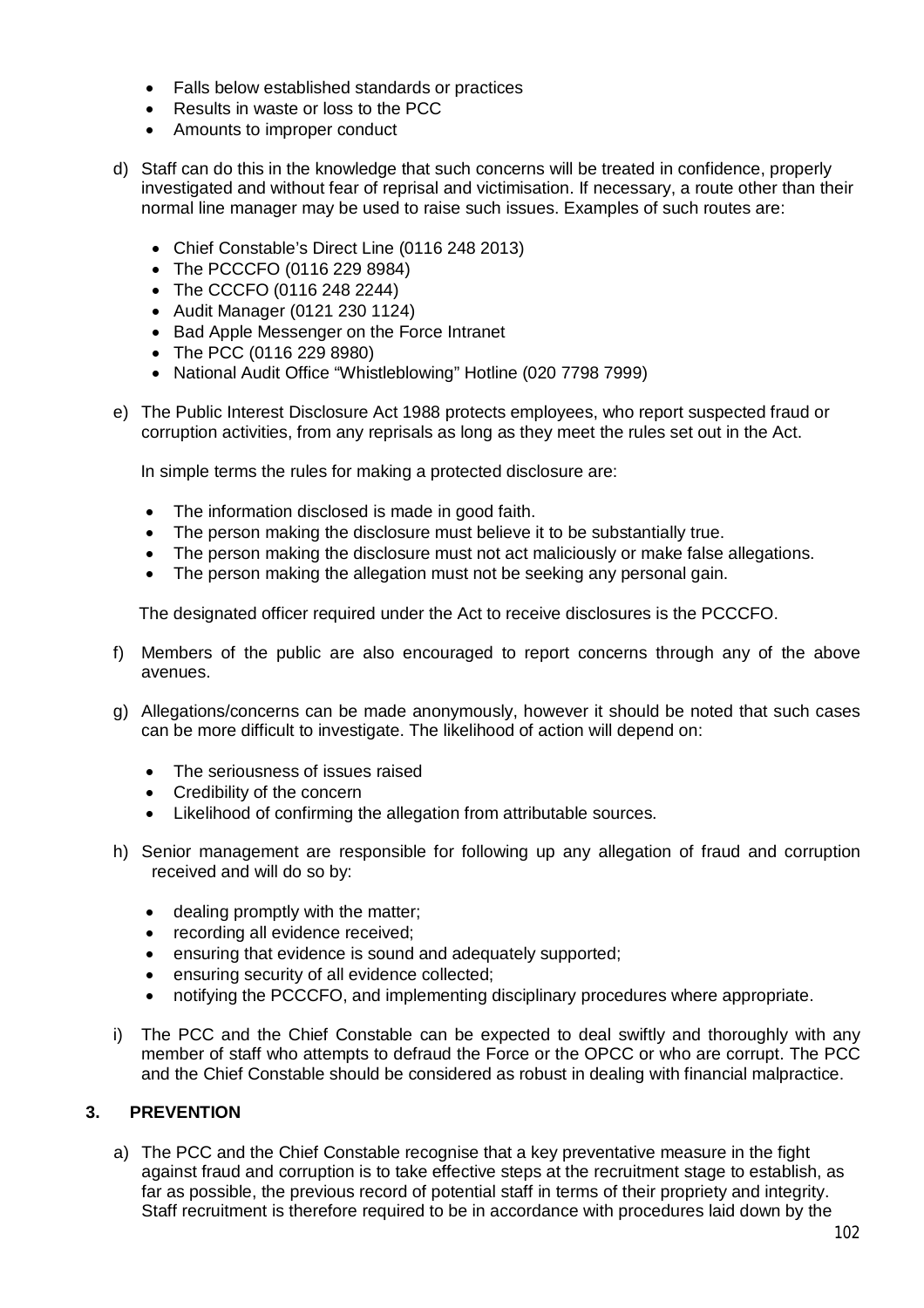Chief Executive and Chief Constable and in particular to obtain written references regarding known honesty and integrity of potential staff before employment offers are made.

- b) All employees are expected to follow any Code of Conduct related to their personal professional qualifications and also to abide by the published Rules of Conduct. This Code and the role that appropriate staff are expected to play in the Corporate Governance framework and systems of internal control will be featured in staff induction procedures.
- c) The PCC and DPCC are required to adhere to the Code of Conduct relating to the declarations of interests. Staff are also required to declare pecuniary interests.
- d) The PCC, Chief Constable and all staff are required to declare in a public register any offers of gifts or hospitality which are in any way related to the performance of their duties.
- e) Significant emphasis has been placed on the thorough documentation of financial systems, and every effort is made to continually review and develop these systems in line with best practice to ensure efficient and effective internal controls. The adequacy and appropriateness of the Force and the OPCC's financial systems is independently monitored by both Internal Audit and External Audit. Senior management place great weight on being responsive to audit recommendations.
- f) The JARAP provides an independent and objective view of internal control by receiving and considering audit plans, reports and management letters and reports as appropriate to the PCC.
- g) As part of the prevention approach the PCC and the Chief Constable will participate in National Fraud Initiatives organised by the National Audit Office. The National Audit Office and External Audit will also assist in prevention with the issue of warning bulletins and outcomes from surveys on fraud and corruption.

## **4. DETECTION AND INVESTIGATION**

- a) The array of preventative systems, particularly internal control systems within the Force and the OPCC, have been designed to provide indicators of any fraudulent activity, although generally they should be sufficient in themselves to deter fraud.
- b) It is often the alertness of staff and the public to such indicators that enables detection to occur and the appropriate action to take place when there is evidence that fraud or corruption may be in progress.
- c) Despite the best efforts of financial managers and auditors, many frauds are discovered by chance or 'tip off', and arrangements are in place to enable such information to be properly dealt with.
- d) Depending on the nature and anticipated extent of the allegations, the Internal Audit will normally work closely with management and other agencies such as the police to ensure that all allegations and evidence is properly investigated and reported upon.
- e) The Force and the OPCC's Disciplinary Procedures will be used where the outcome of the Audit Investigation indicates improper behaviours.
- f) The PCC and the Chief Constable will normally wish the police to prepare a case for the Crown Prosecution Service (CPS) regarding the prosecution of offenders where financial impropriety is discovered.

# **5. TRAINING**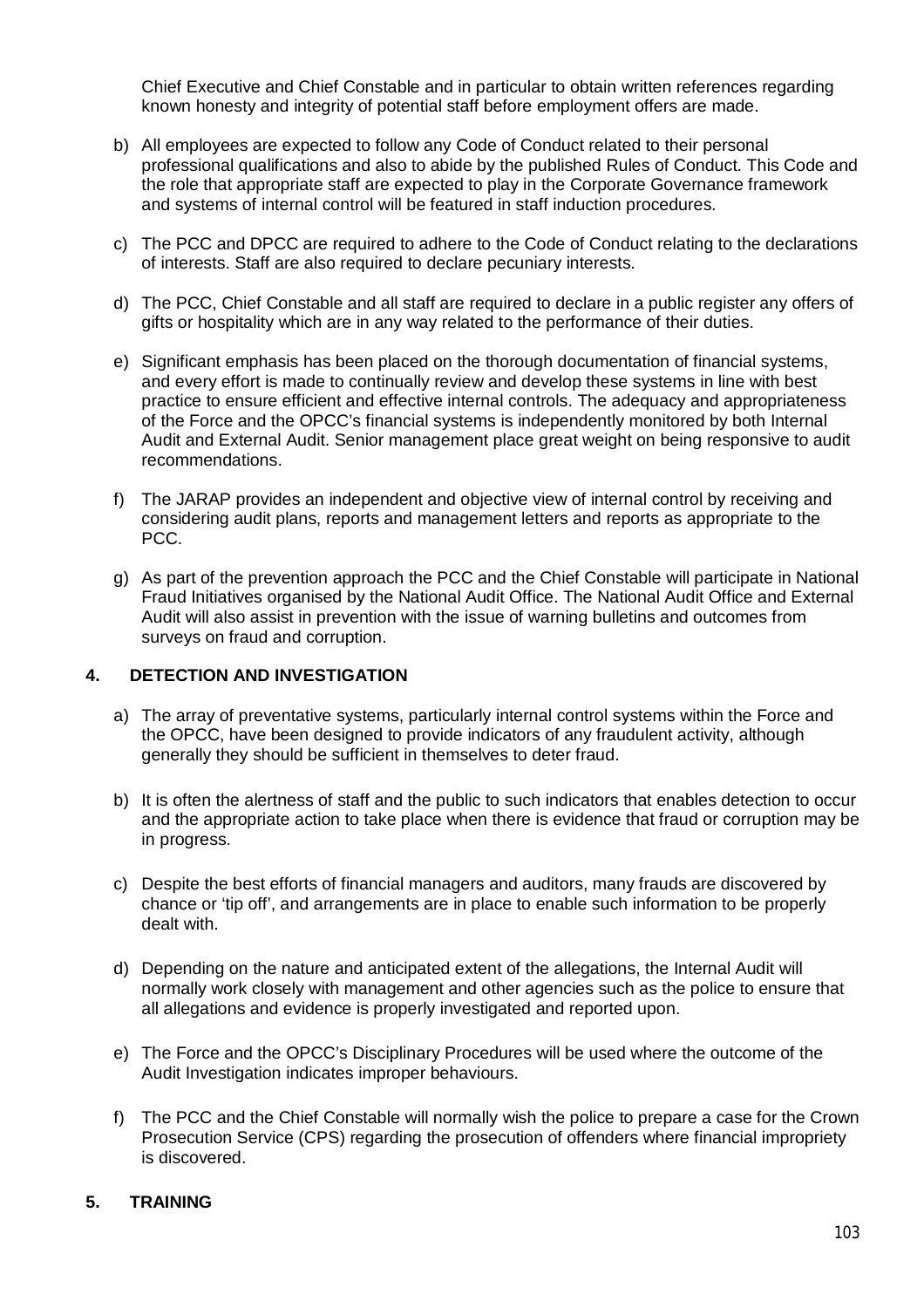- a) The PCC and the Chief Constable recognise that the continuing success of its Anti-Fraud and Corruption Strategy and its general credibility will depend largely on the effectiveness of programmed training and responsiveness of staff throughout the organisation.
- b) To facilitate this, the PCC and the Chief Constable support the concept of induction and training particularly for staff involved in internal control systems to ensure that their responsibilities and duties in this respect are regularly highlighted and reinforced.
- c) The possibility of disciplinary action against staff who ignore such training and guidance is clear.

## **6. CONCLUSION**

- a) The PCC and the Chief Constable have in place clear networks of systems and procedures to assist it in the fight against fraud and corruption. It is determined that these arrangements will keep pace with any future developments in both preventative and detection techniques regarding fraudulent or corrupt activity that may affect its operation.
- b) To this end, a continuous overview of such arrangements, in particular, by the PCCCFO, through the Head of Audit and External Auditor and in Force via the Finance Unit and Professional Standards.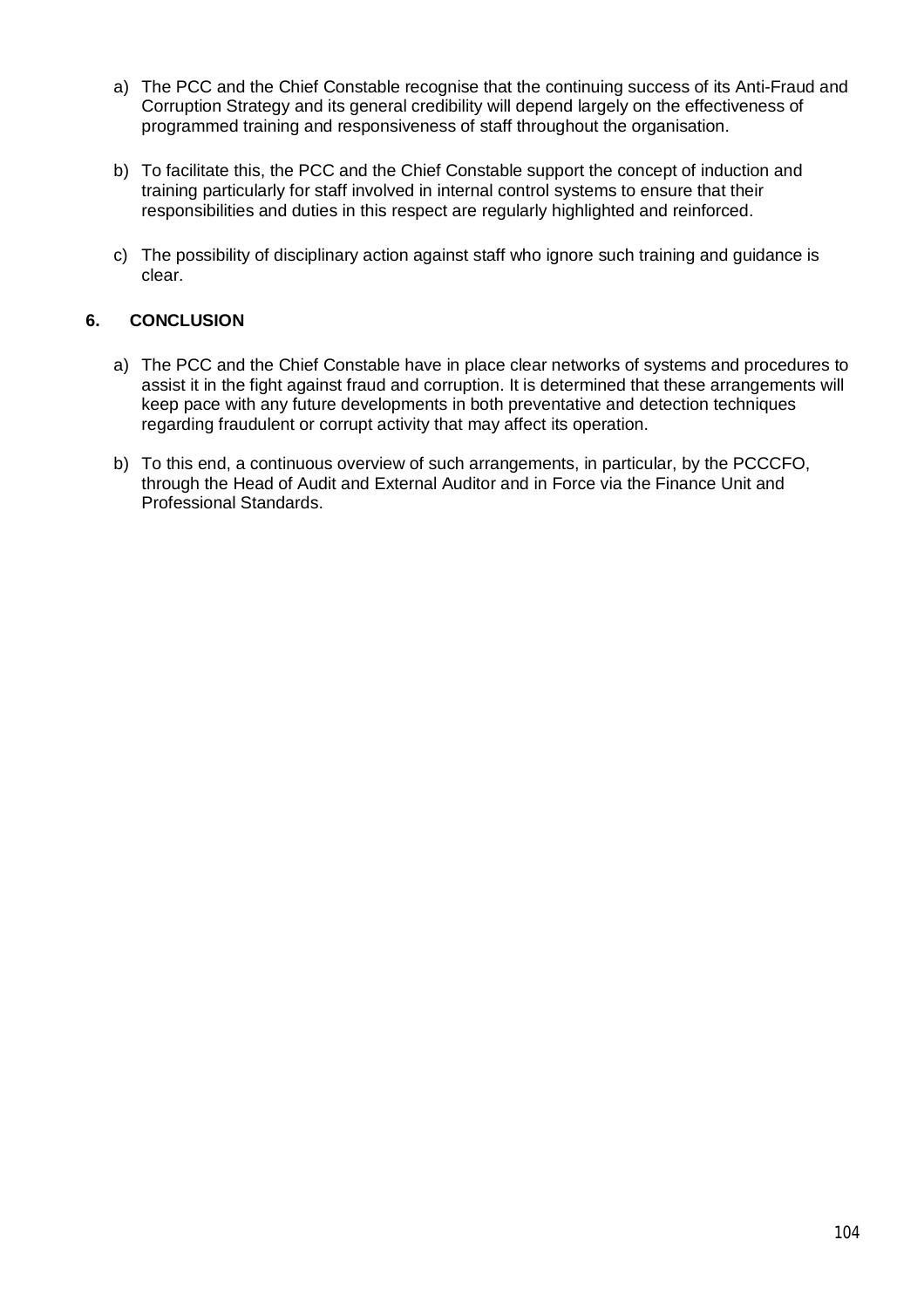### **FRAUD RESPONSE PLAN**

All instances of fraud and corruption will be investigated in accordance with this plan.

Fraud and corruption may be reported through a range of channels including direct to a line manager, by another manager, through the Chief Constable's Direct Line, with the "Bad Apple" or by means of external reports. The means of reporting fraud will be publicised within the Force and the OPCC and will be made known to partners and those individuals and organisations that we come into contact with.

The arrangements for detection and investigation are set out in the Anti-Fraud and Corruption Strategy. A protocol between the PCCCFO, the CCCFO, the Internal Audit and the Head of Professional Standards has been agreed to ensure that loss and potential fraud is fully investigated and dealt with correctly.

The protocol requires the Professional Standards Branch to liaise with the Head of Audit, after the matter has been investigated. This will enable the Head of Audit to identify any weaknesses in internal control that allowed the irregularity to occur and to ensure that corrective action is taken in order to minimise the risk of any reoccurrence within the Force or the OPCC. Issues considered will be reported to the Professional Standards Board.

Disciplinary procedures are likely to be invoked where the outcome of any investigation indicates misconduct. Proven cases of gross misconduct may result in dismissal of the employee. Misconduct includes fraud committed by a member of staff against the organisation.

Where financial impropriety is discovered the presumption of the PCC and the Chief Constable is that these arrangements will be made where appropriate for the prosecution of offenders by the CPS.

In instances where the misconduct takes another form, such as the misuse of systems and equipment that does not result in financial loss, then the outcomes will be monitored by the PCC and the Chief Constable through the processes in place to oversee Human Resources issues

The PCC and the Chief Constable will seek to ensure that it learns lessons from any mistakes made that allowed any instances of fraud or corruptions to be perpetrated or to have gone unnoticed. This will be achieved by ensuring that system weaknesses or other contributory factors are identified and addressed. This will normally be achieved through an Internal Audit investigation, report and action plan to ensure that audit recommendations are implemented.

The PCCCFO and the CCCFO will determine if a matter needs to be brought to the attention of the Chief Executive, PCC and the Chief Constable.

In the event that the PCC or the Chief Constable is involved the matter will be brought to the attention of the Monitoring Officer.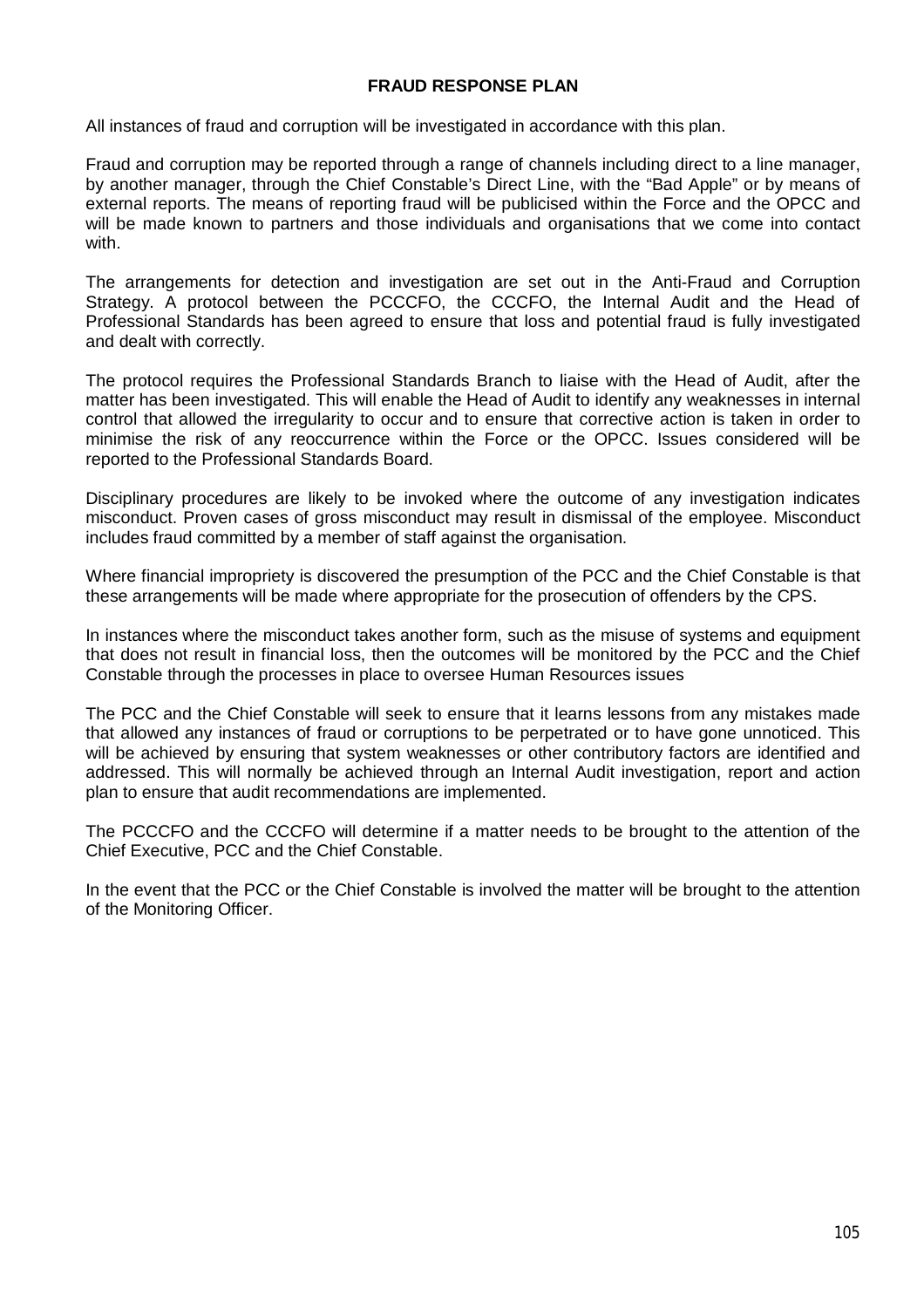# **OPERATING PRINCIPLES FOR THE POLICE AND CRIME COMMISSIONER**

The key roles of the Police and Crime Commissioner (PCC) are to:

- Listen to and Serve the Public.
- Provide Accountability -Monitor the performance of the Force and hold the Chief Constable to account.
- Provide Value for Money Ensure an effective and efficient police Force and criminal justice system.
- Work with Partners -ensuring effective consultation and the commissioning of joint community safety activity.
- Deal with Regional and National responsibilities -Have regard to the contribution of Force resources to regional and national capabilities as outlined in the Strategic Policing Requirement (SPR).

Whilst fulfilling the above role the PCC will observe the following operating principles:

- 1. Work with the Force to provide scrutiny and accountability.
- 2. Work with the Force and partners to drive towards greater efficiency and effectiveness.
- 3. Remain objective and impartial at all times.
- 4. Listen to partners, stakeholders and the public and then, using appropriate evidence, develop a strategy that is articulated through the Police and Crime Plan.
- 5. Work jointly with all relevant stakeholders to ensure the highest degree of transparency and openness.
- 6. Aim to understand and deliver the public's agenda.
- 7. Ensure continuous improvement in policing through appropriate monitoring, scrutiny and challenge.
- 8. Conduct all activities in a professional and responsible manner.
- 9. Develop the public's confidence in Policing across the entire Police area.
- 10. Show appropriate respect to the Force and partner organisations, building and maintaining strong, positive and productive relationships.
- 11. Recognise and appropriately support the Force's commitments to the Strategic Policing Requirement.
- 12. Ensure due diligence in the strategic application of the policing budget to the delivery of the Police and Crime plan priorities.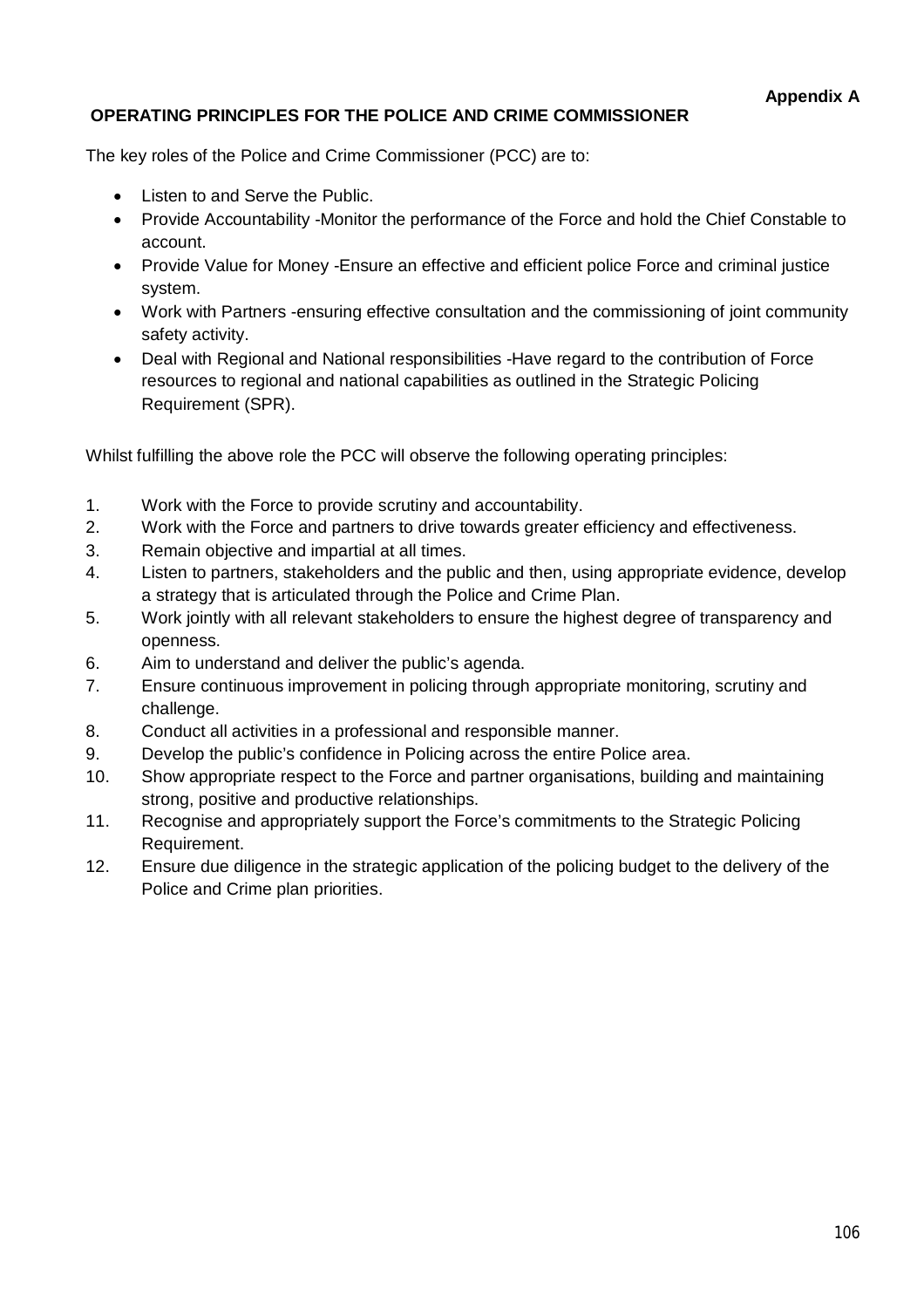### **STRATEGIC ASSURANCE BOARD**

#### **TERMS OF REFERENCE**

#### **Purpose**

Matters of strategic significance for the Force and other issues of interest to the PCC will be discussed through this Board.

#### **Working Arrangements**

It is intended that ideas, strategies and other developments will be undertaken through this Board. There will be a meeting solely focused on strategy once each quarter.

The format of the meeting will encourage debate, discussion and challenge. To enable a robust and full discussion of all issues, there must be less reliance on formal reports and more use of briefings and presentations in order to provoke debate, challenge and to foster a strong working relationship between OPCC and the OCC.

The Board will review key documents (including but not limited to HMIC reports, collaboration proposals, and external/internal audit reports) prior to formal decisions being taken by the Commissioner. Respective officers of the Board under whose area of responsibility the report lies will present to the Board on the report findings and the Force response.

The Board will review key performance (including finance) information aimed at tracking progress towards the achievement of the priorities and targets set out in the Police and Crime Plan

Feedback and issues arising from the private meetings of the Commissioner and the Chief Constable will also form part of the agenda.

The Board will meet monthly, in private. A programme of meetings will be set for eighteen months ahead. An extraordinary meeting of the Board may be called to address a specific issue.

The agenda for the meeting will be drafted 5 weeks prior to the meeting date and any reports will be provided to the Office of Police and Crime Commissioner 6 working days prior to the meeting date. Meeting logs will be produced following each meeting within 5 working days. Each agenda item must make clear whether it relates to a report/briefing/presentation/discussion or PCC/CC 121 issue.

Membership of the Board will comprise:

- Police and Crime Commissioner
- Chief Executive Office of Police and Crime Commissioner
- Chief Finance Officer Office of Police and Crime Commissioner
- Executive Director Office of the Police and Crime Commissioner
- Chief Constable
- Deputy Chief Constable
- Assistant Chief Constable
- Chief Finance Officer Office of the Chief Constable
- Human Resources Director Office of the Chief Constable
- Director of Communications and Engagement Office of the Chief Constable

Other officers from the OPCC or the OCC may be requested to attend as required.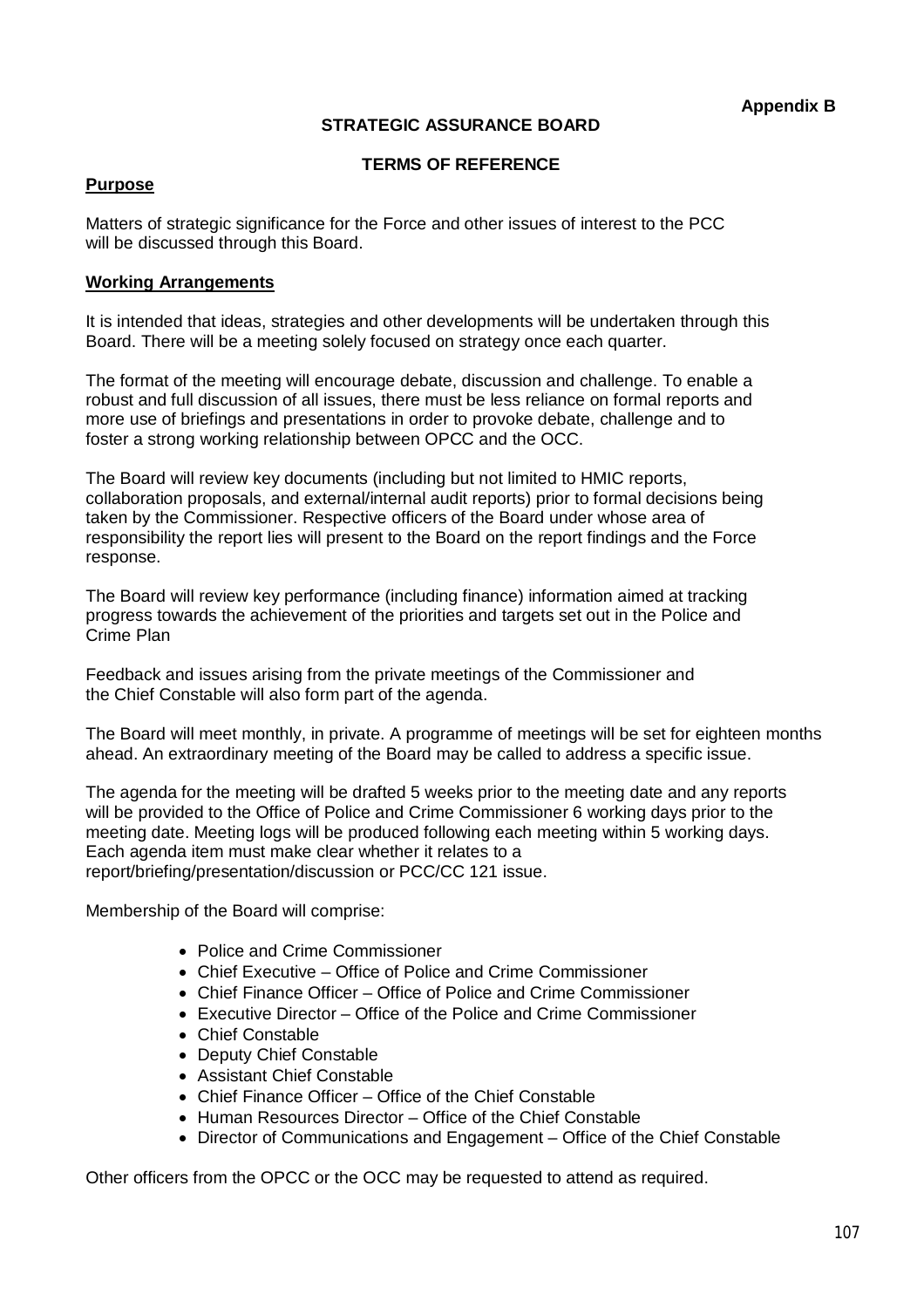Decisions and Actions will be published through the website of the Police and Crime Commissioner. Decisions made relating to confidential matters will be subject to Part 5A and Schedule 12A to the Local Government Act 1972 and the Local Government (Access to Information) (Variation) Order 2006.

## **Themes of Assurance**

The themes of assurance to be addressed by the Board are as follows:

- 1. Setting the direction for Leicestershire Police including, but not limited to:
	- Reviewing the strategic direction of the Police and Crime Plan, with reference to the Strategic Policing Requirement, including the monitoring of performance against associated targets.
	- Formulating and agreeing the Medium Term Financial Plan.
	- Formulating an approach to crime, justice and community safety partnerships and the wider partnership landscape, complementary to the work of the Strategic Partnership Board.
	- Overseeing the organisational change agenda to ensure that Leicestershire Police can deliver its priorities within the resources available.
- 2. Scrutinising and driving the performance of Leicestershire Police by:
	- Reviewing and challenging performance against the strategic priorities set in the Police and Crime Plan.
	- Adjusting strategic resource allocation to address any performance issues arising.
	- Monitoring and adjusting the revenue and capital budgets.
	- Reviewing the performance of partnership arrangements as they contribute to Police and Crime Plan priorities.
	- Improving value for money through research, understanding and ensuring we deliver our services in the most efficient and effective way we can.
- 3. Scrutinise and challenge collaborative arrangements by:
	- Ensuring that collaborative arrangements support the objectives set out in the Police and Crime Plan, the Strategic Policing Requirement and provides value for money.
- 4. Scrutinise strategic risk registers for both Office of Police and Crime Commissioner and the Chief Constable including:
	- Ensuring the strategic risk registers are comprehensive and realistically assessed.
	- Quarterly monitoring to review and update the registers
	- Direction of mitigating actions as required.
	- Considering issues arising from the Joint Audit, risk and Assurance Panel.
- 5. Monitor statistics relating to complaints received from members of the public and scrutinise Force performance against the processes and procedures in place to resolve such complaints by:
	- Scrutinising quarterly complaint statistics.
	- Considering force performance for resolving complaints against the procedures and processes in place.
	- Considering the outcome of dip sampling of complaint files undertaken by the Ethics, Integrity and Complaints Committee.
- 6. Discuss the threats and opportunities arising from strategic documents produced by external agencies, including but not limited to: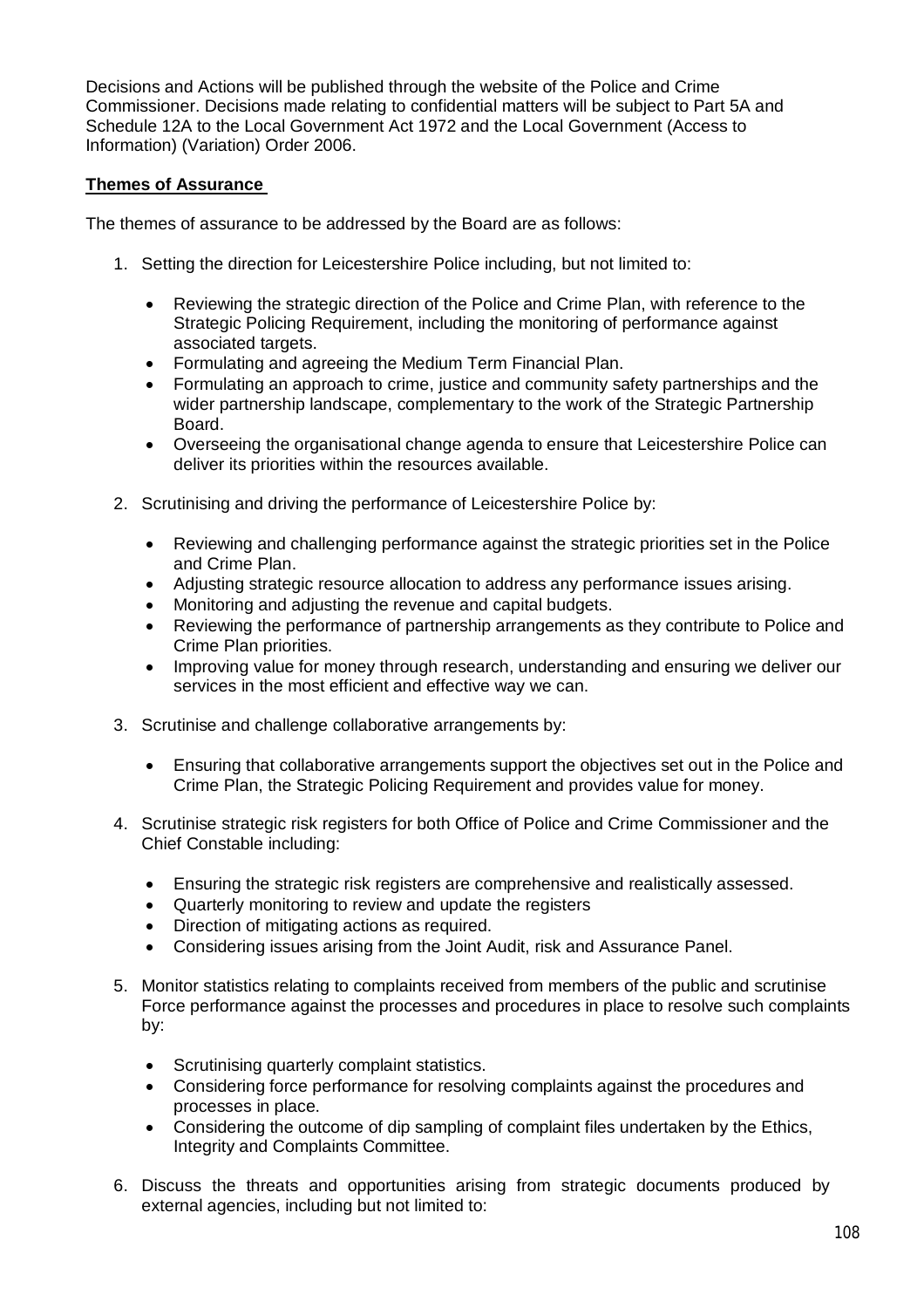- Her Majesty's Inspector of Constabulary;
- The Home Office
- The College of Policing
- National government departments
- Association of Chief Police Officers

Where the PCC has commented upon reports from Her Majesty's Inspector of Constabulary, those comments will be published and provided to the Home Secretary as per Section 55(6) of the 1996 Police Act

- 7. To consider and scrutinise the Independent Custody Visiting Scheme by:
	- Considering quarterly reports on the Scheme.
	- Scrutinising performance against the objective contained within the Police and Crime Plan.
	- Scrutinising and challenging issues identified from custody visits and the Force response.
- 8. Scrutinise and monitor Force performance against the Force Equality Scheme by:
	- Receiving quarterly reports on progress of the Scheme.
	- Monitoring performance against the objectives contained within the Scheme.
	- Scrutinising areas where performance impacts upon the delivery of the Police and Crime Plan.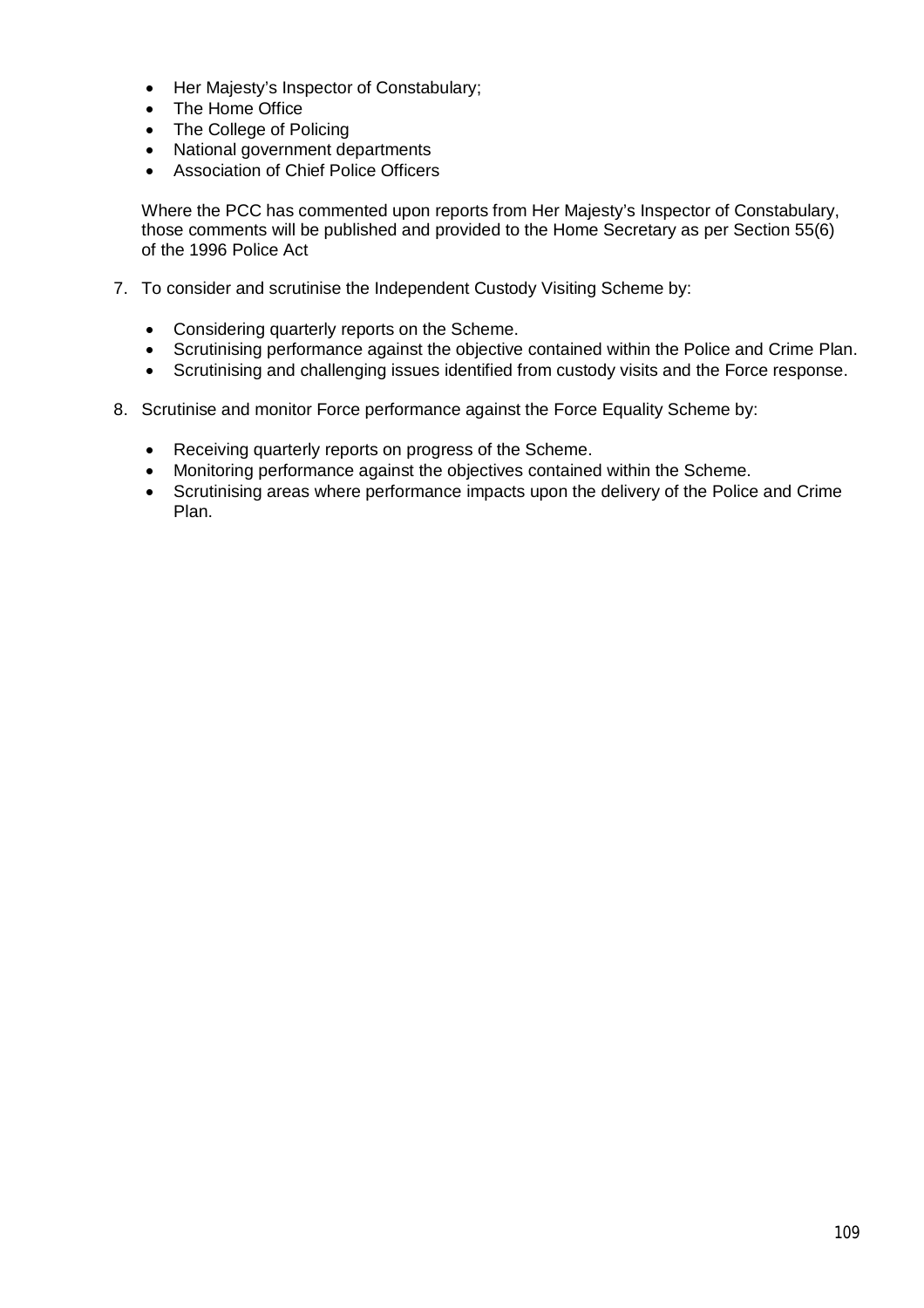#### **COMMISSIONING FRAMEWORK**

- 1. The Police and Crime Commissioner (PCC) sets the strategic direction for policing in Leicester, Leicestershire and Rutland (LLR) through the Police and Crime Plan which covers the whole of each PCC's period in office. The PCC is responsible for understanding the dynamic relationship between policing and local partner activity in support of the Police and Crime Plan priorities and strategies.
- 2. Commissioning is deciding how to use the total resource available in order to improve outcomes in the most efficient, effective and sustainable way.
- 3. The PCC, from time to time and in line with the Police and Crime Plan, publishes a Commissioning Framework to set out the intended contractual spend for future year(s) ensuring that there is always an active Commissioning Framework in place. The Commissioning Framework also sets out the intended commissioning projects that are to be undertaken that will themselves further adjust future spend and activity and in doing so acts in part as a "market position statement" to help in preparing the market for future procurements.
- 4. It is the nature of commissioning that some of the detailed spending plans will emerge throughout the period of the Commissioning Framework (for example a grants programme will award grants throughout or at specific points of any given year). Where an organisation is identified to receive amounts not specified in the Commissioning Framework then in the interests of transparency this will be taken and published as a separate decision of the PCC.
- 5. The active and past commissioning frameworks are published on the OPCC website.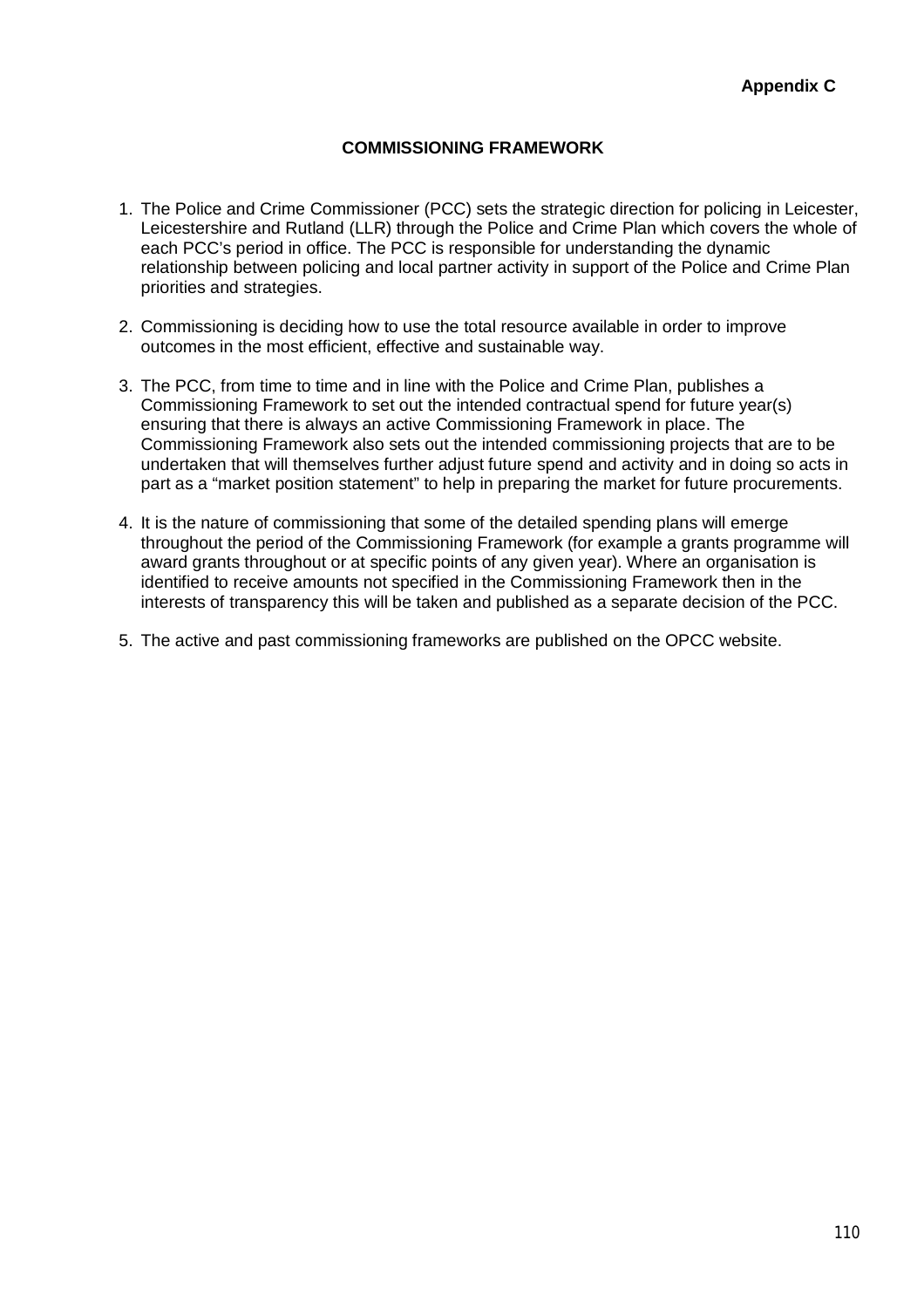## **Appendix D**

# **TERMS OF REFERENCE FOR JOINT AUDIT, RISK & ASSURANCE PANEL POLICE & CRIME COMMISSIONER AND CHIEF CONSTABLE**

#### **1. INTRODUCTION**

- 1.1. In line with the principles of good governance as laid down by the Chartered Institute of Public Finance & Accountancy (CIPFA) and the Financial Management Code of Practice for the Police Service of England and Wales, this independent Joint Audit, Risk & Assurance Panel (JARAP) has been established, covering the separate roles and offices of both the Police & Crime Commissioner (PCC) and the Chief Constable.
- 1.2. The Office of PCC and Chief Constable are intrinsically linked by the priorities of the Police & Crime Plan and therefore it is in the best interests of the public, value for money and probity that a Joint Audit, Risk & Assurance Panel (JARAP) is established.
- 1.3. The purpose of the JARAP as an independent body is to seek assurance over the adequacy of the following:
	- The risk management and the internal control framework operated by the PCC and Chief Constable.
	- The effectiveness of their respective governance arrangements.
	- The appointment, support and quality of the work of internal and external auditors as they provide assurance on risk management, internal controls and the annual accounts through their work.
	- Financial and non-financial performance to the extent that it affects the PCC and Chief Constable's exposure to risk, weakens the control environment and undermines their ability to provide good value for money.
	- The financial reporting process.
- 1.4. The JARAP is a non-executive Panel and has no executive powers, other than those specifically delegated in these Terms of Reference.
- 1.5. The JARAP will establish effective communication with the PCC and Chief Constable, their nominated representatives, their respective Chief Finance Officers, Monitoring Officer, Head of Internal Audit, the External Auditor and other relevant stakeholders, including the Police and Crime Panel, for the purpose of fulfilling these terms of reference. A working protocol will be established to ensure that this is achieved by all parties.

### **2. MEMBERSHIP**

- 2.1. The JARAP will have a Chair, a vice-chair and three other members, all of whom must be independent of the PCC, the Chief Constable and the Police and Crime Panel.
- 2.2. The role of the chairman and panel member is set out in their role specification which is available upon request.
- 2.3. Members of the JARAP shall be recruited by the Police and Crime Commissioner and Chief Constable or their representatives in conjunction with the JARAP Chair (or a nominated representative) on application and through open competition. They shall be recruited to ensure that the JARAP has all the necessary skills and experience to fulfil its terms of reference, in accordance with the job description for JARAP members. To ensure the independence of the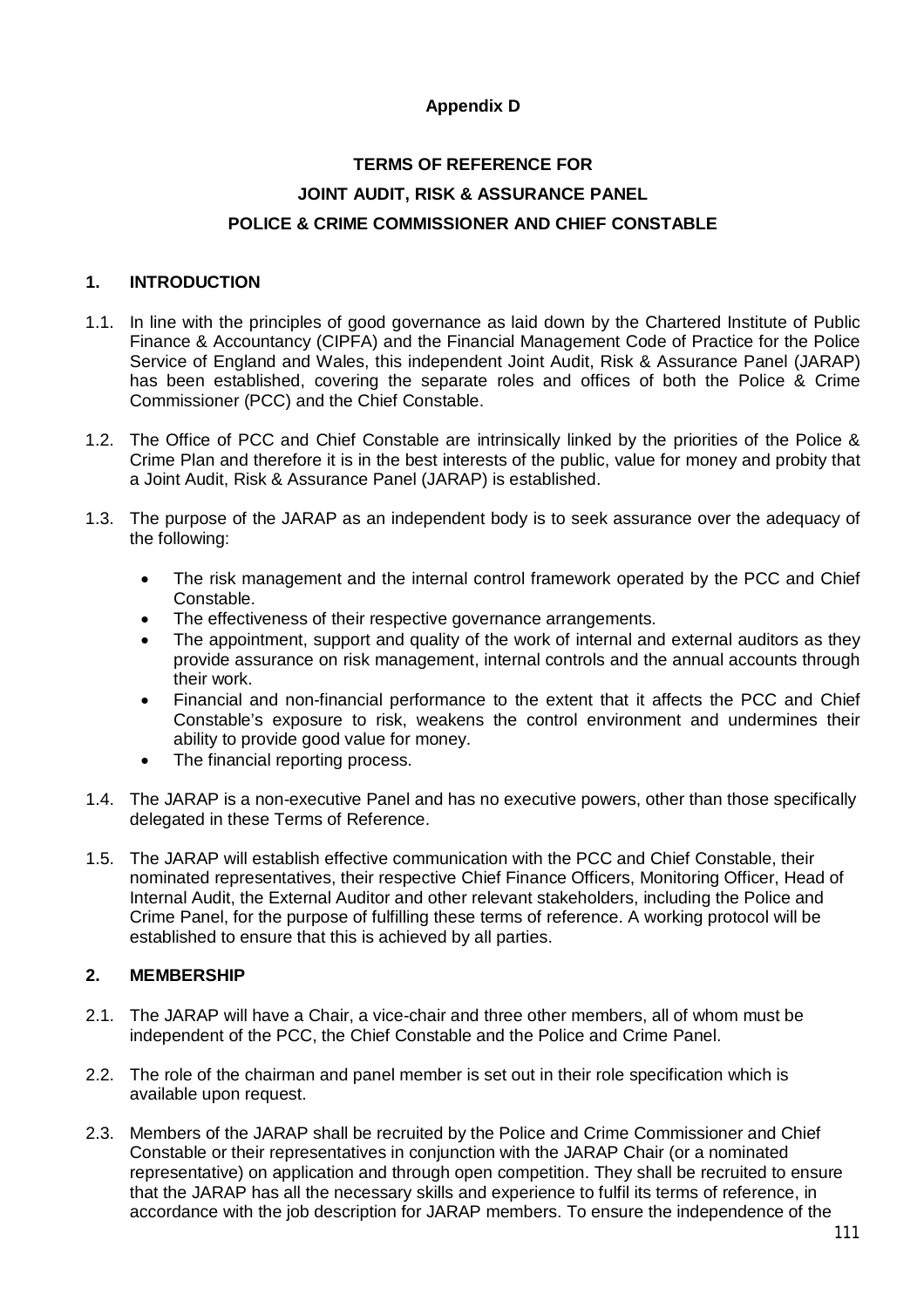JARAP, members shall not be:

- A standing or ex-PCC or Chief Constable.
- A member or ex-member of a Police and Crime Panel.
- Serving police officers or have served as a police officer within the last 8 years.
- Currently serving staff of Leicestershire Police or Office of the Police and Crime Commissioner.
- Elected or ex-local government councillors or those active in local or national politics.
- Currently serving officers of any county, city, borough or district councils within the force area.
- Individuals who have significant business or personal dealings with the Office of the Police and Crime Commissioner or Force.
- Individuals who have close relationships with any of the above including immediate family members and as such may not have the requisite level of independence required for JARAP membership.
- Individuals removed from a trusteeship of a charity.
- Individuals under a disqualification order under the Company Directors Disqualification Act.
- A person who has been adjudged a bankrupt, or made a composition or arrangement with his creditors.
- Convicted in the UK, Channel Islands or the Isle of Man of any offence and has had passed on a sentence of imprisonment (whether suspended or not) for a period of not less than three months without the option of a fine, within the last five years prior to their appointment.
- 2.4. The Chair of the JARAP will be jointly recruited by the PCC and the Chief Constable and will serve for a maximum of two terms, each being a maximum of 4 years.
- 2.5. All JARAP Members will serve for two terms, each term being a maximum of 4 years unless they choose to resign from the role. If a panel member becomes the chairman this is deemed to be a new role and the two term period re-commences from the date of this appointment
- 2.6. If a panel member wishes to continue after the initial two term period then they will be permitted to re-apply for the role but will have to go through the same selection process as other applicants. Each four year term will commence when the member takes up their role. This will guard against all members finishing their period on the panel at the same time and allows for phased replacement of panel members.
- 2.7. The process for appointment of a second term for the Chair and Members is as follows:
- 2.7.1.Prior to six months before the end of their second term the CFO on behalf of the PCC and CC will seek the views of the Chair (for Member second term appointments), Members (for Chair second term appointments) and will provide this information to the PCC and CC and/or their representatives who will decide if a second term should be offered.
- 2.7.2.The CFO on behalf of the PCC and CC will write to the JARAP member or Chair to offer a second term or to confirm that a second term will not be offered. This will happen six months prior to the end of the current term.
- 2.7.3.Within one month of this letter, the JARAP member or chair must advise the CFO of their intention whether to accept a second term.
- 2.7.4.If it becomes evident that a number of panel members are likely to end their term on, or around, the same time then the CFO can recommend to the PCC and CC an extension to their term for up to 12 months in order for there to be a phased replacement of members rather than all members leaving their role at the same time.
- 2.7.5.In relation to the offering of a second term and the extension by up to 12 months of a term in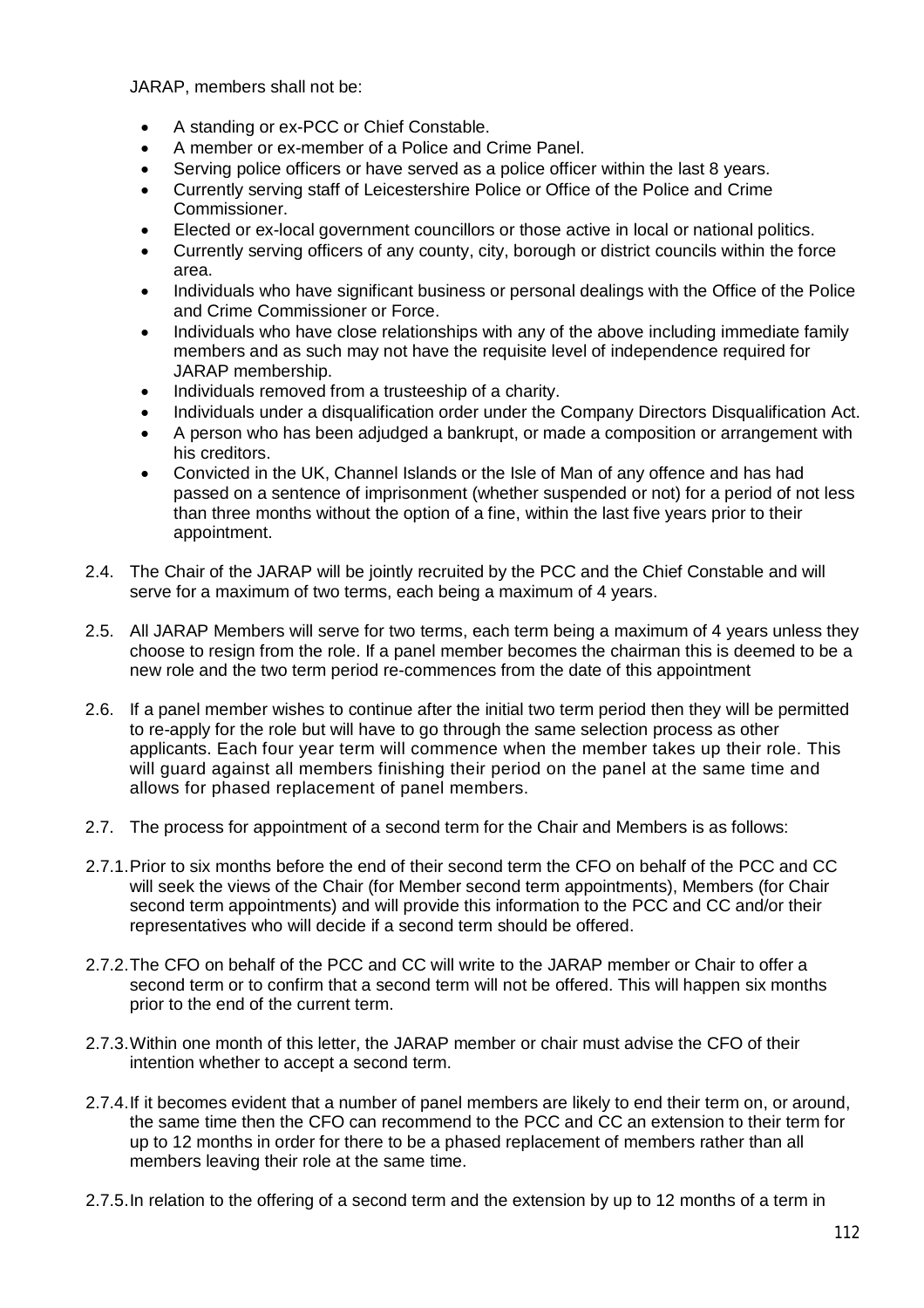office the PCC and CC decision is final and there is no appeal mechanism.

- 2.8. Members of the JARAP will be vetted to the Recruitment Vetting (RV) level which is consistent with the vetting levels now used for staff and Non Police Personnel vetting Level 2 (NPPV2).
- 2.9. Vetting arrangements will be undertaken for JARAP Chair and Members prior to commencement of the role and at the period with a further review at the appointment of the second term on the panel.
- 2.10. The vice-chair is selected by members of the JARAP and the role is rotated annually. The vicechair will act as Chair at meetings in the absence of the Chair. If the Chair can no longer continue in this role, the vice-chair will act as the Chair until the formal appointment of a new Chair. The vice-chair will not automatically become the new Chair, although may apply for the post of Chair as part of the recruitment and replacement process run by the PCC and Chief Constable.
- 2.11. All members of the JARAP will be subject to an independent annual appraisal. The outcomes will inform the member development programme. See Paragraph 9.4 of these terms of reference.
- 2.12. On joining the JARAP, each member must attend an induction training course to help them understand the roles of the PCC and the Chief Constable, the Police and Crime Panel and the organisations pertaining to the PCC and Chief Constable. Further training on specific relevant topics will be provided as necessary, according to the members' own relevant experience and emerging business needs of the JARAP. Members of the JARAP will be expected to attend all such training and to develop their skills as part of a member development programme. Training needs will be considered during the annual appraisal process and a training & development programme established both for the JARAP and its individual members as appropriate.
- 2.13. In accordance with the JARAP member's code of conduct, each member will be required to record any conflicts of interest in the register of pecuniary and non- pecuniary interests. In addition, JARAP members will be required to disclose any such interests at the commencement of any meeting where there is a need to do so due to the nature of the JARAP agenda, or immediately if they arise unexpectedly in discussion.

# **3. RIGHTS**

- 3.1. Only members of the JARAP have the right to vote on matters.
- 3.2. The members of the JARAP will be remunerated and reimbursed for all expenses incurred in the fulfilment of their JARAP duties, roles and responsibilities in accordance with the schedule of allowances and expenses agreed by the PCC and Chief Constable.

# **4. SUPPORT**

- 4.1. The Chair, in conjunction with the PCC and Chief Constable has particular responsibility for ensuring that the work of the JARAP is appropriately resourced, including appropriate secretariat support and any other specialist support necessary to ensure its members are effective in their role. The JARAP Chair has a duty to report any shortfall in the level of support to the PCC and Chief Constable in the first instance and in a public report if this is not remedied.
- 4.2. The allocation of secretariat support to the JARAP and its funding will be agreed between the PCC and Chief Constable. This will include ensuring that best practice as contained in relevant good governance codes and protocols are upheld so that the JARAP is effective and the members' independence is maintained.
- 4.3. The JARAP may with reasonable justification and with joint approval by the respective Chief Finance Officers of the PCC and Chief Constable procure specialist ad-hoc advice e.g. legal, to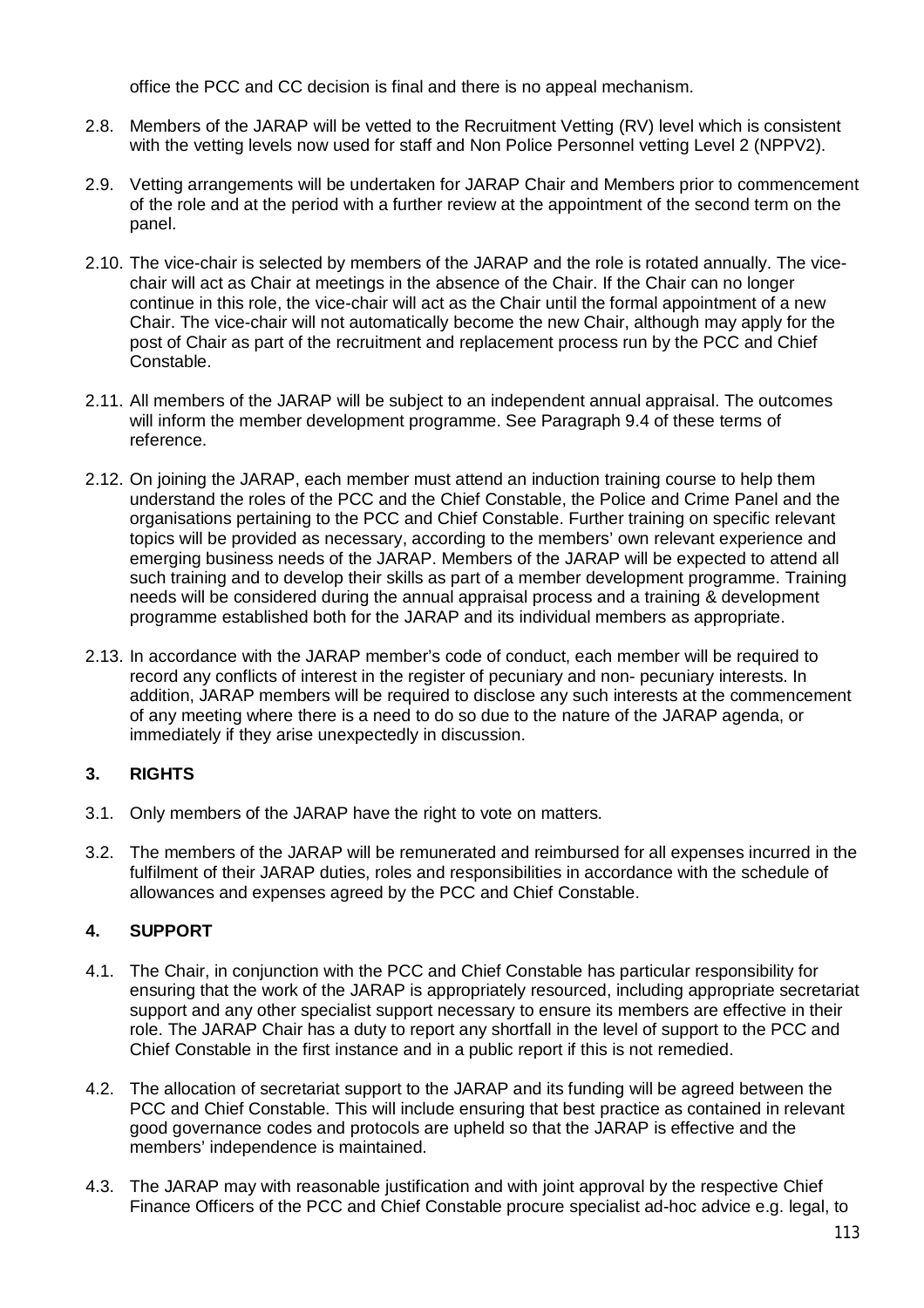obtain additional skills, knowledge and experience at the expense of the PCC and Chief Constable to support the JARAP in the achievement of its terms of reference. This will be considered appropriate where specialist advice is not available within the existing JARAP support arrangements or it is not considered appropriate to use this support.

## **5. FREQUENCY AND NOTICE OF MEETINGS**

- 5.1. The JARAP will meet approximately four times a year. The calendar of meetings shall be agreed at the start of each year. Scrutiny and pre-approval of the statement of accounts of the PCC and Chief Constable will take place either at a JARAP meeting or by the Statement of Accounts being shared with a nominated member or members before submission to external audit.
- 5.2. Further meetings outside of the normal cycle of the JARAP can be convened at the request of the JARAP Chair or any of its members, subject to agreement by the Chair.
- 5.3. The PCC and or CC may ask the JARAP to convene further meetings to discuss particular issues on which they want the JARAP's advice.
- 5.4. Meetings can be requested by the external or internal auditors where this is considered necessary and on agreement of the JARAP Chair.
- 5.5. Unless otherwise agreed, formal notice of each meeting confirming the venue, time and date together with the agenda of items to be discussed, will be forwarded to each member of the JARAP, any other person required to attend and all other appropriate persons determined by the Chair, no later than five working days before the date of the meeting.
- 5.6. Any meetings held outside the normal cycle of meetings should be convened with a minimum notice of five working days. Extraordinary or urgent meetings may be held with less notice but should be for exceptional matters only, subject to the Chair's agreement and quorum requirements. In this case the agenda and any supporting papers will be sent to the JARAP members and to other attendees at the same time as the meeting notice is sent out, recognising that if the matter is so urgent that there may only be an oral report. If this is the case then this will be identified on the agenda.
- 5.7. 5.7 The agreement of the Chair is required to cancel, postpone or amend meeting arrangements with a minimum notice of five working days. If the Chair is unavailable, agreement of the vicechair will be required.
- 5.8. If meetings are cancelled, it is anticipated that updates to members on non-standing reports will still be circulated unless otherwise agreed with the Chair.

### **6. ATTENDANCE AT MEETINGS**

- 6.1. Members of the JARAP are expected to attend all meetings. If two or more meetings are missed in a year, this will be discussed as part of the annual appraisal, see 9.4. Regular non-attendance of JARAP members will lead to their removal as a member of the JARAP on agreement by the Chair.
- 6.2. The PCC and Chief Constable, will attend all meetings of the JARAP, or ensure that they are suitably and appropriately represented, therefore ensuring that the purpose of the JARAP is not compromised and that the members are able to appropriately fulfil their responsibilities. In addition, the Police Reform and Social Responsibility Act 2011, Section 114 of the Local Government Finance Act 1988 and the Audit and Accounts Regulations 2011 assign a number of statutory responsibilities to each of the Chief Finance Officers of the PCC and Chief Constable. Given the nature of these responsibilities it is expected that both the Chief Finance Officers of the PCC and the Chief Constable will attend all meetings of the JARAP, or where this is not possible then their nominated representatives.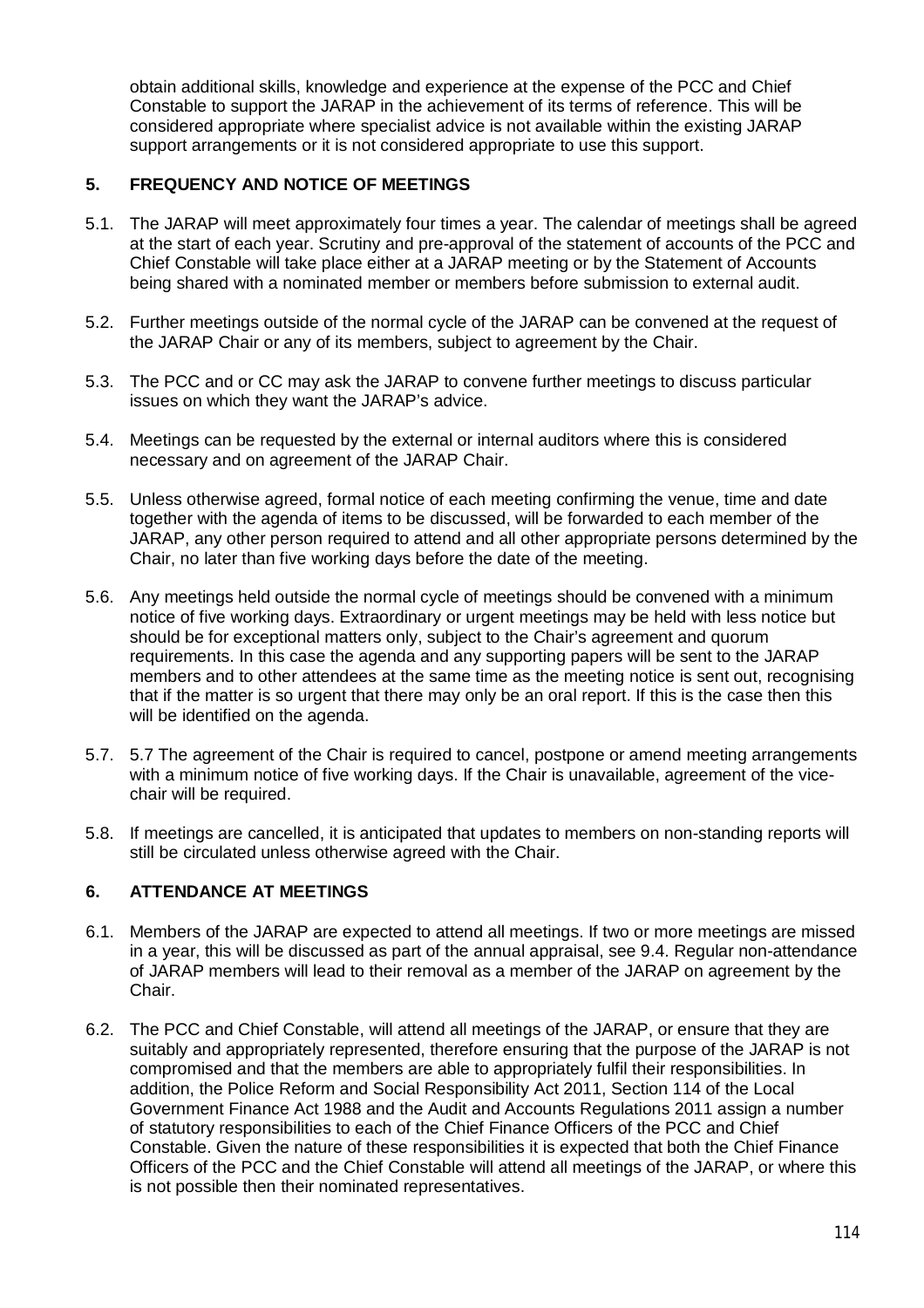- 6.3. The Head of Internal Audit and representatives of the external auditor will be invited to attend meetings on a regular basis. The JARAP should meet with the Head of Internal Audit and representatives of the external auditor separately and privately at least once a year.
- 6.4. A minimum of three members of the JARAP must be present for the meeting to be deemed quorate, one of whom must be either the Chair or vice-chair.
- 6.5. JARAP meetings will be held in public with the matters discussed being placed in the public domain. Where items are considered commercially sensitive or contain issues which are deemed confidential or relate to a member of staff the JARAP may sit privately, that is, excluding members of the public or press, and will record their reasons for this decision in the public domain.
- 6.6. The JARAP may hold private informal meetings e.g. for briefing and training purposes without any non-members present if they so decide. Formal decisions cannot be taken at such meetings.
- 6.7. Expenses for the JARAP will be reimbursed on the basis of receipts and in line with the prevailing policies, rates and allowances of the Force and OPCC.

### **7. ACCESS**

7.1. The Chief Finance Officers, the Monitoring Officer, Head of Internal Audit and the representative of external auditor of the PCC and Chief Constable will have free and confidential access to the Chair of the JARAP.

#### **8. MINUTES OF MEETINGS**

- 8.1. The secretary of the JARAP will record the names of those present at the meeting, write minutes, including the key points and decisions of all JARAP meetings, along with any actions stemming from discussion that need to be taken before the next meeting. The minutes of the previous meeting must be approved by the JARAP and signed by the chair as a true record at each meeting.
- 8.2. The secretary of the JARAP will establish, at the beginning of each meeting, the existence of any conflicts of interest and minute them accordingly, see also paragraph 2.11 of these terms of reference.
- 8.3. The unsigned and unapproved minutes of the most recent JARAP meeting will be circulated promptly and no later than ten working days after the meeting to all members of the JARAP, to the PCC and the Chief Constable along with their nominated representative at the JARAP, the Chief Finance Officers of the PCC and Chief Constable and to the internal and external auditors, once they have been considered by the Chair or deputy Chair in the Chair's absence.
- 8.4. The minutes of the JARAP will be placed in the public domain as soon as these have been approved and signed by the Chair, with exclusion to any matter deemed private and confidential, as per paragraph 6.5 of these terms of reference.

#### **9. REPORTING**

- 9.1. To ensure relevant and timely reporting throughout the year to the JARAP a reporting time table will be prepared by the PCC and Chief Constable and agreed with the JARAP. This will be designed to enable the JARAP to fulfil its responsibilities and receive the assurances required. The annual plan or timetable will be reviewed regularly by the Chair, the ACO (Finance and Resources) and the OPCC Chief Finance Officer.
- 9.2. The Chair of the JARAP will provide the PCC and Chief Constable with an Annual Report in the name of the JARAP, timed to support finalisation of the accounts and the Annual Governance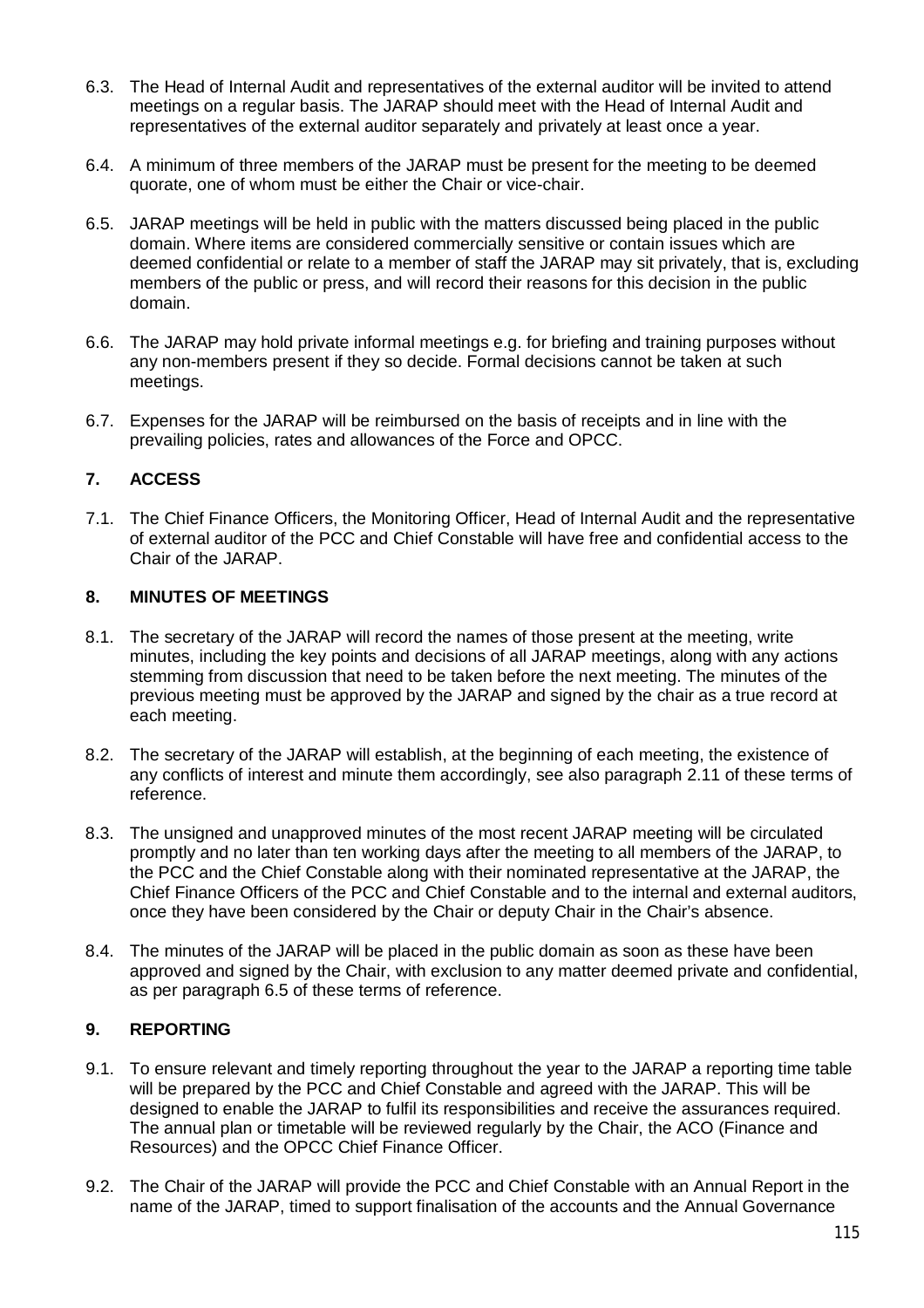Statement, summarising its conclusions from the work it has done during the year and drawing attention to any significant or emerging issues as appropriate. This report will be placed in the public domain following its discussion with the PCC and Chief Constable along with their responses to the Chair's Annual Report. The Chair will be responsible for dealing with any public or media questions relating to that report.

- 9.3. The JARAP will, having regard to best governance practice, review these terms of reference annually and make any changes deemed necessary in consultation with the PCC and Chief Constable.
- 9.4. The JARAP will annually review its own performance to ensure it is fulfilling its terms of reference and operating effectively. In doing so it will make any recommendations for change to the PCC and Chief Constable. This annual review of performance will include an individual appraisal of all members of the JARAP, including the Chair. The performance review of the JARAP and its members will be commissioned and undertaken independently.

#### **10. RESPONSIBILITIES**

10.1. Risk Management, Governance and internal control responsibilities

The JARAP will seek assurance in connection with the following:

- 10.1.1. The establishment and maintenance of an effective system of risk management, integrated governance and internal control, across the whole of the PCC and Chief Constable activities that supports the achievement of the objectives of the Police and Crime plan, ensuring probity, value for money and good governance.
- 10.1.2. The timely implementation of any actions necessary to ensure compliance with all internal standards and best practice, both financial and non- financial operated by the PCC and Chief Constable.
- 10.1.3. The adequacy of relevant disclosure statements, in particular the Annual Governance Statement, together with any accompanying Head of Internal Audit report, external audit opinion, risk register or other appropriate independent assurances.
- 10.1.4. The adequacy of arrangements for ensuring compliance with relevant regulatory, legal and code of conduct requirements and fraud and corruption as set out in Secretary of State Directives and other relevant bodies or professional standards.
- 10.1.5. Notwithstanding the specific responsibilities of the JARAP in connection with both internal and external audit, consider the adequacy of response by the PCC and / or the Chief Constable to recommendations contained within any external inspection report that has been received for the purposes of assurance.
- 10.2. Internal audit responsibilities

It is anticipated that the PCC and Chief Constable will engage the same internal auditors. The role of the JARAP in relation to internal audit will include advising the PCC and Chief Constable on the following:

- 10.2.1. Consider and make recommendations on the provision of internal auditors, including appointment, assessment of performance and dismissal.
- 10.2.2. Approving but not directing on the internal audit strategy and annual internal audit plan, ensuring that this :
	- is consistent with professional standards;
	- meets the audit needs of PCC and Chief Constable; and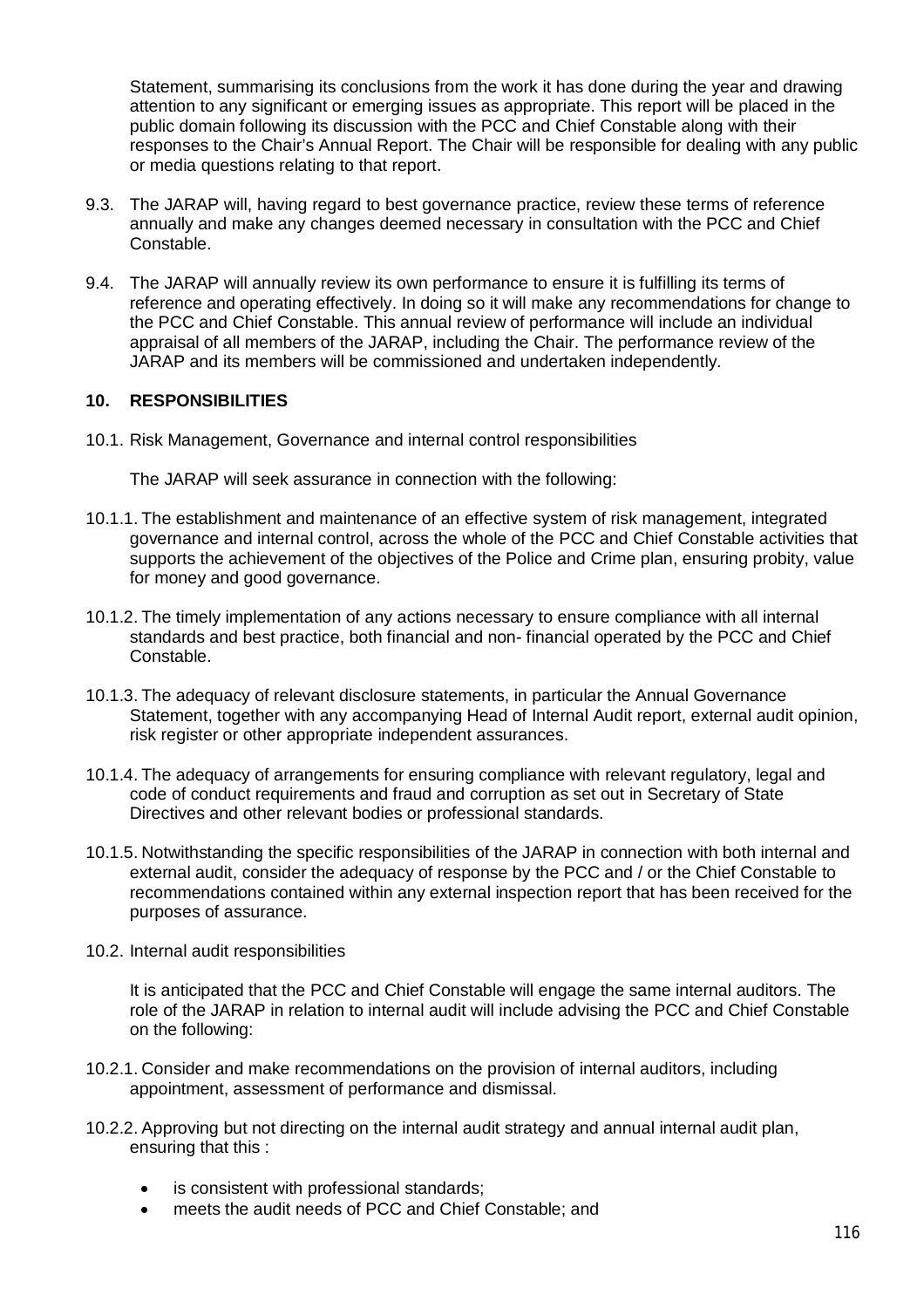- provides the JARAP with adequate coverage for the purpose of obtaining appropriate levels of assurance over the adequacy of the risk management, governance and internal control environment of both the PCC and Chief Constable.
- 10.2.3. Consider the Head of Internal Audit's annual report and opinion, and a summary of audit activity (actual and proposed) and the level of assurance it gives over the risk management, internal controls and governance arrangements of the PCC and Chief Constable.
- 10.2.4. Consider the findings of internal audit reports (or their summaries), the assurance provided and the adequacy of the response by the PCC and / or Chief Constable.
- 10.2.5. Commissioning additional work from the internal auditor, having regard to any actual or potential conflicts of interest.
- 10.2.6. Ensuring co-ordination between the internal and external auditors to optimise audit resources.
- 10.2.7. Annually review the effectiveness of internal audit.
- 10.2.8. Where the JARAP considers there is evidence of ultra vires transactions, evidence of improper acts, or if there are other important matters that the JARAP wishes to raise, the Chair of the JARAP must initially take advice from the Monitoring Officer before raising the matter with the PCC and Chief Constable. Where appropriate the JARAP may then seek independent legal advice. Exceptionally, the matter may need to be referred directly to the external auditor, HMIC and / or the Home Office e.g. fraud suspicion directly involving the PCC or Chief Constable.
- 10.3. External audit responsibilities

It is anticipated that the PCC and Chief Constable will engage the same external auditors. The role of the JARAP in relation to external audit will include advising the PCC and Chief Constable on the following:

- 10.3.1. Consider and make recommendations on the provision of external auditors, including appointment and dismissal in conjunction with the Public Sector Audit Appointments Ltd PSAA who are currently responsible for the appointment of external auditors in England to bodies subject to audit under the Local Audit and Accountability 2014.
- 10.3.2. Review, advise on and endorse the external audit strategy and annual audit plan, ensuring that this is consistent with professional standards and the External Audit Code of Audit Practice.
- 10.3.3. Consider the external auditor's annual letter, relevant reports and the report to those charged with governance.
- 10.3.4. Consider specific reports as agreed with the external auditor.
- 10.3.5. Commissioning work from the external auditor, having regard to any actual or potential conflicts of interest.
- 10.3.6. Consider major findings of external audit work and the adequacy of response of the PCC and / or Chief Constable
- 10.3.7. Ensuring co-ordination between the internal and external auditors to optimise audit resources.
- 10.3.8. Annually review the effectiveness of external audit.
- 10.4. Annual Accounts of the PCC and Chief Constable

The JARAP will: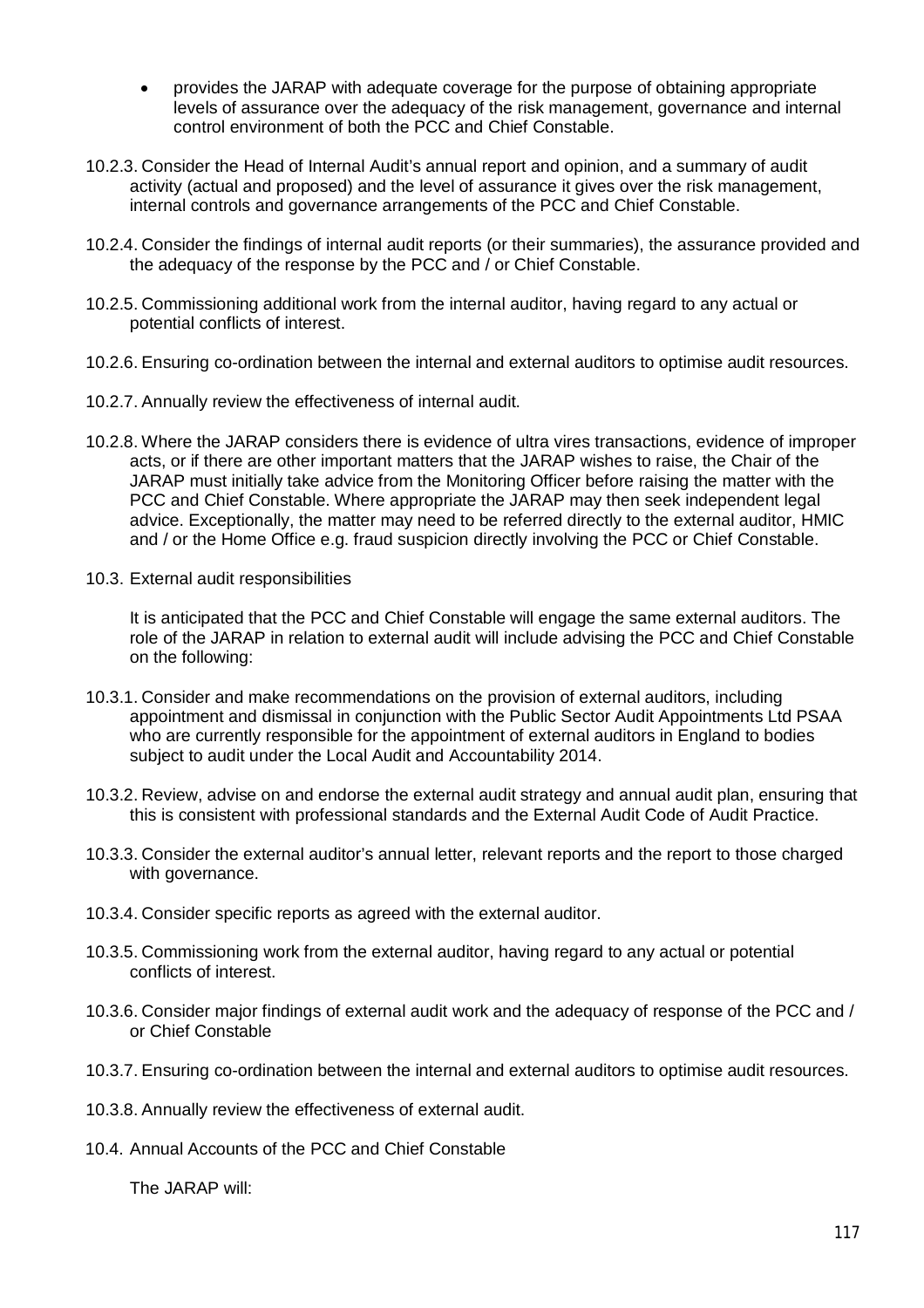- 10.4.1. Review, scrutinise and recommend for signature the annual statement of accounts prior to their external audit. Specifically, it will seek assurances whether appropriate accounting policies have been followed and whether there are any concerns arising from the financial statements.
- 10.4.2. Consider the external auditor's report to those charged with governance on issues arising from the audit of accounts.

## **11. INFORMATION REQUIREMENT**

- 11.1. For each meeting the JARAP will normally be provided with the following:
	- A report summarising any significant changes to the PCC and Chief Constable risk and controls profile and any action planned in response.
	- A report on any governance matters arising or a note that no governance matters have arisen since the last meeting and any action planned in response.
	- A progress report from the head of internal audit summarising: o Work performed and a comparison with work planned
		- oKey issues emerging from internal audit work
		- o Management response to audit recommendations
		- oChanges to the periodic plan
	- Any resourcing issues affecting the delivery of internal audit objectives
	- A progress report from the external audit representative summarising work done and emerging findings.
	- A summary report of actions being tracked and progress made in connection with their implementation on significant risk, governance and
	- Internal controls matters. Thereby providing for an on-going process of follow-up.
	- Fraud and Corruption will be included as a standing agenda item
- 11.2. A protocol between the JARAP and Ethics, Integrity and Complaints Committee has been developed and annual meetings will take place between the Ethics Chair and the lead member for the JARAP.
- 11.3. A lead member has been appointed to consider collaboration developments in more depth and they, together with information from the Chair in respect of regional meetings will update the JARAP on regional and collaboration arrangements as deemed appropriate.

Updated March 2019